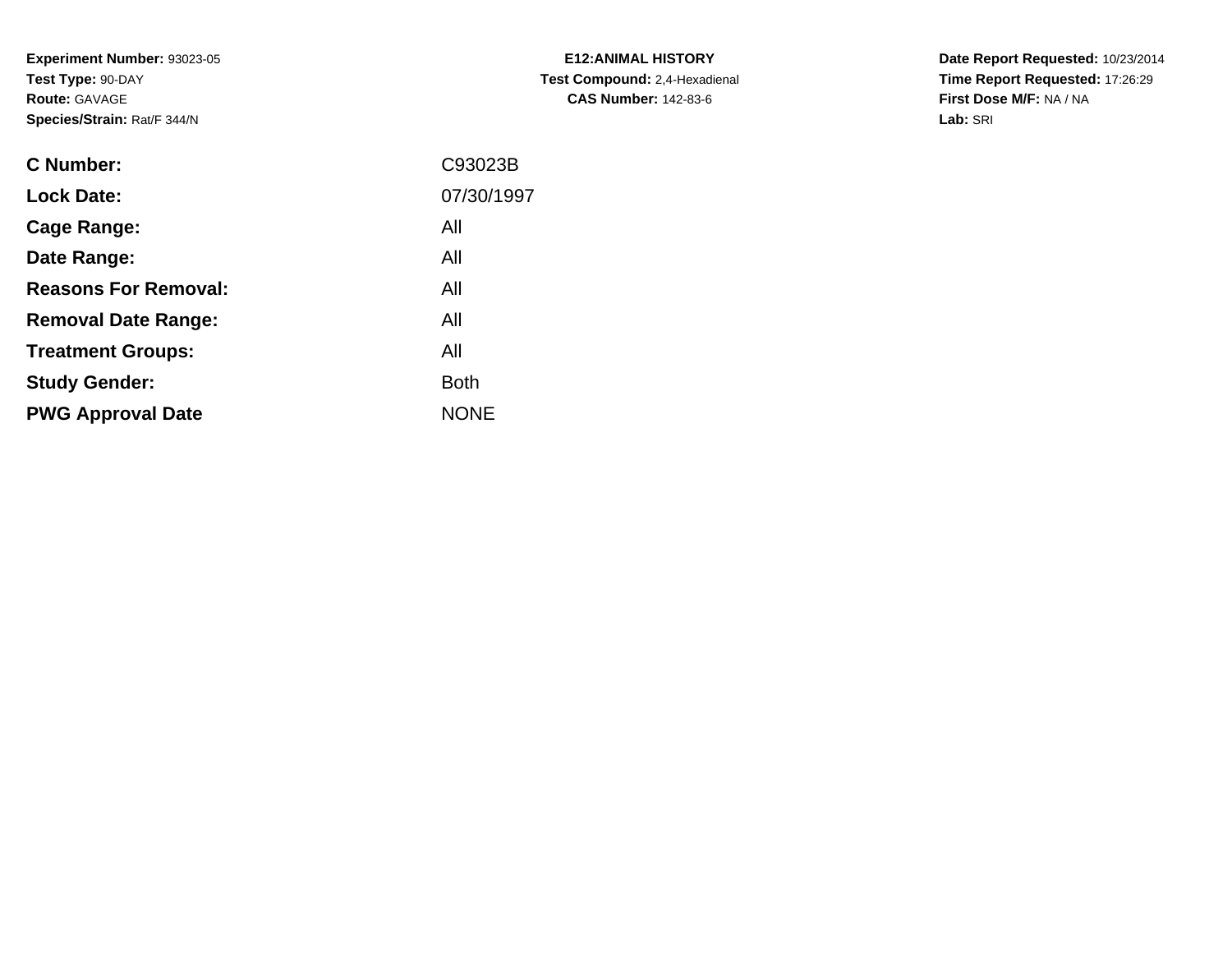|                                          | Experiment Number: 93023-05<br>Test Type: 90-DAY<br><b>Route: GAVAGE</b><br>Species/Strain: Rat/F 344/N |                                    |                  |                    |       | <b>E12: ANIMAL HISTORY</b><br>Test Compound: 2,4-Hexadienal<br><b>CAS Number: 142-83-6</b> | Date Report Requested: 10/23/2014<br>Time Report Requested: 17:26:29<br>First Dose M/F: NA / NA<br>Lab: SRI |                     |          |  |
|------------------------------------------|---------------------------------------------------------------------------------------------------------|------------------------------------|------------------|--------------------|-------|--------------------------------------------------------------------------------------------|-------------------------------------------------------------------------------------------------------------|---------------------|----------|--|
| <b>CAGE: 25</b><br><b>ANIMAL ID: 121</b> |                                                                                                         | <b>SEX: Male</b><br><b>TRT#: 1</b> |                  |                    |       |                                                                                            |                                                                                                             | TRT: 0              | MG/KG/DY |  |
| <b>DAY</b>                               | <b>DATE</b>                                                                                             | OP ID                              | <b>DOSE TIME</b> | <b>WEIGHT TIME</b> | WT(g) | <b>WEIGHT</b><br><b>STATUS</b>                                                             | <b>OBS TIME</b>                                                                                             | <b>OBSERVATIONS</b> |          |  |
|                                          | 08/05/96                                                                                                | 35                                 |                  | 07:33:50           | 87.3  |                                                                                            |                                                                                                             |                     |          |  |
| 4                                        | 08/08/96                                                                                                | 43                                 |                  | 07:43:18           | 97.7  |                                                                                            |                                                                                                             |                     |          |  |
| 11                                       | 08/15/96                                                                                                | 57                                 |                  | 15:12:30           | 118.7 |                                                                                            |                                                                                                             |                     |          |  |
| 18                                       | 08/22/96                                                                                                | 57                                 |                  | 11:48:00           | 140.1 |                                                                                            |                                                                                                             |                     |          |  |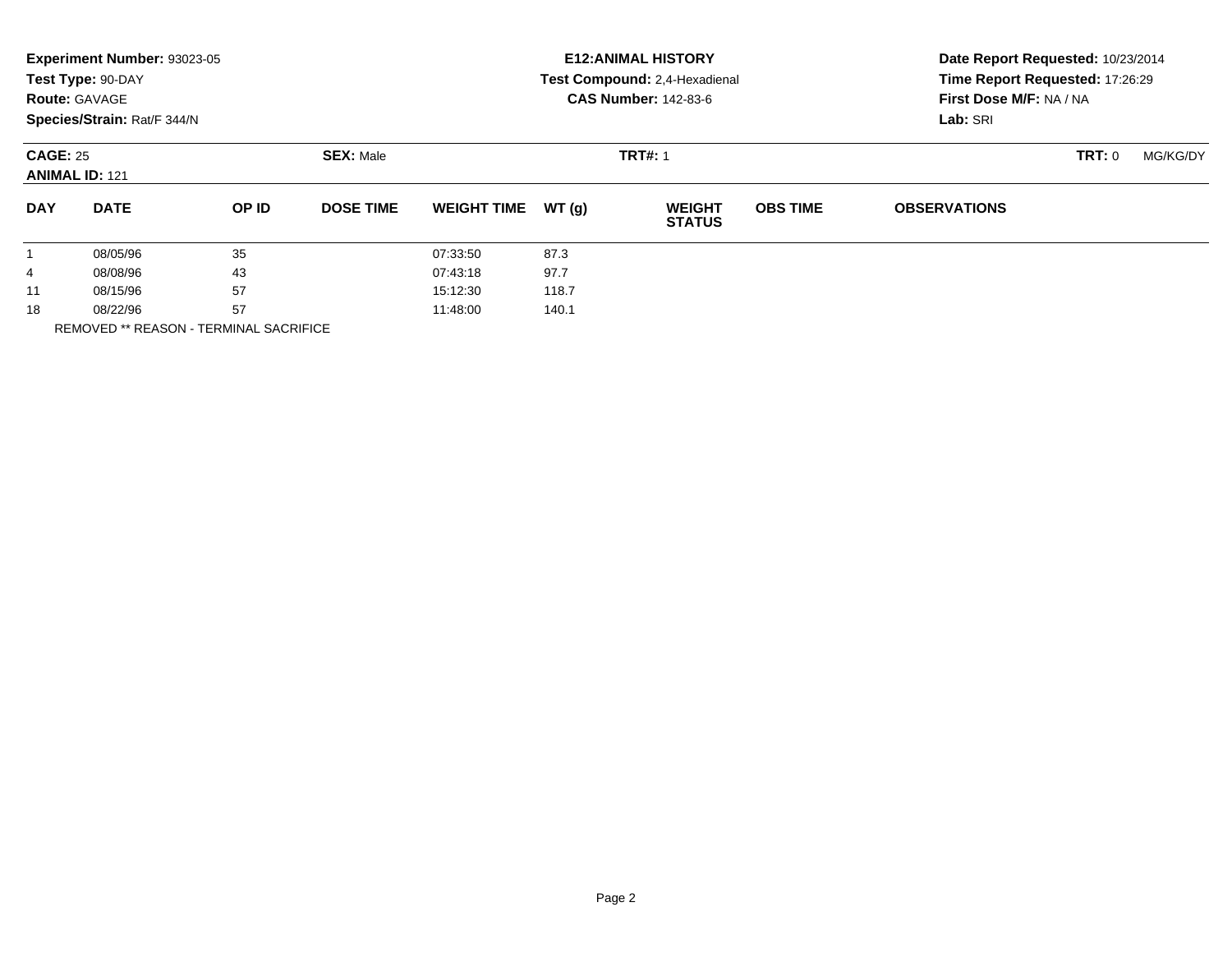|                                          | Experiment Number: 93023-05<br>Test Type: 90-DAY<br><b>Route: GAVAGE</b><br>Species/Strain: Rat/F 344/N |                                    |                  |                    |       | <b>E12: ANIMAL HISTORY</b><br>Test Compound: 2,4-Hexadienal<br><b>CAS Number: 142-83-6</b> | Date Report Requested: 10/23/2014<br>Time Report Requested: 17:26:29<br>First Dose M/F: NA / NA<br>Lab: SRI |                     |  |  |
|------------------------------------------|---------------------------------------------------------------------------------------------------------|------------------------------------|------------------|--------------------|-------|--------------------------------------------------------------------------------------------|-------------------------------------------------------------------------------------------------------------|---------------------|--|--|
| <b>CAGE: 25</b><br><b>ANIMAL ID: 122</b> |                                                                                                         | <b>SEX: Male</b><br><b>TRT#: 1</b> |                  |                    |       |                                                                                            | TRT: 0                                                                                                      | MG/KG/DY            |  |  |
| <b>DAY</b>                               | <b>DATE</b>                                                                                             | OP ID                              | <b>DOSE TIME</b> | <b>WEIGHT TIME</b> | WT(q) | <b>WEIGHT</b><br><b>STATUS</b>                                                             | <b>OBS TIME</b>                                                                                             | <b>OBSERVATIONS</b> |  |  |
|                                          | 08/05/96                                                                                                | 35                                 |                  | 07:33:50           | 98.0  |                                                                                            |                                                                                                             |                     |  |  |
| 4                                        | 08/08/96                                                                                                | 43                                 |                  | 07:43:18           | 108.6 |                                                                                            |                                                                                                             |                     |  |  |
| 11                                       | 08/15/96                                                                                                | 57                                 |                  | 15:12:30           | 125.7 |                                                                                            |                                                                                                             |                     |  |  |
| 18                                       | 08/22/96                                                                                                | 57                                 |                  | 11:48:00           | 153.9 |                                                                                            |                                                                                                             |                     |  |  |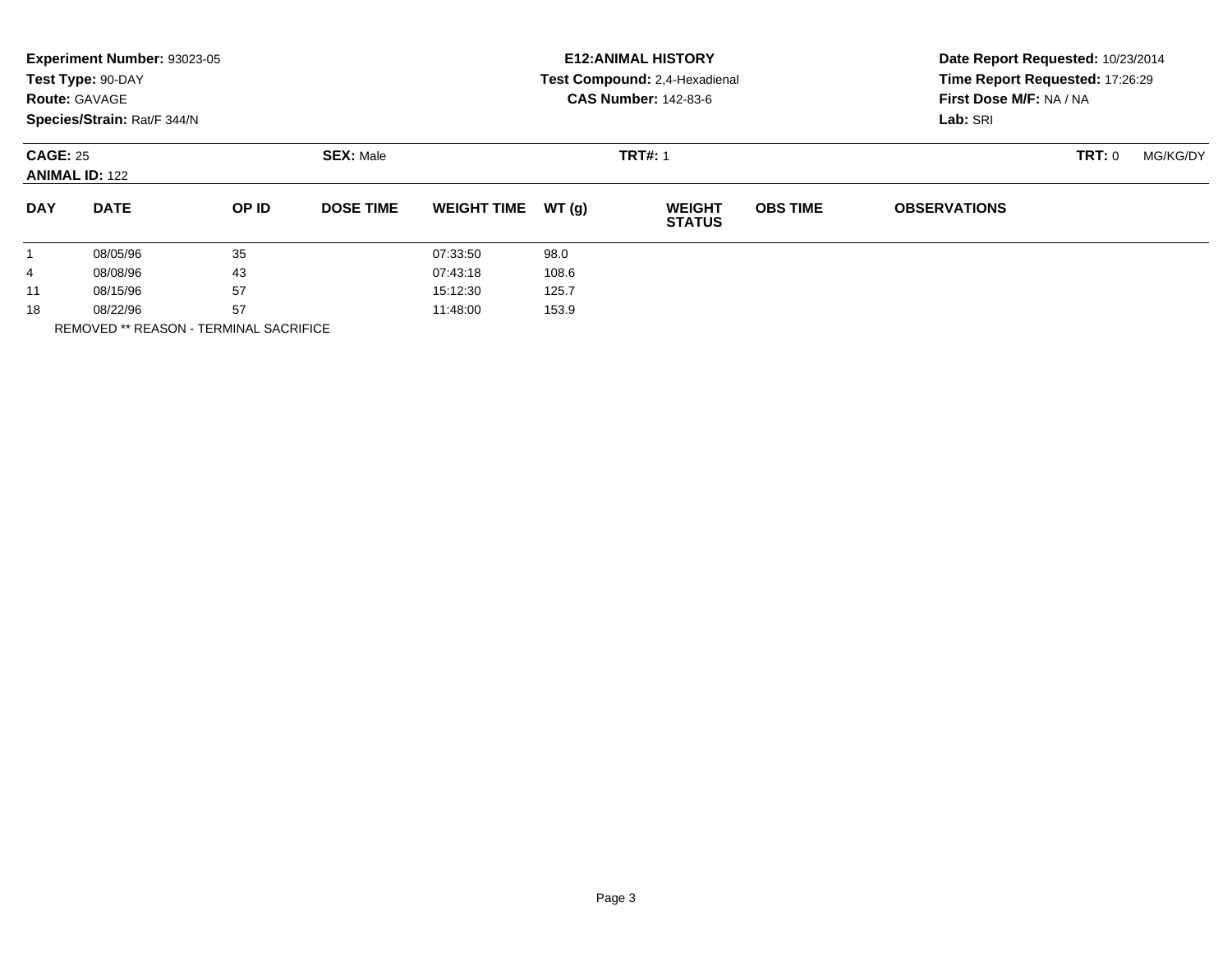|                                          | Experiment Number: 93023-05<br>Test Type: 90-DAY<br><b>Route: GAVAGE</b><br>Species/Strain: Rat/F 344/N |                                    |                  |                    |       | <b>E12: ANIMAL HISTORY</b><br>Test Compound: 2,4-Hexadienal<br><b>CAS Number: 142-83-6</b> | Date Report Requested: 10/23/2014<br>Time Report Requested: 17:26:29<br>First Dose M/F: NA / NA<br>Lab: SRI |                     |  |  |
|------------------------------------------|---------------------------------------------------------------------------------------------------------|------------------------------------|------------------|--------------------|-------|--------------------------------------------------------------------------------------------|-------------------------------------------------------------------------------------------------------------|---------------------|--|--|
| <b>CAGE: 25</b><br><b>ANIMAL ID: 123</b> |                                                                                                         | <b>SEX: Male</b><br><b>TRT#: 1</b> |                  |                    |       |                                                                                            | TRT: 0                                                                                                      | MG/KG/DY            |  |  |
| <b>DAY</b>                               | <b>DATE</b>                                                                                             | OP ID                              | <b>DOSE TIME</b> | <b>WEIGHT TIME</b> | WT(q) | <b>WEIGHT</b><br><b>STATUS</b>                                                             | <b>OBS TIME</b>                                                                                             | <b>OBSERVATIONS</b> |  |  |
|                                          | 08/05/96                                                                                                | 35                                 |                  | 07:33:50           | 105.1 |                                                                                            |                                                                                                             |                     |  |  |
| 4                                        | 08/08/96                                                                                                | 43                                 |                  | 07:43:18           | 118.5 |                                                                                            |                                                                                                             |                     |  |  |
| 11                                       | 08/15/96                                                                                                | 57                                 |                  | 15:12:30           | 146.6 |                                                                                            |                                                                                                             |                     |  |  |
| 18                                       | 08/22/96                                                                                                | 57                                 |                  | 11:48:00           | 182.6 |                                                                                            |                                                                                                             |                     |  |  |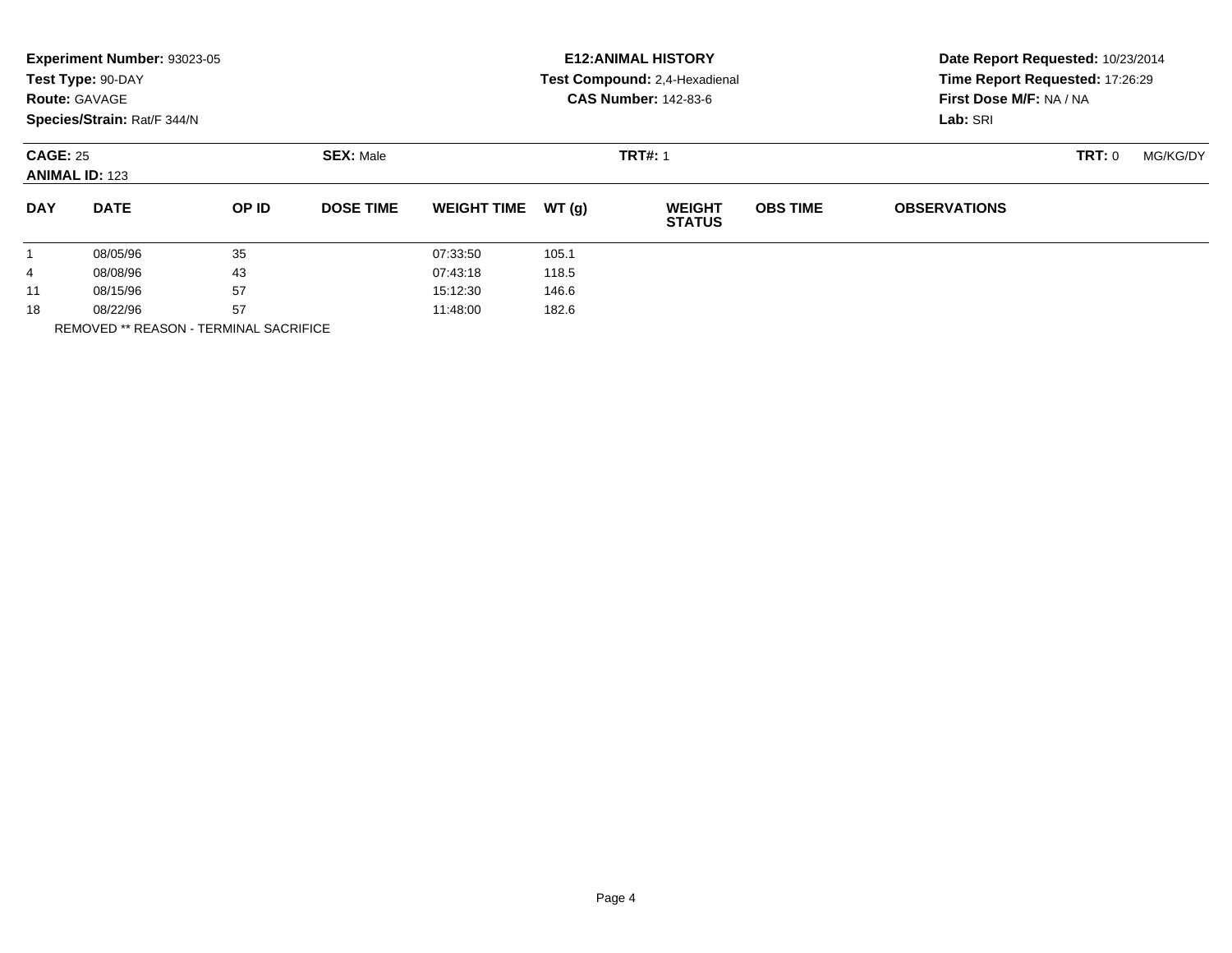|                                          | Experiment Number: 93023-05<br>Test Type: 90-DAY<br><b>Route: GAVAGE</b><br>Species/Strain: Rat/F 344/N |                                    |                  |                    |       | <b>E12: ANIMAL HISTORY</b><br>Test Compound: 2,4-Hexadienal<br><b>CAS Number: 142-83-6</b> | Date Report Requested: 10/23/2014<br>Time Report Requested: 17:26:29<br>First Dose M/F: NA / NA<br>Lab: SRI |                     |          |  |
|------------------------------------------|---------------------------------------------------------------------------------------------------------|------------------------------------|------------------|--------------------|-------|--------------------------------------------------------------------------------------------|-------------------------------------------------------------------------------------------------------------|---------------------|----------|--|
| <b>CAGE: 25</b><br><b>ANIMAL ID: 124</b> |                                                                                                         | <b>SEX: Male</b><br><b>TRT#: 1</b> |                  |                    |       |                                                                                            |                                                                                                             | TRT: 0              | MG/KG/DY |  |
| <b>DAY</b>                               | <b>DATE</b>                                                                                             | OP ID                              | <b>DOSE TIME</b> | <b>WEIGHT TIME</b> | WT(g) | <b>WEIGHT</b><br><b>STATUS</b>                                                             | <b>OBS TIME</b>                                                                                             | <b>OBSERVATIONS</b> |          |  |
|                                          | 08/05/96                                                                                                | 35                                 |                  | 07:33:50           | 89.3  |                                                                                            |                                                                                                             |                     |          |  |
| 4                                        | 08/08/96                                                                                                | 43                                 |                  | 07:43:18           | 102.3 |                                                                                            |                                                                                                             |                     |          |  |
| 11                                       | 08/15/96                                                                                                | 57                                 |                  | 15:12:30           | 123.7 |                                                                                            |                                                                                                             |                     |          |  |
| 18                                       | 08/22/96                                                                                                | 57<br>. _ _  _ _ _ _ _ _ _ _       |                  | 11:48:00           | 151.3 |                                                                                            |                                                                                                             |                     |          |  |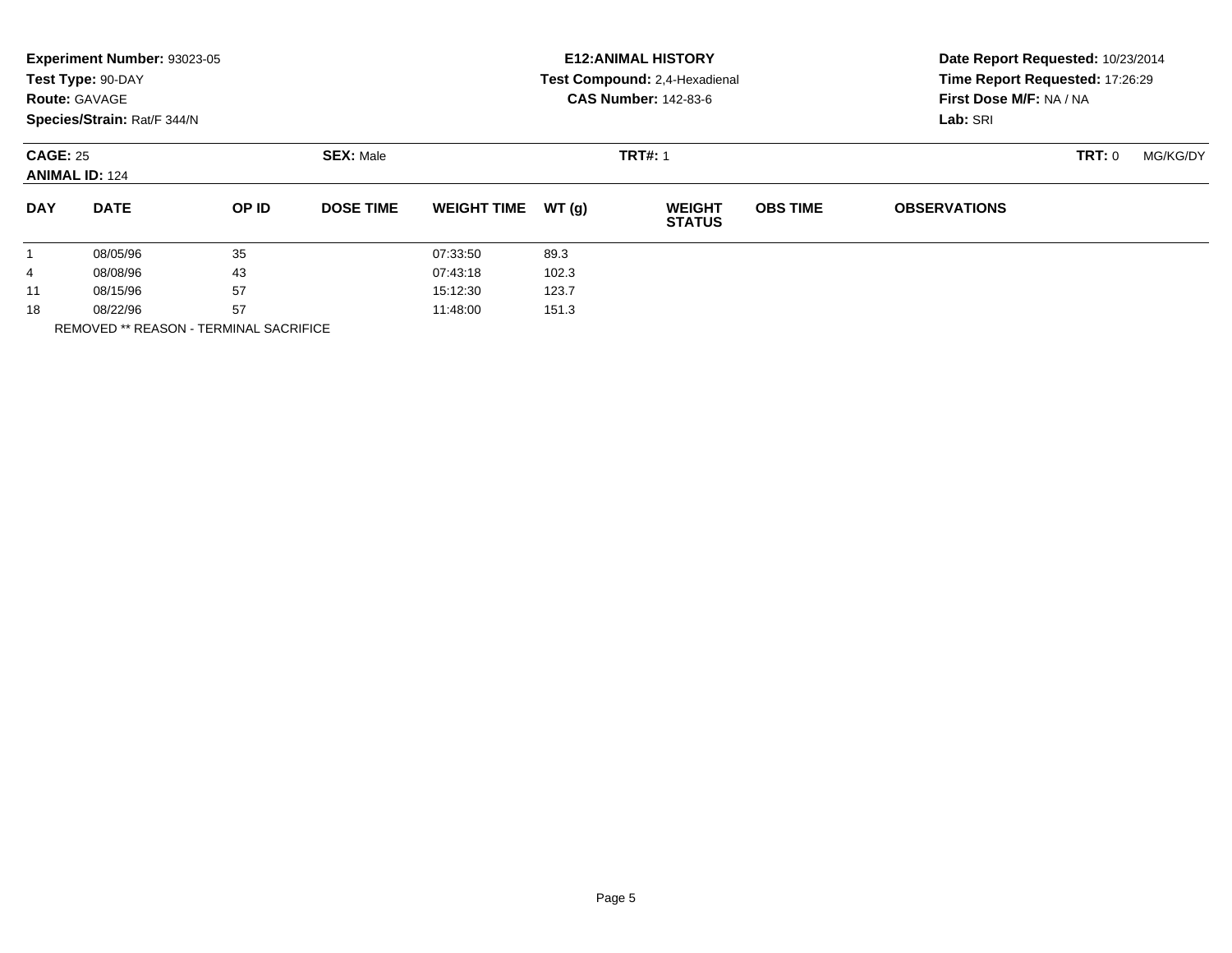|                                          | Experiment Number: 93023-05<br>Test Type: 90-DAY<br><b>Route: GAVAGE</b><br>Species/Strain: Rat/F 344/N |                                    |                  |                    |       | <b>E12: ANIMAL HISTORY</b><br>Test Compound: 2,4-Hexadienal<br><b>CAS Number: 142-83-6</b> | Date Report Requested: 10/23/2014<br>Time Report Requested: 17:26:29<br>First Dose M/F: NA / NA<br>Lab: SRI |                     |  |  |
|------------------------------------------|---------------------------------------------------------------------------------------------------------|------------------------------------|------------------|--------------------|-------|--------------------------------------------------------------------------------------------|-------------------------------------------------------------------------------------------------------------|---------------------|--|--|
| <b>CAGE: 25</b><br><b>ANIMAL ID: 125</b> |                                                                                                         | <b>SEX: Male</b><br><b>TRT#: 1</b> |                  |                    |       |                                                                                            | TRT: 0                                                                                                      | MG/KG/DY            |  |  |
| <b>DAY</b>                               | <b>DATE</b>                                                                                             | OP ID                              | <b>DOSE TIME</b> | <b>WEIGHT TIME</b> | WT(g) | <b>WEIGHT</b><br><b>STATUS</b>                                                             | <b>OBS TIME</b>                                                                                             | <b>OBSERVATIONS</b> |  |  |
|                                          | 08/05/96                                                                                                | 35                                 |                  | 07:33:50           | 71.5  |                                                                                            |                                                                                                             |                     |  |  |
| 4                                        | 08/08/96                                                                                                | 43                                 |                  | 07:43:18           | 84.7  |                                                                                            |                                                                                                             |                     |  |  |
| 11                                       | 08/15/96                                                                                                | 57                                 |                  | 15:12:30           | 105.3 |                                                                                            |                                                                                                             |                     |  |  |
| 18                                       | 08/22/96                                                                                                | 57<br>. _ _  _ _ _ _ _ _ _ _       |                  | 11:48:00           | 131.6 |                                                                                            |                                                                                                             |                     |  |  |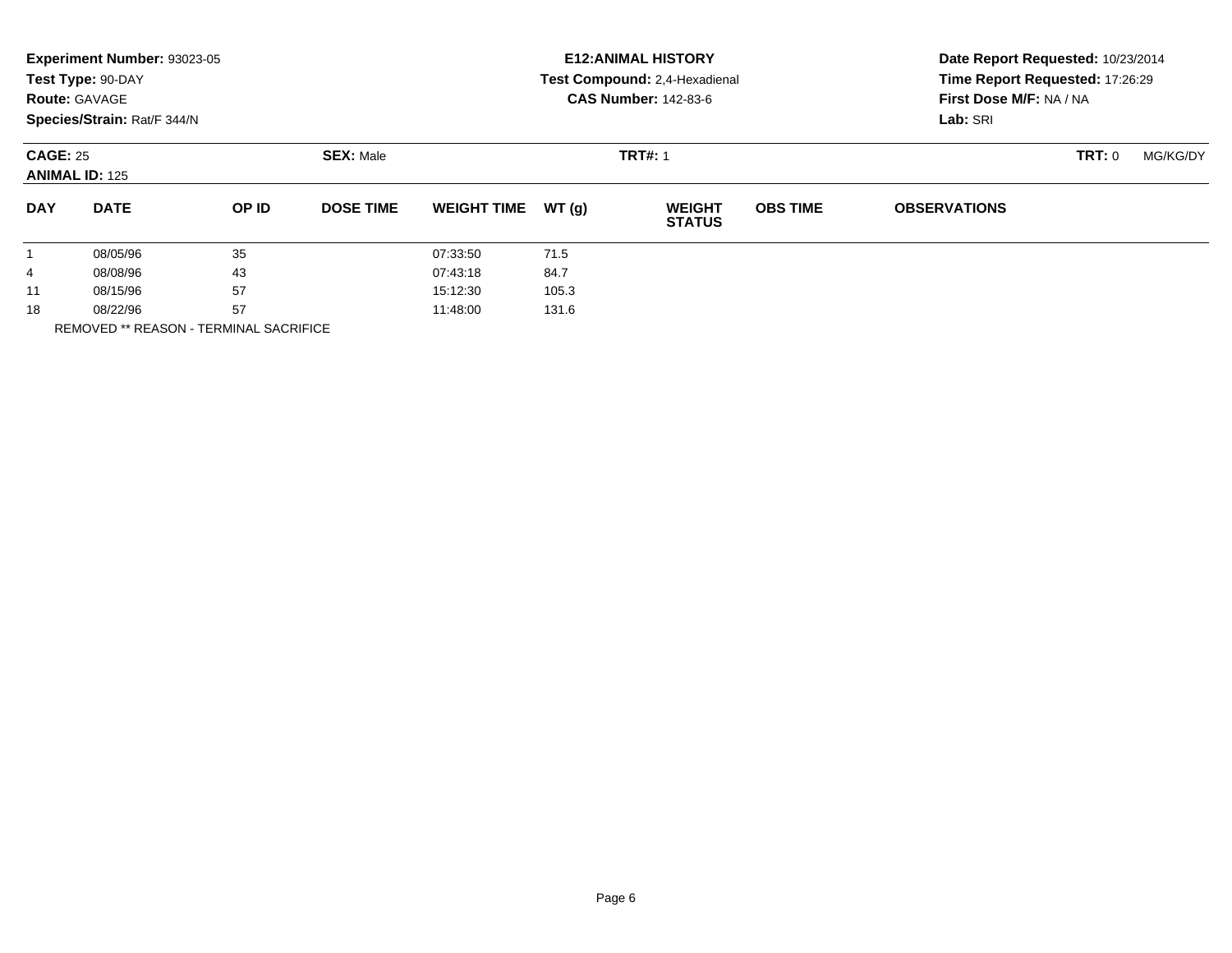|                                          | Experiment Number: 93023-05<br>Test Type: 90-DAY<br><b>Route: GAVAGE</b><br>Species/Strain: Rat/F 344/N |                                    |                  |                    |       | <b>E12: ANIMAL HISTORY</b><br>Test Compound: 2,4-Hexadienal<br><b>CAS Number: 142-83-6</b> | Date Report Requested: 10/23/2014<br>Time Report Requested: 17:26:29<br>First Dose M/F: NA / NA<br>Lab: SRI |                     |          |  |
|------------------------------------------|---------------------------------------------------------------------------------------------------------|------------------------------------|------------------|--------------------|-------|--------------------------------------------------------------------------------------------|-------------------------------------------------------------------------------------------------------------|---------------------|----------|--|
| <b>CAGE: 26</b><br><b>ANIMAL ID: 126</b> |                                                                                                         | <b>SEX: Male</b><br><b>TRT#: 1</b> |                  |                    |       |                                                                                            |                                                                                                             | TRT: 0              | MG/KG/DY |  |
| <b>DAY</b>                               | <b>DATE</b>                                                                                             | OP ID                              | <b>DOSE TIME</b> | <b>WEIGHT TIME</b> | WT(g) | <b>WEIGHT</b><br><b>STATUS</b>                                                             | <b>OBS TIME</b>                                                                                             | <b>OBSERVATIONS</b> |          |  |
|                                          | 08/05/96                                                                                                | 35                                 |                  | 07:35:30           | 105.8 |                                                                                            |                                                                                                             |                     |          |  |
| 4                                        | 08/08/96                                                                                                | 43                                 |                  | 07:44:38           | 113.8 |                                                                                            |                                                                                                             |                     |          |  |
| 11                                       | 08/15/96                                                                                                | 57                                 |                  | 15:13:48           | 129.3 |                                                                                            |                                                                                                             |                     |          |  |
| 18                                       | 08/22/96                                                                                                | 57                                 |                  | 11:49:44           | 149.2 |                                                                                            |                                                                                                             |                     |          |  |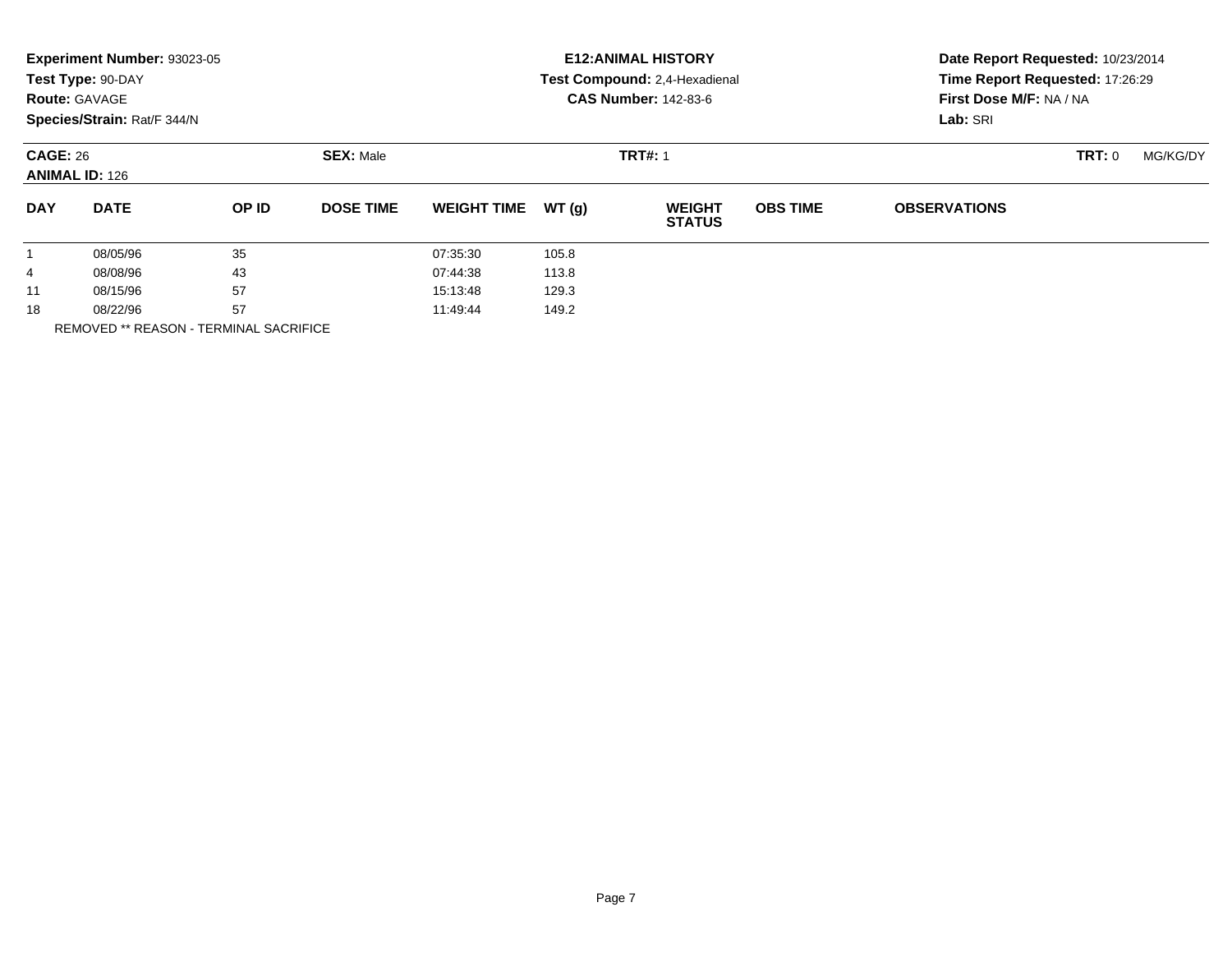|                                          | Experiment Number: 93023-05<br>Test Type: 90-DAY<br><b>Route: GAVAGE</b><br>Species/Strain: Rat/F 344/N |                                    |                  |                    |       | <b>E12: ANIMAL HISTORY</b><br>Test Compound: 2,4-Hexadienal<br><b>CAS Number: 142-83-6</b> | Date Report Requested: 10/23/2014<br>Time Report Requested: 17:26:29<br>First Dose M/F: NA / NA<br>Lab: SRI |                     |          |  |
|------------------------------------------|---------------------------------------------------------------------------------------------------------|------------------------------------|------------------|--------------------|-------|--------------------------------------------------------------------------------------------|-------------------------------------------------------------------------------------------------------------|---------------------|----------|--|
| <b>CAGE: 26</b><br><b>ANIMAL ID: 127</b> |                                                                                                         | <b>SEX: Male</b><br><b>TRT#: 1</b> |                  |                    |       |                                                                                            |                                                                                                             | TRT: 0              | MG/KG/DY |  |
| <b>DAY</b>                               | <b>DATE</b>                                                                                             | OP ID                              | <b>DOSE TIME</b> | <b>WEIGHT TIME</b> | WT(g) | <b>WEIGHT</b><br><b>STATUS</b>                                                             | <b>OBS TIME</b>                                                                                             | <b>OBSERVATIONS</b> |          |  |
|                                          | 08/05/96                                                                                                | 35                                 |                  | 07:35:30           | 81.5  |                                                                                            |                                                                                                             |                     |          |  |
| 4                                        | 08/08/96                                                                                                | 43                                 |                  | 07:44:38           | 94.9  |                                                                                            |                                                                                                             |                     |          |  |
| 11                                       | 08/15/96                                                                                                | 57                                 |                  | 15:13:48           | 114.9 |                                                                                            |                                                                                                             |                     |          |  |
| 18                                       | 57<br>08/22/96<br>. _ _  _ _ _ _ _ _ _ _ _                                                              |                                    | 11:49:44         | 146.1              |       |                                                                                            |                                                                                                             |                     |          |  |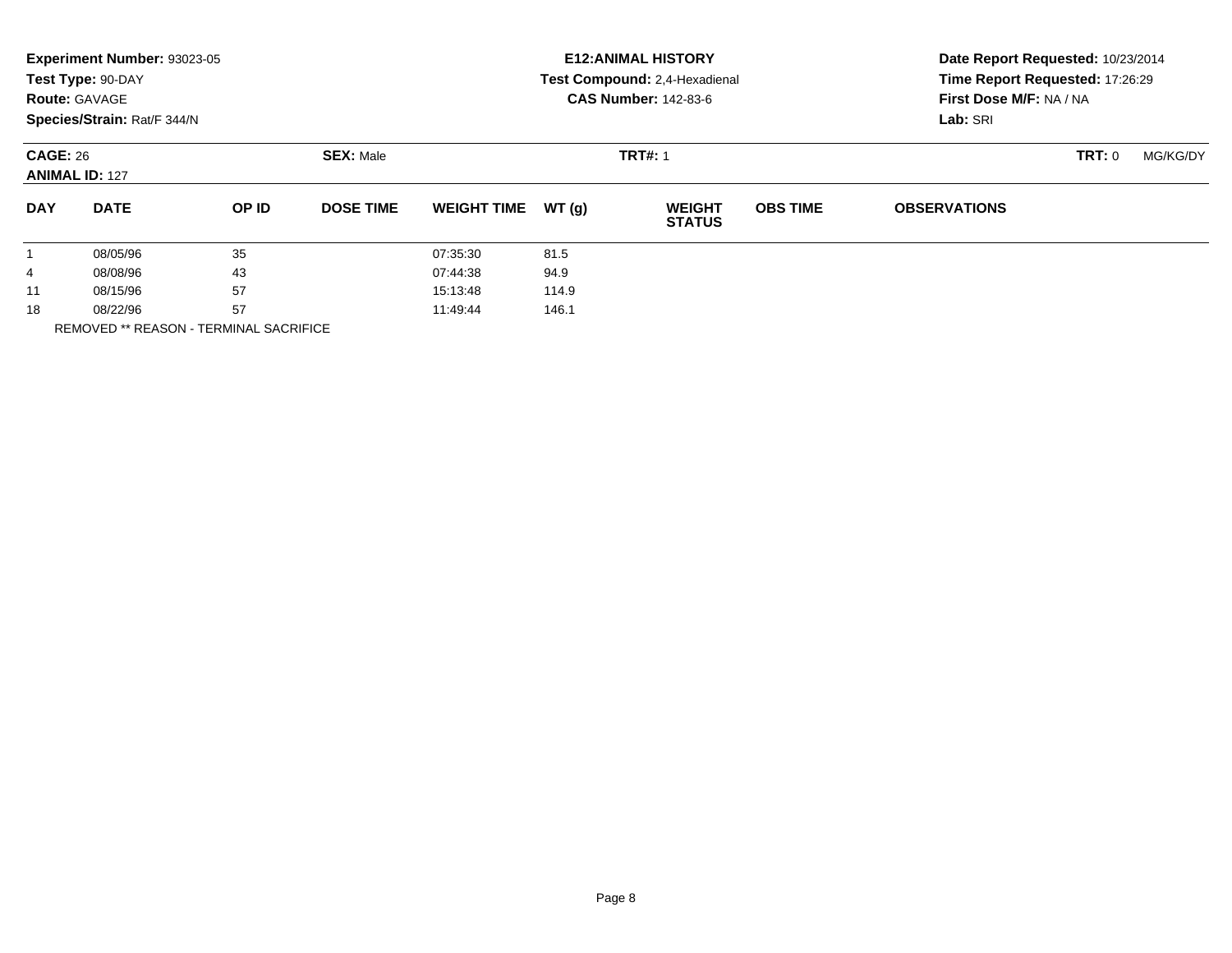|                                          | Experiment Number: 93023-05<br>Test Type: 90-DAY<br><b>Route: GAVAGE</b><br>Species/Strain: Rat/F 344/N |                                    |                  |                    |       | <b>E12: ANIMAL HISTORY</b><br>Test Compound: 2,4-Hexadienal<br><b>CAS Number: 142-83-6</b> | Date Report Requested: 10/23/2014<br>Time Report Requested: 17:26:29<br>First Dose M/F: NA / NA<br>Lab: SRI |                     |          |  |
|------------------------------------------|---------------------------------------------------------------------------------------------------------|------------------------------------|------------------|--------------------|-------|--------------------------------------------------------------------------------------------|-------------------------------------------------------------------------------------------------------------|---------------------|----------|--|
| <b>CAGE: 26</b><br><b>ANIMAL ID: 128</b> |                                                                                                         | <b>SEX: Male</b><br><b>TRT#: 1</b> |                  |                    |       |                                                                                            |                                                                                                             | TRT: 0              | MG/KG/DY |  |
| <b>DAY</b>                               | <b>DATE</b>                                                                                             | OP ID                              | <b>DOSE TIME</b> | <b>WEIGHT TIME</b> | WT(g) | <b>WEIGHT</b><br><b>STATUS</b>                                                             | <b>OBS TIME</b>                                                                                             | <b>OBSERVATIONS</b> |          |  |
|                                          | 08/05/96                                                                                                | 35                                 |                  | 07:35:30           | 85.1  |                                                                                            |                                                                                                             |                     |          |  |
| 4                                        | 08/08/96                                                                                                | 43                                 |                  | 07:44:38           | 93.8  |                                                                                            |                                                                                                             |                     |          |  |
| 11                                       | 08/15/96                                                                                                | 57                                 |                  | 15:13:48           | 105.9 |                                                                                            |                                                                                                             |                     |          |  |
| 18                                       | 08/22/96                                                                                                | 57                                 |                  | 11:49:44           | 123.4 |                                                                                            |                                                                                                             |                     |          |  |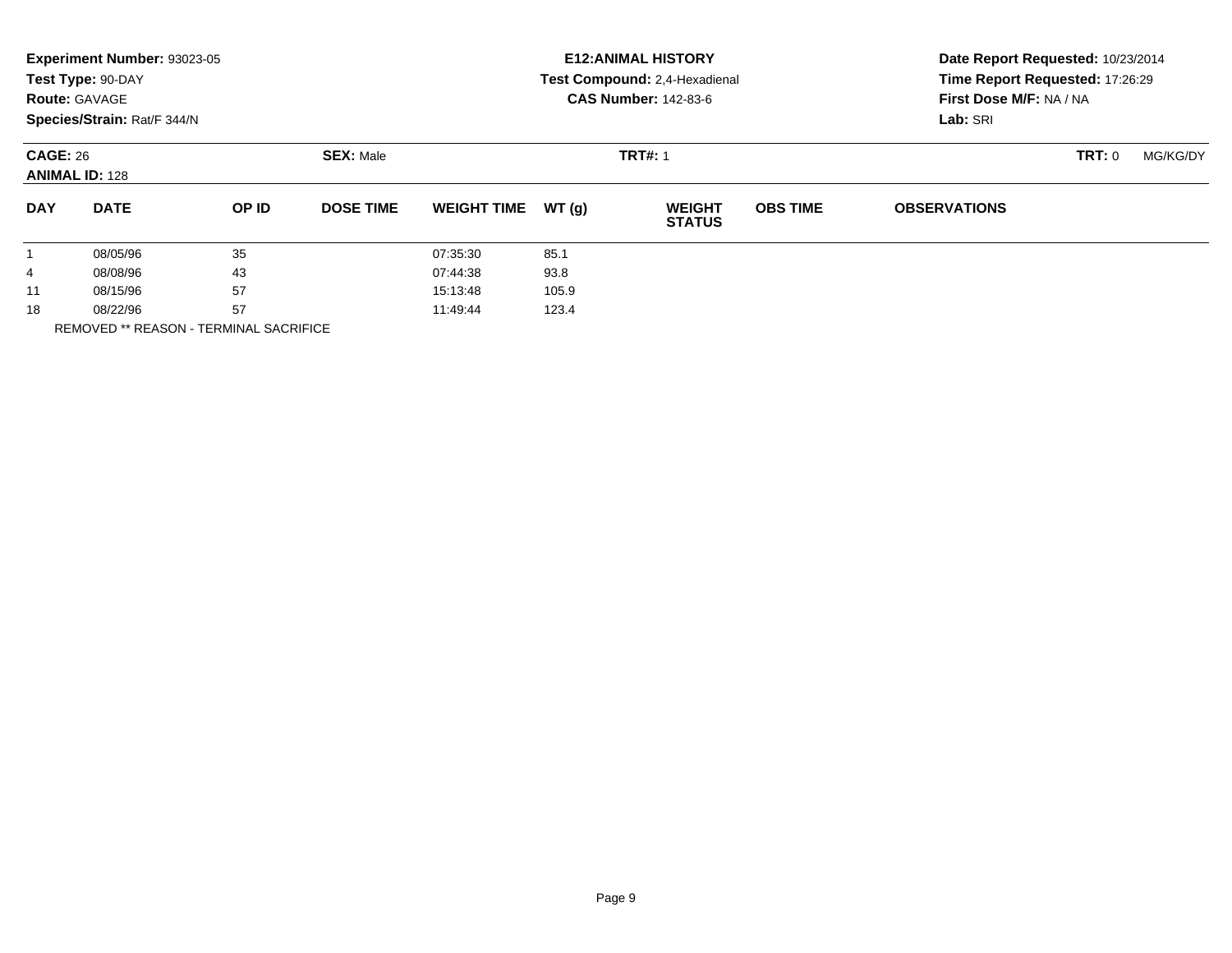|                                          | Experiment Number: 93023-05<br>Test Type: 90-DAY<br><b>Route: GAVAGE</b><br>Species/Strain: Rat/F 344/N |                                    |                  |                    |       | <b>E12: ANIMAL HISTORY</b><br>Test Compound: 2,4-Hexadienal<br><b>CAS Number: 142-83-6</b> | Date Report Requested: 10/23/2014<br>Time Report Requested: 17:26:29<br>First Dose M/F: NA / NA<br>Lab: SRI |                     |  |  |
|------------------------------------------|---------------------------------------------------------------------------------------------------------|------------------------------------|------------------|--------------------|-------|--------------------------------------------------------------------------------------------|-------------------------------------------------------------------------------------------------------------|---------------------|--|--|
| <b>CAGE: 26</b><br><b>ANIMAL ID: 129</b> |                                                                                                         | <b>SEX: Male</b><br><b>TRT#: 1</b> |                  |                    |       |                                                                                            | TRT: 0                                                                                                      | MG/KG/DY            |  |  |
| <b>DAY</b>                               | <b>DATE</b>                                                                                             | OP ID                              | <b>DOSE TIME</b> | <b>WEIGHT TIME</b> | WT(g) | <b>WEIGHT</b><br><b>STATUS</b>                                                             | <b>OBS TIME</b>                                                                                             | <b>OBSERVATIONS</b> |  |  |
| $\mathbf{1}$                             | 08/05/96                                                                                                | 35                                 |                  | 07:35:30           | 96.4  |                                                                                            |                                                                                                             |                     |  |  |
| 4                                        | 08/08/96                                                                                                | 43                                 |                  | 07:44:38           | 110.2 |                                                                                            |                                                                                                             |                     |  |  |
| 11                                       | 08/15/96                                                                                                | 57                                 |                  | 15:13:48           | 133.7 |                                                                                            |                                                                                                             |                     |  |  |
| 18                                       | 08/22/96                                                                                                | 57                                 |                  | 11:49:44           | 171.4 |                                                                                            |                                                                                                             |                     |  |  |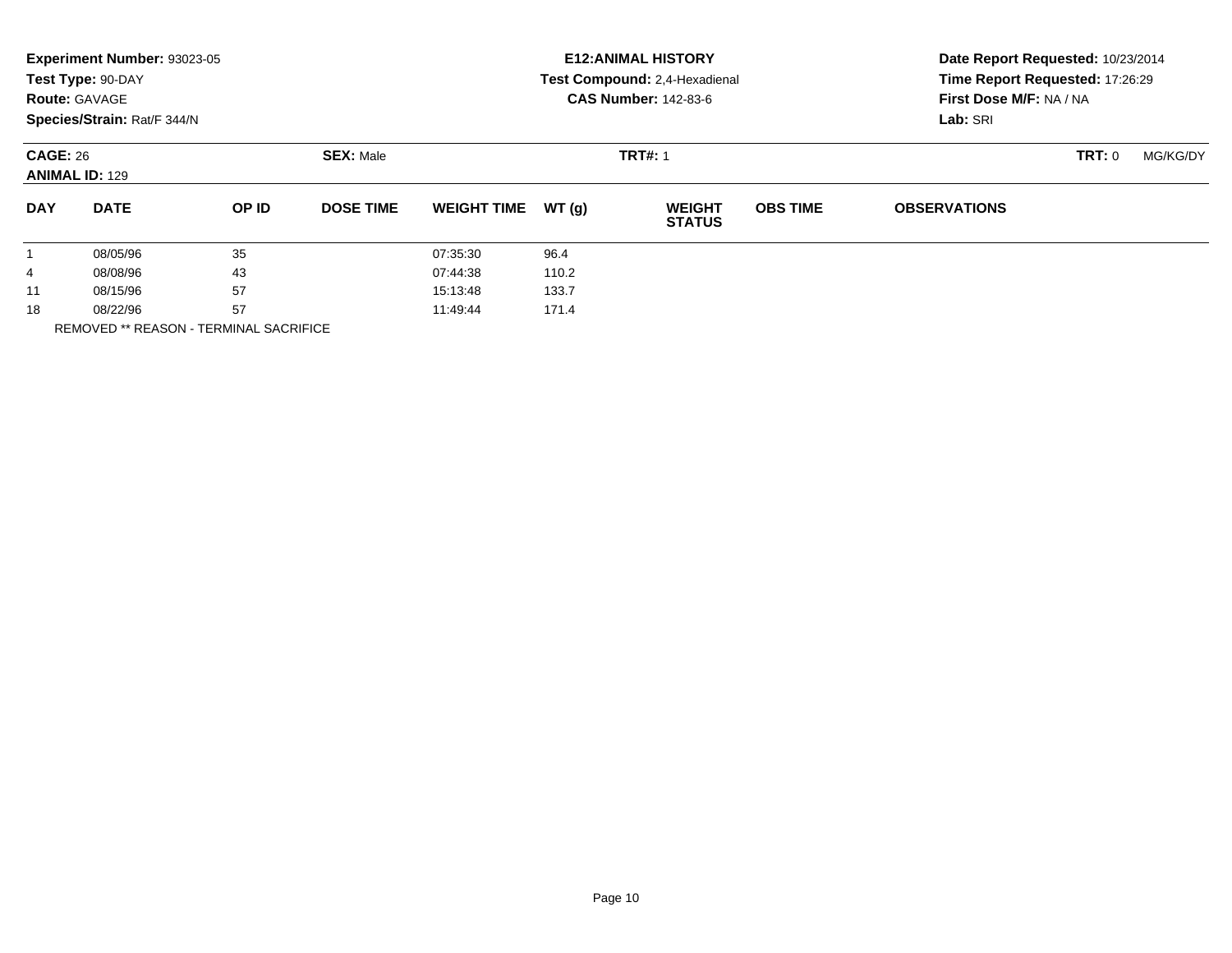|                                          | Experiment Number: 93023-05<br>Test Type: 90-DAY<br><b>Route: GAVAGE</b><br>Species/Strain: Rat/F 344/N |                  |                  |                    |       | <b>E12: ANIMAL HISTORY</b><br>Test Compound: 2,4-Hexadienal<br><b>CAS Number: 142-83-6</b> | Date Report Requested: 10/23/2014<br>Time Report Requested: 17:26:29<br>First Dose M/F: NA / NA<br>Lab: SRI |                     |          |  |
|------------------------------------------|---------------------------------------------------------------------------------------------------------|------------------|------------------|--------------------|-------|--------------------------------------------------------------------------------------------|-------------------------------------------------------------------------------------------------------------|---------------------|----------|--|
| <b>CAGE: 26</b><br><b>ANIMAL ID: 130</b> |                                                                                                         | <b>SEX: Male</b> | <b>TRT#: 1</b>   |                    |       |                                                                                            |                                                                                                             | TRT: 0              | MG/KG/DY |  |
| <b>DAY</b>                               | <b>DATE</b>                                                                                             | OP ID            | <b>DOSE TIME</b> | <b>WEIGHT TIME</b> | WT(g) | <b>WEIGHT</b><br><b>STATUS</b>                                                             | <b>OBS TIME</b>                                                                                             | <b>OBSERVATIONS</b> |          |  |
| $\mathbf{1}$                             | 08/05/96                                                                                                | 35               |                  | 07:35:30           | 76.3  |                                                                                            |                                                                                                             |                     |          |  |
| 4                                        | 08/08/96                                                                                                | 43               |                  | 07:44:38           | 88.9  |                                                                                            |                                                                                                             |                     |          |  |
| 11                                       | 08/15/96                                                                                                | 57               |                  | 15:13:48           | 106.2 |                                                                                            |                                                                                                             |                     |          |  |
| 18                                       | 08/22/96                                                                                                | 57               |                  | 11:49:44           | 134.6 |                                                                                            |                                                                                                             |                     |          |  |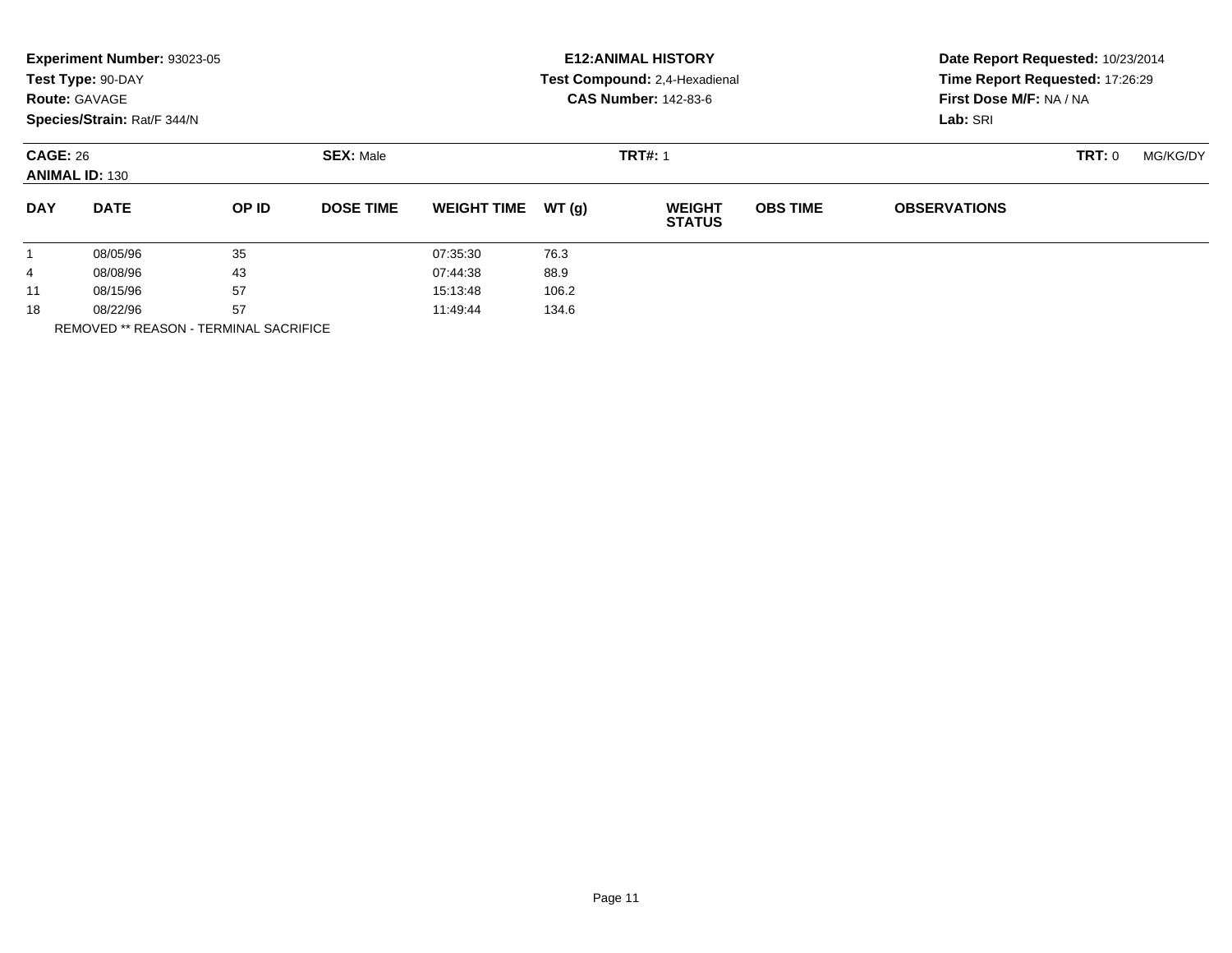|                                          | Experiment Number: 93023-05<br>Test Type: 90-DAY<br><b>Route: GAVAGE</b><br>Species/Strain: Rat/F 344/N |                  |                  | <b>E12: ANIMAL HISTORY</b><br>Test Compound: 2,4-Hexadienal<br><b>CAS Number: 142-83-6</b> | Date Report Requested: 10/23/2014<br>Time Report Requested: 17:26:29<br>First Dose M/F: NA / NA<br>Lab: SRI |                                |                 |                             |  |
|------------------------------------------|---------------------------------------------------------------------------------------------------------|------------------|------------------|--------------------------------------------------------------------------------------------|-------------------------------------------------------------------------------------------------------------|--------------------------------|-----------------|-----------------------------|--|
| <b>CAGE: 27</b><br><b>ANIMAL ID: 131</b> |                                                                                                         | <b>SEX: Male</b> |                  |                                                                                            | TRT#: 3                                                                                                     |                                |                 | <b>TRT:</b> 7.5<br>MG/KG/DY |  |
| <b>DAY</b>                               | <b>DATE</b>                                                                                             | OP ID            | <b>DOSE TIME</b> | <b>WEIGHT TIME</b>                                                                         | WT(g)                                                                                                       | <b>WEIGHT</b><br><b>STATUS</b> | <b>OBS TIME</b> | <b>OBSERVATIONS</b>         |  |
| 1                                        | 08/05/96                                                                                                | 35               |                  | 07:42:50                                                                                   | 111.8                                                                                                       |                                |                 |                             |  |
| 4                                        | 43<br>08/08/96                                                                                          |                  |                  | 07:47:56                                                                                   | 121.2                                                                                                       |                                |                 |                             |  |
| 11                                       | 57<br>08/15/96                                                                                          |                  |                  | 15:19:02                                                                                   | 140.3                                                                                                       |                                |                 |                             |  |
| 18                                       | 08/22/96                                                                                                | 57               |                  | 11:54:50                                                                                   | 164.0                                                                                                       |                                |                 |                             |  |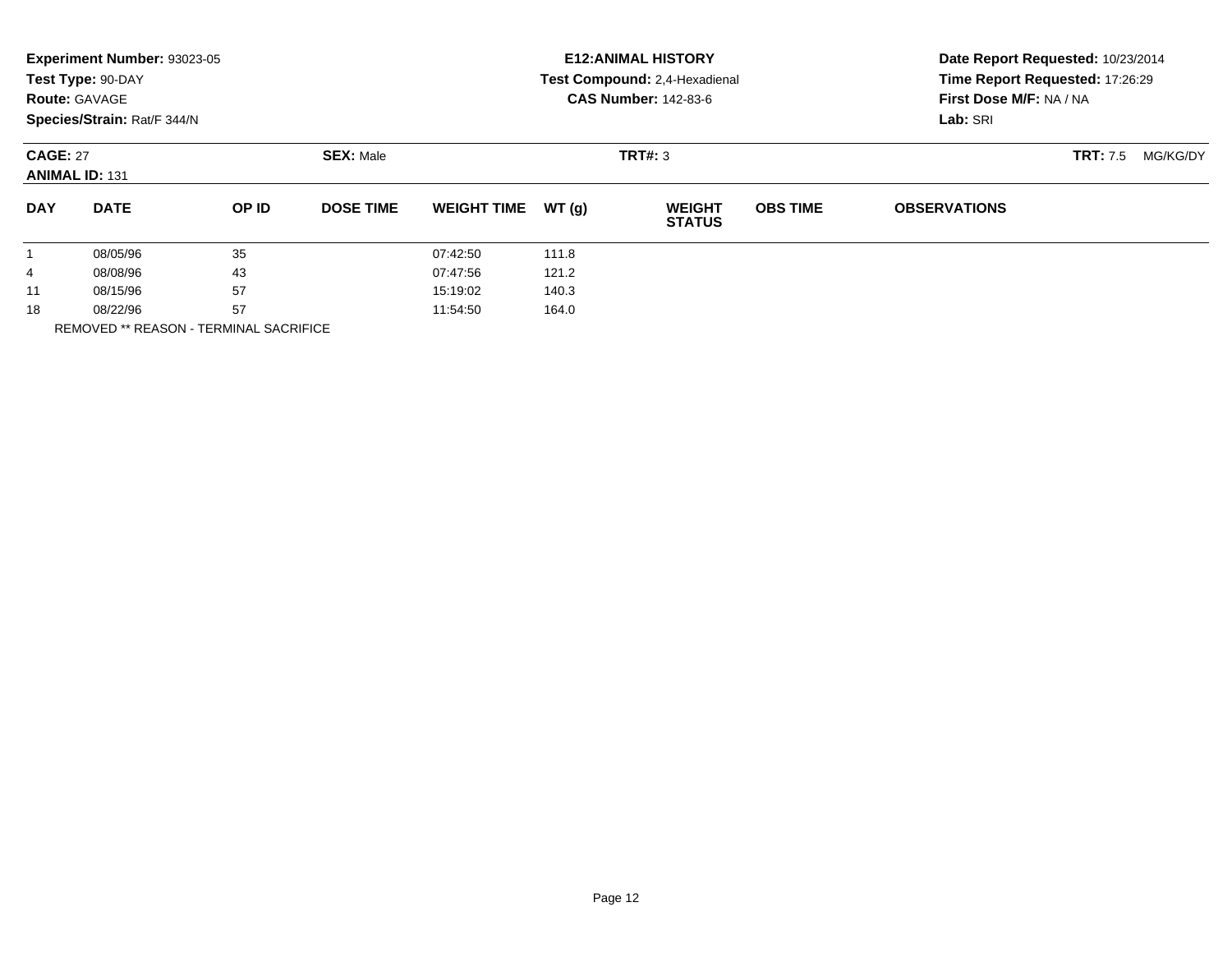|                                          | Experiment Number: 93023-05<br>Test Type: 90-DAY<br><b>Route: GAVAGE</b><br>Species/Strain: Rat/F 344/N |                  |                   | <b>E12: ANIMAL HISTORY</b><br>Test Compound: 2,4-Hexadienal<br><b>CAS Number: 142-83-6</b> | Date Report Requested: 10/23/2014<br>Time Report Requested: 17:26:29<br>First Dose M/F: NA / NA<br>Lab: SRI |                                |                 |                             |  |
|------------------------------------------|---------------------------------------------------------------------------------------------------------|------------------|-------------------|--------------------------------------------------------------------------------------------|-------------------------------------------------------------------------------------------------------------|--------------------------------|-----------------|-----------------------------|--|
| <b>CAGE: 27</b><br><b>ANIMAL ID: 132</b> |                                                                                                         | <b>SEX: Male</b> |                   |                                                                                            | TRT#: 3                                                                                                     |                                |                 | <b>TRT:</b> 7.5<br>MG/KG/DY |  |
| <b>DAY</b>                               | <b>DATE</b>                                                                                             | OP ID            | <b>DOSE TIME</b>  | <b>WEIGHT TIME</b>                                                                         | WT(g)                                                                                                       | <b>WEIGHT</b><br><b>STATUS</b> | <b>OBS TIME</b> | <b>OBSERVATIONS</b>         |  |
| 1                                        | 08/05/96                                                                                                | 35               |                   | 07:42:50                                                                                   | 97.1                                                                                                        |                                |                 |                             |  |
| 4                                        | 43<br>08/08/96                                                                                          |                  |                   | 07:47:56                                                                                   | 105.1                                                                                                       |                                |                 |                             |  |
| 11                                       | 57<br>08/15/96                                                                                          |                  | 15:19:02<br>123.9 |                                                                                            |                                                                                                             |                                |                 |                             |  |
| 18                                       | 08/22/96                                                                                                | 57               |                   | 11:54:50                                                                                   | 146.2                                                                                                       |                                |                 |                             |  |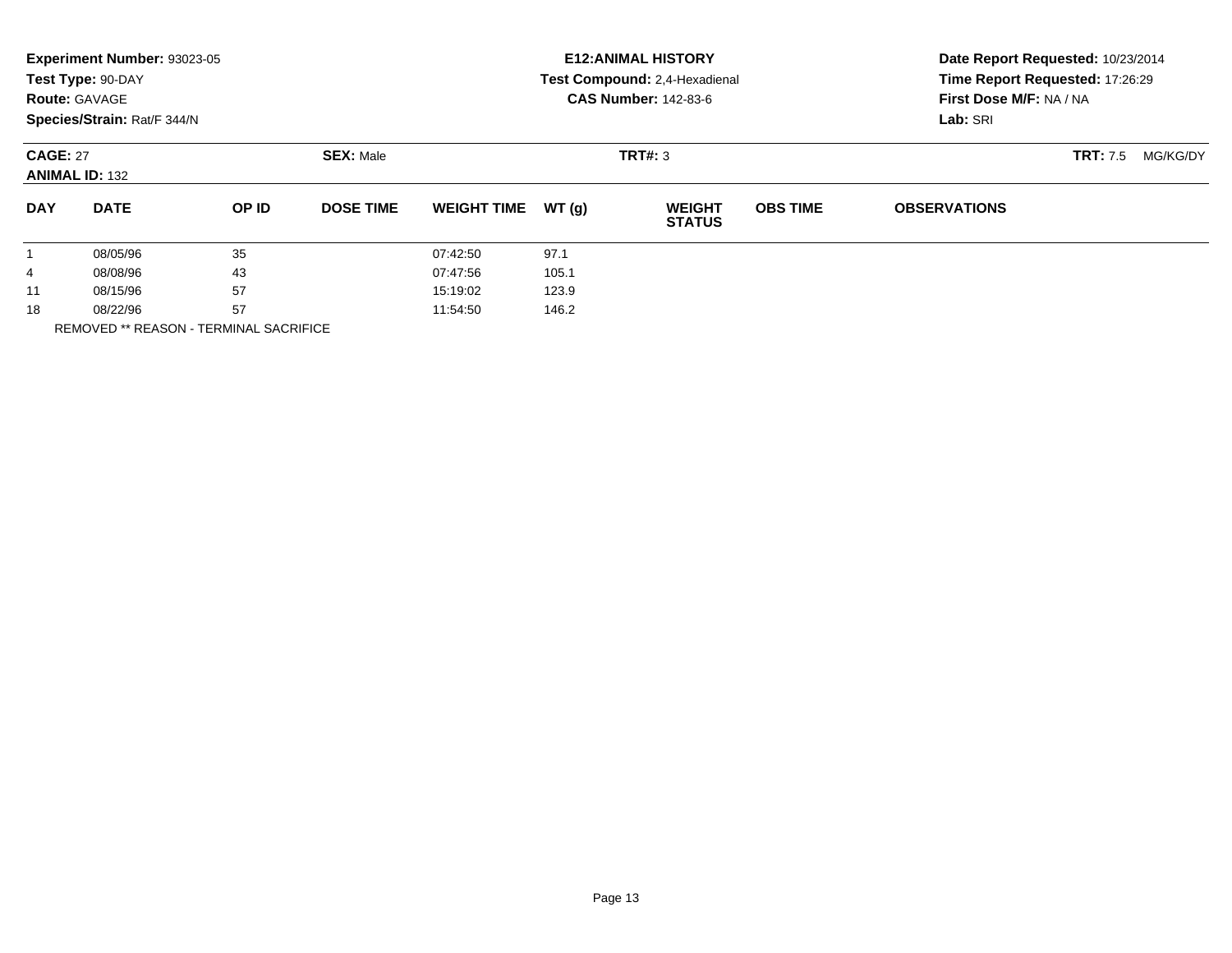|                                          | Experiment Number: 93023-05<br>Test Type: 90-DAY<br><b>Route: GAVAGE</b><br>Species/Strain: Rat/F 344/N |       |                  | <b>E12: ANIMAL HISTORY</b><br>Test Compound: 2,4-Hexadienal<br><b>CAS Number: 142-83-6</b> | Date Report Requested: 10/23/2014<br>Time Report Requested: 17:26:29<br>First Dose M/F: NA / NA<br>Lab: SRI |                                |                 |                     |                             |
|------------------------------------------|---------------------------------------------------------------------------------------------------------|-------|------------------|--------------------------------------------------------------------------------------------|-------------------------------------------------------------------------------------------------------------|--------------------------------|-----------------|---------------------|-----------------------------|
| <b>CAGE: 27</b><br><b>ANIMAL ID: 133</b> |                                                                                                         |       | <b>SEX: Male</b> |                                                                                            |                                                                                                             | TRT#: 3                        |                 |                     | <b>TRT:</b> 7.5<br>MG/KG/DY |
| <b>DAY</b>                               | <b>DATE</b>                                                                                             | OP ID | <b>DOSE TIME</b> | <b>WEIGHT TIME</b>                                                                         | WT(g)                                                                                                       | <b>WEIGHT</b><br><b>STATUS</b> | <b>OBS TIME</b> | <b>OBSERVATIONS</b> |                             |
| $\mathbf{1}$                             | 08/05/96                                                                                                | 35    |                  | 07:42:50                                                                                   | 81.3                                                                                                        |                                |                 |                     |                             |
| 4                                        | 43<br>08/08/96                                                                                          |       |                  | 07:47:56                                                                                   | 91.5                                                                                                        |                                |                 |                     |                             |
| 11                                       | 57<br>08/15/96                                                                                          |       |                  | 107.6<br>15:19:02                                                                          |                                                                                                             |                                |                 |                     |                             |
| 18                                       | 57<br>08/22/96                                                                                          |       |                  | 11:54:50                                                                                   | 130.5                                                                                                       |                                |                 |                     |                             |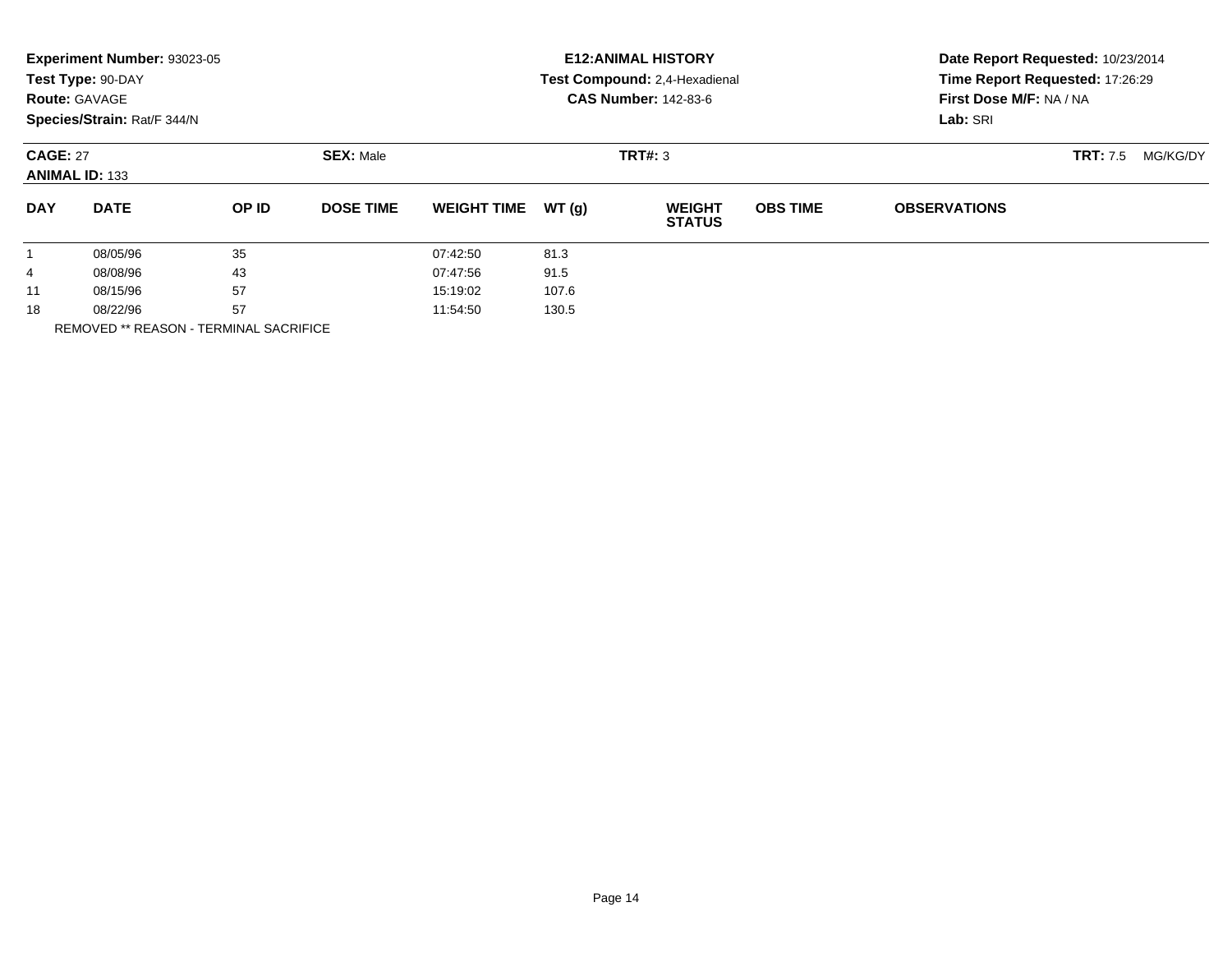|                                          | Experiment Number: 93023-05<br>Test Type: 90-DAY<br><b>Route: GAVAGE</b><br>Species/Strain: Rat/F 344/N |       |                  | <b>E12: ANIMAL HISTORY</b><br>Test Compound: 2,4-Hexadienal<br><b>CAS Number: 142-83-6</b> | Date Report Requested: 10/23/2014<br>Time Report Requested: 17:26:29<br>First Dose M/F: NA / NA<br>Lab: SRI |                                |                 |                     |                             |
|------------------------------------------|---------------------------------------------------------------------------------------------------------|-------|------------------|--------------------------------------------------------------------------------------------|-------------------------------------------------------------------------------------------------------------|--------------------------------|-----------------|---------------------|-----------------------------|
| <b>CAGE: 27</b><br><b>ANIMAL ID: 134</b> |                                                                                                         |       | <b>SEX: Male</b> |                                                                                            |                                                                                                             | TRT#: 3                        |                 |                     | <b>TRT:</b> 7.5<br>MG/KG/DY |
| <b>DAY</b>                               | <b>DATE</b>                                                                                             | OP ID | <b>DOSE TIME</b> | <b>WEIGHT TIME</b>                                                                         | WT(g)                                                                                                       | <b>WEIGHT</b><br><b>STATUS</b> | <b>OBS TIME</b> | <b>OBSERVATIONS</b> |                             |
| $\mathbf{1}$                             | 08/05/96                                                                                                | 35    |                  | 07:42:50                                                                                   | 77.2                                                                                                        |                                |                 |                     |                             |
| 4                                        | 43<br>08/08/96                                                                                          |       |                  | 07:47:56                                                                                   | 89.2                                                                                                        |                                |                 |                     |                             |
| 11                                       | 57<br>08/15/96                                                                                          |       | 15:19:02         | 109.6                                                                                      |                                                                                                             |                                |                 |                     |                             |
| 18                                       | 57<br>08/22/96                                                                                          |       |                  | 11:54:50<br>138.6                                                                          |                                                                                                             |                                |                 |                     |                             |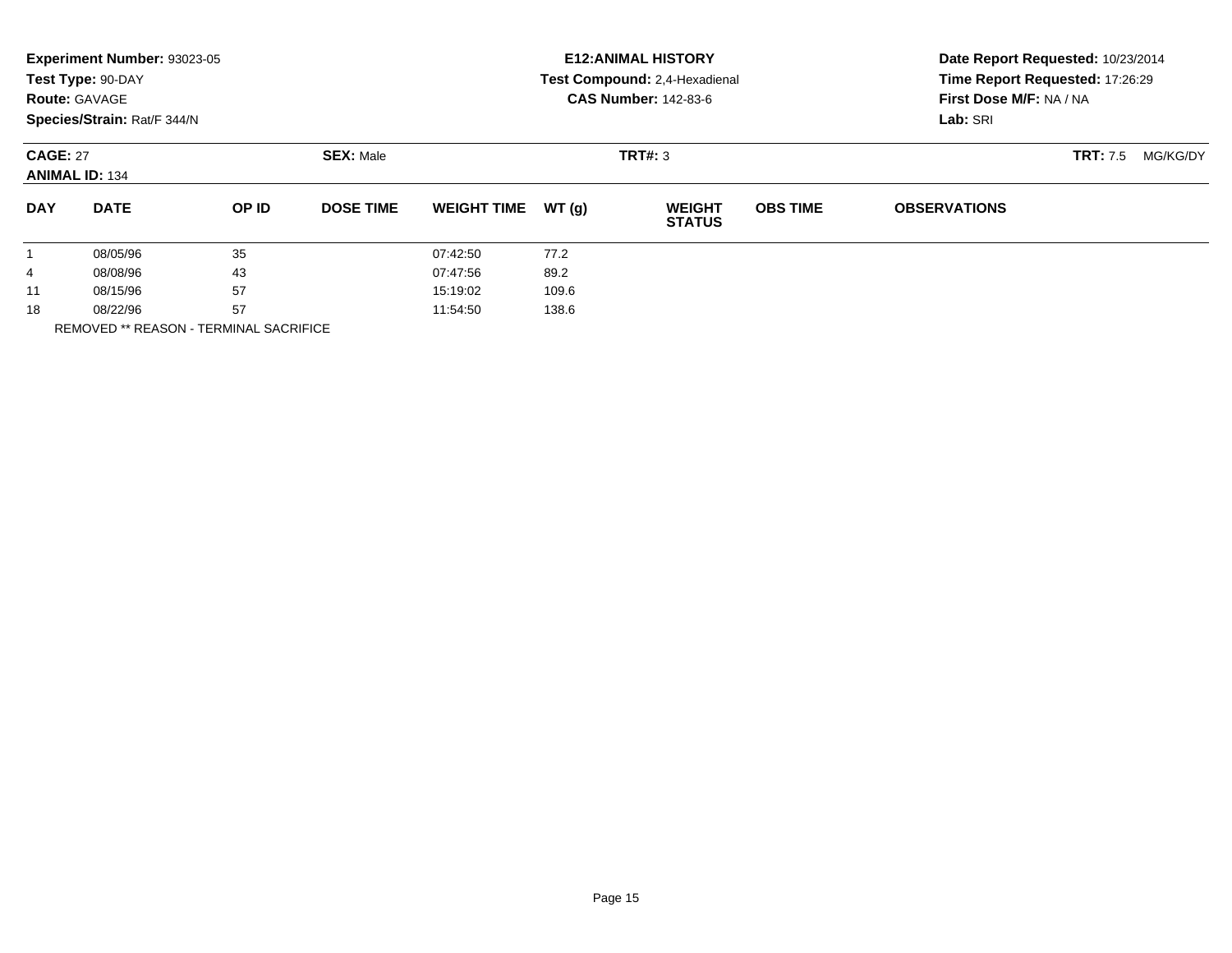|                                          | Experiment Number: 93023-05<br>Test Type: 90-DAY<br><b>Route: GAVAGE</b><br>Species/Strain: Rat/F 344/N |       |                  | <b>E12: ANIMAL HISTORY</b><br>Test Compound: 2,4-Hexadienal<br><b>CAS Number: 142-83-6</b> | Date Report Requested: 10/23/2014<br>Time Report Requested: 17:26:29<br>First Dose M/F: NA / NA<br>Lab: SRI |                                |                 |                     |                             |
|------------------------------------------|---------------------------------------------------------------------------------------------------------|-------|------------------|--------------------------------------------------------------------------------------------|-------------------------------------------------------------------------------------------------------------|--------------------------------|-----------------|---------------------|-----------------------------|
| <b>CAGE: 27</b><br><b>ANIMAL ID: 135</b> |                                                                                                         |       | <b>SEX: Male</b> |                                                                                            |                                                                                                             | TRT#: 3                        |                 |                     | <b>TRT:</b> 7.5<br>MG/KG/DY |
| <b>DAY</b>                               | <b>DATE</b>                                                                                             | OP ID | <b>DOSE TIME</b> | <b>WEIGHT TIME</b>                                                                         | WT(g)                                                                                                       | <b>WEIGHT</b><br><b>STATUS</b> | <b>OBS TIME</b> | <b>OBSERVATIONS</b> |                             |
| $\mathbf{1}$                             | 08/05/96                                                                                                | 35    |                  | 07:42:50                                                                                   | 88.1                                                                                                        |                                |                 |                     |                             |
| 4                                        | 43<br>08/08/96                                                                                          |       |                  | 07:47:56                                                                                   | 94.7                                                                                                        |                                |                 |                     |                             |
| 11                                       | 57<br>08/15/96                                                                                          |       |                  | 15:19:02                                                                                   | 109.1                                                                                                       |                                |                 |                     |                             |
| 18                                       | 57<br>08/22/96                                                                                          |       |                  | 11:54:50                                                                                   | 128.7                                                                                                       |                                |                 |                     |                             |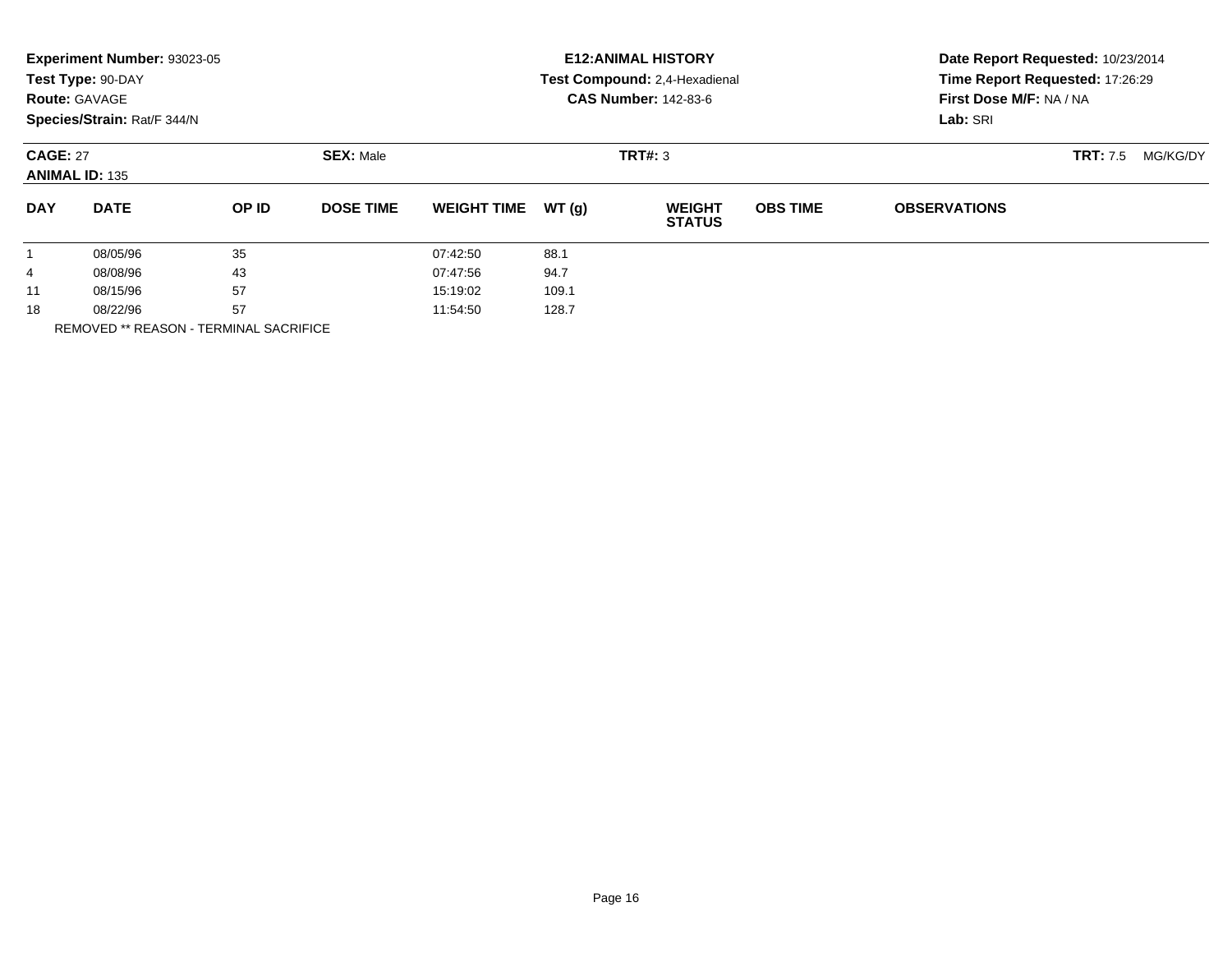|                                          | Experiment Number: 93023-05<br>Test Type: 90-DAY<br><b>Route: GAVAGE</b><br>Species/Strain: Rat/F 344/N |                  |                   | <b>E12: ANIMAL HISTORY</b><br>Test Compound: 2,4-Hexadienal<br><b>CAS Number: 142-83-6</b> | Date Report Requested: 10/23/2014<br>Time Report Requested: 17:26:29<br>First Dose M/F: NA / NA<br>Lab: SRI |                                |                 |                             |  |
|------------------------------------------|---------------------------------------------------------------------------------------------------------|------------------|-------------------|--------------------------------------------------------------------------------------------|-------------------------------------------------------------------------------------------------------------|--------------------------------|-----------------|-----------------------------|--|
| <b>CAGE: 28</b><br><b>ANIMAL ID: 136</b> |                                                                                                         | <b>SEX: Male</b> |                   |                                                                                            | TRT#: 3                                                                                                     |                                |                 | <b>TRT:</b> 7.5<br>MG/KG/DY |  |
| <b>DAY</b>                               | <b>DATE</b>                                                                                             | OP ID            | <b>DOSE TIME</b>  | <b>WEIGHT TIME</b>                                                                         | WT(g)                                                                                                       | <b>WEIGHT</b><br><b>STATUS</b> | <b>OBS TIME</b> | <b>OBSERVATIONS</b>         |  |
| 1                                        | 08/05/96                                                                                                | 35               |                   | 07:44:06                                                                                   | 112.1                                                                                                       |                                |                 |                             |  |
| 4                                        | 43<br>08/08/96                                                                                          |                  |                   | 07:48:52                                                                                   | 120.9                                                                                                       |                                |                 |                             |  |
| 11                                       | 57<br>08/15/96                                                                                          |                  | 15:20:30<br>144.8 |                                                                                            |                                                                                                             |                                |                 |                             |  |
| 18                                       | 08/22/96                                                                                                | 57               |                   | 11:56:20                                                                                   | 177.7                                                                                                       |                                |                 |                             |  |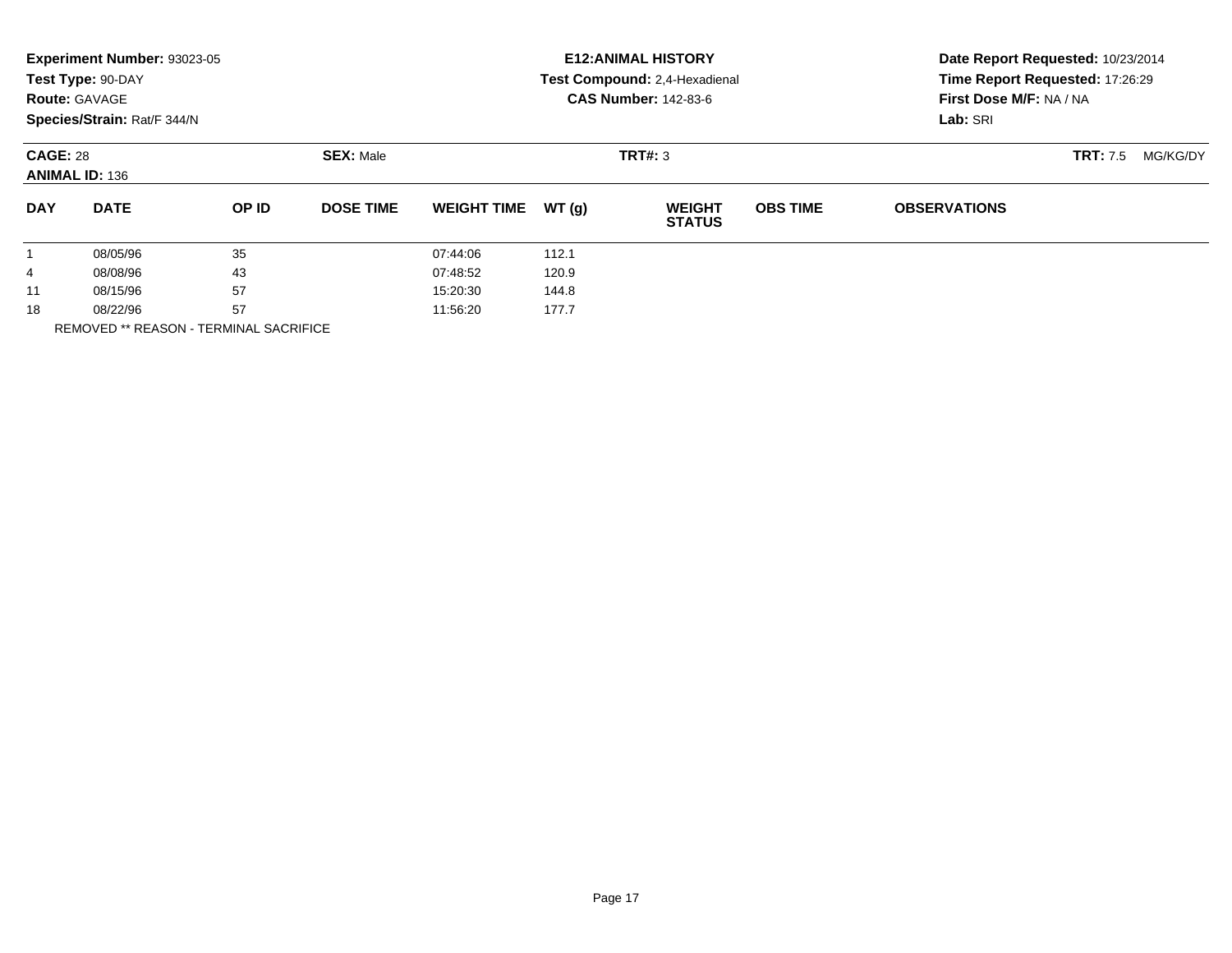|                                          | Experiment Number: 93023-05<br>Test Type: 90-DAY<br><b>Route: GAVAGE</b><br>Species/Strain: Rat/F 344/N |                  |                  | <b>E12: ANIMAL HISTORY</b><br>Test Compound: 2,4-Hexadienal<br><b>CAS Number: 142-83-6</b> | Date Report Requested: 10/23/2014<br>Time Report Requested: 17:26:29<br>First Dose M/F: NA / NA<br>Lab: SRI |                                |                 |                             |  |
|------------------------------------------|---------------------------------------------------------------------------------------------------------|------------------|------------------|--------------------------------------------------------------------------------------------|-------------------------------------------------------------------------------------------------------------|--------------------------------|-----------------|-----------------------------|--|
| <b>CAGE: 28</b><br><b>ANIMAL ID: 137</b> |                                                                                                         | <b>SEX: Male</b> |                  |                                                                                            | TRT#: 3                                                                                                     |                                |                 | <b>TRT:</b> 7.5<br>MG/KG/DY |  |
| <b>DAY</b>                               | <b>DATE</b>                                                                                             | OP ID            | <b>DOSE TIME</b> | <b>WEIGHT TIME</b>                                                                         | WT(q)                                                                                                       | <b>WEIGHT</b><br><b>STATUS</b> | <b>OBS TIME</b> | <b>OBSERVATIONS</b>         |  |
|                                          | 08/05/96                                                                                                | 35               |                  | 07:44:06                                                                                   | 106.1                                                                                                       |                                |                 |                             |  |
| 4                                        | 43<br>08/08/96                                                                                          |                  |                  | 07:48:52                                                                                   | 114.8                                                                                                       |                                |                 |                             |  |
| 11                                       | 57<br>08/15/96                                                                                          |                  | 15:20:30         | 133.7                                                                                      |                                                                                                             |                                |                 |                             |  |
| 18                                       | 08/22/96                                                                                                | 57               |                  | 11:56:20                                                                                   | 160.8                                                                                                       |                                |                 |                             |  |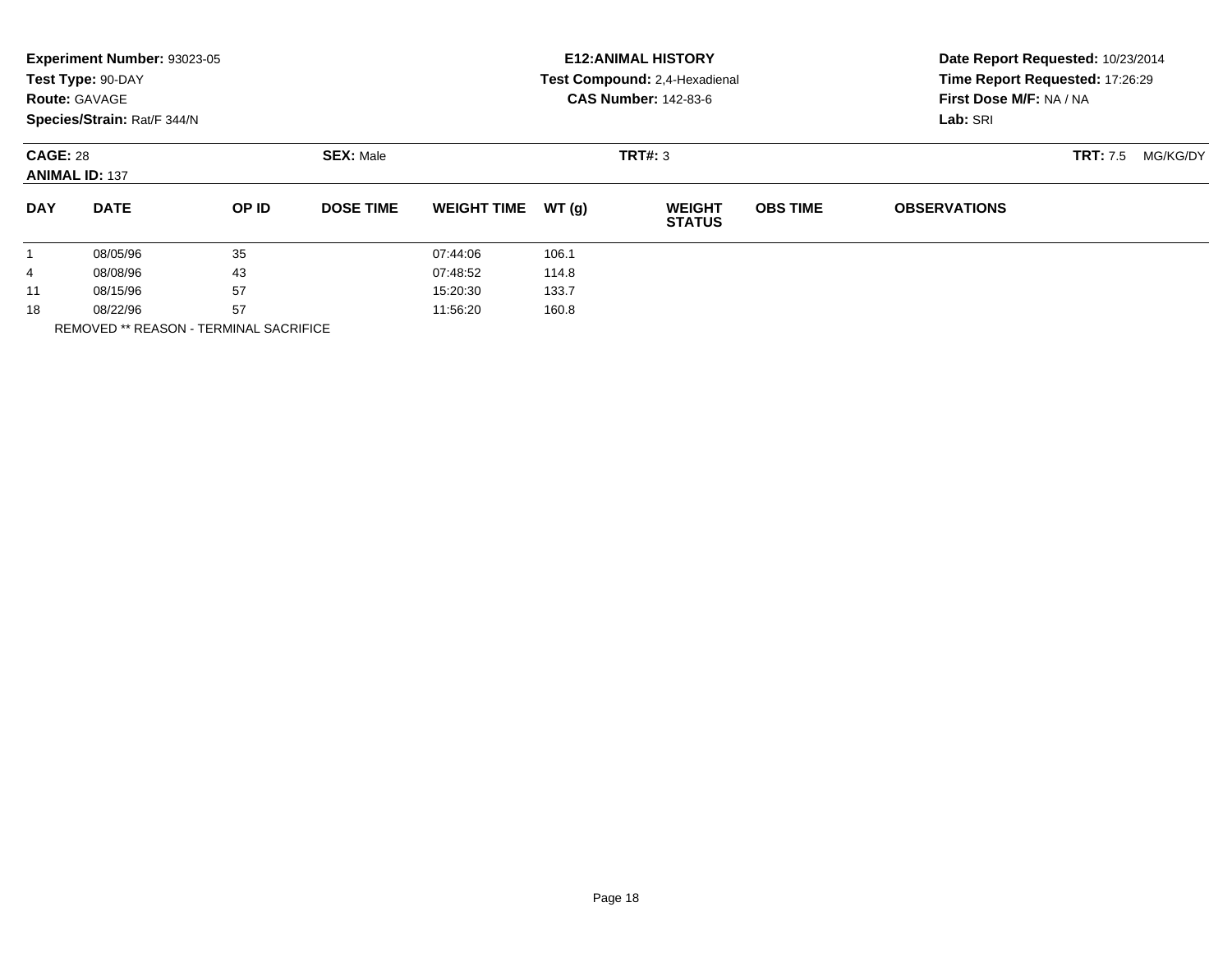|                                          | Experiment Number: 93023-05<br>Test Type: 90-DAY<br><b>Route: GAVAGE</b><br>Species/Strain: Rat/F 344/N |                  |                  | <b>E12: ANIMAL HISTORY</b><br>Test Compound: 2,4-Hexadienal<br><b>CAS Number: 142-83-6</b> | Date Report Requested: 10/23/2014<br>Time Report Requested: 17:26:29<br>First Dose M/F: NA / NA<br>Lab: SRI |                                |                 |                             |  |
|------------------------------------------|---------------------------------------------------------------------------------------------------------|------------------|------------------|--------------------------------------------------------------------------------------------|-------------------------------------------------------------------------------------------------------------|--------------------------------|-----------------|-----------------------------|--|
| <b>CAGE: 28</b><br><b>ANIMAL ID: 138</b> |                                                                                                         | <b>SEX: Male</b> |                  |                                                                                            | TRT#: 3                                                                                                     |                                |                 | <b>TRT:</b> 7.5<br>MG/KG/DY |  |
| <b>DAY</b>                               | <b>DATE</b>                                                                                             | OP ID            | <b>DOSE TIME</b> | <b>WEIGHT TIME</b>                                                                         | WT(g)                                                                                                       | <b>WEIGHT</b><br><b>STATUS</b> | <b>OBS TIME</b> | <b>OBSERVATIONS</b>         |  |
| 1                                        | 08/05/96                                                                                                | 35               |                  | 07:44:06                                                                                   | 78.8                                                                                                        |                                |                 |                             |  |
| 4                                        | 43<br>08/08/96                                                                                          |                  |                  | 07:48:52                                                                                   | 90.0                                                                                                        |                                |                 |                             |  |
| 11                                       | 57<br>08/15/96                                                                                          |                  | 15:20:30         | 115.4                                                                                      |                                                                                                             |                                |                 |                             |  |
| 18                                       | 08/22/96                                                                                                | 57               |                  | 11:56:20                                                                                   | 155.0                                                                                                       |                                |                 |                             |  |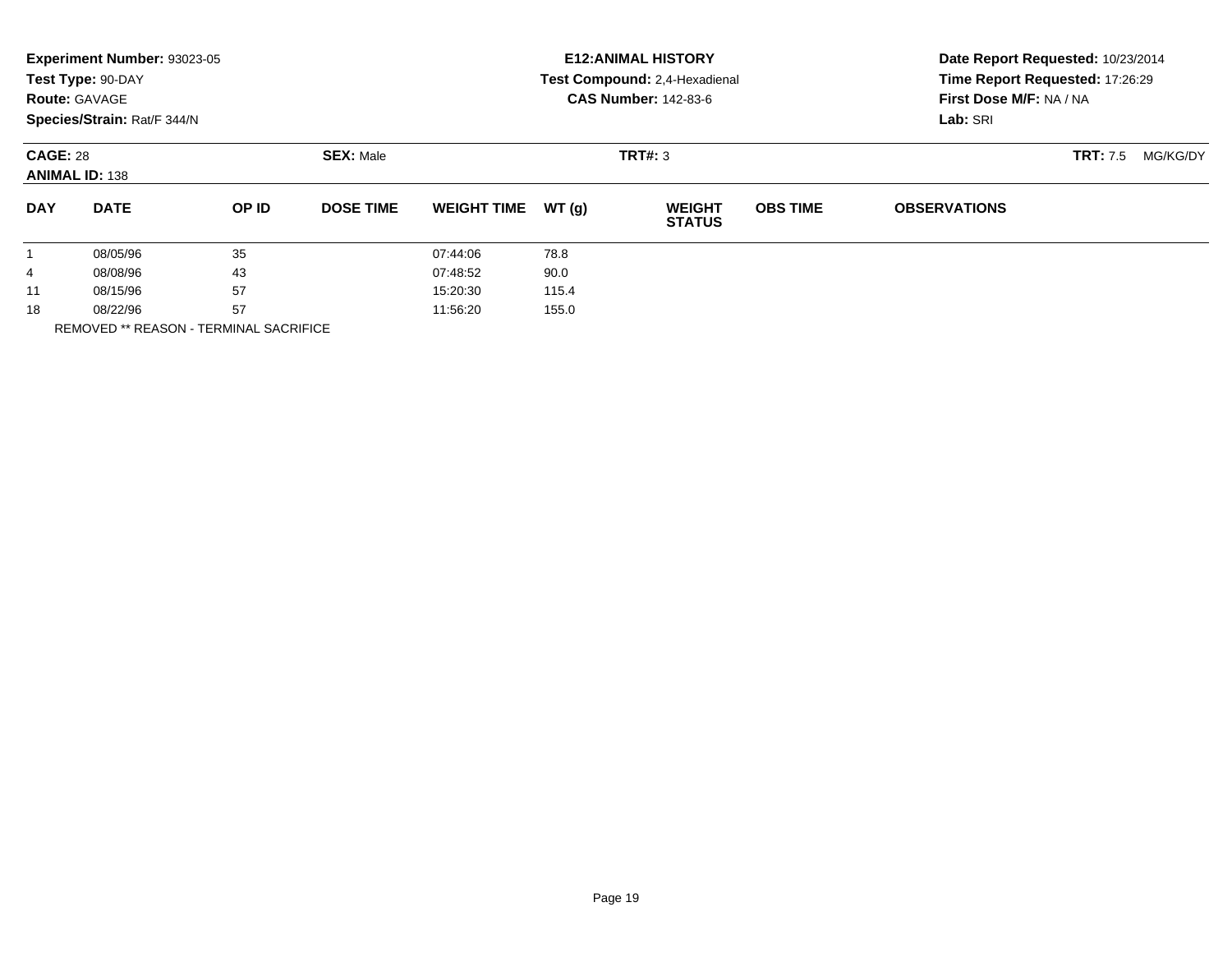|                                          | Experiment Number: 93023-05<br>Test Type: 90-DAY<br><b>Route: GAVAGE</b><br>Species/Strain: Rat/F 344/N |                  |                  | <b>E12: ANIMAL HISTORY</b><br>Test Compound: 2,4-Hexadienal<br><b>CAS Number: 142-83-6</b> | Date Report Requested: 10/23/2014<br>Time Report Requested: 17:26:29<br>First Dose M/F: NA / NA<br>Lab: SRI |                                |                 |                             |  |
|------------------------------------------|---------------------------------------------------------------------------------------------------------|------------------|------------------|--------------------------------------------------------------------------------------------|-------------------------------------------------------------------------------------------------------------|--------------------------------|-----------------|-----------------------------|--|
| <b>CAGE: 28</b><br><b>ANIMAL ID: 139</b> |                                                                                                         | <b>SEX: Male</b> |                  |                                                                                            | TRT#: 3                                                                                                     |                                |                 | <b>TRT:</b> 7.5<br>MG/KG/DY |  |
| <b>DAY</b>                               | <b>DATE</b>                                                                                             | OP ID            | <b>DOSE TIME</b> | <b>WEIGHT TIME</b>                                                                         | WT(g)                                                                                                       | <b>WEIGHT</b><br><b>STATUS</b> | <b>OBS TIME</b> | <b>OBSERVATIONS</b>         |  |
| 1                                        | 08/05/96                                                                                                | 35               |                  | 07:44:06                                                                                   | 86.9                                                                                                        |                                |                 |                             |  |
| 4                                        | 43<br>08/08/96                                                                                          |                  |                  | 07:48:52                                                                                   | 101.2                                                                                                       |                                |                 |                             |  |
| 11                                       | 57<br>08/15/96                                                                                          |                  | 15:20:30         | 119.1                                                                                      |                                                                                                             |                                |                 |                             |  |
| 18                                       | 57<br>08/22/96                                                                                          |                  | 11:56:20         | 150.8                                                                                      |                                                                                                             |                                |                 |                             |  |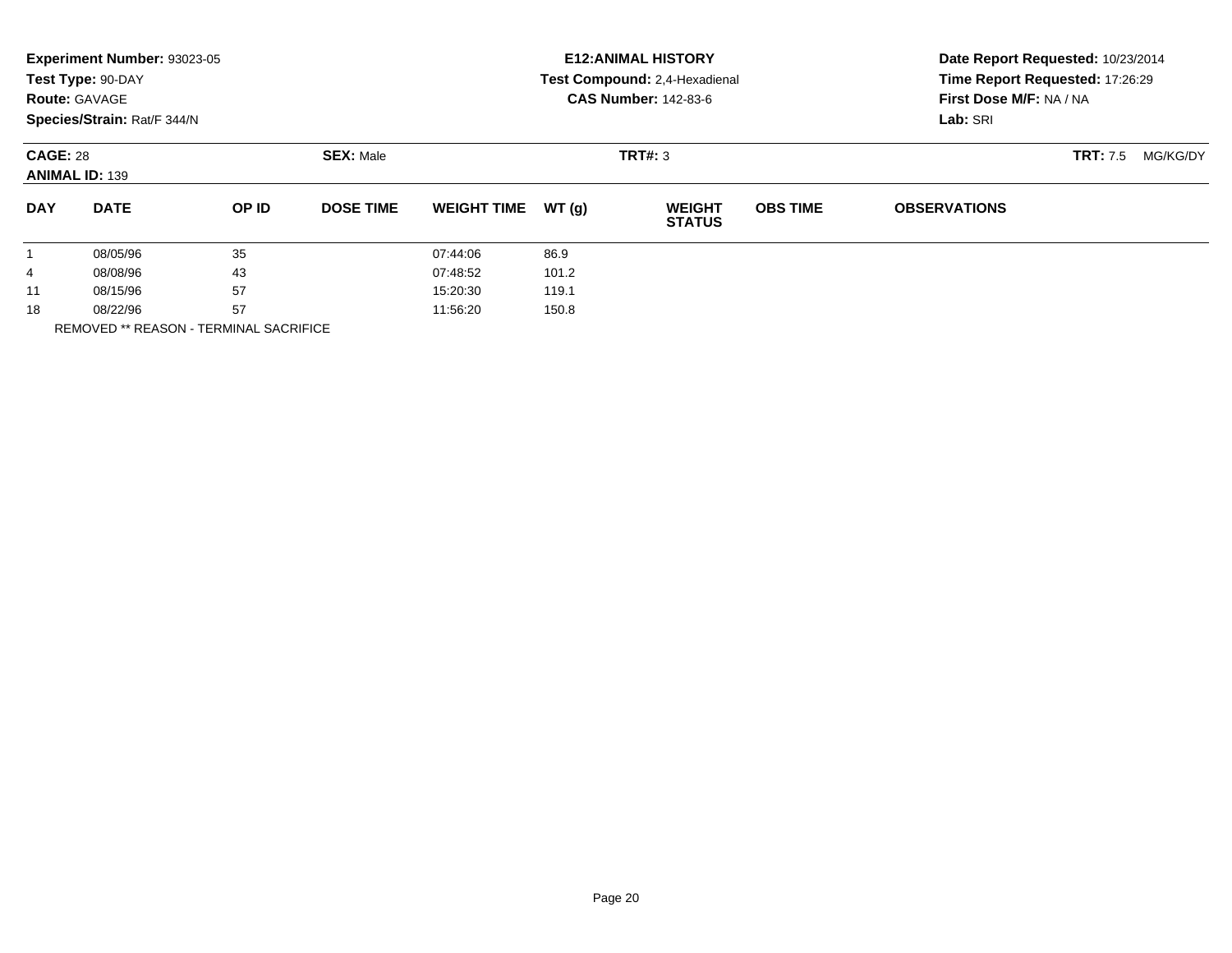|                                          | Experiment Number: 93023-05<br>Test Type: 90-DAY<br><b>Route: GAVAGE</b><br>Species/Strain: Rat/F 344/N |       |                  |                    |       | <b>E12: ANIMAL HISTORY</b><br>Test Compound: 2,4-Hexadienal<br><b>CAS Number: 142-83-6</b> | Date Report Requested: 10/23/2014<br>Time Report Requested: 17:26:29<br>First Dose M/F: NA / NA<br>Lab: SRI |                     |                             |
|------------------------------------------|---------------------------------------------------------------------------------------------------------|-------|------------------|--------------------|-------|--------------------------------------------------------------------------------------------|-------------------------------------------------------------------------------------------------------------|---------------------|-----------------------------|
| <b>CAGE: 28</b><br><b>ANIMAL ID: 140</b> |                                                                                                         |       | <b>SEX: Male</b> |                    |       | TRT#: 3                                                                                    |                                                                                                             |                     | <b>TRT:</b> 7.5<br>MG/KG/DY |
| <b>DAY</b>                               | <b>DATE</b>                                                                                             | OP ID | <b>DOSE TIME</b> | <b>WEIGHT TIME</b> | WT(g) | <b>WEIGHT</b><br><b>STATUS</b>                                                             | <b>OBS TIME</b>                                                                                             | <b>OBSERVATIONS</b> |                             |
| $\mathbf{1}$                             | 08/05/96                                                                                                | 35    |                  | 07:44:06           | 91.9  |                                                                                            |                                                                                                             |                     |                             |
| 4                                        | 43<br>08/08/96                                                                                          |       | 07:48:52         | 104.4              |       |                                                                                            |                                                                                                             |                     |                             |
| 11                                       | 57<br>08/15/96                                                                                          |       | 15:20:30         | 126.4              |       |                                                                                            |                                                                                                             |                     |                             |
| 18                                       | 57<br>08/22/96                                                                                          |       |                  | 11:56:20<br>160.7  |       |                                                                                            |                                                                                                             |                     |                             |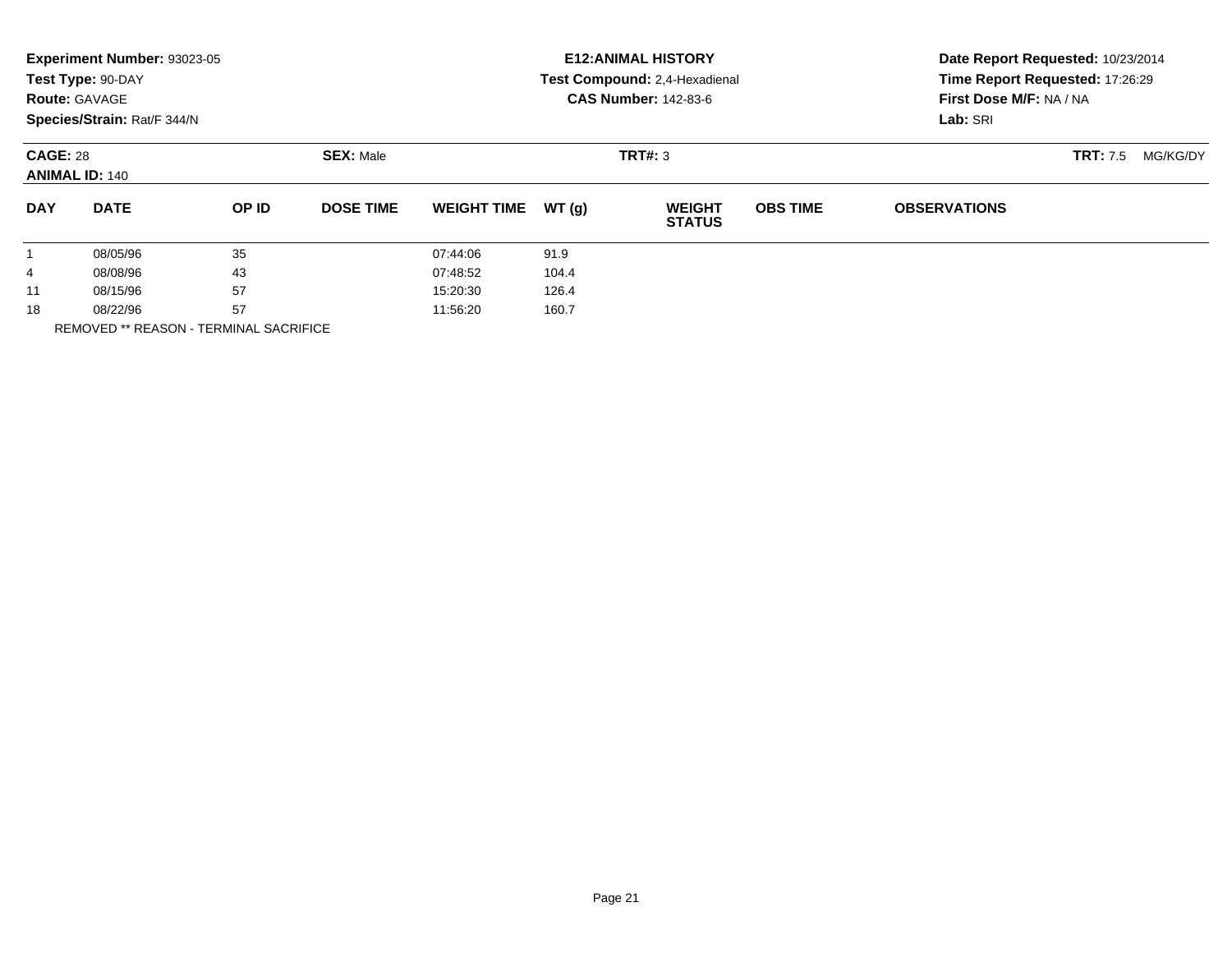|                                          | Experiment Number: 93023-05<br>Test Type: 90-DAY<br><b>Route: GAVAGE</b><br>Species/Strain: Rat/F 344/N |              |                   | <b>E12: ANIMAL HISTORY</b><br>Test Compound: 2,4-Hexadienal<br><b>CAS Number: 142-83-6</b> | Date Report Requested: 10/23/2014<br>Time Report Requested: 17:26:29<br>First Dose M/F: NA / NA<br>Lab: SRI |                                |                 |                     |          |  |
|------------------------------------------|---------------------------------------------------------------------------------------------------------|--------------|-------------------|--------------------------------------------------------------------------------------------|-------------------------------------------------------------------------------------------------------------|--------------------------------|-----------------|---------------------|----------|--|
| <b>CAGE: 29</b><br><b>ANIMAL ID: 141</b> |                                                                                                         |              | <b>SEX: Male</b>  |                                                                                            |                                                                                                             | <b>TRT#: 5</b>                 |                 | <b>TRT: 15</b>      | MG/KG/DY |  |
| <b>DAY</b>                               | <b>DATE</b>                                                                                             | <b>OP ID</b> | <b>DOSE TIME</b>  | <b>WEIGHT TIME</b>                                                                         | WT(q)                                                                                                       | <b>WEIGHT</b><br><b>STATUS</b> | <b>OBS TIME</b> | <b>OBSERVATIONS</b> |          |  |
| 08/05/96                                 |                                                                                                         | 35           |                   | 07:30:46                                                                                   | 99.5                                                                                                        |                                |                 |                     |          |  |
| 11                                       | 57<br>08/15/96                                                                                          |              |                   | 15:15:14                                                                                   | 127.3                                                                                                       |                                |                 |                     |          |  |
| 18                                       | 57<br>08/22/96                                                                                          |              | 157.1<br>11:51:34 |                                                                                            |                                                                                                             |                                |                 |                     |          |  |
|                                          |                                                                                                         |              |                   |                                                                                            |                                                                                                             |                                |                 |                     |          |  |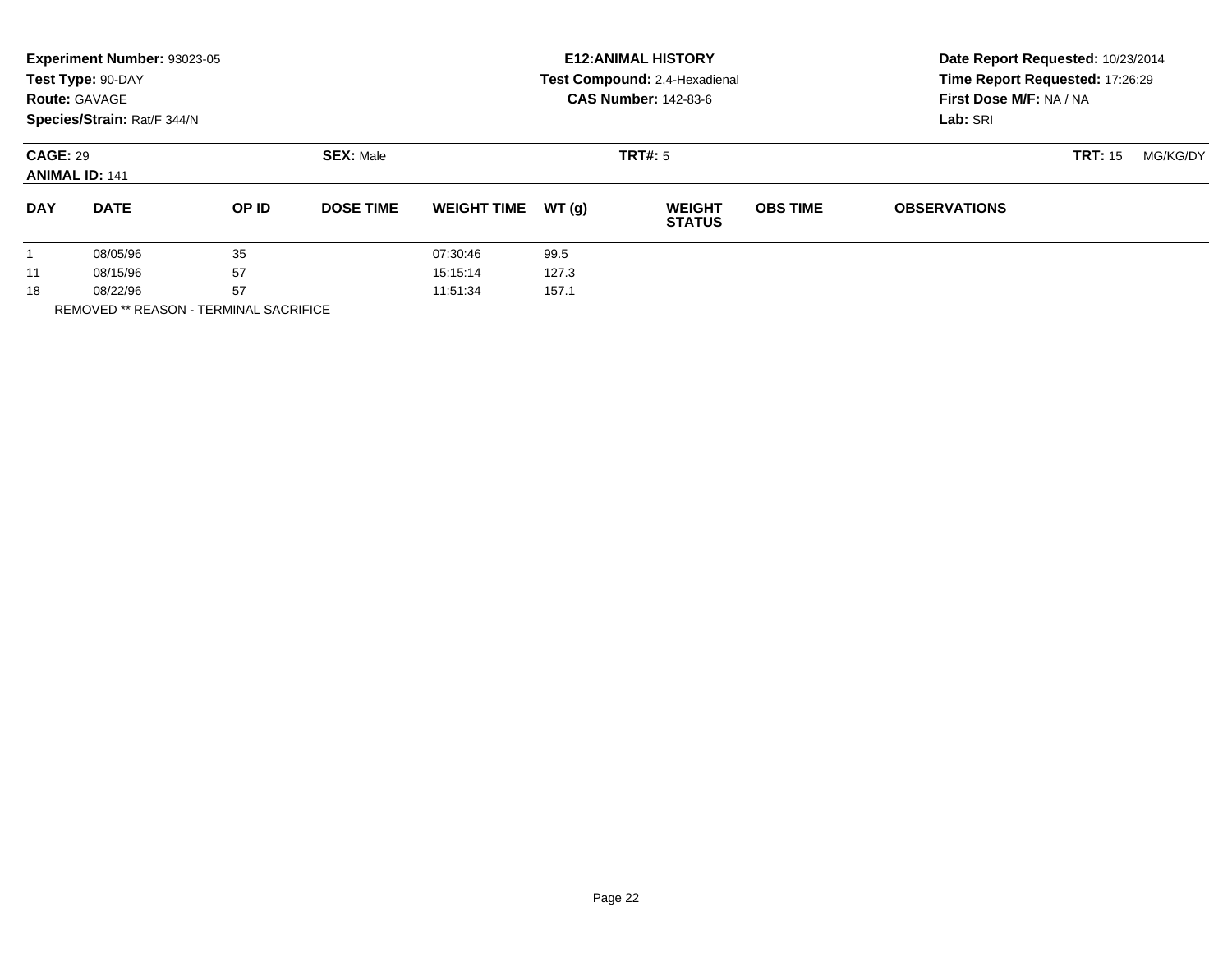|                                          | Experiment Number: 93023-05<br>Test Type: 90-DAY<br><b>Route: GAVAGE</b><br>Species/Strain: Rat/F 344/N |                  |                  | <b>E12: ANIMAL HISTORY</b><br>Test Compound: 2,4-Hexadienal<br><b>CAS Number: 142-83-6</b> | Date Report Requested: 10/23/2014<br>Time Report Requested: 17:26:29<br>First Dose M/F: NA / NA<br>Lab: SRI |                                |                 |                     |          |  |
|------------------------------------------|---------------------------------------------------------------------------------------------------------|------------------|------------------|--------------------------------------------------------------------------------------------|-------------------------------------------------------------------------------------------------------------|--------------------------------|-----------------|---------------------|----------|--|
| <b>CAGE: 29</b><br><b>ANIMAL ID: 142</b> |                                                                                                         | <b>SEX: Male</b> |                  |                                                                                            | <b>TRT#: 5</b>                                                                                              |                                |                 | <b>TRT: 15</b>      | MG/KG/DY |  |
| <b>DAY</b>                               | <b>DATE</b>                                                                                             | OP ID            | <b>DOSE TIME</b> | <b>WEIGHT TIME</b>                                                                         | WT(q)                                                                                                       | <b>WEIGHT</b><br><b>STATUS</b> | <b>OBS TIME</b> | <b>OBSERVATIONS</b> |          |  |
|                                          | 08/05/96                                                                                                | 35               |                  | 07:30:46                                                                                   | 109.4                                                                                                       |                                |                 |                     |          |  |
| 4                                        | 08/08/96                                                                                                | 43               |                  | 07:45:44                                                                                   | 124.1                                                                                                       |                                |                 |                     |          |  |
| 11                                       | 57<br>08/15/96                                                                                          |                  | 15:15:14         | 148.6                                                                                      |                                                                                                             |                                |                 |                     |          |  |
| 18                                       | 08/22/96                                                                                                | 57               |                  | 11:51:34                                                                                   | 180.7                                                                                                       |                                |                 |                     |          |  |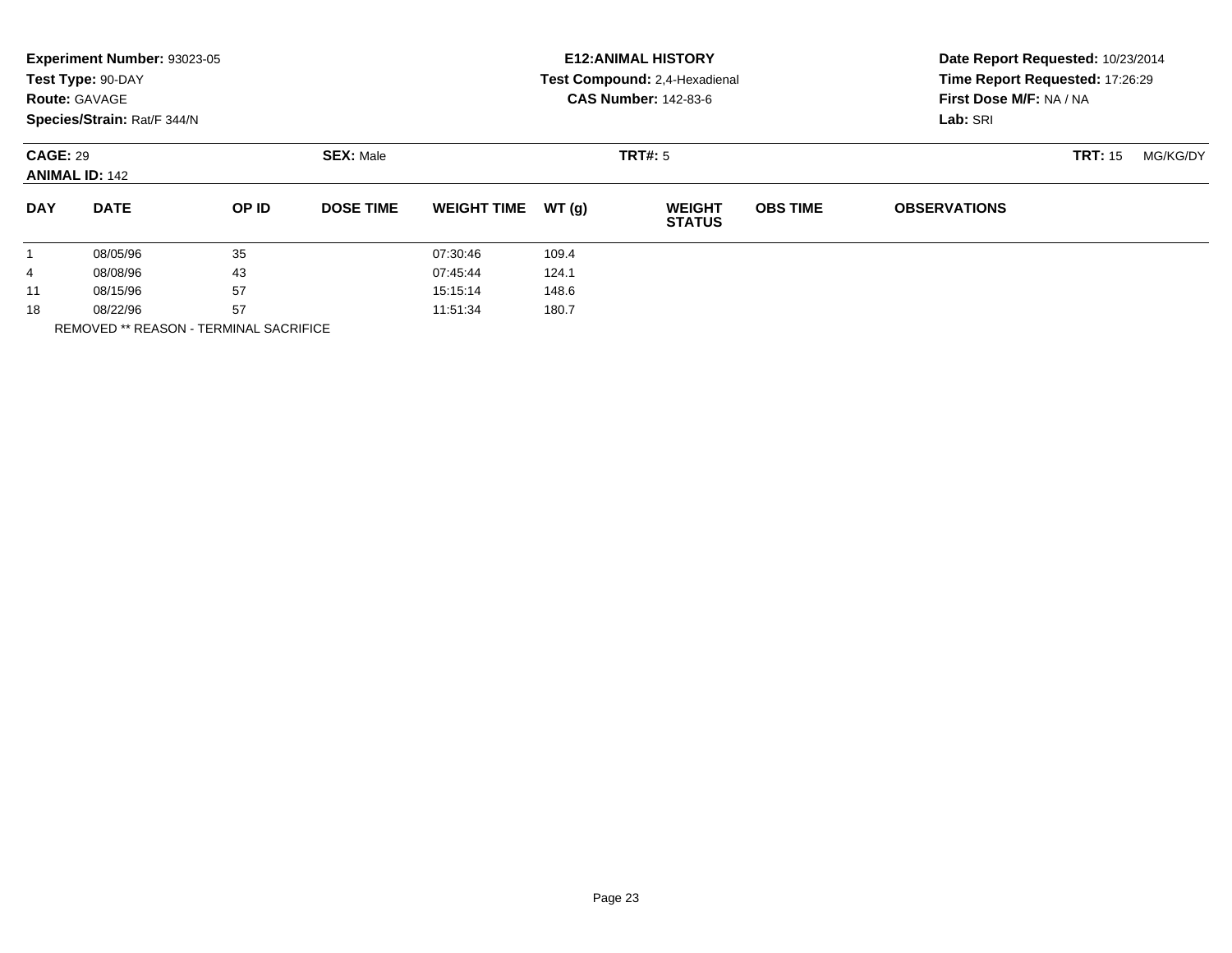|            | Experiment Number: 93023-05<br>Test Type: 90-DAY<br><b>Route: GAVAGE</b><br>Species/Strain: Rat/F 344/N |       |                  |                    |       | <b>E12: ANIMAL HISTORY</b><br>Test Compound: 2,4-Hexadienal<br><b>CAS Number: 142-83-6</b> | Date Report Requested: 10/23/2014<br>Time Report Requested: 17:26:29<br>First Dose M/F: NA / NA<br>Lab: SRI |                     |                |          |
|------------|---------------------------------------------------------------------------------------------------------|-------|------------------|--------------------|-------|--------------------------------------------------------------------------------------------|-------------------------------------------------------------------------------------------------------------|---------------------|----------------|----------|
|            | <b>CAGE: 29</b><br><b>ANIMAL ID: 143</b>                                                                |       | <b>SEX: Male</b> |                    |       | <b>TRT#: 5</b>                                                                             |                                                                                                             |                     | <b>TRT: 15</b> | MG/KG/DY |
| <b>DAY</b> | <b>DATE</b>                                                                                             | OP ID | <b>DOSE TIME</b> | <b>WEIGHT TIME</b> | WT(g) | <b>WEIGHT</b><br><b>STATUS</b>                                                             | <b>OBS TIME</b>                                                                                             | <b>OBSERVATIONS</b> |                |          |
| 1          | 08/05/96                                                                                                | 35    |                  | 07:30:46           | 67.3  |                                                                                            |                                                                                                             |                     |                |          |
| 4          | 08/08/96                                                                                                | 43    |                  | 07:45:44           | 80.5  |                                                                                            |                                                                                                             |                     |                |          |
| 11         | 08/15/96                                                                                                | 57    |                  | 15:15:14           | 101.5 |                                                                                            |                                                                                                             |                     |                |          |
| 18         | 08/22/96                                                                                                | 57    |                  | 11:51:34           | 131.2 |                                                                                            |                                                                                                             |                     |                |          |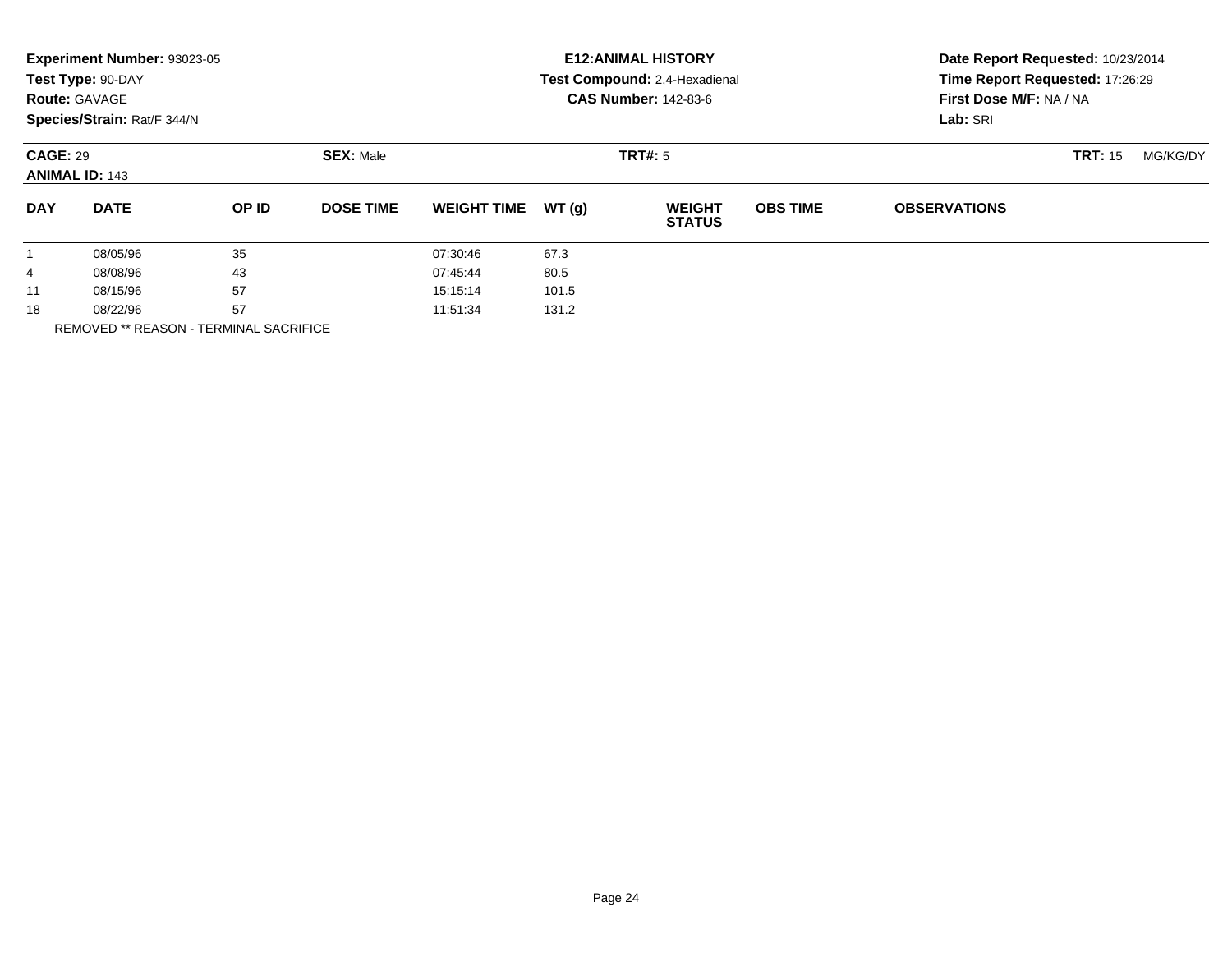|            | Experiment Number: 93023-05<br>Test Type: 90-DAY<br><b>Route: GAVAGE</b><br>Species/Strain: Rat/F 344/N |       |                  |                    |       | <b>E12: ANIMAL HISTORY</b><br>Test Compound: 2,4-Hexadienal<br><b>CAS Number: 142-83-6</b> | Date Report Requested: 10/23/2014<br>Time Report Requested: 17:26:29<br>First Dose M/F: NA / NA<br>Lab: SRI |                     |                |          |
|------------|---------------------------------------------------------------------------------------------------------|-------|------------------|--------------------|-------|--------------------------------------------------------------------------------------------|-------------------------------------------------------------------------------------------------------------|---------------------|----------------|----------|
|            | <b>CAGE: 29</b><br><b>ANIMAL ID: 144</b>                                                                |       | <b>SEX: Male</b> |                    |       | TRT#: 5                                                                                    |                                                                                                             |                     | <b>TRT: 15</b> | MG/KG/DY |
| <b>DAY</b> | <b>DATE</b>                                                                                             | OP ID | <b>DOSE TIME</b> | <b>WEIGHT TIME</b> | WT(q) | <b>WEIGHT</b><br><b>STATUS</b>                                                             | <b>OBS TIME</b>                                                                                             | <b>OBSERVATIONS</b> |                |          |
|            | 08/05/96                                                                                                | 35    |                  | 07:30:46           | 91.6  |                                                                                            |                                                                                                             |                     |                |          |
| 4          | 08/08/96                                                                                                | 43    |                  | 07:45:44           | 103.4 |                                                                                            |                                                                                                             |                     |                |          |
| 11         | 08/15/96                                                                                                | 57    |                  | 15:15:14           | 125.0 |                                                                                            |                                                                                                             |                     |                |          |
| 18         | 08/22/96                                                                                                | 57    |                  | 11:51:34           | 161.6 |                                                                                            |                                                                                                             |                     |                |          |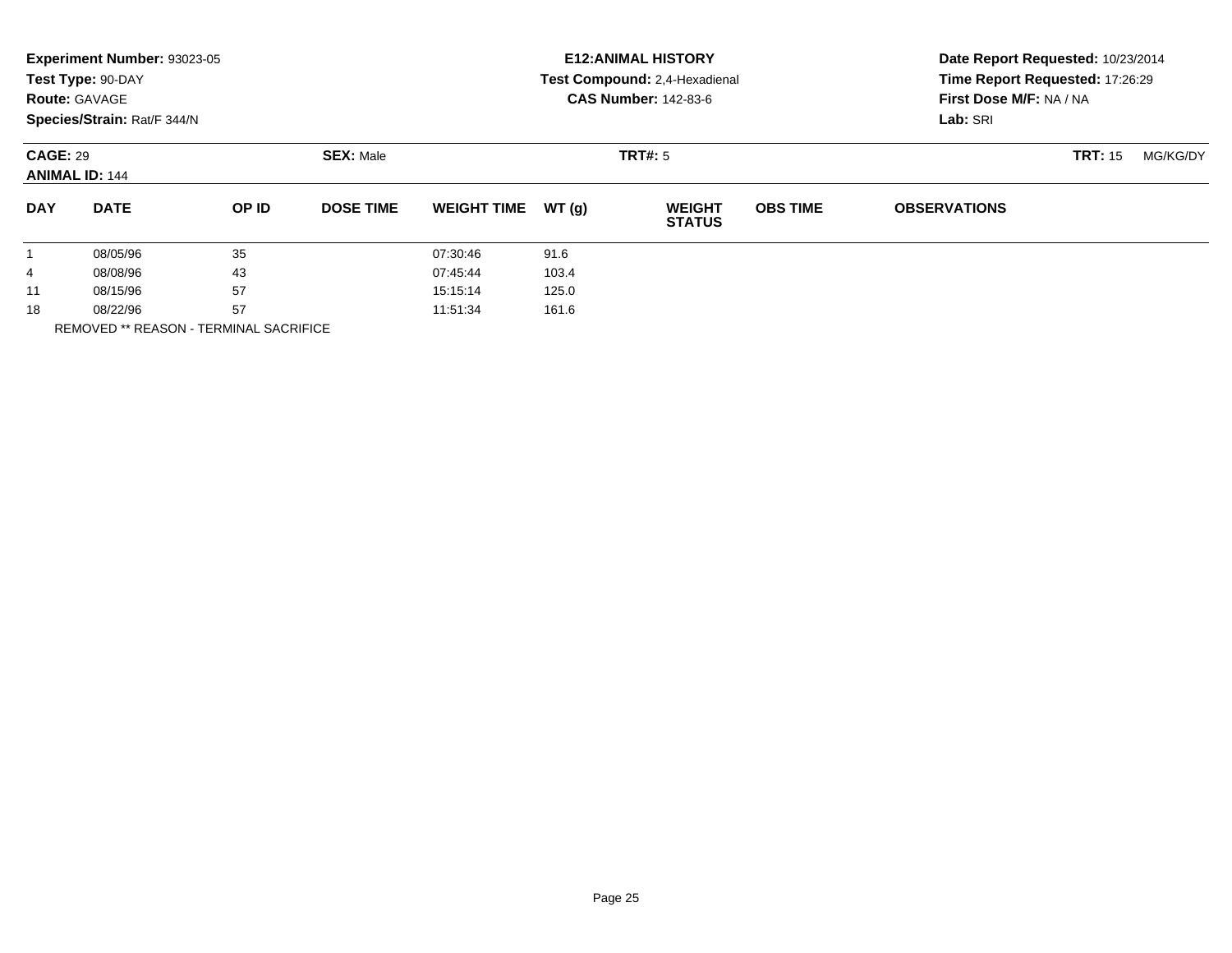|            | Experiment Number: 93023-05<br>Test Type: 90-DAY<br><b>Route: GAVAGE</b><br>Species/Strain: Rat/F 344/N |       |                  |                    |       | <b>E12: ANIMAL HISTORY</b><br>Test Compound: 2,4-Hexadienal<br><b>CAS Number: 142-83-6</b> | Date Report Requested: 10/23/2014<br>Time Report Requested: 17:26:29<br>First Dose M/F: NA / NA<br>Lab: SRI |                     |                |          |
|------------|---------------------------------------------------------------------------------------------------------|-------|------------------|--------------------|-------|--------------------------------------------------------------------------------------------|-------------------------------------------------------------------------------------------------------------|---------------------|----------------|----------|
|            | <b>CAGE: 29</b><br><b>ANIMAL ID: 145</b>                                                                |       | <b>SEX: Male</b> |                    |       | <b>TRT#: 5</b>                                                                             |                                                                                                             |                     | <b>TRT: 15</b> | MG/KG/DY |
| <b>DAY</b> | <b>DATE</b>                                                                                             | OP ID | <b>DOSE TIME</b> | <b>WEIGHT TIME</b> | WT(g) | <b>WEIGHT</b><br><b>STATUS</b>                                                             | <b>OBS TIME</b>                                                                                             | <b>OBSERVATIONS</b> |                |          |
| 1          | 08/05/96                                                                                                | 35    |                  | 07:30:46           | 81.5  |                                                                                            |                                                                                                             |                     |                |          |
| 4          | 08/08/96                                                                                                | 43    |                  | 07:45:44           | 92.3  |                                                                                            |                                                                                                             |                     |                |          |
| 11         | 08/15/96                                                                                                | 57    |                  | 15:15:14           | 111.4 |                                                                                            |                                                                                                             |                     |                |          |
| 18         | 08/22/96                                                                                                | 57    |                  | 11:51:34           | 137.5 |                                                                                            |                                                                                                             |                     |                |          |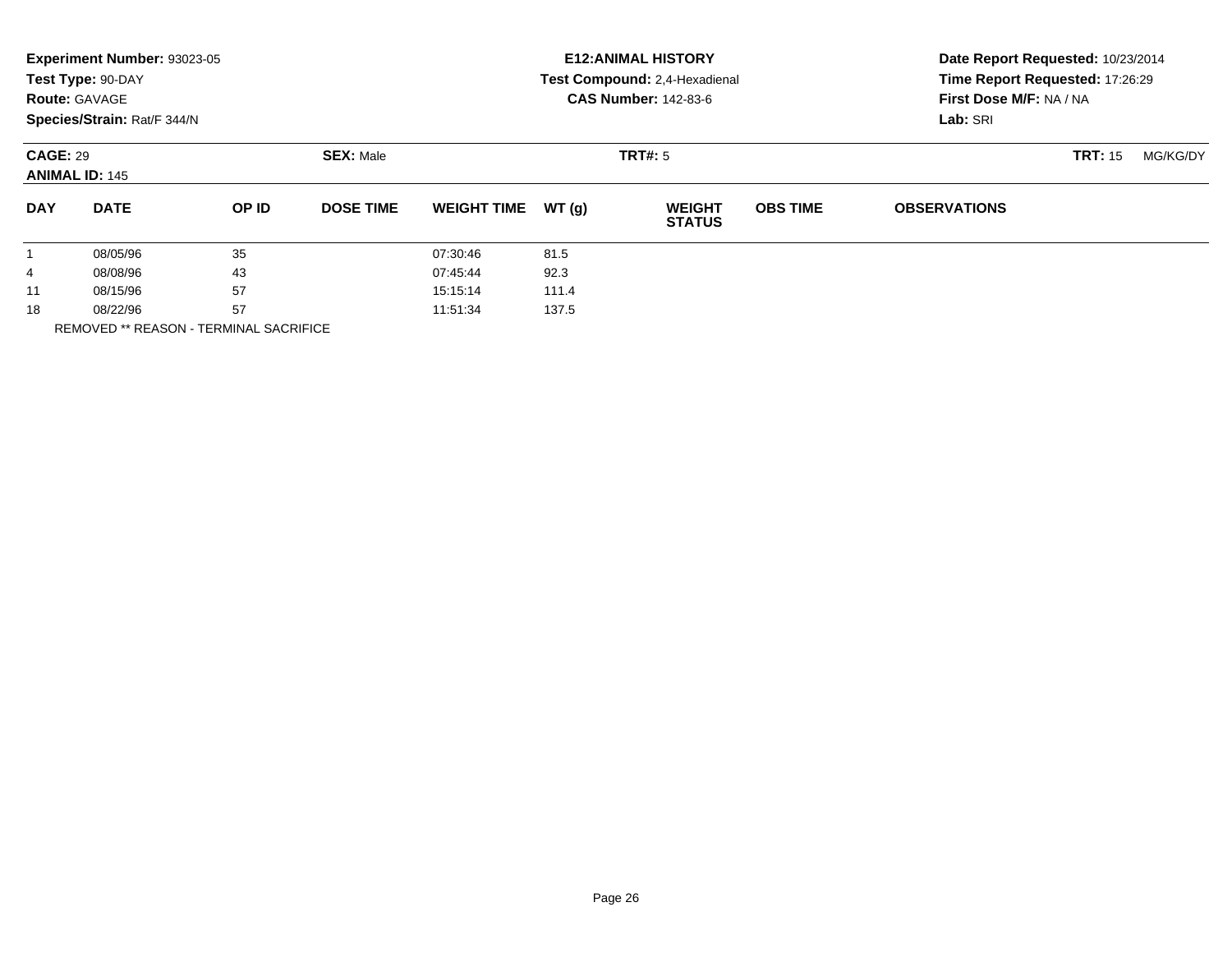|            | Experiment Number: 93023-05<br>Test Type: 90-DAY<br><b>Route: GAVAGE</b><br>Species/Strain: Rat/F 344/N |       |                  | <b>E12: ANIMAL HISTORY</b><br>Test Compound: 2,4-Hexadienal<br><b>CAS Number: 142-83-6</b> |       |                                |                 | Date Report Requested: 10/23/2014<br>Time Report Requested: 17:26:29<br>First Dose M/F: NA / NA<br>Lab: SRI |                |          |
|------------|---------------------------------------------------------------------------------------------------------|-------|------------------|--------------------------------------------------------------------------------------------|-------|--------------------------------|-----------------|-------------------------------------------------------------------------------------------------------------|----------------|----------|
|            | <b>CAGE: 30</b><br><b>ANIMAL ID: 146</b>                                                                |       | <b>SEX: Male</b> |                                                                                            |       | TRT#: 5                        |                 |                                                                                                             | <b>TRT: 15</b> | MG/KG/DY |
| <b>DAY</b> | <b>DATE</b>                                                                                             | OP ID | <b>DOSE TIME</b> | <b>WEIGHT TIME</b>                                                                         | WT(q) | <b>WEIGHT</b><br><b>STATUS</b> | <b>OBS TIME</b> | <b>OBSERVATIONS</b>                                                                                         |                |          |
|            | 08/05/96                                                                                                | 35    |                  | 07:32:22                                                                                   | 111.4 |                                |                 |                                                                                                             |                |          |
| 4          | 08/08/96                                                                                                | 43    |                  | 07:46:46                                                                                   | 121.5 |                                |                 |                                                                                                             |                |          |
| 11         | 08/15/96                                                                                                | 57    |                  | 15:17:32                                                                                   | 141.5 |                                |                 |                                                                                                             |                |          |
| 18         | 08/22/96                                                                                                | 57    |                  | 11:53:14                                                                                   | 173.4 |                                |                 |                                                                                                             |                |          |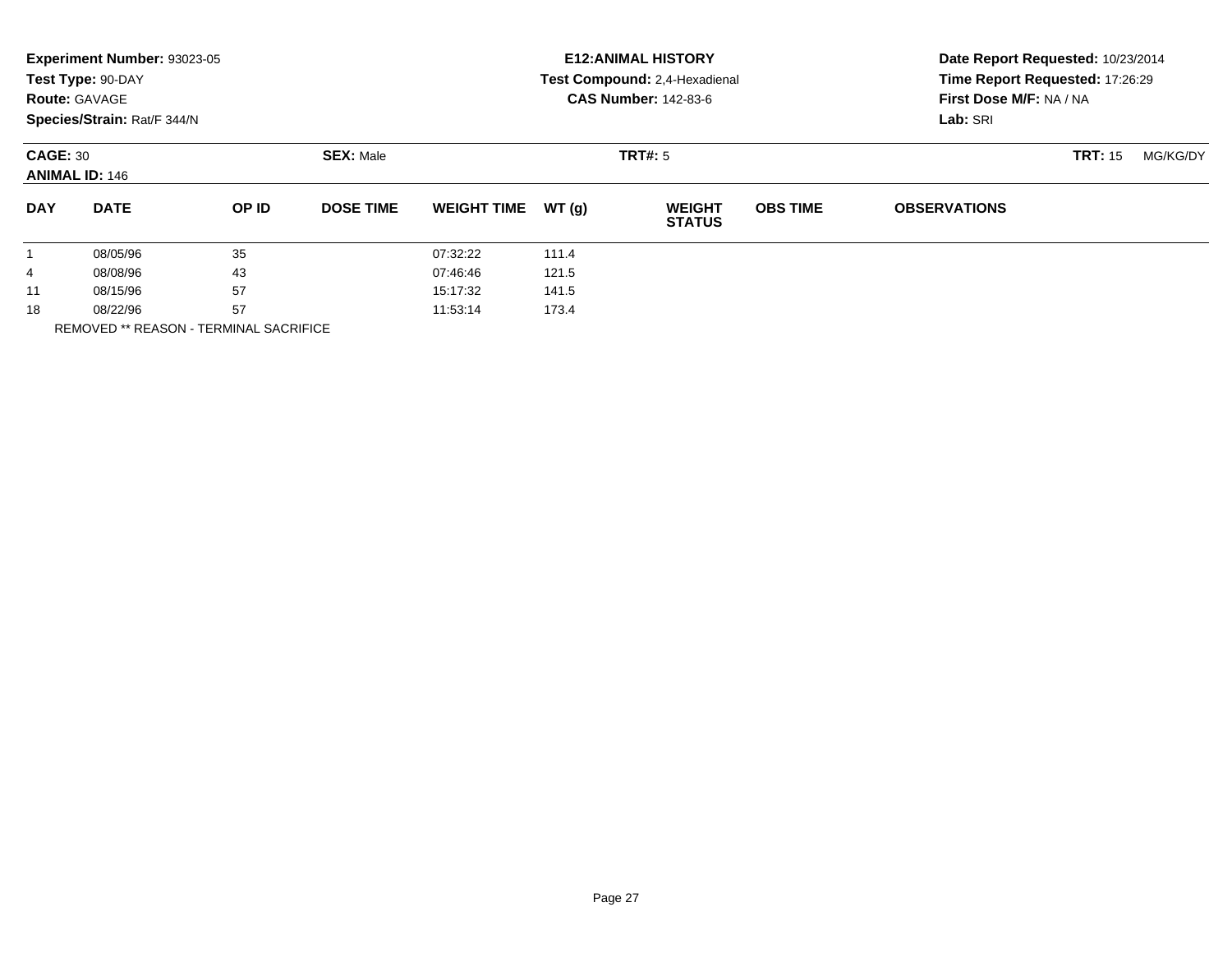|            | Experiment Number: 93023-05<br>Test Type: 90-DAY<br><b>Route: GAVAGE</b><br>Species/Strain: Rat/F 344/N |       |                  | <b>E12: ANIMAL HISTORY</b><br>Test Compound: 2,4-Hexadienal<br><b>CAS Number: 142-83-6</b> |       |                                |                 | Date Report Requested: 10/23/2014<br>Time Report Requested: 17:26:29<br>First Dose M/F: NA / NA<br>Lab: SRI |                |          |
|------------|---------------------------------------------------------------------------------------------------------|-------|------------------|--------------------------------------------------------------------------------------------|-------|--------------------------------|-----------------|-------------------------------------------------------------------------------------------------------------|----------------|----------|
|            | <b>CAGE: 30</b><br><b>ANIMAL ID: 147</b>                                                                |       | <b>SEX: Male</b> |                                                                                            |       | TRT#: 5                        |                 |                                                                                                             | <b>TRT: 15</b> | MG/KG/DY |
| <b>DAY</b> | <b>DATE</b>                                                                                             | OP ID | <b>DOSE TIME</b> | <b>WEIGHT TIME</b>                                                                         | WT(q) | <b>WEIGHT</b><br><b>STATUS</b> | <b>OBS TIME</b> | <b>OBSERVATIONS</b>                                                                                         |                |          |
|            | 08/05/96                                                                                                | 35    |                  | 07:32:22                                                                                   | 93.2  |                                |                 |                                                                                                             |                |          |
| 4          | 08/08/96                                                                                                | 43    |                  | 07:46:46                                                                                   | 107.4 |                                |                 |                                                                                                             |                |          |
| 11         | 08/15/96                                                                                                | 57    |                  | 15:17:32                                                                                   | 126.7 |                                |                 |                                                                                                             |                |          |
| 18         | 08/22/96                                                                                                | 57    |                  | 11:53:14                                                                                   | 156.0 |                                |                 |                                                                                                             |                |          |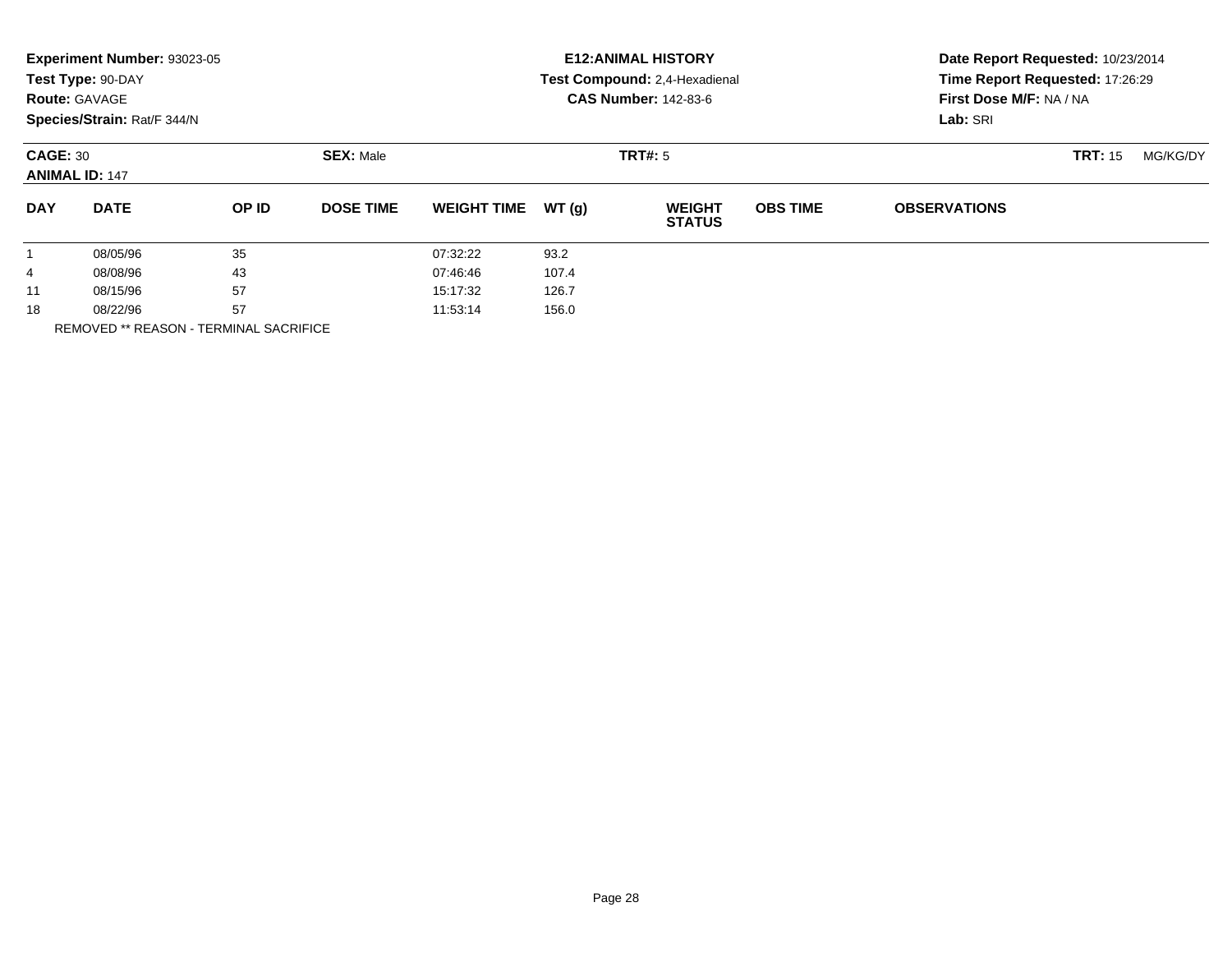|            | Experiment Number: 93023-05<br>Test Type: 90-DAY<br><b>Route: GAVAGE</b><br>Species/Strain: Rat/F 344/N |       |                  | <b>E12: ANIMAL HISTORY</b><br>Test Compound: 2,4-Hexadienal<br><b>CAS Number: 142-83-6</b> |       |                                |                 | Date Report Requested: 10/23/2014<br>Time Report Requested: 17:26:29<br>First Dose M/F: NA / NA<br>Lab: SRI |                |          |
|------------|---------------------------------------------------------------------------------------------------------|-------|------------------|--------------------------------------------------------------------------------------------|-------|--------------------------------|-----------------|-------------------------------------------------------------------------------------------------------------|----------------|----------|
|            | <b>CAGE: 30</b><br><b>ANIMAL ID: 148</b>                                                                |       | <b>SEX: Male</b> |                                                                                            |       | TRT#: 5                        |                 |                                                                                                             | <b>TRT: 15</b> | MG/KG/DY |
| <b>DAY</b> | <b>DATE</b>                                                                                             | OP ID | <b>DOSE TIME</b> | <b>WEIGHT TIME</b>                                                                         | WT(q) | <b>WEIGHT</b><br><b>STATUS</b> | <b>OBS TIME</b> | <b>OBSERVATIONS</b>                                                                                         |                |          |
|            | 08/05/96                                                                                                | 35    |                  | 07:32:22                                                                                   | 82.2  |                                |                 |                                                                                                             |                |          |
| 4          | 08/08/96                                                                                                | 43    |                  | 07:46:46                                                                                   | 93.0  |                                |                 |                                                                                                             |                |          |
| 11         | 08/15/96                                                                                                | 57    |                  | 15:17:32                                                                                   | 107.7 |                                |                 |                                                                                                             |                |          |
| 18         | 08/22/96                                                                                                | 57    |                  | 11:53:14                                                                                   | 140.3 |                                |                 |                                                                                                             |                |          |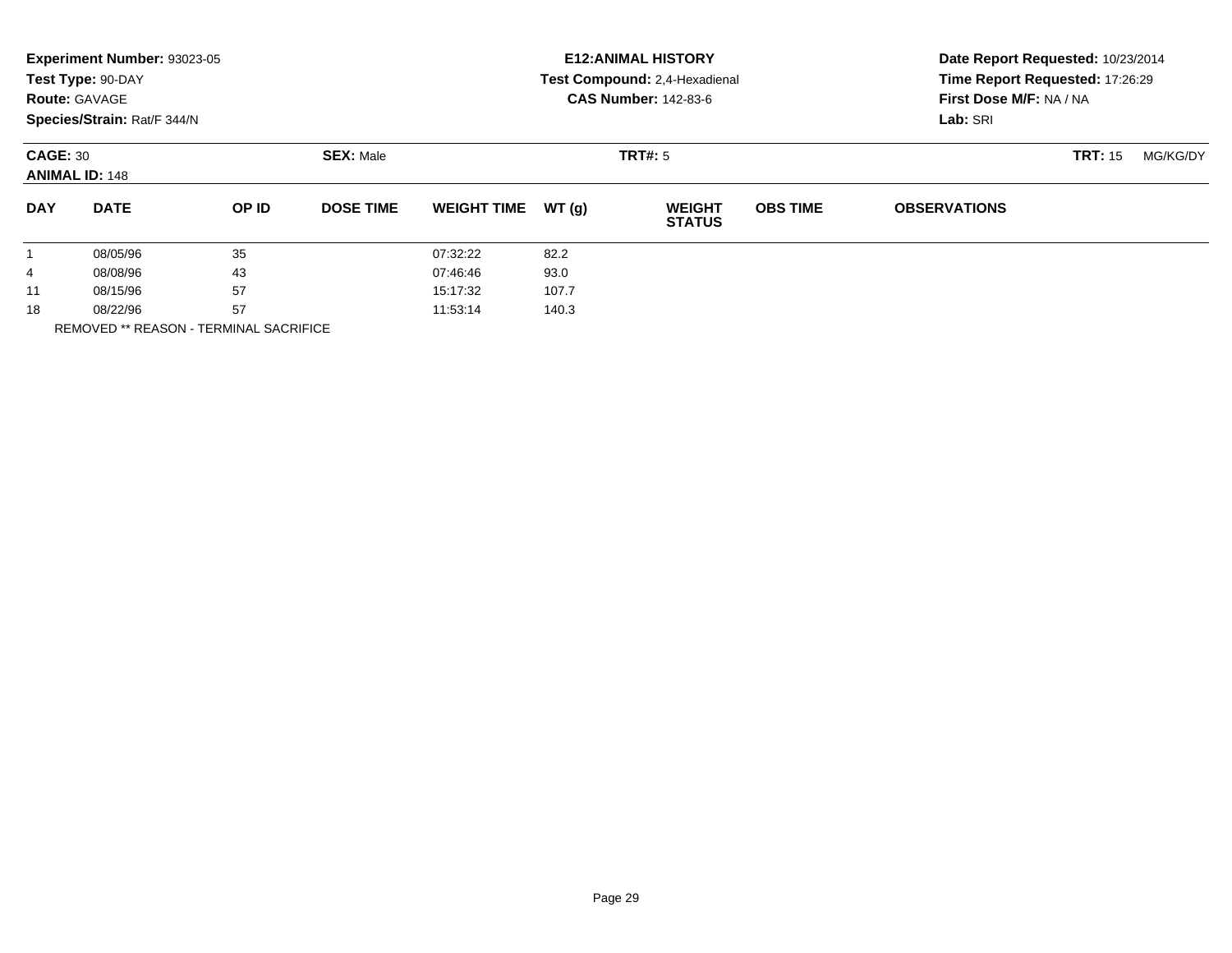|            | Experiment Number: 93023-05<br>Test Type: 90-DAY<br><b>Route: GAVAGE</b><br>Species/Strain: Rat/F 344/N |       |                  | <b>E12: ANIMAL HISTORY</b><br>Test Compound: 2,4-Hexadienal<br><b>CAS Number: 142-83-6</b> |       |                                |                 | Date Report Requested: 10/23/2014<br>Time Report Requested: 17:26:29<br>First Dose M/F: NA / NA<br>Lab: SRI |                |          |
|------------|---------------------------------------------------------------------------------------------------------|-------|------------------|--------------------------------------------------------------------------------------------|-------|--------------------------------|-----------------|-------------------------------------------------------------------------------------------------------------|----------------|----------|
|            | <b>CAGE: 30</b><br><b>ANIMAL ID: 149</b>                                                                |       | <b>SEX: Male</b> |                                                                                            |       | TRT#: 5                        |                 |                                                                                                             | <b>TRT: 15</b> | MG/KG/DY |
| <b>DAY</b> | <b>DATE</b>                                                                                             | OP ID | <b>DOSE TIME</b> | <b>WEIGHT TIME</b>                                                                         | WT(q) | <b>WEIGHT</b><br><b>STATUS</b> | <b>OBS TIME</b> | <b>OBSERVATIONS</b>                                                                                         |                |          |
|            | 08/05/96                                                                                                | 35    |                  | 07:32:22                                                                                   | 75.4  |                                |                 |                                                                                                             |                |          |
| 4          | 08/08/96                                                                                                | 43    |                  | 07:46:46                                                                                   | 85.4  |                                |                 |                                                                                                             |                |          |
| 11         | 08/15/96                                                                                                | 57    |                  | 15:17:32                                                                                   | 101.1 |                                |                 |                                                                                                             |                |          |
| 18         | 08/22/96                                                                                                | 57    |                  | 11:53:14                                                                                   | 130.4 |                                |                 |                                                                                                             |                |          |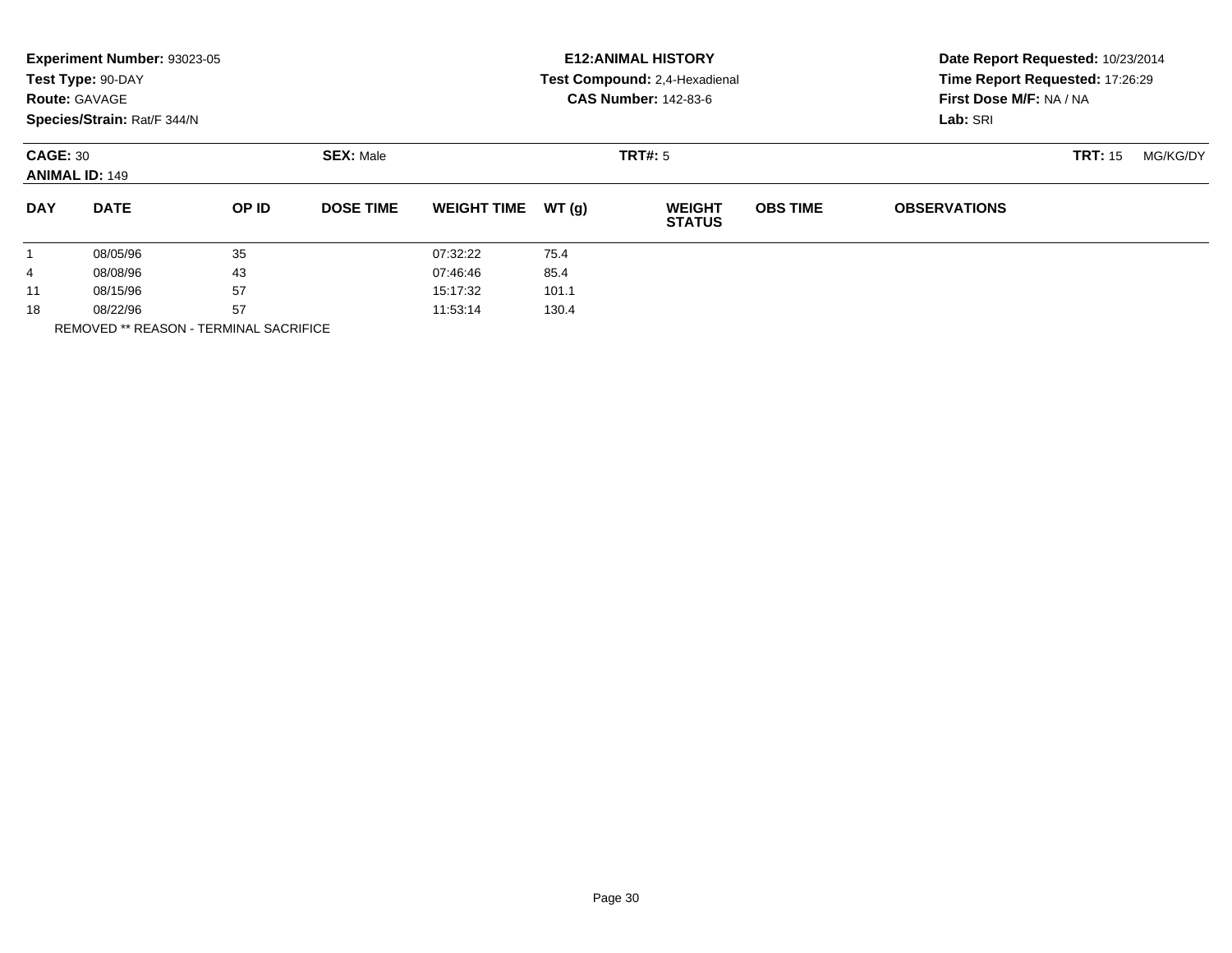|            | Experiment Number: 93023-05<br>Test Type: 90-DAY<br><b>Route: GAVAGE</b><br>Species/Strain: Rat/F 344/N |       |                  | <b>E12: ANIMAL HISTORY</b><br>Test Compound: 2,4-Hexadienal<br><b>CAS Number: 142-83-6</b> |         |                                |                 | Date Report Requested: 10/23/2014<br>Time Report Requested: 17:26:29<br>First Dose M/F: NA / NA<br>Lab: SRI |                |          |
|------------|---------------------------------------------------------------------------------------------------------|-------|------------------|--------------------------------------------------------------------------------------------|---------|--------------------------------|-----------------|-------------------------------------------------------------------------------------------------------------|----------------|----------|
|            | <b>CAGE: 30</b><br><b>ANIMAL ID: 150</b>                                                                |       | <b>SEX: Male</b> |                                                                                            | TRT#: 5 |                                |                 |                                                                                                             | <b>TRT: 15</b> | MG/KG/DY |
| <b>DAY</b> | <b>DATE</b>                                                                                             | OP ID | <b>DOSE TIME</b> | <b>WEIGHT TIME</b>                                                                         | WT(g)   | <b>WEIGHT</b><br><b>STATUS</b> | <b>OBS TIME</b> | <b>OBSERVATIONS</b>                                                                                         |                |          |
|            | 08/05/96                                                                                                | 35    |                  | 07:32:22                                                                                   | 103.0   |                                |                 |                                                                                                             |                |          |
| 4          | 08/08/96                                                                                                | 43    |                  | 07:46:46                                                                                   | 113.4   |                                |                 |                                                                                                             |                |          |
| 11         | 08/15/96                                                                                                | 57    |                  | 15:17:32                                                                                   | 132.4   |                                |                 |                                                                                                             |                |          |
| 18         | 08/22/96                                                                                                | 57    |                  | 11:53:14                                                                                   | 162.2   |                                |                 |                                                                                                             |                |          |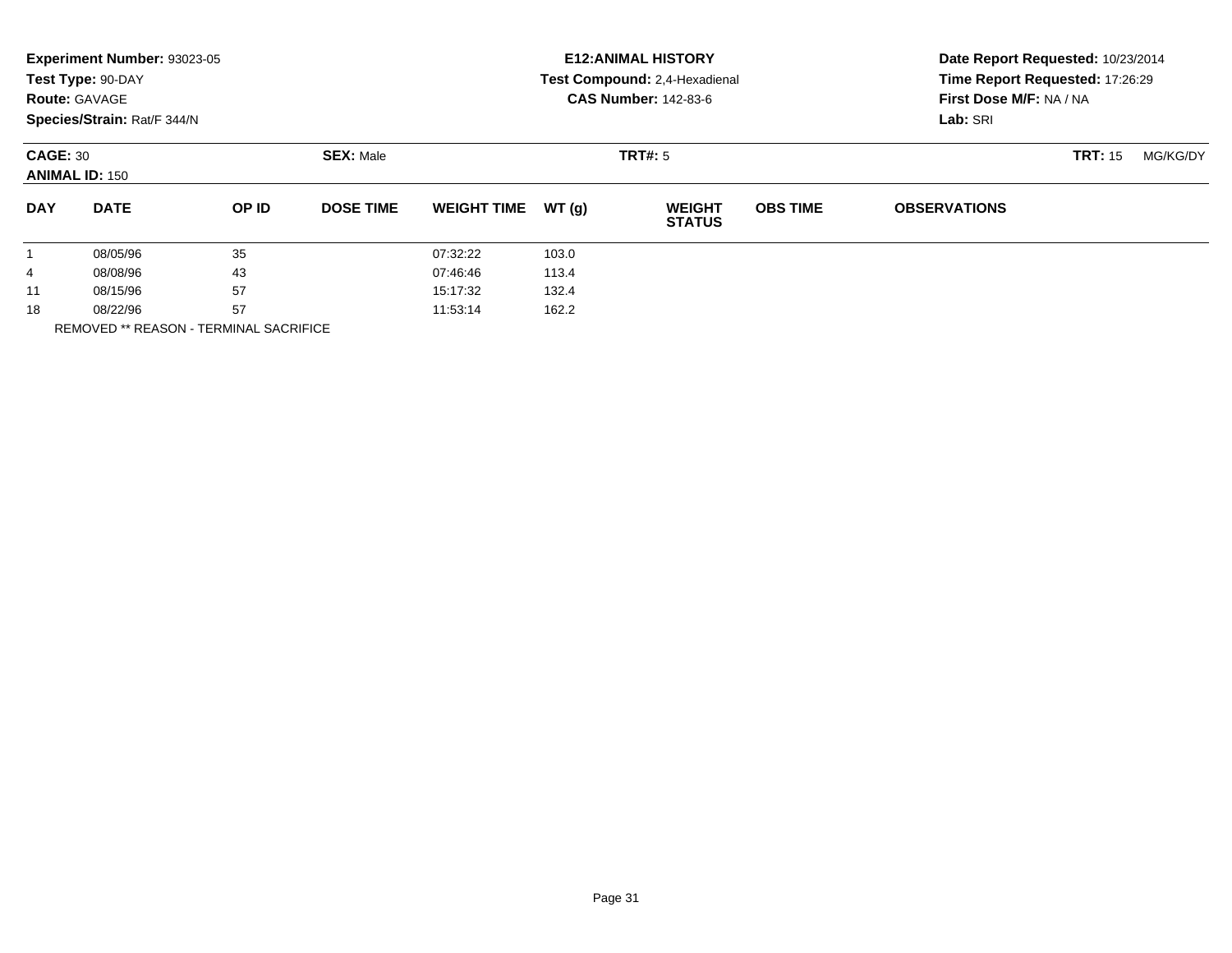|              | Experiment Number: 93023-05<br>Test Type: 90-DAY<br><b>Route: GAVAGE</b><br>Species/Strain: Rat/F 344/N |       |                  | <b>E12: ANIMAL HISTORY</b><br>Test Compound: 2,4-Hexadienal<br><b>CAS Number: 142-83-6</b> |                |                                |                 | Date Report Requested: 10/23/2014<br>Time Report Requested: 17:26:29<br>First Dose M/F: NA / NA<br>Lab: SRI |                |          |  |
|--------------|---------------------------------------------------------------------------------------------------------|-------|------------------|--------------------------------------------------------------------------------------------|----------------|--------------------------------|-----------------|-------------------------------------------------------------------------------------------------------------|----------------|----------|--|
|              | <b>CAGE: 31</b><br><b>ANIMAL ID: 151</b>                                                                |       | <b>SEX: Male</b> |                                                                                            | <b>TRT#: 7</b> |                                |                 |                                                                                                             | <b>TRT: 30</b> | MG/KG/DY |  |
| <b>DAY</b>   | <b>DATE</b>                                                                                             | OP ID | <b>DOSE TIME</b> | <b>WEIGHT TIME</b>                                                                         | WT(g)          | <b>WEIGHT</b><br><b>STATUS</b> | <b>OBS TIME</b> | <b>OBSERVATIONS</b>                                                                                         |                |          |  |
| $\mathbf{1}$ | 08/05/96                                                                                                | 35    |                  | 07:45:30                                                                                   | 111.6          |                                |                 |                                                                                                             |                |          |  |
| 4            | 08/08/96                                                                                                | 43    |                  | 07:51:46                                                                                   | 123.0          |                                |                 |                                                                                                             |                |          |  |
| 11           | 08/15/96                                                                                                | 57    |                  | 15:26:52                                                                                   | 149.6          |                                |                 |                                                                                                             |                |          |  |
| 18           | 08/22/96                                                                                                | 57    |                  | 12:01:08                                                                                   | 190.8          |                                |                 |                                                                                                             |                |          |  |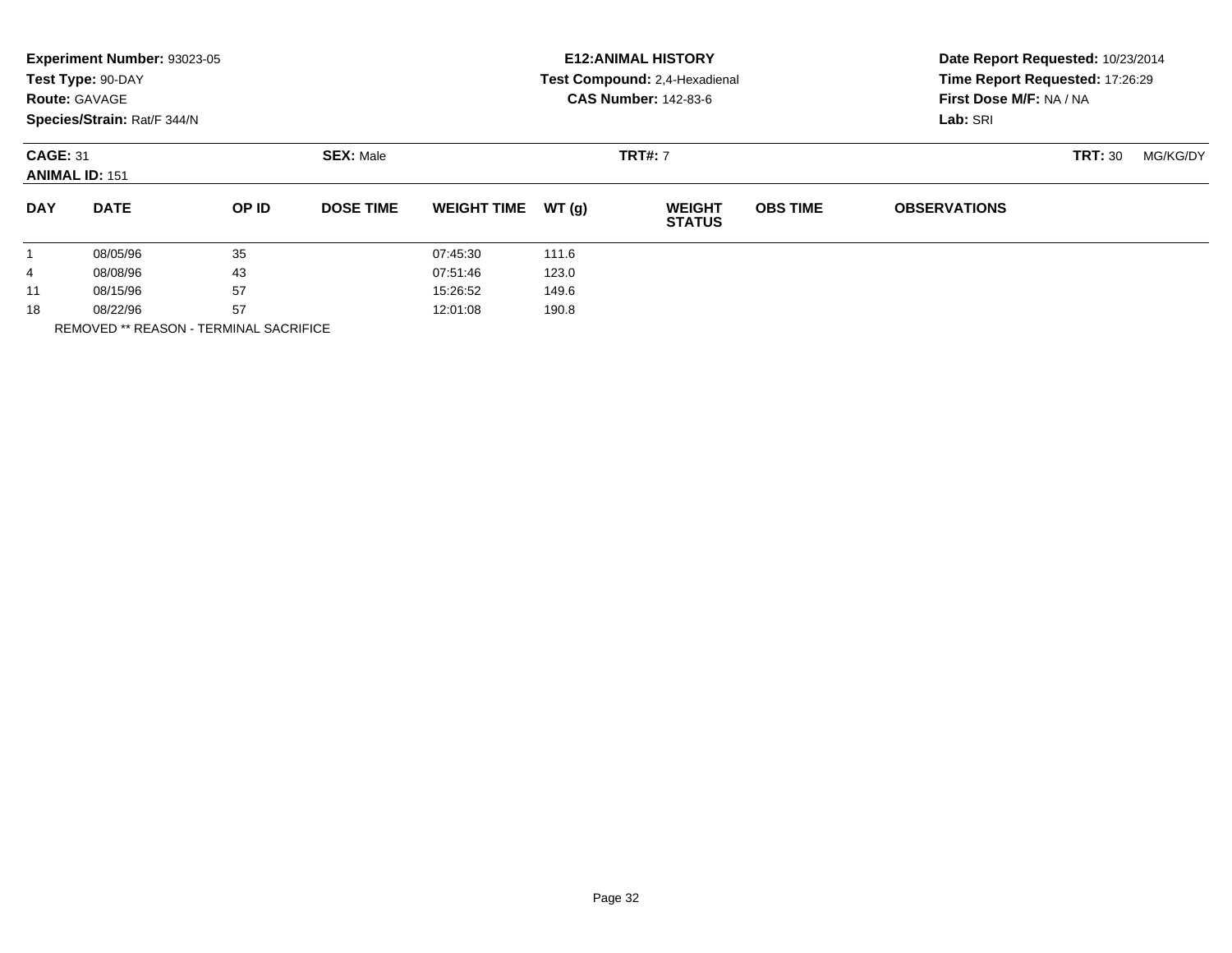|              | Experiment Number: 93023-05<br>Test Type: 90-DAY<br><b>Route: GAVAGE</b><br>Species/Strain: Rat/F 344/N |       |                  |                    | <b>E12: ANIMAL HISTORY</b><br>Test Compound: 2,4-Hexadienal<br><b>CAS Number: 142-83-6</b> | Date Report Requested: 10/23/2014<br>Time Report Requested: 17:26:29<br>First Dose M/F: NA / NA<br>Lab: SRI |                 |                     |          |  |
|--------------|---------------------------------------------------------------------------------------------------------|-------|------------------|--------------------|--------------------------------------------------------------------------------------------|-------------------------------------------------------------------------------------------------------------|-----------------|---------------------|----------|--|
|              | <b>CAGE: 31</b><br><b>ANIMAL ID: 152</b>                                                                |       | <b>SEX: Male</b> |                    |                                                                                            | <b>TRT#: 7</b>                                                                                              |                 | <b>TRT: 30</b>      | MG/KG/DY |  |
| <b>DAY</b>   | <b>DATE</b>                                                                                             | OP ID | <b>DOSE TIME</b> | <b>WEIGHT TIME</b> | WT(g)                                                                                      | <b>WEIGHT</b><br><b>STATUS</b>                                                                              | <b>OBS TIME</b> | <b>OBSERVATIONS</b> |          |  |
| $\mathbf{1}$ | 08/05/96                                                                                                | 35    |                  | 07:45:30           | 85.4                                                                                       |                                                                                                             |                 |                     |          |  |
| 4            | 08/08/96                                                                                                | 43    |                  | 07:51:46           | 94.9                                                                                       |                                                                                                             |                 |                     |          |  |
| 11           | 08/15/96                                                                                                | 57    |                  | 15:26:52           | 118.2                                                                                      |                                                                                                             |                 |                     |          |  |
| 18           | 08/22/96                                                                                                | 57    |                  | 12:01:08           | 153.0                                                                                      |                                                                                                             |                 |                     |          |  |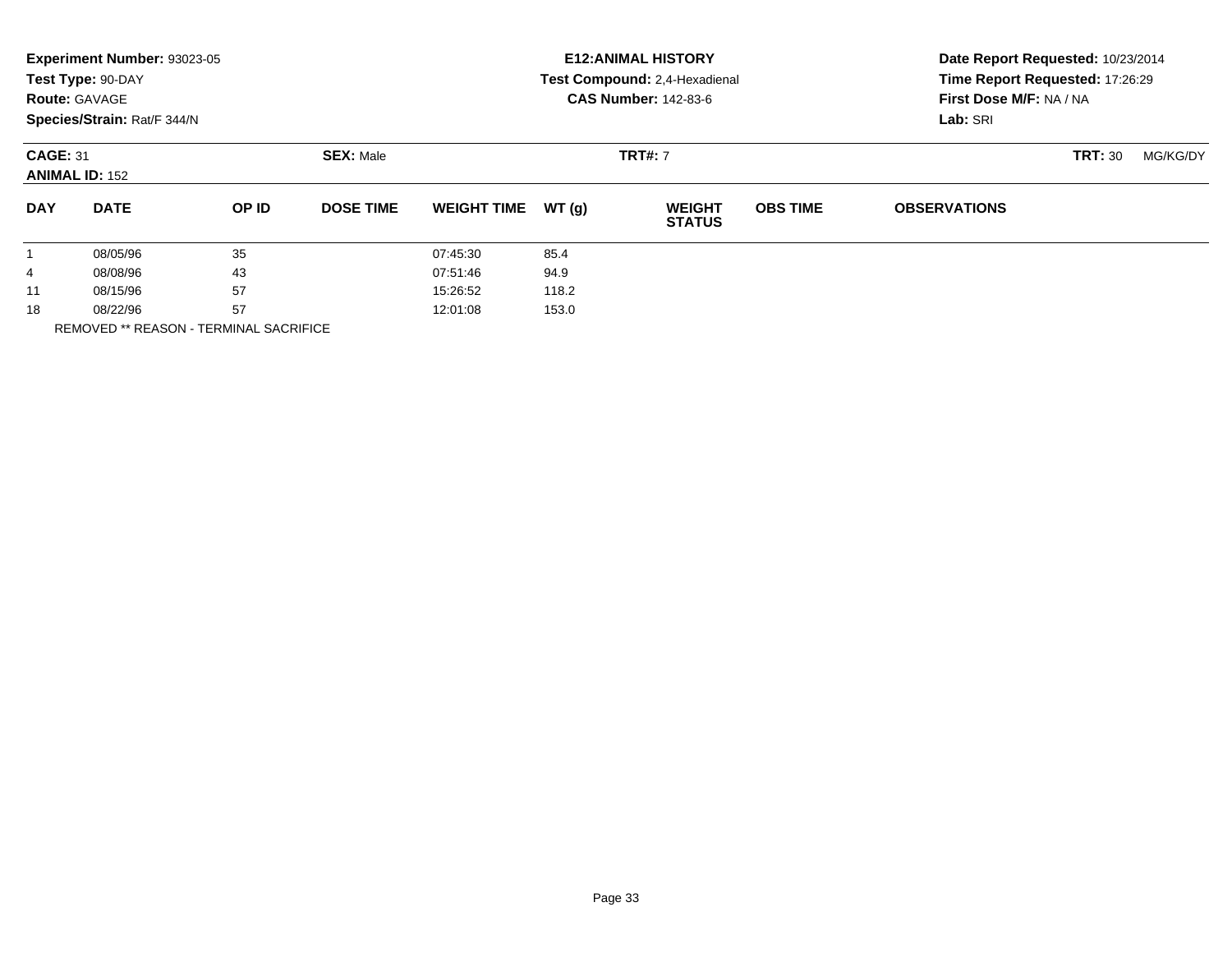| <b>CAS Number: 142-83-6</b><br>First Dose M/F: NA / NA<br><b>Route: GAVAGE</b><br>Species/Strain: Rat/F 344/N<br>Lab: SRI                                         |          |
|-------------------------------------------------------------------------------------------------------------------------------------------------------------------|----------|
| <b>CAGE: 31</b><br><b>SEX: Male</b><br><b>TRT#: 7</b><br><b>TRT: 30</b><br><b>ANIMAL ID: 153</b>                                                                  | MG/KG/DY |
| <b>DATE</b><br><b>DAY</b><br>OP ID<br><b>DOSE TIME</b><br>WT(q)<br><b>OBS TIME</b><br><b>OBSERVATIONS</b><br><b>WEIGHT TIME</b><br><b>WEIGHT</b><br><b>STATUS</b> |          |
| 35<br>08/05/96<br>88.3<br>07:45:30                                                                                                                                |          |
| 43<br>100.8<br>08/08/96<br>07:51:46<br>4                                                                                                                          |          |
| 57<br>08/15/96<br>15:26:52<br>119.7<br>11                                                                                                                         |          |
| 57<br>18<br>157.6<br>12:01:08<br>08/22/96                                                                                                                         |          |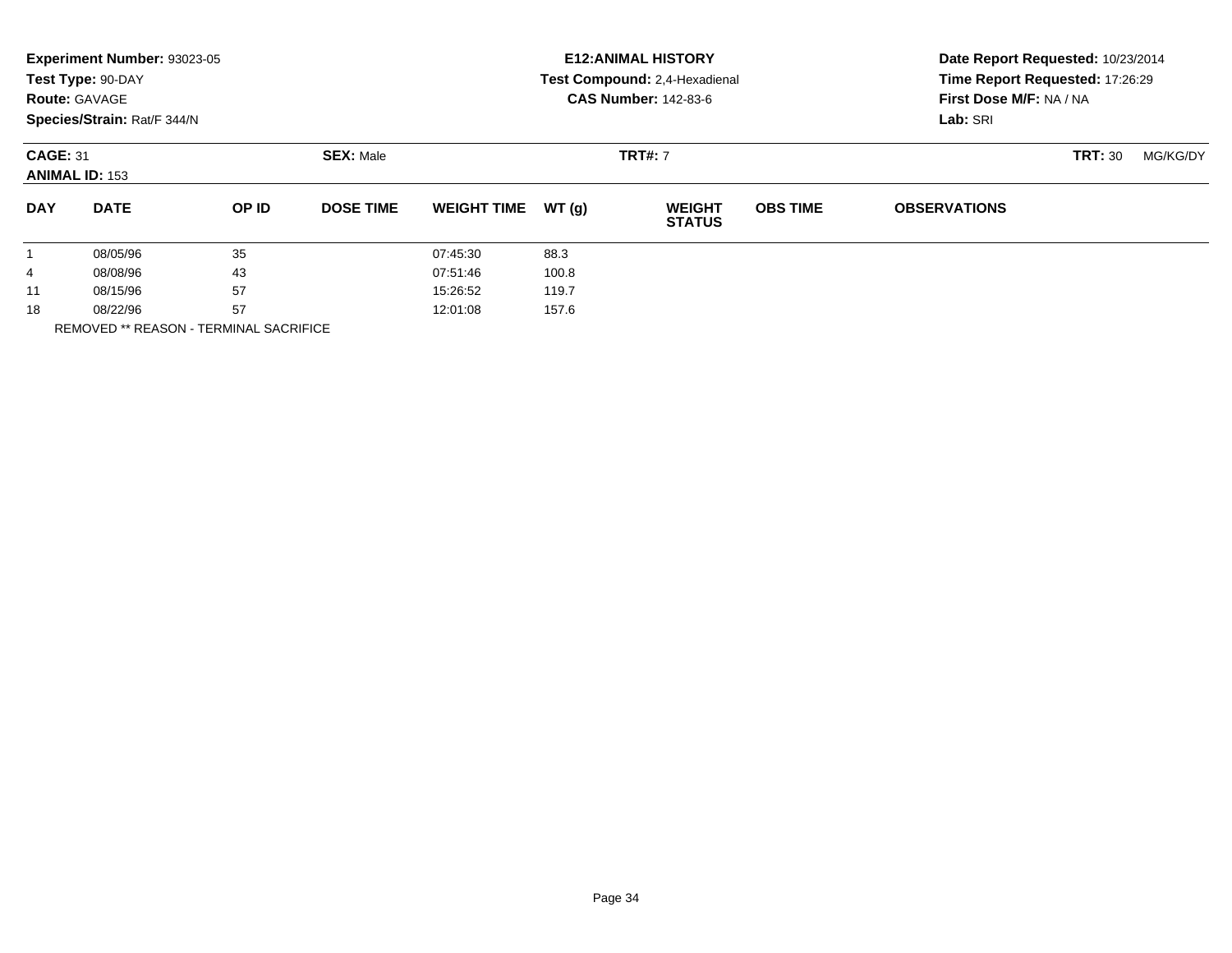|              | Experiment Number: 93023-05<br>Test Type: 90-DAY<br><b>Route: GAVAGE</b><br>Species/Strain: Rat/F 344/N |       |                  |                    | <b>E12: ANIMAL HISTORY</b><br>Test Compound: 2,4-Hexadienal<br><b>CAS Number: 142-83-6</b> | Date Report Requested: 10/23/2014<br>Time Report Requested: 17:26:29<br>First Dose M/F: NA / NA<br>Lab: SRI |                 |                     |                |          |
|--------------|---------------------------------------------------------------------------------------------------------|-------|------------------|--------------------|--------------------------------------------------------------------------------------------|-------------------------------------------------------------------------------------------------------------|-----------------|---------------------|----------------|----------|
|              | <b>CAGE: 31</b><br><b>ANIMAL ID: 154</b>                                                                |       | <b>SEX: Male</b> |                    | <b>TRT#: 7</b>                                                                             |                                                                                                             |                 |                     | <b>TRT: 30</b> | MG/KG/DY |
| <b>DAY</b>   | <b>DATE</b>                                                                                             | OP ID | <b>DOSE TIME</b> | <b>WEIGHT TIME</b> | WT(g)                                                                                      | <b>WEIGHT</b><br><b>STATUS</b>                                                                              | <b>OBS TIME</b> | <b>OBSERVATIONS</b> |                |          |
| $\mathbf{1}$ | 08/05/96                                                                                                | 35    |                  | 07:45:30           | 70.1                                                                                       |                                                                                                             |                 |                     |                |          |
| 4            | 08/08/96                                                                                                | 43    |                  | 07:51:46           | 82.7                                                                                       |                                                                                                             |                 |                     |                |          |
| 11           | 08/15/96                                                                                                | 57    |                  | 15:26:52           | 100.6                                                                                      |                                                                                                             |                 |                     |                |          |
| 18           | 08/22/96                                                                                                | 57    |                  | 12:01:08           | 132.1                                                                                      |                                                                                                             |                 |                     |                |          |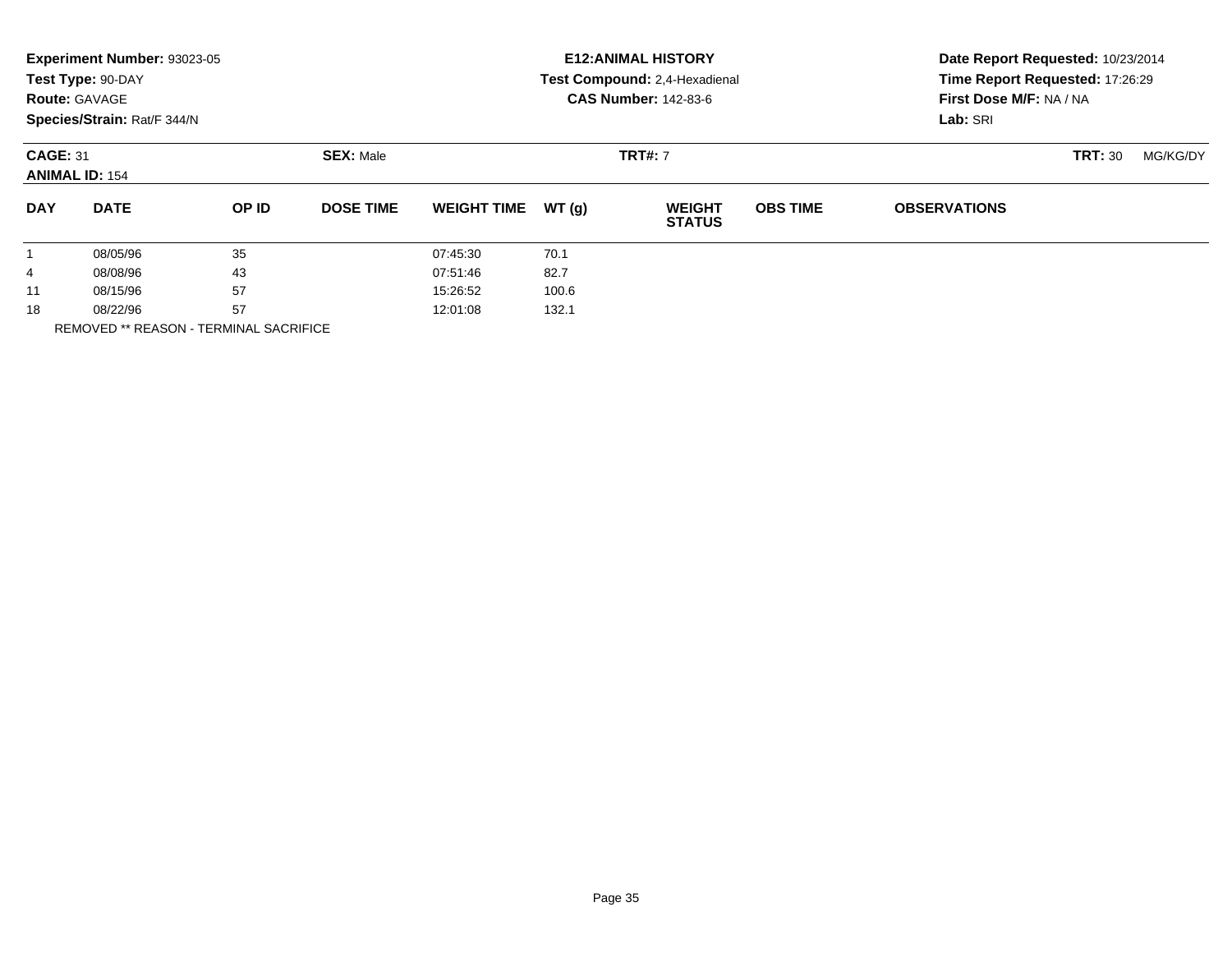| Experiment Number: 93023-05<br>Test Type: 90-DAY<br><b>Route: GAVAGE</b><br>Species/Strain: Rat/F 344/N |             |       |                  | <b>E12: ANIMAL HISTORY</b><br>Test Compound: 2,4-Hexadienal<br><b>CAS Number: 142-83-6</b> |       |                                |                 | Date Report Requested: 10/23/2014<br>Time Report Requested: 17:26:29<br>First Dose M/F: NA / NA<br>Lab: SRI |          |  |
|---------------------------------------------------------------------------------------------------------|-------------|-------|------------------|--------------------------------------------------------------------------------------------|-------|--------------------------------|-----------------|-------------------------------------------------------------------------------------------------------------|----------|--|
| <b>CAGE: 31</b><br><b>ANIMAL ID: 155</b>                                                                |             |       | <b>SEX: Male</b> |                                                                                            |       | <b>TRT#: 7</b>                 |                 | <b>TRT: 30</b>                                                                                              | MG/KG/DY |  |
| <b>DAY</b>                                                                                              | <b>DATE</b> | OP ID | <b>DOSE TIME</b> | <b>WEIGHT TIME</b>                                                                         | WT(g) | <b>WEIGHT</b><br><b>STATUS</b> | <b>OBS TIME</b> | <b>OBSERVATIONS</b>                                                                                         |          |  |
| 1                                                                                                       | 08/05/96    | 35    |                  | 07:45:30                                                                                   | 95.8  |                                |                 |                                                                                                             |          |  |
| 4                                                                                                       | 08/08/96    | 43    |                  | 07:51:46                                                                                   | 111.5 |                                |                 |                                                                                                             |          |  |
| 11                                                                                                      | 08/15/96    | 57    |                  | 15:26:52                                                                                   | 137.7 |                                |                 |                                                                                                             |          |  |
| 18                                                                                                      | 08/22/96    | 57    |                  | 12:01:08                                                                                   | 170.5 |                                |                 |                                                                                                             |          |  |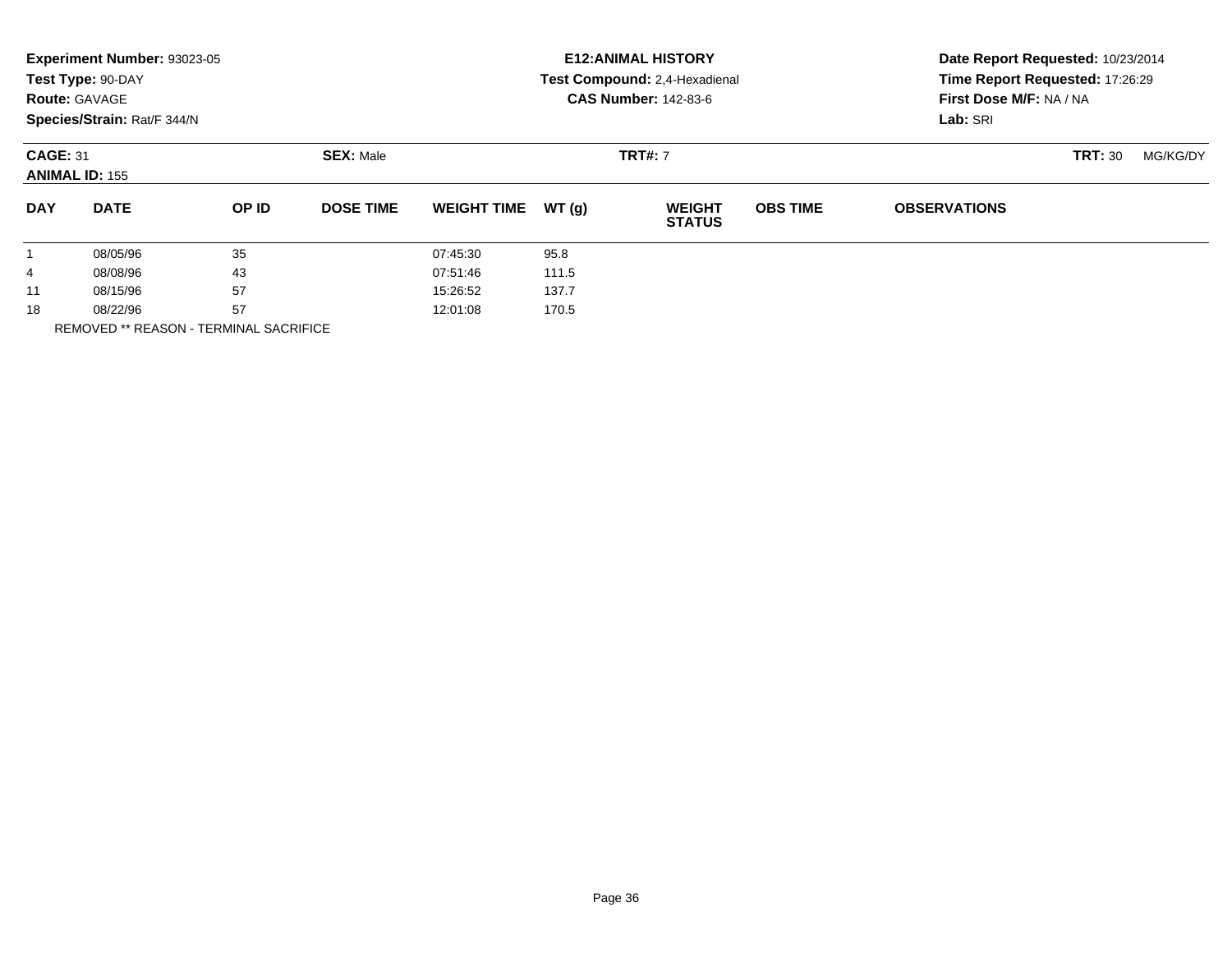|                      | Experiment Number: 93023-05<br>Test Type: 90-DAY<br><b>Route: GAVAGE</b><br>Species/Strain: Rat/F 344/N |              |                   |                    |       | <b>E12: ANIMAL HISTORY</b><br>Test Compound: 2,4-Hexadienal<br><b>CAS Number: 142-83-6</b> | Date Report Requested: 10/23/2014<br>Time Report Requested: 17:26:29<br>First Dose M/F: NA / NA<br>Lab: SRI |                     |                |          |
|----------------------|---------------------------------------------------------------------------------------------------------|--------------|-------------------|--------------------|-------|--------------------------------------------------------------------------------------------|-------------------------------------------------------------------------------------------------------------|---------------------|----------------|----------|
|                      | <b>CAGE: 32</b><br><b>ANIMAL ID: 156</b>                                                                |              | <b>SEX: Male</b>  |                    |       | <b>TRT#: 7</b>                                                                             |                                                                                                             |                     | <b>TRT: 30</b> | MG/KG/DY |
| <b>DAY</b>           | <b>DATE</b>                                                                                             | <b>OP ID</b> | <b>DOSE TIME</b>  | <b>WEIGHT TIME</b> | WT(g) | <b>WEIGHT</b><br><b>STATUS</b>                                                             | <b>OBS TIME</b>                                                                                             | <b>OBSERVATIONS</b> |                |          |
| $\mathbf{1}$         | 08/05/96                                                                                                | 35           |                   | 07:47:06           | 111.7 |                                                                                            |                                                                                                             |                     |                |          |
| 4                    | 08/08/96                                                                                                | 43           |                   | 07:52:58           | 122.8 |                                                                                            |                                                                                                             |                     |                |          |
| 11                   | 08/15/96                                                                                                | 57           |                   | 15:28:42           | 142.9 |                                                                                            |                                                                                                             |                     |                |          |
| 57<br>18<br>08/22/96 |                                                                                                         |              | 172.5<br>12:02:42 |                    |       |                                                                                            |                                                                                                             |                     |                |          |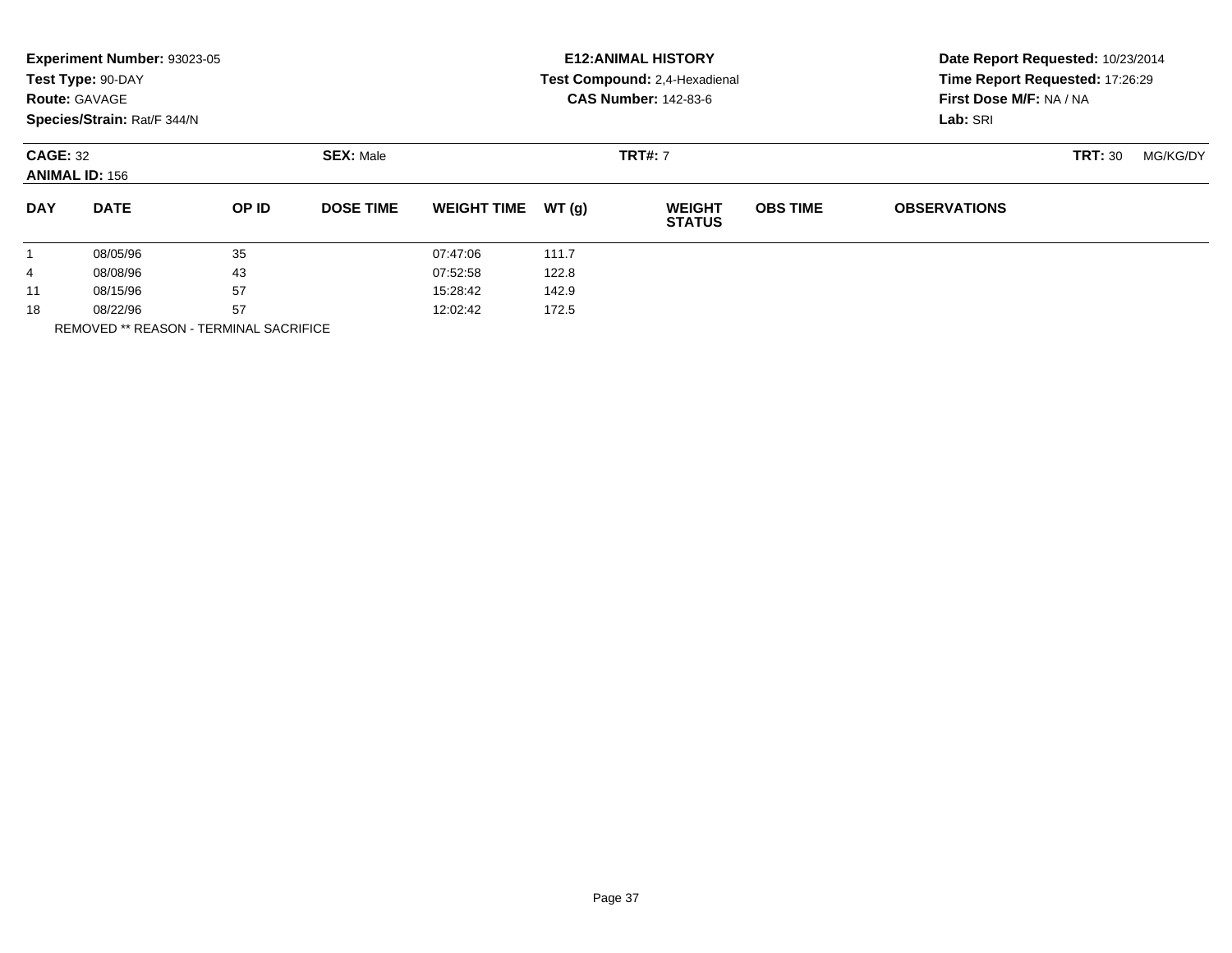|            | Experiment Number: 93023-05<br>Test Type: 90-DAY<br><b>Route: GAVAGE</b><br>Species/Strain: Rat/F 344/N |       |                  |                    |       | <b>E12: ANIMAL HISTORY</b><br>Test Compound: 2,4-Hexadienal<br><b>CAS Number: 142-83-6</b> | Date Report Requested: 10/23/2014<br>Time Report Requested: 17:26:29<br>First Dose M/F: NA / NA<br>Lab: SRI |                     |                |          |
|------------|---------------------------------------------------------------------------------------------------------|-------|------------------|--------------------|-------|--------------------------------------------------------------------------------------------|-------------------------------------------------------------------------------------------------------------|---------------------|----------------|----------|
|            | <b>CAGE: 32</b><br><b>ANIMAL ID: 157</b>                                                                |       | <b>SEX: Male</b> |                    |       | <b>TRT#: 7</b>                                                                             |                                                                                                             |                     | <b>TRT: 30</b> | MG/KG/DY |
| <b>DAY</b> | <b>DATE</b>                                                                                             | OP ID | <b>DOSE TIME</b> | <b>WEIGHT TIME</b> | WT(g) | <b>WEIGHT</b><br><b>STATUS</b>                                                             | <b>OBS TIME</b>                                                                                             | <b>OBSERVATIONS</b> |                |          |
| 1          | 08/05/96                                                                                                | 35    |                  | 07:47:06           | 93.6  |                                                                                            |                                                                                                             |                     |                |          |
| 4          | 08/08/96                                                                                                | 43    |                  | 07:52:58           | 103.3 |                                                                                            |                                                                                                             |                     |                |          |
| 11         | 08/15/96                                                                                                | 57    |                  | 15:28:42           | 121.6 |                                                                                            |                                                                                                             |                     |                |          |
| 18         | 08/22/96                                                                                                | 57    |                  | 12:02:42           | 152.4 |                                                                                            |                                                                                                             |                     |                |          |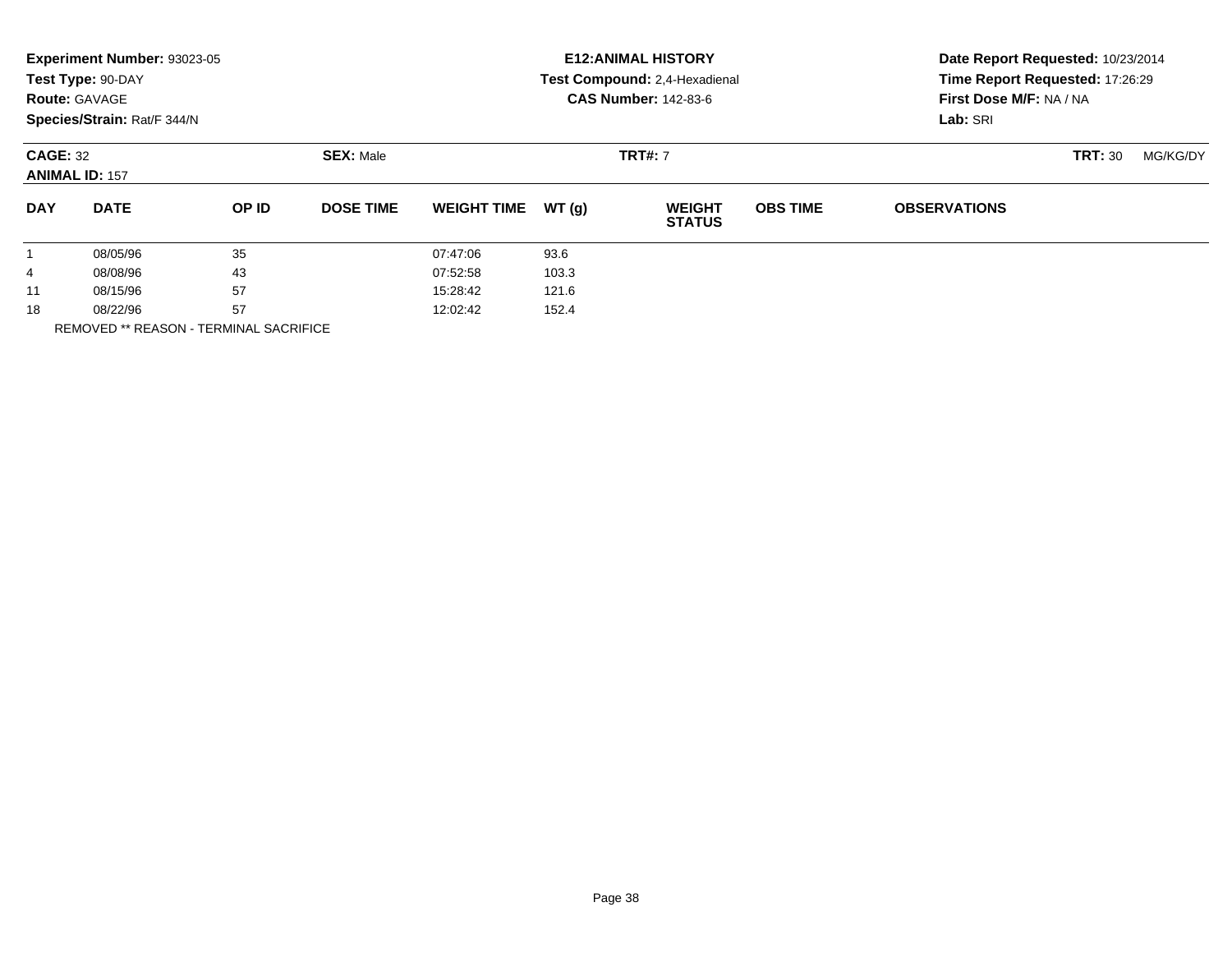|            | Experiment Number: 93023-05<br>Test Type: 90-DAY<br><b>Route: GAVAGE</b><br>Species/Strain: Rat/F 344/N |       |                  |                    |       | <b>E12: ANIMAL HISTORY</b><br>Test Compound: 2,4-Hexadienal<br><b>CAS Number: 142-83-6</b> | Date Report Requested: 10/23/2014<br>Time Report Requested: 17:26:29<br>First Dose M/F: NA / NA<br>Lab: SRI |                     |                |          |
|------------|---------------------------------------------------------------------------------------------------------|-------|------------------|--------------------|-------|--------------------------------------------------------------------------------------------|-------------------------------------------------------------------------------------------------------------|---------------------|----------------|----------|
|            | <b>CAGE: 32</b><br><b>ANIMAL ID: 158</b>                                                                |       | <b>SEX: Male</b> |                    |       | <b>TRT#: 7</b>                                                                             |                                                                                                             |                     | <b>TRT: 30</b> | MG/KG/DY |
| <b>DAY</b> | <b>DATE</b>                                                                                             | OP ID | <b>DOSE TIME</b> | <b>WEIGHT TIME</b> | WT(g) | <b>WEIGHT</b><br><b>STATUS</b>                                                             | <b>OBS TIME</b>                                                                                             | <b>OBSERVATIONS</b> |                |          |
| 1          | 08/05/96                                                                                                | 35    |                  | 07:47:06           | 103.6 |                                                                                            |                                                                                                             |                     |                |          |
| 4          | 08/08/96                                                                                                | 43    |                  | 07:52:58           | 116.7 |                                                                                            |                                                                                                             |                     |                |          |
| 11         | 08/15/96                                                                                                | 57    |                  | 15:28:42           | 140.5 |                                                                                            |                                                                                                             |                     |                |          |
| 18         | 08/22/96                                                                                                | 57    |                  | 12:02:42           | 176.3 |                                                                                            |                                                                                                             |                     |                |          |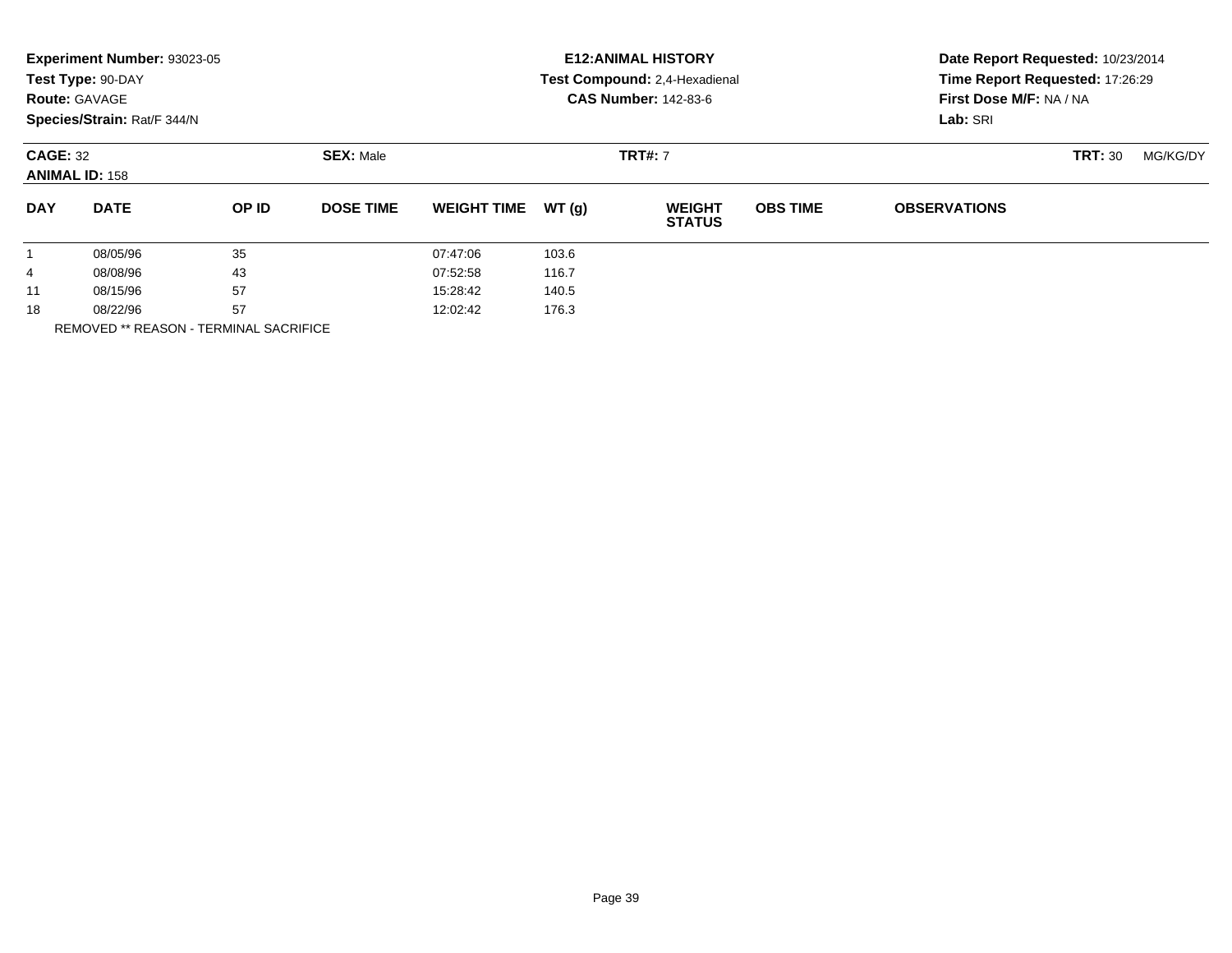|                      | Experiment Number: 93023-05<br>Test Type: 90-DAY<br><b>Route: GAVAGE</b><br>Species/Strain: Rat/F 344/N |              |                   |                    |       | <b>E12: ANIMAL HISTORY</b><br>Test Compound: 2,4-Hexadienal<br><b>CAS Number: 142-83-6</b> | Date Report Requested: 10/23/2014<br>Time Report Requested: 17:26:29<br>First Dose M/F: NA / NA<br>Lab: SRI |                     |                |          |
|----------------------|---------------------------------------------------------------------------------------------------------|--------------|-------------------|--------------------|-------|--------------------------------------------------------------------------------------------|-------------------------------------------------------------------------------------------------------------|---------------------|----------------|----------|
|                      | <b>CAGE: 32</b><br><b>ANIMAL ID: 159</b>                                                                |              | <b>SEX: Male</b>  |                    |       | <b>TRT#: 7</b>                                                                             |                                                                                                             |                     | <b>TRT: 30</b> | MG/KG/DY |
| <b>DAY</b>           | <b>DATE</b>                                                                                             | <b>OP ID</b> | <b>DOSE TIME</b>  | <b>WEIGHT TIME</b> | WT(g) | <b>WEIGHT</b><br><b>STATUS</b>                                                             | <b>OBS TIME</b>                                                                                             | <b>OBSERVATIONS</b> |                |          |
| $\mathbf{1}$         | 08/05/96                                                                                                | 35           |                   | 07:47:06           | 83.9  |                                                                                            |                                                                                                             |                     |                |          |
| 4                    | 08/08/96                                                                                                | 43           |                   | 07:52:58           | 96.0  |                                                                                            |                                                                                                             |                     |                |          |
| 11                   | 08/15/96                                                                                                | 57           |                   | 15:28:42           | 113.9 |                                                                                            |                                                                                                             |                     |                |          |
| 57<br>18<br>08/22/96 |                                                                                                         |              | 12:02:42<br>144.3 |                    |       |                                                                                            |                                                                                                             |                     |                |          |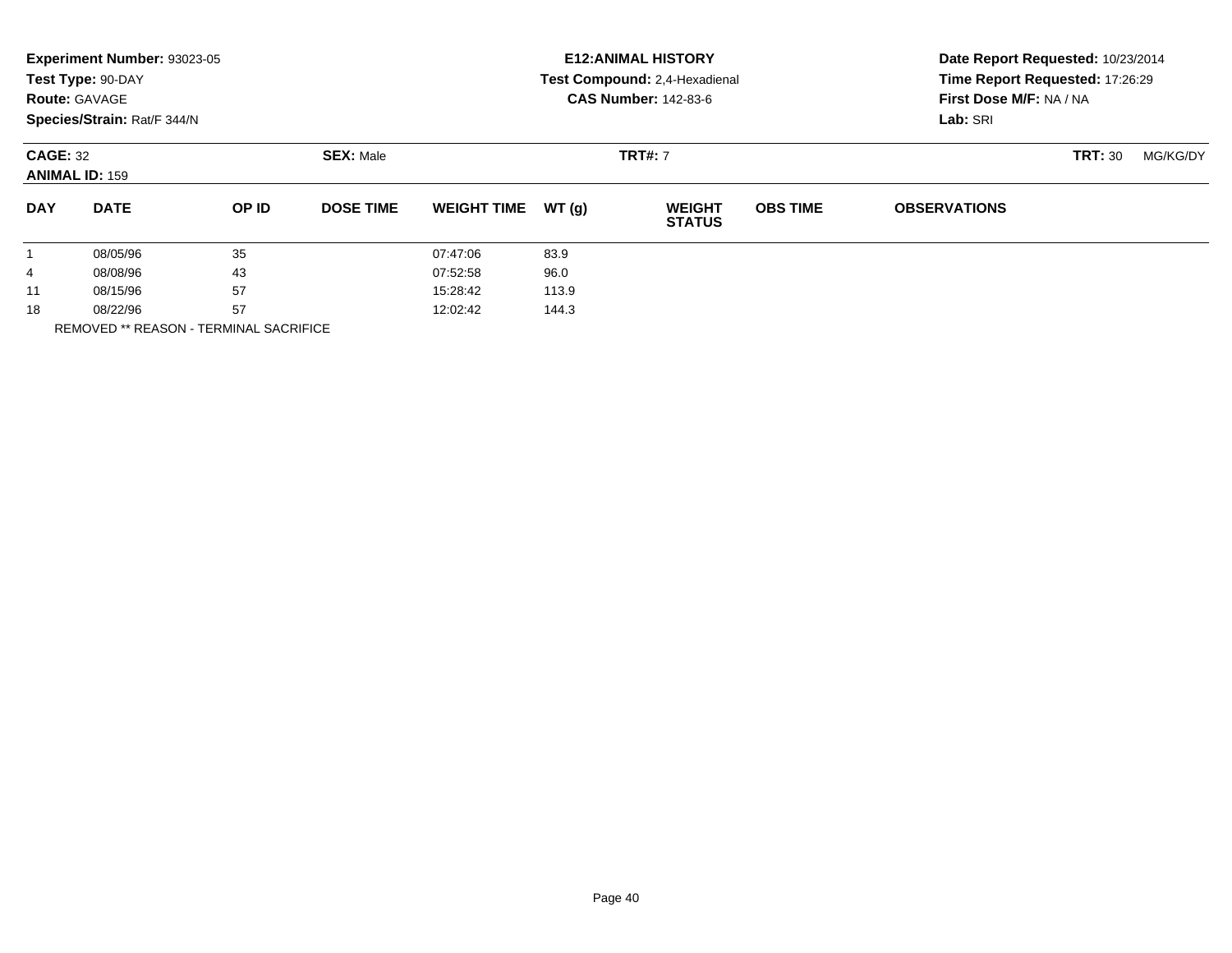|                      | Experiment Number: 93023-05<br>Test Type: 90-DAY<br><b>Route: GAVAGE</b><br>Species/Strain: Rat/F 344/N |              |                  |                    |       | <b>E12: ANIMAL HISTORY</b><br>Test Compound: 2,4-Hexadienal<br><b>CAS Number: 142-83-6</b> | Date Report Requested: 10/23/2014<br>Time Report Requested: 17:26:29<br>First Dose M/F: NA / NA<br>Lab: SRI |                     |                |          |
|----------------------|---------------------------------------------------------------------------------------------------------|--------------|------------------|--------------------|-------|--------------------------------------------------------------------------------------------|-------------------------------------------------------------------------------------------------------------|---------------------|----------------|----------|
|                      | <b>CAGE: 32</b><br><b>ANIMAL ID: 160</b>                                                                |              | <b>SEX: Male</b> |                    |       | <b>TRT#: 7</b>                                                                             |                                                                                                             |                     | <b>TRT: 30</b> | MG/KG/DY |
| <b>DAY</b>           | <b>DATE</b>                                                                                             | <b>OP ID</b> | <b>DOSE TIME</b> | <b>WEIGHT TIME</b> | WT(g) | <b>WEIGHT</b><br><b>STATUS</b>                                                             | <b>OBS TIME</b>                                                                                             | <b>OBSERVATIONS</b> |                |          |
| $\mathbf{1}$         | 08/05/96                                                                                                | 35           |                  | 07:47:06           | 81.2  |                                                                                            |                                                                                                             |                     |                |          |
| 4                    | 08/08/96                                                                                                | 43           |                  | 07:52:58           | 90.6  |                                                                                            |                                                                                                             |                     |                |          |
| 11                   | 08/15/96                                                                                                | 57           |                  | 15:28:42           | 109.1 |                                                                                            |                                                                                                             |                     |                |          |
| 57<br>18<br>08/22/96 |                                                                                                         |              | 12:02:42         | 138.1              |       |                                                                                            |                                                                                                             |                     |                |          |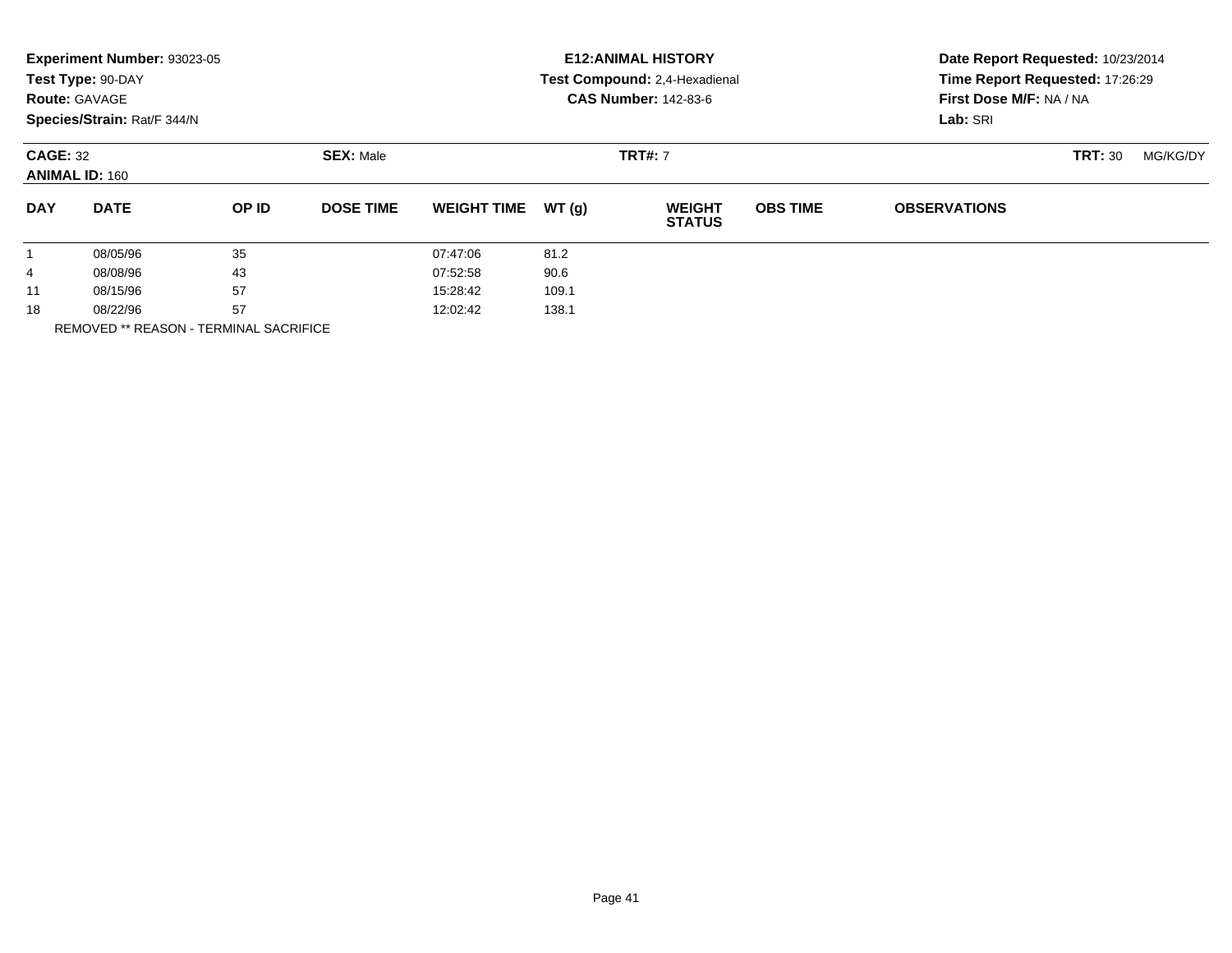|            | Experiment Number: 93023-05<br>Test Type: 90-DAY<br><b>Route: GAVAGE</b><br>Species/Strain: Rat/F 344/N |       |                  |                    |       | <b>E12: ANIMAL HISTORY</b><br>Test Compound: 2,4-Hexadienal<br><b>CAS Number: 142-83-6</b> |                 | Date Report Requested: 10/23/2014<br>Time Report Requested: 17:26:29<br>First Dose M/F: NA / NA<br>Lab: SRI |                |          |  |
|------------|---------------------------------------------------------------------------------------------------------|-------|------------------|--------------------|-------|--------------------------------------------------------------------------------------------|-----------------|-------------------------------------------------------------------------------------------------------------|----------------|----------|--|
|            | <b>CAGE: 33</b><br><b>ANIMAL ID: 161</b>                                                                |       | <b>SEX: Male</b> |                    |       | <b>TRT#: 9</b>                                                                             |                 |                                                                                                             | <b>TRT: 60</b> | MG/KG/DY |  |
| <b>DAY</b> | <b>DATE</b>                                                                                             | OP ID | <b>DOSE TIME</b> | <b>WEIGHT TIME</b> | WT(q) | <b>WEIGHT</b><br><b>STATUS</b>                                                             | <b>OBS TIME</b> | <b>OBSERVATIONS</b>                                                                                         |                |          |  |
|            | 08/05/96                                                                                                | 35    |                  | 07:39:56           | 96.7  |                                                                                            |                 |                                                                                                             |                |          |  |
| 4          | 08/08/96                                                                                                | 43    |                  | 07:49:50           | 132.6 |                                                                                            |                 |                                                                                                             |                |          |  |
| 11         | 08/15/96                                                                                                | 57    |                  | 15:21:58           | 123.3 |                                                                                            |                 |                                                                                                             |                |          |  |
| 18         | 08/22/96                                                                                                | 57    |                  | 11:58:04           | 153.2 |                                                                                            |                 |                                                                                                             |                |          |  |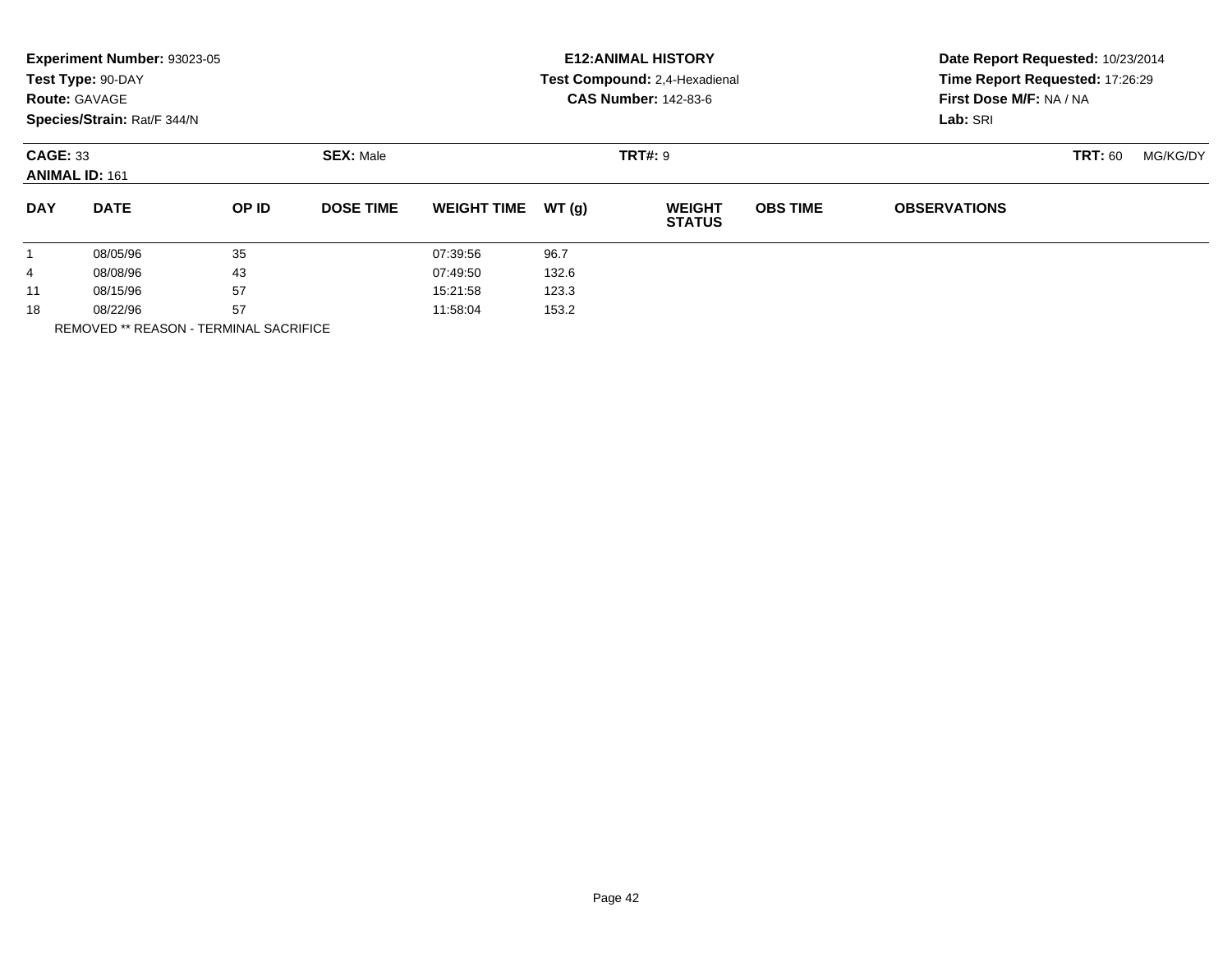|            | Experiment Number: 93023-05<br>Test Type: 90-DAY<br><b>Route: GAVAGE</b><br>Species/Strain: Rat/F 344/N |       |                  |                    |       | <b>E12: ANIMAL HISTORY</b><br>Test Compound: 2,4-Hexadienal<br><b>CAS Number: 142-83-6</b> | Date Report Requested: 10/23/2014<br>Time Report Requested: 17:26:29<br>First Dose M/F: NA / NA<br>Lab: SRI |                     |                |          |
|------------|---------------------------------------------------------------------------------------------------------|-------|------------------|--------------------|-------|--------------------------------------------------------------------------------------------|-------------------------------------------------------------------------------------------------------------|---------------------|----------------|----------|
|            | <b>CAGE: 33</b><br><b>ANIMAL ID: 162</b>                                                                |       | <b>SEX: Male</b> |                    |       | <b>TRT#: 9</b>                                                                             |                                                                                                             |                     | <b>TRT: 60</b> | MG/KG/DY |
| <b>DAY</b> | <b>DATE</b>                                                                                             | OP ID | <b>DOSE TIME</b> | <b>WEIGHT TIME</b> | WT(g) | <b>WEIGHT</b><br><b>STATUS</b>                                                             | <b>OBS TIME</b>                                                                                             | <b>OBSERVATIONS</b> |                |          |
|            | 08/05/96                                                                                                | 35    |                  | 07:39:56           | 107.5 |                                                                                            |                                                                                                             |                     |                |          |
| 4          | 08/08/96                                                                                                | 43    |                  | 07:49:50           | 117.8 |                                                                                            |                                                                                                             |                     |                |          |
| 11         | 08/15/96                                                                                                | 57    |                  | 15:21:58           | 136.7 |                                                                                            |                                                                                                             |                     |                |          |
| 18         | 08/22/96                                                                                                | 57    |                  | 11:58:04           | 161.7 |                                                                                            |                                                                                                             |                     |                |          |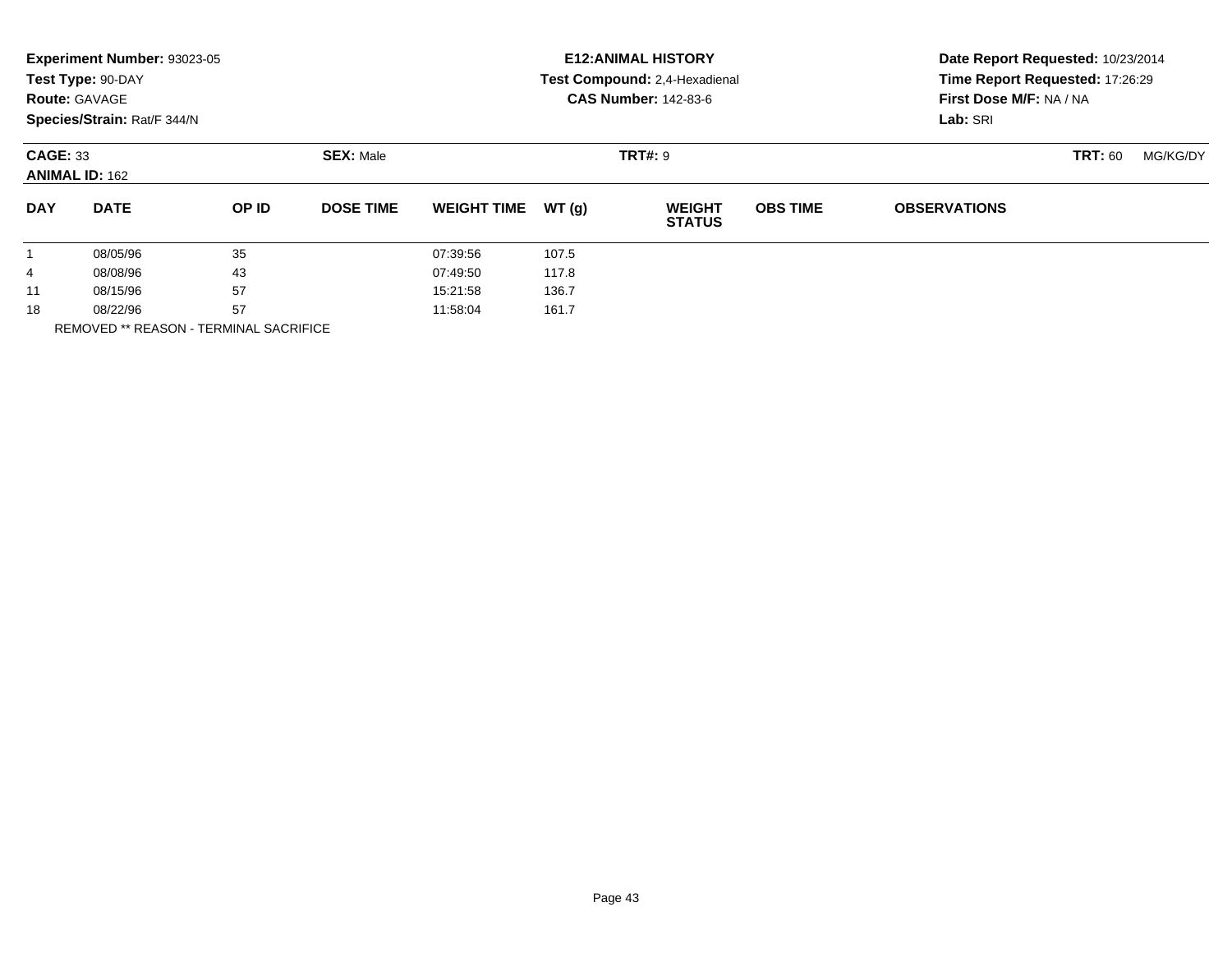|                      | Experiment Number: 93023-05<br>Test Type: 90-DAY<br><b>Route: GAVAGE</b><br>Species/Strain: Rat/F 344/N |          |                  |                    |       | <b>E12: ANIMAL HISTORY</b><br>Test Compound: 2,4-Hexadienal<br><b>CAS Number: 142-83-6</b> | Date Report Requested: 10/23/2014<br>Time Report Requested: 17:26:29<br>First Dose M/F: NA / NA<br>Lab: SRI |                     |                |          |
|----------------------|---------------------------------------------------------------------------------------------------------|----------|------------------|--------------------|-------|--------------------------------------------------------------------------------------------|-------------------------------------------------------------------------------------------------------------|---------------------|----------------|----------|
|                      | <b>CAGE: 33</b><br><b>ANIMAL ID: 163</b>                                                                |          | <b>SEX: Male</b> |                    |       | <b>TRT#: 9</b>                                                                             |                                                                                                             |                     | <b>TRT: 60</b> | MG/KG/DY |
| <b>DAY</b>           | <b>DATE</b>                                                                                             | OP ID    | <b>DOSE TIME</b> | <b>WEIGHT TIME</b> | WT(g) | <b>WEIGHT</b><br><b>STATUS</b>                                                             | <b>OBS TIME</b>                                                                                             | <b>OBSERVATIONS</b> |                |          |
| $\mathbf{1}$         | 08/05/96                                                                                                | 35       |                  | 07:39:56           | 85.9  |                                                                                            |                                                                                                             |                     |                |          |
| 4                    | 08/08/96                                                                                                | 43       |                  | 07:49:50           | 99.8  |                                                                                            |                                                                                                             |                     |                |          |
| 11                   | 08/15/96                                                                                                | 57       |                  | 15:21:58           | 119.2 |                                                                                            |                                                                                                             |                     |                |          |
| 57<br>18<br>08/22/96 |                                                                                                         | 11:58:04 | 150.8            |                    |       |                                                                                            |                                                                                                             |                     |                |          |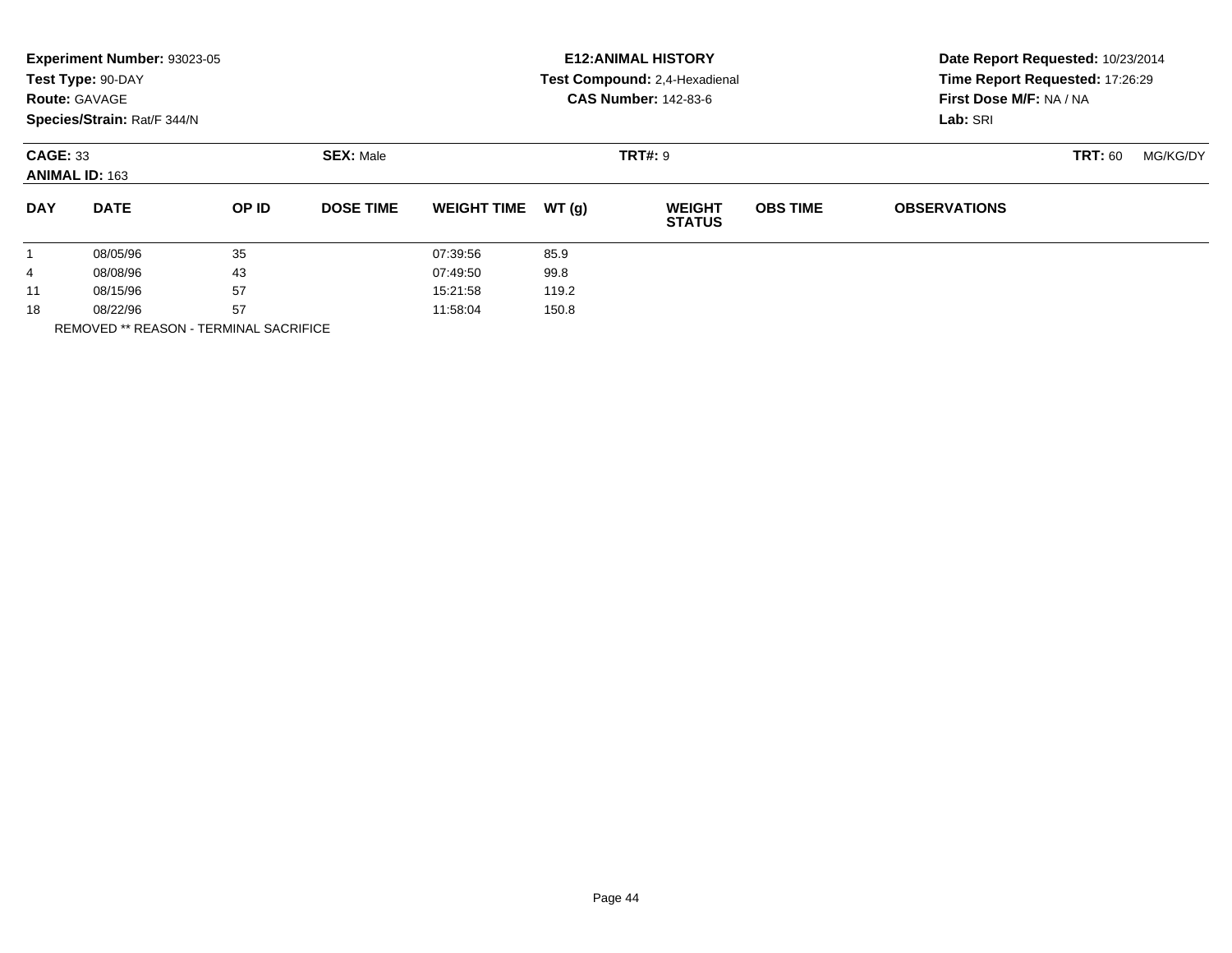|            | Experiment Number: 93023-05<br>Test Type: 90-DAY<br><b>Route: GAVAGE</b><br>Species/Strain: Rat/F 344/N |       |                  |                    |       | <b>E12: ANIMAL HISTORY</b><br>Test Compound: 2,4-Hexadienal<br><b>CAS Number: 142-83-6</b> | Date Report Requested: 10/23/2014<br>Time Report Requested: 17:26:29<br>First Dose M/F: NA / NA<br>Lab: SRI |                     |                |          |
|------------|---------------------------------------------------------------------------------------------------------|-------|------------------|--------------------|-------|--------------------------------------------------------------------------------------------|-------------------------------------------------------------------------------------------------------------|---------------------|----------------|----------|
|            | <b>CAGE: 33</b><br><b>ANIMAL ID: 164</b>                                                                |       | <b>SEX: Male</b> |                    |       | <b>TRT#: 9</b>                                                                             |                                                                                                             |                     | <b>TRT: 60</b> | MG/KG/DY |
| <b>DAY</b> | <b>DATE</b>                                                                                             | OP ID | <b>DOSE TIME</b> | <b>WEIGHT TIME</b> | WT(q) | <b>WEIGHT</b><br><b>STATUS</b>                                                             | <b>OBS TIME</b>                                                                                             | <b>OBSERVATIONS</b> |                |          |
|            | 08/05/96                                                                                                | 35    |                  | 07:39:56           | 74.8  |                                                                                            |                                                                                                             |                     |                |          |
| 4          | 08/08/96                                                                                                | 43    |                  | 07:49:50           | 87.7  |                                                                                            |                                                                                                             |                     |                |          |
| 11         | 08/15/96                                                                                                | 57    |                  | 15:21:58           | 106.1 |                                                                                            |                                                                                                             |                     |                |          |
| 18         | 08/22/96                                                                                                | 57    |                  | 11:58:04           | 139.6 |                                                                                            |                                                                                                             |                     |                |          |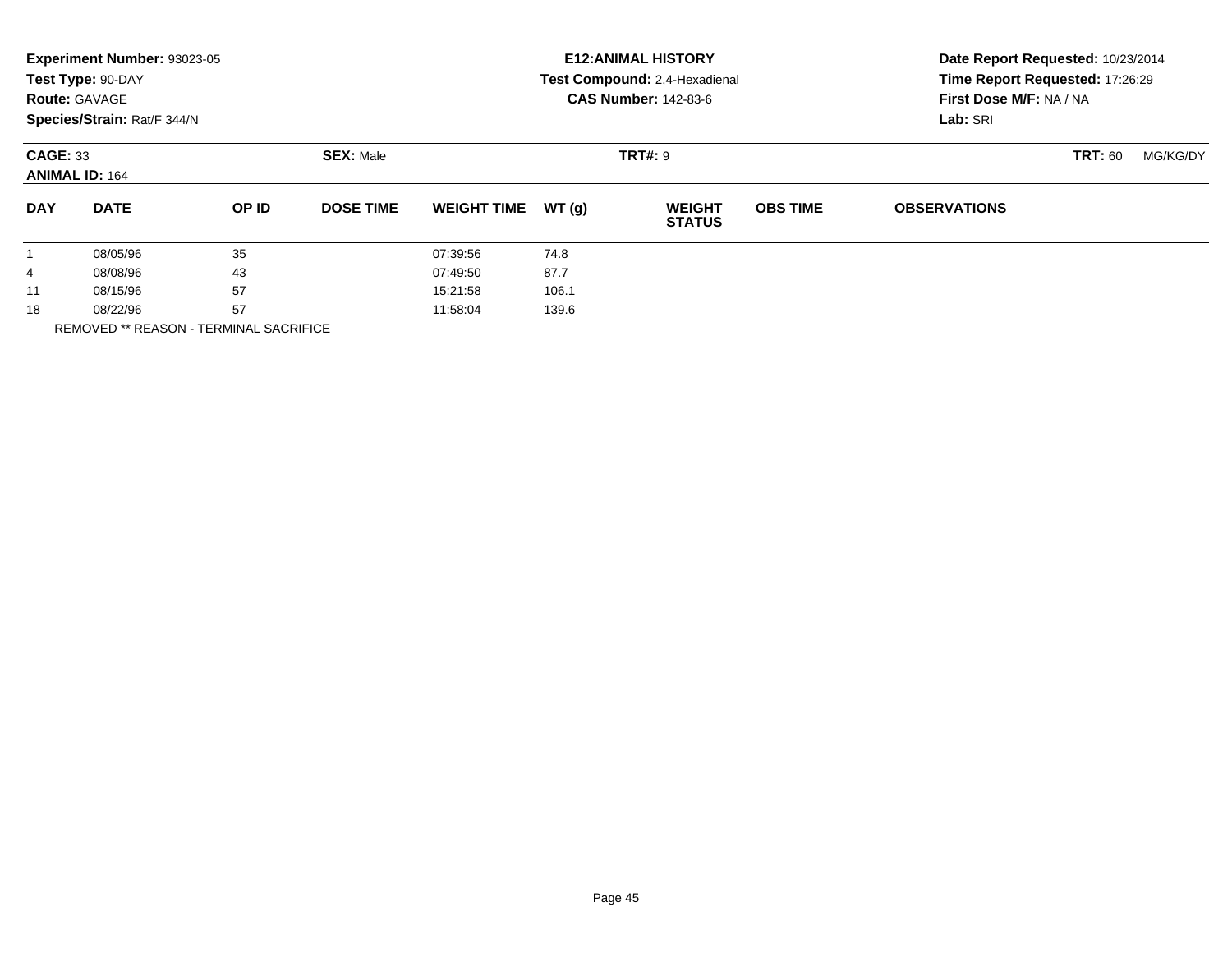|                      | Experiment Number: 93023-05<br>Test Type: 90-DAY<br><b>Route: GAVAGE</b><br>Species/Strain: Rat/F 344/N |          |                  |                    |       | <b>E12: ANIMAL HISTORY</b><br>Test Compound: 2,4-Hexadienal<br><b>CAS Number: 142-83-6</b> | Date Report Requested: 10/23/2014<br>Time Report Requested: 17:26:29<br>First Dose M/F: NA / NA<br>Lab: SRI |                     |                |          |
|----------------------|---------------------------------------------------------------------------------------------------------|----------|------------------|--------------------|-------|--------------------------------------------------------------------------------------------|-------------------------------------------------------------------------------------------------------------|---------------------|----------------|----------|
|                      | <b>CAGE: 33</b><br><b>ANIMAL ID: 165</b>                                                                |          | <b>SEX: Male</b> |                    |       | <b>TRT#: 9</b>                                                                             |                                                                                                             |                     | <b>TRT: 60</b> | MG/KG/DY |
| <b>DAY</b>           | <b>DATE</b>                                                                                             | OP ID    | <b>DOSE TIME</b> | <b>WEIGHT TIME</b> | WT(g) | <b>WEIGHT</b><br><b>STATUS</b>                                                             | <b>OBS TIME</b>                                                                                             | <b>OBSERVATIONS</b> |                |          |
| $\mathbf{1}$         | 08/05/96                                                                                                | 35       |                  | 07:39:56           | 90.9  |                                                                                            |                                                                                                             |                     |                |          |
| 4                    | 08/08/96                                                                                                | 43       |                  | 07:49:50           | 99.0  |                                                                                            |                                                                                                             |                     |                |          |
| 11                   | 08/15/96                                                                                                | 57       |                  | 15:21:58           | 113.3 |                                                                                            |                                                                                                             |                     |                |          |
| 57<br>18<br>08/22/96 |                                                                                                         | 11:58:04 | 140.7            |                    |       |                                                                                            |                                                                                                             |                     |                |          |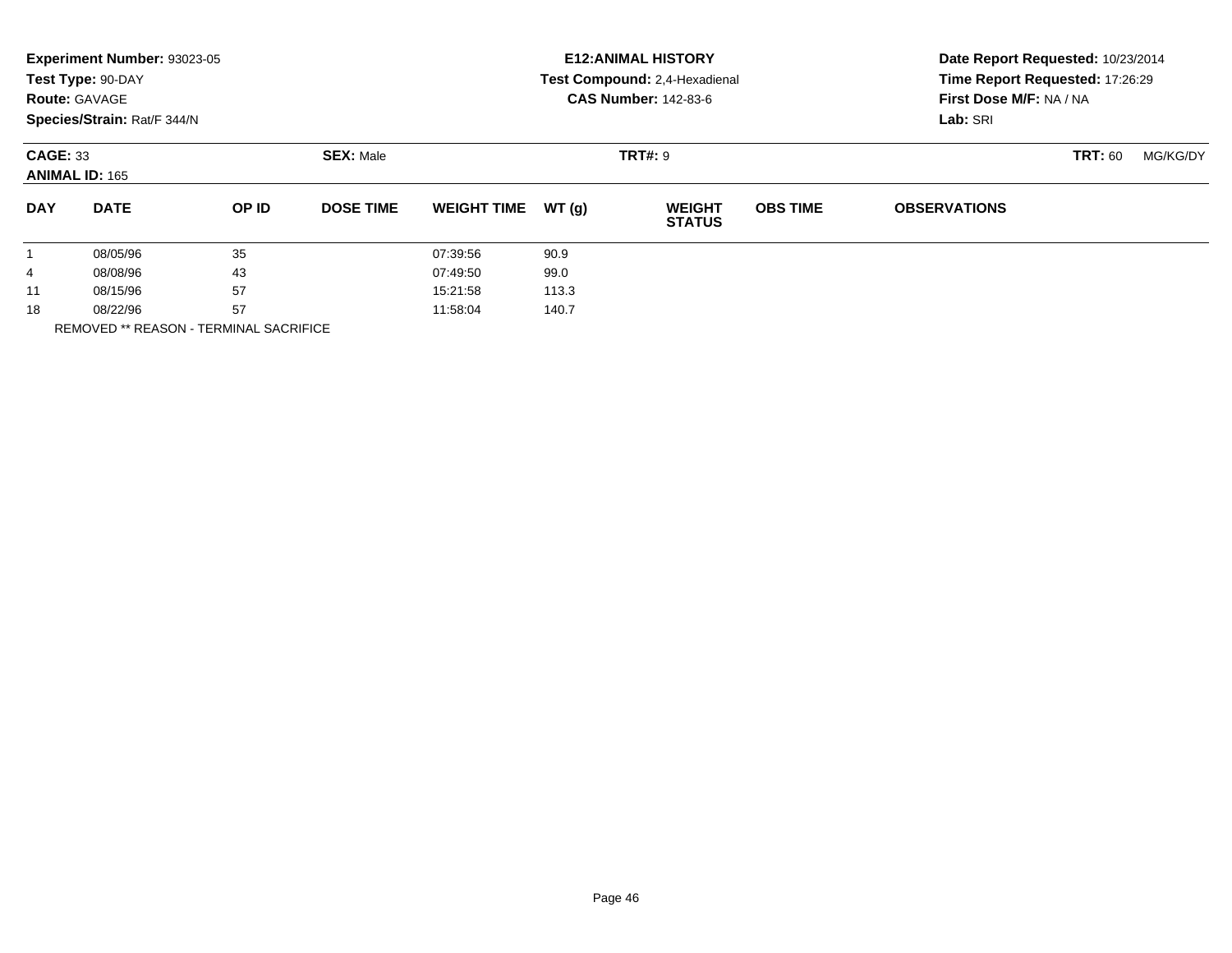|            | Experiment Number: 93023-05<br>Test Type: 90-DAY<br><b>Route: GAVAGE</b><br>Species/Strain: Rat/F 344/N |       |                  |                    |       | <b>E12: ANIMAL HISTORY</b><br>Test Compound: 2,4-Hexadienal<br><b>CAS Number: 142-83-6</b> | Date Report Requested: 10/23/2014<br>Time Report Requested: 17:26:29<br>First Dose M/F: NA / NA<br>Lab: SRI |                     |                |          |
|------------|---------------------------------------------------------------------------------------------------------|-------|------------------|--------------------|-------|--------------------------------------------------------------------------------------------|-------------------------------------------------------------------------------------------------------------|---------------------|----------------|----------|
|            | <b>CAGE: 34</b><br><b>ANIMAL ID: 166</b>                                                                |       | <b>SEX: Male</b> |                    |       | <b>TRT#: 9</b>                                                                             |                                                                                                             |                     | <b>TRT: 60</b> | MG/KG/DY |
| <b>DAY</b> | <b>DATE</b>                                                                                             | OP ID | <b>DOSE TIME</b> | <b>WEIGHT TIME</b> | WT(q) | <b>WEIGHT</b><br><b>STATUS</b>                                                             | <b>OBS TIME</b>                                                                                             | <b>OBSERVATIONS</b> |                |          |
|            | 08/05/96                                                                                                | 35    |                  | 07:41:22           | 100.3 |                                                                                            |                                                                                                             |                     |                |          |
| 4          | 08/08/96                                                                                                | 43    |                  | 07:50:48           | 111.2 |                                                                                            |                                                                                                             |                     |                |          |
| 11         | 08/15/96                                                                                                | 57    |                  | 15:25:22           | 129.6 |                                                                                            |                                                                                                             |                     |                |          |
| 18         | 08/22/96                                                                                                | 57    |                  | 11:59:28           | 155.4 |                                                                                            |                                                                                                             |                     |                |          |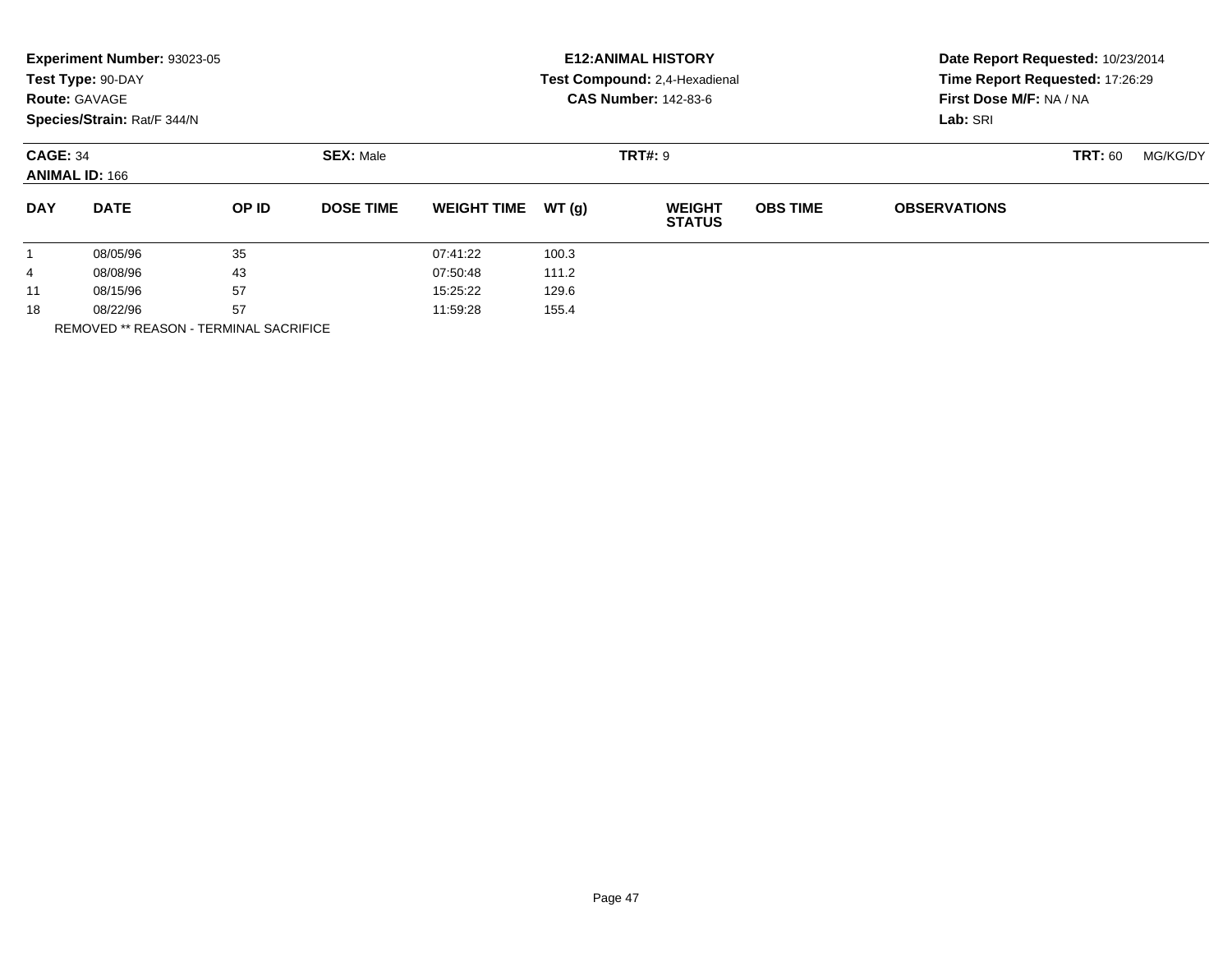|              | Experiment Number: 93023-05<br>Test Type: 90-DAY<br><b>Route: GAVAGE</b><br>Species/Strain: Rat/F 344/N |       |                  |                    |       | <b>E12: ANIMAL HISTORY</b><br>Test Compound: 2,4-Hexadienal<br><b>CAS Number: 142-83-6</b> | Date Report Requested: 10/23/2014<br>Time Report Requested: 17:26:29<br>First Dose M/F: NA / NA<br>Lab: SRI |                     |                |          |
|--------------|---------------------------------------------------------------------------------------------------------|-------|------------------|--------------------|-------|--------------------------------------------------------------------------------------------|-------------------------------------------------------------------------------------------------------------|---------------------|----------------|----------|
|              | <b>CAGE: 34</b><br><b>ANIMAL ID: 167</b>                                                                |       | <b>SEX: Male</b> |                    |       | <b>TRT#: 9</b>                                                                             |                                                                                                             |                     | <b>TRT: 60</b> | MG/KG/DY |
| <b>DAY</b>   | <b>DATE</b>                                                                                             | OP ID | <b>DOSE TIME</b> | <b>WEIGHT TIME</b> | WT(g) | <b>WEIGHT</b><br><b>STATUS</b>                                                             | <b>OBS TIME</b>                                                                                             | <b>OBSERVATIONS</b> |                |          |
| $\mathbf{1}$ | 08/05/96                                                                                                | 35    |                  | 07:41:22           | 111.7 |                                                                                            |                                                                                                             |                     |                |          |
| 4            | 08/08/96                                                                                                | 43    |                  | 07:50:48           | 121.7 |                                                                                            |                                                                                                             |                     |                |          |
| 11           | 08/15/96                                                                                                | 57    |                  | 15:25:22           | 148.6 |                                                                                            |                                                                                                             |                     |                |          |
| 18           | 08/22/96                                                                                                | 57    |                  | 11:59:28           | 184.3 |                                                                                            |                                                                                                             |                     |                |          |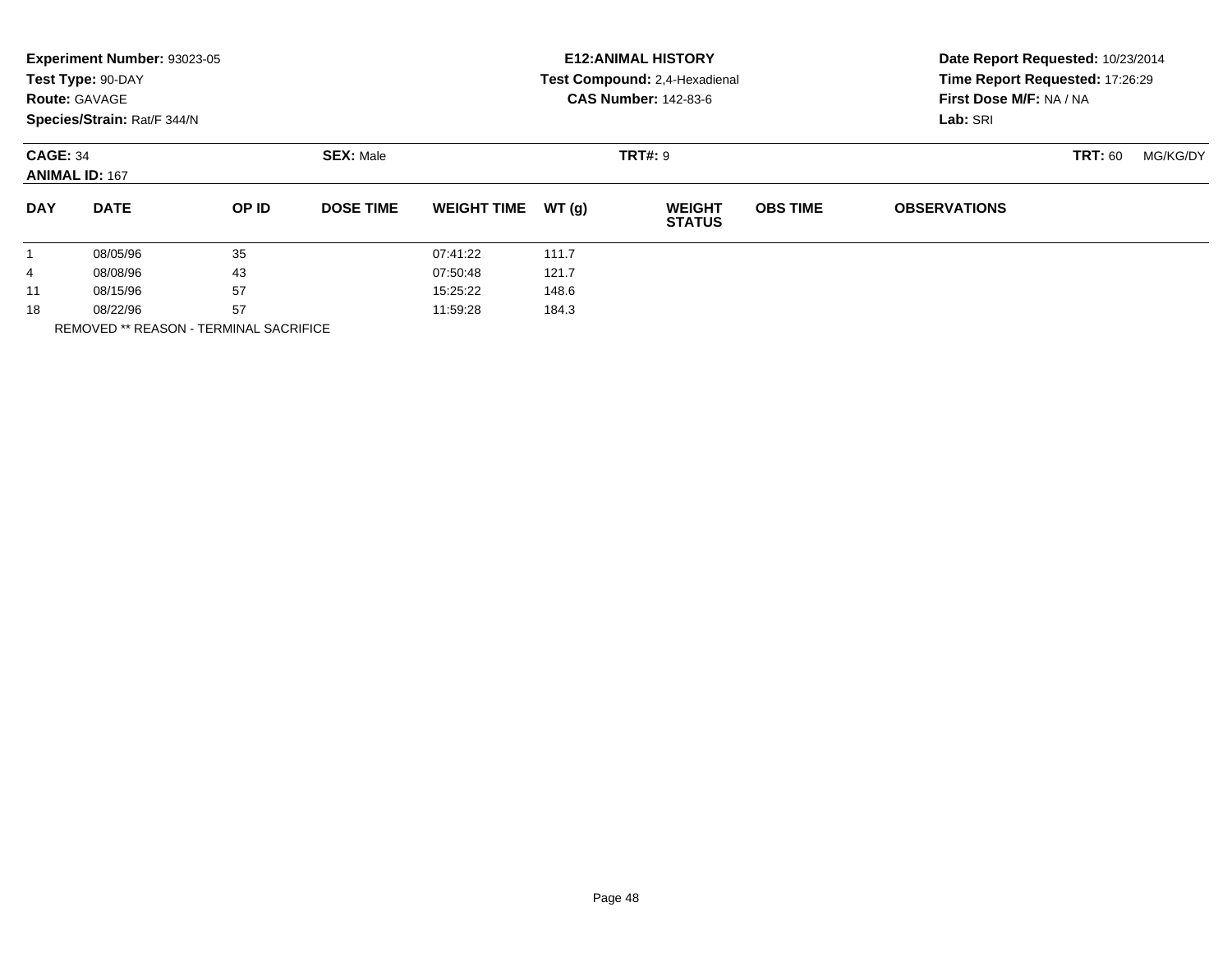|                 | Experiment Number: 93023-05<br>Test Type: 90-DAY<br><b>Route: GAVAGE</b><br>Species/Strain: Rat/F 344/N |       |                  |                    | <b>E12: ANIMAL HISTORY</b><br>Test Compound: 2,4-Hexadienal<br><b>CAS Number: 142-83-6</b> | Date Report Requested: 10/23/2014<br>Time Report Requested: 17:26:29<br>First Dose M/F: NA / NA<br>Lab: SRI |                 |                     |                |          |
|-----------------|---------------------------------------------------------------------------------------------------------|-------|------------------|--------------------|--------------------------------------------------------------------------------------------|-------------------------------------------------------------------------------------------------------------|-----------------|---------------------|----------------|----------|
| <b>CAGE: 34</b> | <b>ANIMAL ID: 168</b>                                                                                   |       | <b>SEX: Male</b> |                    |                                                                                            | <b>TRT#: 9</b>                                                                                              |                 |                     | <b>TRT: 60</b> | MG/KG/DY |
| <b>DAY</b>      | <b>DATE</b>                                                                                             | OP ID | <b>DOSE TIME</b> | <b>WEIGHT TIME</b> | WT(g)                                                                                      | <b>WEIGHT</b><br><b>STATUS</b>                                                                              | <b>OBS TIME</b> | <b>OBSERVATIONS</b> |                |          |
|                 | 08/05/96                                                                                                | 35    |                  | 07:41:22           | 78.5                                                                                       |                                                                                                             |                 |                     |                |          |
| 4               | 08/08/96                                                                                                | 43    |                  | 07:50:48           | 88.4                                                                                       |                                                                                                             |                 |                     |                |          |
| 11              | 08/15/96                                                                                                | 57    |                  | 15:25:22           | 103.1                                                                                      |                                                                                                             |                 |                     |                |          |
| 18              | 08/22/96                                                                                                | 57    |                  | 11:59:28           | 128.6                                                                                      |                                                                                                             |                 |                     |                |          |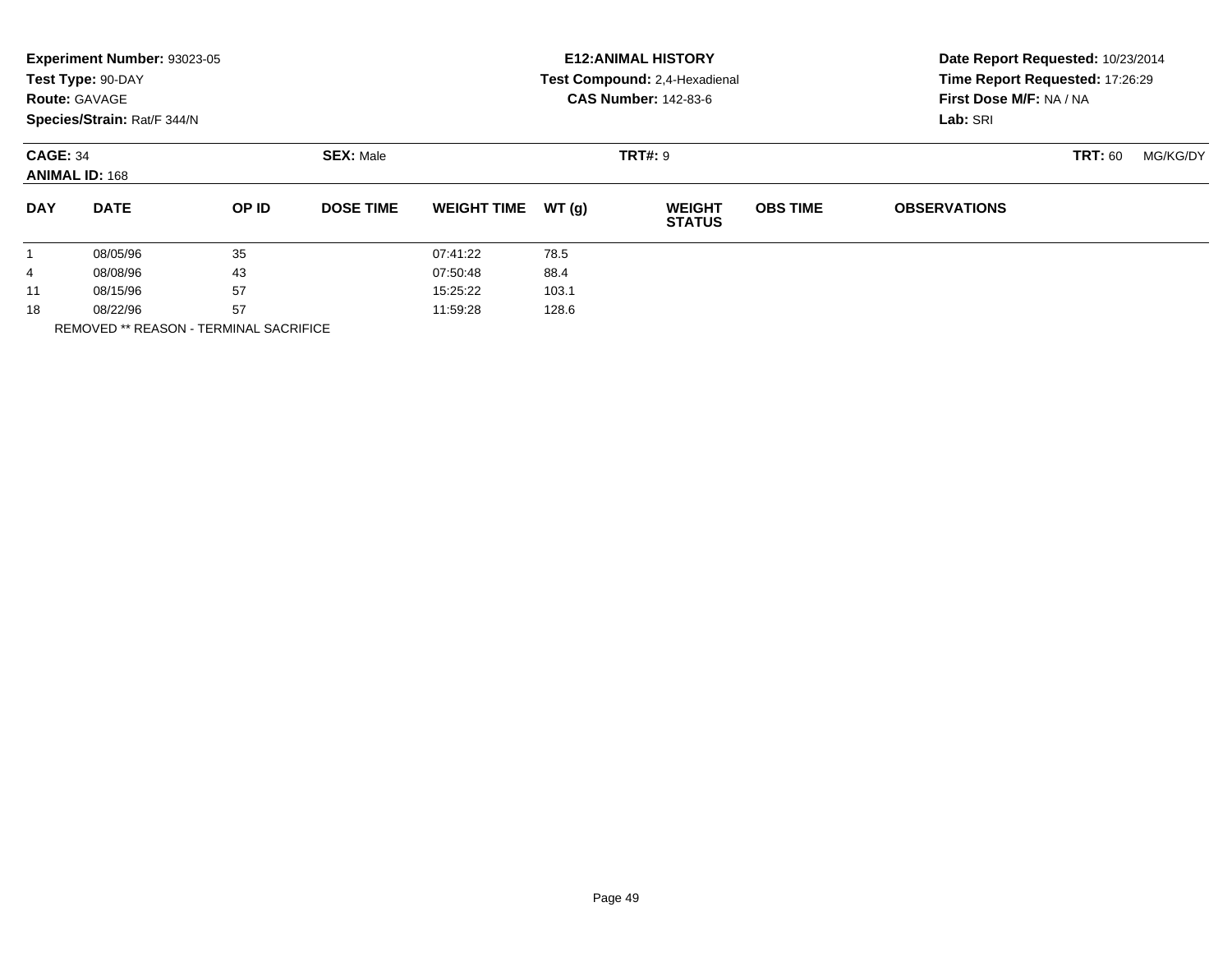|                 | Experiment Number: 93023-05<br>Test Type: 90-DAY<br><b>Route: GAVAGE</b><br>Species/Strain: Rat/F 344/N |       | <b>E12: ANIMAL HISTORY</b><br>Test Compound: 2,4-Hexadienal<br><b>CAS Number: 142-83-6</b> | Date Report Requested: 10/23/2014<br>Time Report Requested: 17:26:29<br>First Dose M/F: NA / NA<br>Lab: SRI |       |                                |                 |                     |                |          |
|-----------------|---------------------------------------------------------------------------------------------------------|-------|--------------------------------------------------------------------------------------------|-------------------------------------------------------------------------------------------------------------|-------|--------------------------------|-----------------|---------------------|----------------|----------|
| <b>CAGE: 34</b> | <b>ANIMAL ID: 169</b>                                                                                   |       | <b>SEX: Male</b>                                                                           |                                                                                                             |       | <b>TRT#: 9</b>                 |                 |                     | <b>TRT: 60</b> | MG/KG/DY |
| <b>DAY</b>      | <b>DATE</b>                                                                                             | OP ID | <b>DOSE TIME</b>                                                                           | <b>WEIGHT TIME</b>                                                                                          | WT(q) | <b>WEIGHT</b><br><b>STATUS</b> | <b>OBS TIME</b> | <b>OBSERVATIONS</b> |                |          |
|                 | 08/05/96                                                                                                | 35    |                                                                                            | 07:41:22                                                                                                    | 87.1  |                                |                 |                     |                |          |
| 4               | 08/08/96                                                                                                | 43    |                                                                                            | 07:50:48                                                                                                    | 97.9  |                                |                 |                     |                |          |
| 11              | 08/15/96                                                                                                | 57    |                                                                                            | 15:25:22                                                                                                    | 119.7 |                                |                 |                     |                |          |
| 18              | 08/22/96                                                                                                | 57    |                                                                                            | 11:59:28                                                                                                    | 151.0 |                                |                 |                     |                |          |
|                 | <b>REMOVED ** REASON - TERMINAL SACRIFICE</b>                                                           |       |                                                                                            |                                                                                                             |       |                                |                 |                     |                |          |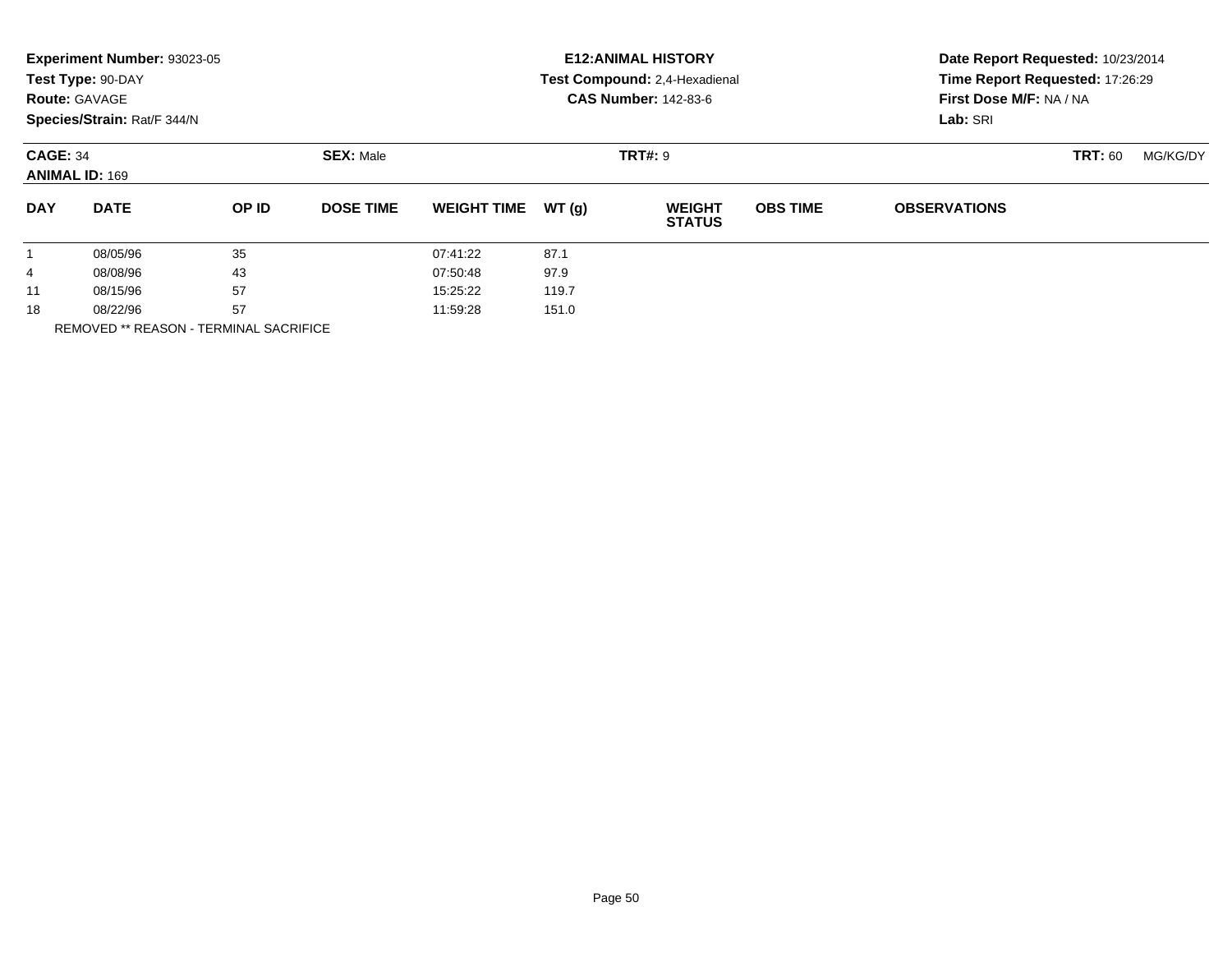|                 | Experiment Number: 93023-05<br>Test Type: 90-DAY<br><b>Route: GAVAGE</b><br>Species/Strain: Rat/F 344/N |              | <b>E12: ANIMAL HISTORY</b><br>Test Compound: 2,4-Hexadienal<br><b>CAS Number: 142-83-6</b> | Date Report Requested: 10/23/2014<br>Time Report Requested: 17:26:29<br>First Dose M/F: NA / NA<br>Lab: SRI |       |                                |                 |                     |                |          |
|-----------------|---------------------------------------------------------------------------------------------------------|--------------|--------------------------------------------------------------------------------------------|-------------------------------------------------------------------------------------------------------------|-------|--------------------------------|-----------------|---------------------|----------------|----------|
| <b>CAGE: 34</b> | <b>ANIMAL ID: 170</b>                                                                                   |              | <b>SEX: Male</b>                                                                           |                                                                                                             |       | <b>TRT#: 9</b>                 |                 |                     | <b>TRT: 60</b> | MG/KG/DY |
| <b>DAY</b>      | <b>DATE</b>                                                                                             | <b>OP ID</b> | <b>DOSE TIME</b>                                                                           | <b>WEIGHT TIME</b>                                                                                          | WT(g) | <b>WEIGHT</b><br><b>STATUS</b> | <b>OBS TIME</b> | <b>OBSERVATIONS</b> |                |          |
| $\mathbf{1}$    | 08/05/96                                                                                                | 35           |                                                                                            | 07:41:22                                                                                                    | 70.8  |                                |                 |                     |                |          |
| 4               | 08/08/96                                                                                                | 43           |                                                                                            | 07:50:48                                                                                                    | 79.6  |                                |                 |                     |                |          |
| 11              | 08/15/96                                                                                                | 57           |                                                                                            | 15:25:22                                                                                                    | 98.9  |                                |                 |                     |                |          |
| 18              | 08/22/96                                                                                                | 57           |                                                                                            | 11:59:28                                                                                                    | 124.9 |                                |                 |                     |                |          |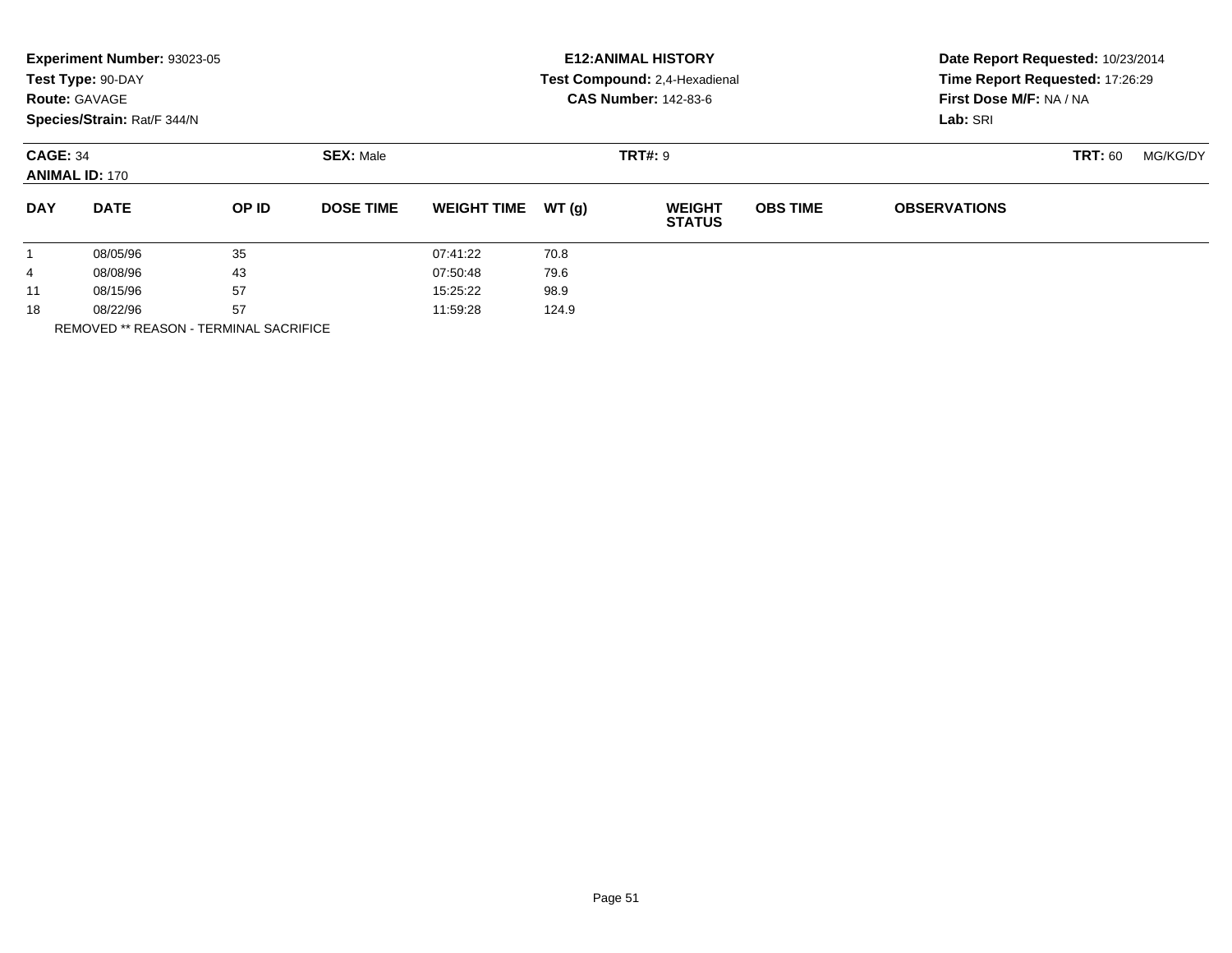|                 | Experiment Number: 93023-05<br>Test Type: 90-DAY<br><b>Route: GAVAGE</b><br>Species/Strain: Rat/F 344/N | <b>E12: ANIMAL HISTORY</b><br>Test Compound: 2,4-Hexadienal<br><b>CAS Number: 142-83-6</b> |                  |                    |       | Date Report Requested: 10/23/2014<br>Time Report Requested: 17:26:29<br>First Dose M/F: NA / NA<br>Lab: SRI |                 |                     |                 |          |
|-----------------|---------------------------------------------------------------------------------------------------------|--------------------------------------------------------------------------------------------|------------------|--------------------|-------|-------------------------------------------------------------------------------------------------------------|-----------------|---------------------|-----------------|----------|
| <b>CAGE: 35</b> | <b>ANIMAL ID: 171</b>                                                                                   |                                                                                            | <b>SEX: Male</b> |                    |       | <b>TRT#: 11</b>                                                                                             |                 |                     | <b>TRT: 120</b> | MG/KG/DY |
| <b>DAY</b>      | <b>DATE</b>                                                                                             | OP ID                                                                                      | <b>DOSE TIME</b> | <b>WEIGHT TIME</b> | WT(g) | <b>WEIGHT</b><br><b>STATUS</b>                                                                              | <b>OBS TIME</b> | <b>OBSERVATIONS</b> |                 |          |
|                 | 08/05/96                                                                                                | 35                                                                                         |                  | 07:37:02           | 81.7  |                                                                                                             |                 |                     |                 |          |
| 4               | 08/08/96                                                                                                | 43                                                                                         |                  | 07:54:10           | 90.1  |                                                                                                             |                 |                     |                 |          |
| 11              | 08/15/96                                                                                                | 57                                                                                         |                  | 15:30:10           | 100.2 |                                                                                                             |                 |                     |                 |          |
| 18              | 08/22/96<br>-----------------                                                                           | 57                                                                                         |                  | 12:04:14           | 135.2 |                                                                                                             |                 |                     |                 |          |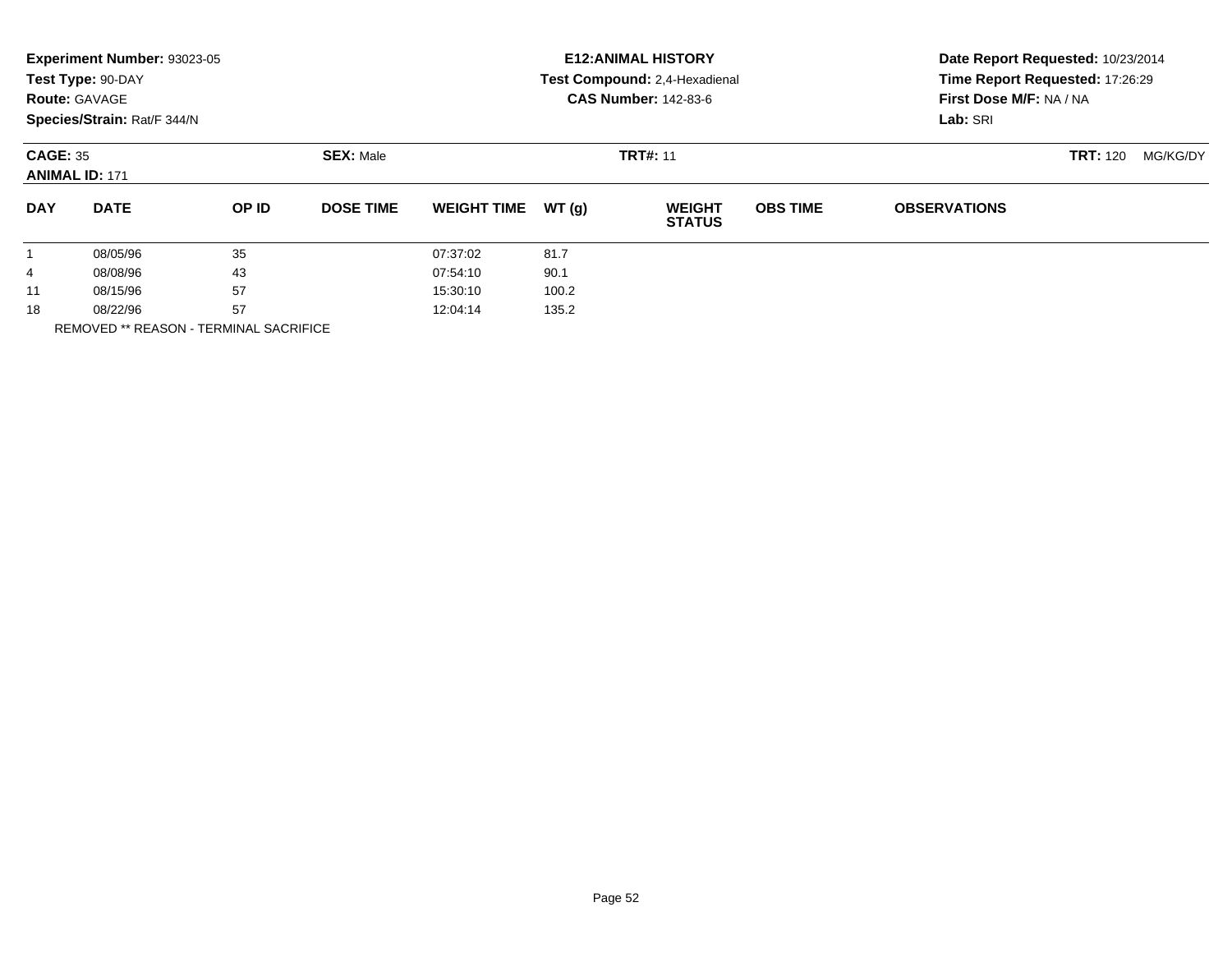|                 | Experiment Number: 93023-05<br>Test Type: 90-DAY<br><b>Route: GAVAGE</b><br>Species/Strain: Rat/F 344/N | <b>E12: ANIMAL HISTORY</b><br>Test Compound: 2,4-Hexadienal<br><b>CAS Number: 142-83-6</b> |                  |                    |       | Date Report Requested: 10/23/2014<br>Time Report Requested: 17:26:29<br>First Dose M/F: NA / NA<br>Lab: SRI |                 |                     |                 |          |
|-----------------|---------------------------------------------------------------------------------------------------------|--------------------------------------------------------------------------------------------|------------------|--------------------|-------|-------------------------------------------------------------------------------------------------------------|-----------------|---------------------|-----------------|----------|
| <b>CAGE: 35</b> | <b>ANIMAL ID: 172</b>                                                                                   |                                                                                            | <b>SEX: Male</b> |                    |       | <b>TRT#: 11</b>                                                                                             |                 |                     | <b>TRT: 120</b> | MG/KG/DY |
| <b>DAY</b>      | <b>DATE</b>                                                                                             | OP ID                                                                                      | <b>DOSE TIME</b> | <b>WEIGHT TIME</b> | WT(q) | <b>WEIGHT</b><br><b>STATUS</b>                                                                              | <b>OBS TIME</b> | <b>OBSERVATIONS</b> |                 |          |
|                 | 08/05/96                                                                                                | 35                                                                                         |                  | 07:37:02           | 112.2 |                                                                                                             |                 |                     |                 |          |
| 4               | 08/08/96                                                                                                | 43                                                                                         |                  | 07:54:10           | 119.7 |                                                                                                             |                 |                     |                 |          |
| 11              | 08/15/96                                                                                                | 57                                                                                         |                  | 15:30:10           | 132.5 |                                                                                                             |                 |                     |                 |          |
| 18              | 08/22/96                                                                                                | 57                                                                                         |                  | 12:04:14           | 155.4 |                                                                                                             |                 |                     |                 |          |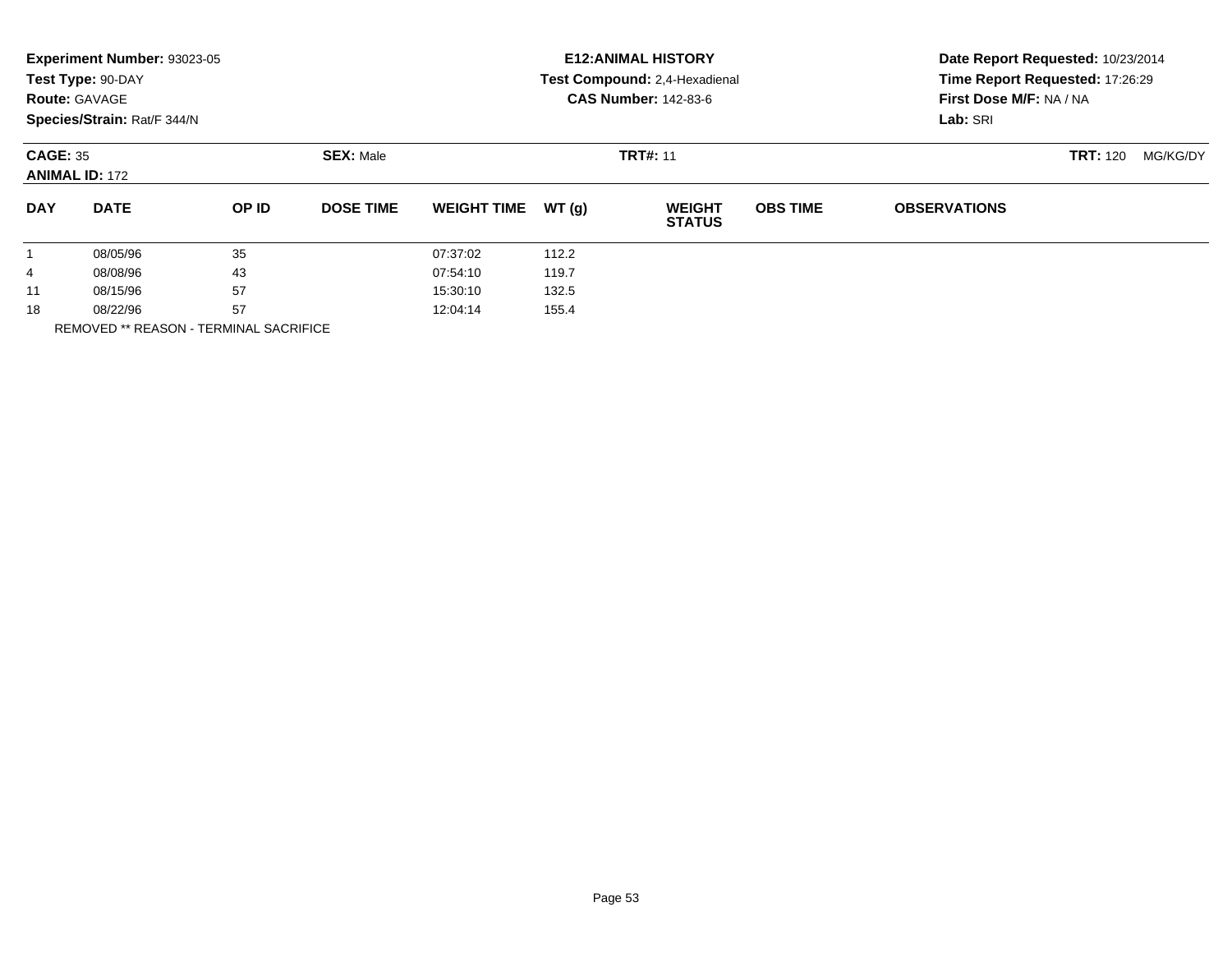|                 | Experiment Number: 93023-05<br>Test Type: 90-DAY<br><b>Route: GAVAGE</b><br>Species/Strain: Rat/F 344/N | <b>E12: ANIMAL HISTORY</b><br>Test Compound: 2,4-Hexadienal<br><b>CAS Number: 142-83-6</b> |                  |                    |       | Date Report Requested: 10/23/2014<br>Time Report Requested: 17:26:29<br>First Dose M/F: NA / NA<br>Lab: SRI |                 |                     |                 |          |
|-----------------|---------------------------------------------------------------------------------------------------------|--------------------------------------------------------------------------------------------|------------------|--------------------|-------|-------------------------------------------------------------------------------------------------------------|-----------------|---------------------|-----------------|----------|
| <b>CAGE: 35</b> | <b>ANIMAL ID: 173</b>                                                                                   |                                                                                            | <b>SEX: Male</b> |                    |       | <b>TRT#: 11</b>                                                                                             |                 |                     | <b>TRT: 120</b> | MG/KG/DY |
| <b>DAY</b>      | <b>DATE</b>                                                                                             | OP ID                                                                                      | <b>DOSE TIME</b> | <b>WEIGHT TIME</b> | WT(q) | <b>WEIGHT</b><br><b>STATUS</b>                                                                              | <b>OBS TIME</b> | <b>OBSERVATIONS</b> |                 |          |
|                 | 08/05/96                                                                                                | 35                                                                                         |                  | 07:37:02           | 104.9 |                                                                                                             |                 |                     |                 |          |
| 4               | 08/08/96                                                                                                | 43                                                                                         |                  | 07:54:10           | 112.3 |                                                                                                             |                 |                     |                 |          |
| 11              | 08/15/96                                                                                                | 57                                                                                         |                  | 15:30:10           | 132.5 |                                                                                                             |                 |                     |                 |          |
| 18              | 08/22/96                                                                                                | 57                                                                                         |                  | 12:04:14           | 158.7 |                                                                                                             |                 |                     |                 |          |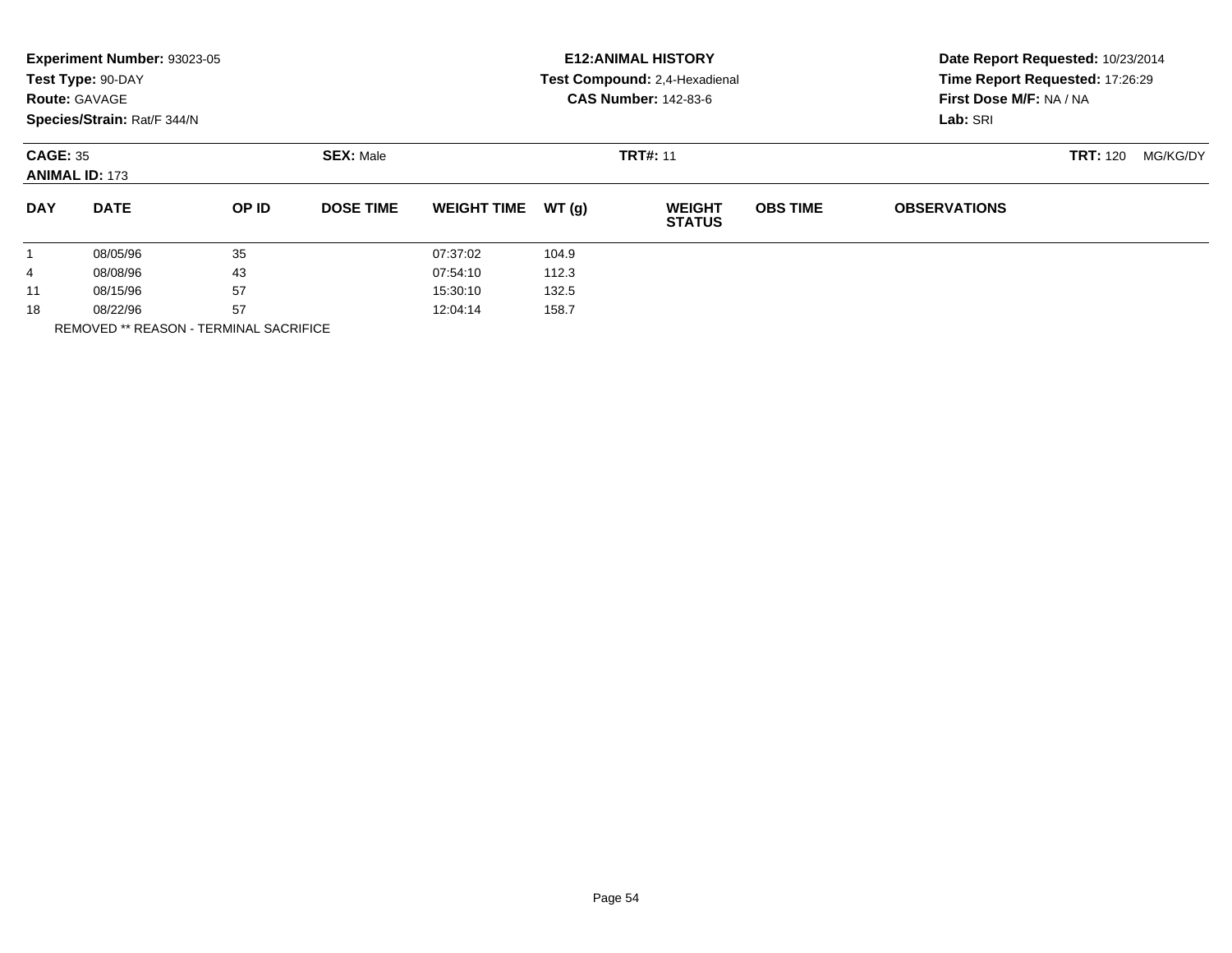| <b>Route: GAVAGE</b> | Experiment Number: 93023-05<br>Test Type: 90-DAY<br>Species/Strain: Rat/F 344/N | <b>E12: ANIMAL HISTORY</b><br>Test Compound: 2,4-Hexadienal<br><b>CAS Number: 142-83-6</b> |                  |                    |       | Date Report Requested: 10/23/2014<br>Time Report Requested: 17:26:29<br>First Dose M/F: NA / NA<br>Lab: SRI |                 |                     |                 |          |
|----------------------|---------------------------------------------------------------------------------|--------------------------------------------------------------------------------------------|------------------|--------------------|-------|-------------------------------------------------------------------------------------------------------------|-----------------|---------------------|-----------------|----------|
| <b>CAGE: 35</b>      | <b>ANIMAL ID: 174</b>                                                           |                                                                                            | <b>SEX: Male</b> |                    |       | <b>TRT#: 11</b>                                                                                             |                 |                     | <b>TRT: 120</b> | MG/KG/DY |
| <b>DAY</b>           | <b>DATE</b>                                                                     | OP ID                                                                                      | <b>DOSE TIME</b> | <b>WEIGHT TIME</b> | WT(g) | <b>WEIGHT</b><br><b>STATUS</b>                                                                              | <b>OBS TIME</b> | <b>OBSERVATIONS</b> |                 |          |
|                      | 08/05/96                                                                        | 35                                                                                         |                  | 07:37:02           | 86.0  |                                                                                                             |                 |                     |                 |          |
| 4                    | 08/08/96                                                                        | 43                                                                                         |                  | 07:54:10           | 96.9  |                                                                                                             |                 |                     |                 |          |
| 11                   | 08/15/96                                                                        | 57                                                                                         |                  | 15:30:10           | 116.9 |                                                                                                             |                 |                     |                 |          |
| 18                   | 08/22/96<br>-----------------                                                   | 57                                                                                         |                  | 12:04:14           | 151.0 |                                                                                                             |                 |                     |                 |          |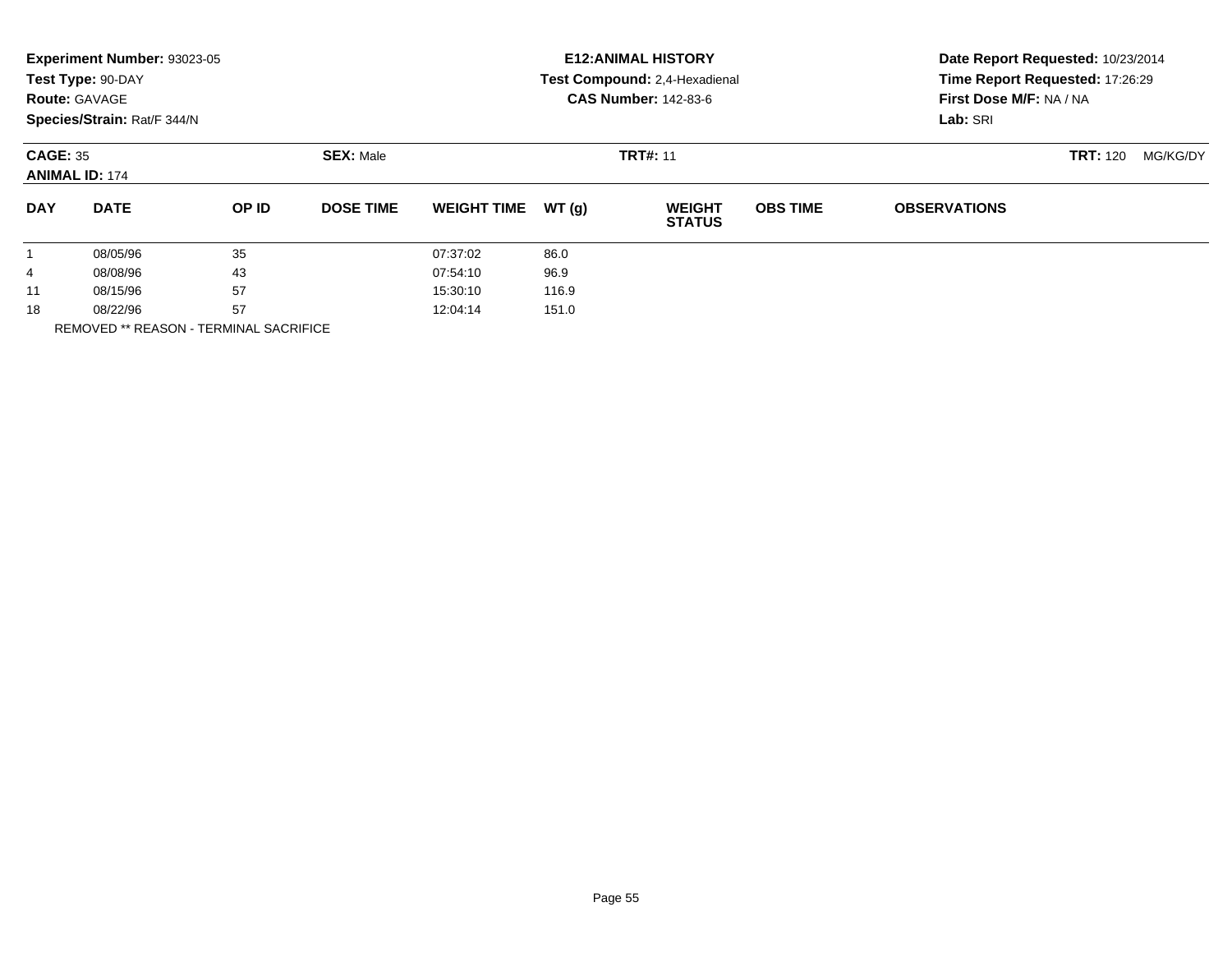|                 | Experiment Number: 93023-05<br>Test Type: 90-DAY<br><b>Route: GAVAGE</b><br>Species/Strain: Rat/F 344/N | <b>E12: ANIMAL HISTORY</b><br>Test Compound: 2,4-Hexadienal<br><b>CAS Number: 142-83-6</b> |                  |                    |       | Date Report Requested: 10/23/2014<br>Time Report Requested: 17:26:29<br>First Dose M/F: NA / NA<br>Lab: SRI |                 |                     |                 |          |
|-----------------|---------------------------------------------------------------------------------------------------------|--------------------------------------------------------------------------------------------|------------------|--------------------|-------|-------------------------------------------------------------------------------------------------------------|-----------------|---------------------|-----------------|----------|
| <b>CAGE: 35</b> | <b>ANIMAL ID: 175</b>                                                                                   |                                                                                            | <b>SEX: Male</b> |                    |       | <b>TRT#: 11</b>                                                                                             |                 |                     | <b>TRT: 120</b> | MG/KG/DY |
| <b>DAY</b>      | <b>DATE</b>                                                                                             | OP ID                                                                                      | <b>DOSE TIME</b> | <b>WEIGHT TIME</b> | WT(g) | <b>WEIGHT</b><br><b>STATUS</b>                                                                              | <b>OBS TIME</b> | <b>OBSERVATIONS</b> |                 |          |
|                 | 08/05/96                                                                                                | 35                                                                                         |                  | 07:37:02           | 75.5  |                                                                                                             |                 |                     |                 |          |
| 4               | 08/08/96                                                                                                | 43                                                                                         |                  | 07:54:10           | 85.7  |                                                                                                             |                 |                     |                 |          |
| 11              | 08/15/96                                                                                                | 57                                                                                         |                  | 15:30:10           | 104.9 |                                                                                                             |                 |                     |                 |          |
| 18              | 08/22/96<br>-----------------                                                                           | 57                                                                                         |                  | 12:04:14           | 132.9 |                                                                                                             |                 |                     |                 |          |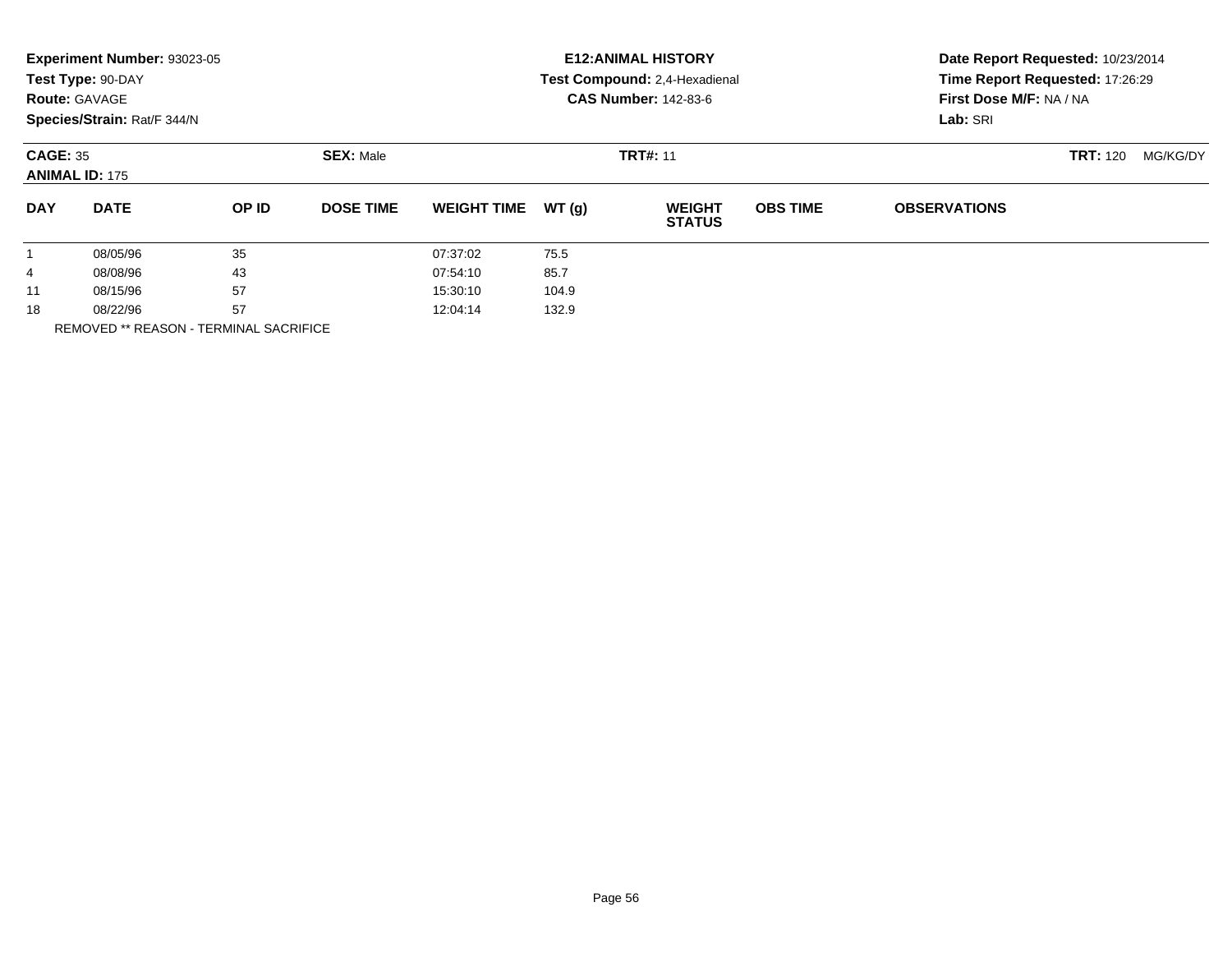|                 | Experiment Number: 93023-05<br>Test Type: 90-DAY<br><b>Route: GAVAGE</b><br>Species/Strain: Rat/F 344/N | <b>E12: ANIMAL HISTORY</b><br>Test Compound: 2,4-Hexadienal<br><b>CAS Number: 142-83-6</b> |                  |                    |       | Date Report Requested: 10/23/2014<br>Time Report Requested: 17:26:29<br>First Dose M/F: NA / NA<br>Lab: SRI |                 |                     |                 |          |
|-----------------|---------------------------------------------------------------------------------------------------------|--------------------------------------------------------------------------------------------|------------------|--------------------|-------|-------------------------------------------------------------------------------------------------------------|-----------------|---------------------|-----------------|----------|
| <b>CAGE: 36</b> | <b>ANIMAL ID: 176</b>                                                                                   |                                                                                            | <b>SEX: Male</b> |                    |       | <b>TRT#: 11</b>                                                                                             |                 |                     | <b>TRT: 120</b> | MG/KG/DY |
| <b>DAY</b>      | <b>DATE</b>                                                                                             | OP ID                                                                                      | <b>DOSE TIME</b> | <b>WEIGHT TIME</b> | WT(g) | <b>WEIGHT</b><br><b>STATUS</b>                                                                              | <b>OBS TIME</b> | <b>OBSERVATIONS</b> |                 |          |
|                 | 08/05/96                                                                                                | 35                                                                                         |                  | 07:38:30           | 86.1  |                                                                                                             |                 |                     |                 |          |
| 4               | 08/08/96                                                                                                | 43                                                                                         |                  | 07:54:54           | 96.3  |                                                                                                             |                 |                     |                 |          |
| 11              | 08/15/96                                                                                                | 57                                                                                         |                  | 15:31:34           | 115.0 |                                                                                                             |                 |                     |                 |          |
| 18              | 08/22/96<br>-----------------                                                                           | 57                                                                                         |                  | 12:05:50           | 140.5 |                                                                                                             |                 |                     |                 |          |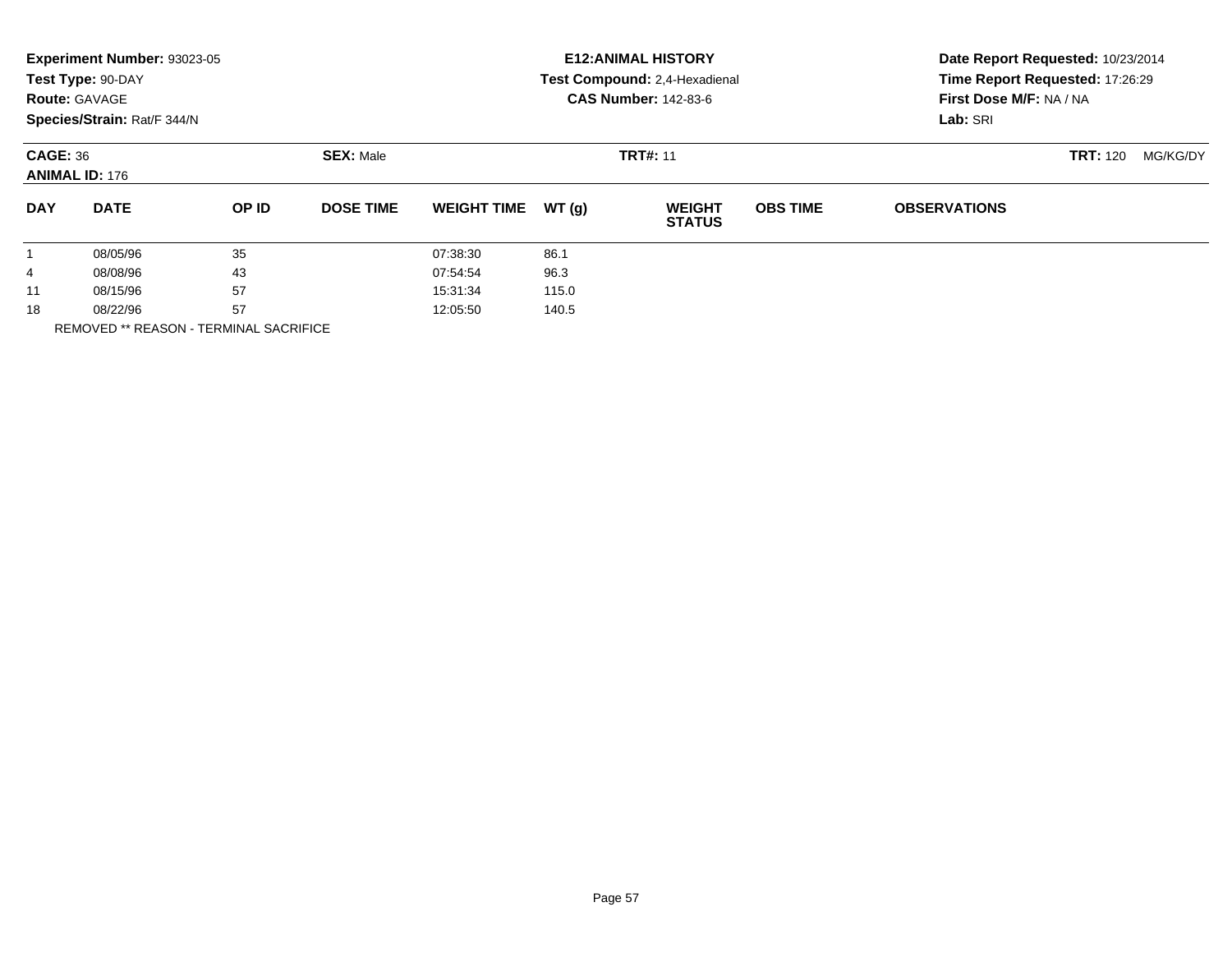|                 | Experiment Number: 93023-05<br>Test Type: 90-DAY<br><b>Route: GAVAGE</b><br>Species/Strain: Rat/F 344/N | <b>E12: ANIMAL HISTORY</b><br>Test Compound: 2,4-Hexadienal<br><b>CAS Number: 142-83-6</b> |                  |                    |       | Date Report Requested: 10/23/2014<br>Time Report Requested: 17:26:29<br>First Dose M/F: NA / NA<br>Lab: SRI |                 |                     |                 |          |
|-----------------|---------------------------------------------------------------------------------------------------------|--------------------------------------------------------------------------------------------|------------------|--------------------|-------|-------------------------------------------------------------------------------------------------------------|-----------------|---------------------|-----------------|----------|
| <b>CAGE: 36</b> | <b>ANIMAL ID: 177</b>                                                                                   |                                                                                            | <b>SEX: Male</b> |                    |       | <b>TRT#: 11</b>                                                                                             |                 |                     | <b>TRT:</b> 120 | MG/KG/DY |
| <b>DAY</b>      | <b>DATE</b>                                                                                             | OP ID                                                                                      | <b>DOSE TIME</b> | <b>WEIGHT TIME</b> | WT(g) | <b>WEIGHT</b><br><b>STATUS</b>                                                                              | <b>OBS TIME</b> | <b>OBSERVATIONS</b> |                 |          |
|                 | 08/05/96                                                                                                | 35                                                                                         |                  | 07:38:30           | 111.9 |                                                                                                             |                 |                     |                 |          |
| 4               | 08/08/96                                                                                                | 43                                                                                         |                  | 07:54:54           | 121.1 |                                                                                                             |                 |                     |                 |          |
| 11              | 08/15/96                                                                                                | 57                                                                                         |                  | 15:31:34           | 143.5 |                                                                                                             |                 |                     |                 |          |
| 18              | 08/22/96                                                                                                | 57                                                                                         |                  | 12:05:50           | 178.1 |                                                                                                             |                 |                     |                 |          |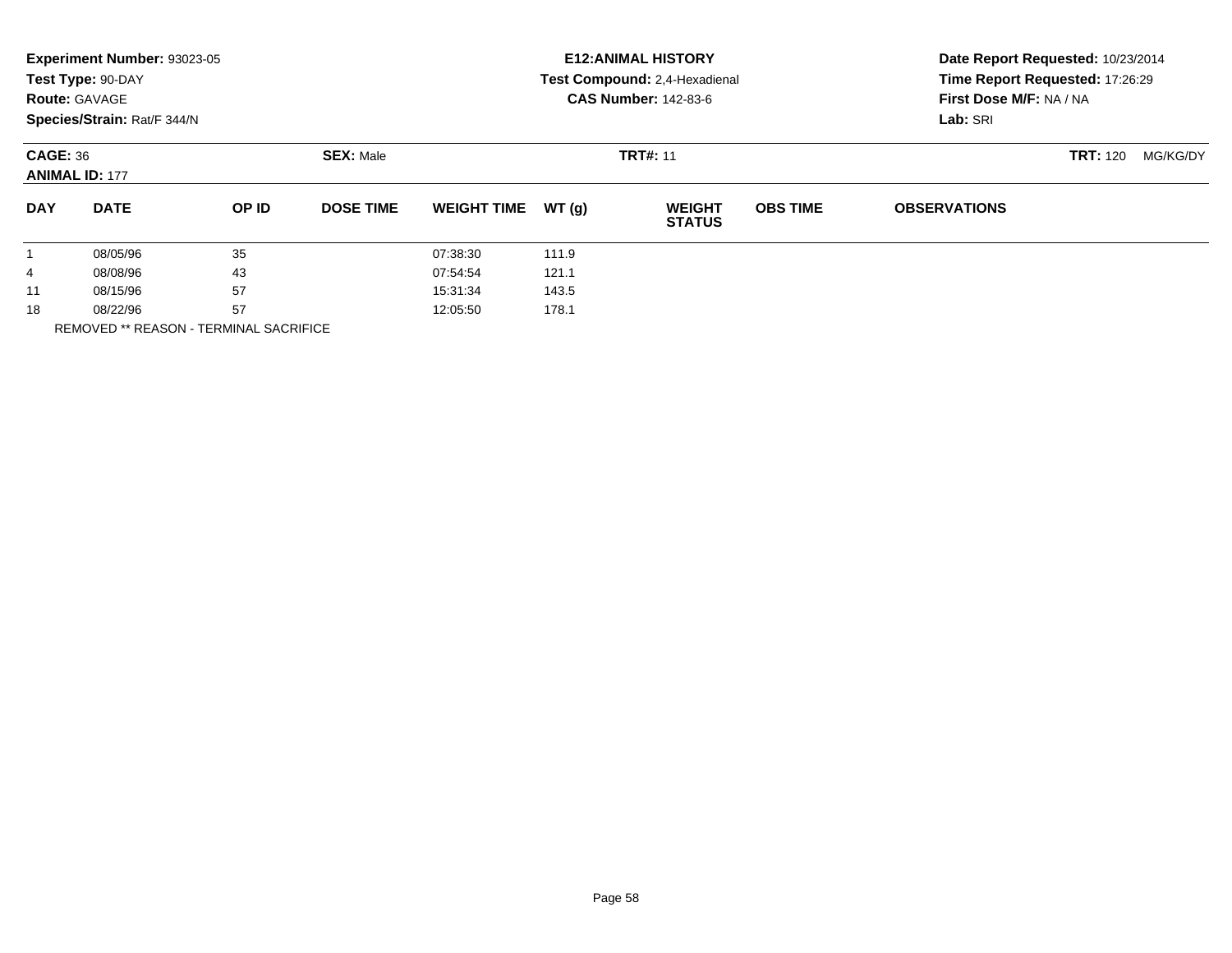|                 | Experiment Number: 93023-05<br>Test Type: 90-DAY<br><b>Route: GAVAGE</b><br>Species/Strain: Rat/F 344/N |       | <b>E12: ANIMAL HISTORY</b><br>Test Compound: 2,4-Hexadienal<br><b>CAS Number: 142-83-6</b> |                    |       |                                | Date Report Requested: 10/23/2014<br>Time Report Requested: 17:26:29<br>First Dose M/F: NA / NA<br>Lab: SRI |                     |                 |          |
|-----------------|---------------------------------------------------------------------------------------------------------|-------|--------------------------------------------------------------------------------------------|--------------------|-------|--------------------------------|-------------------------------------------------------------------------------------------------------------|---------------------|-----------------|----------|
| <b>CAGE: 36</b> | <b>ANIMAL ID: 178</b>                                                                                   |       | <b>SEX: Male</b>                                                                           |                    |       | <b>TRT#: 11</b>                |                                                                                                             |                     | <b>TRT:</b> 120 | MG/KG/DY |
| <b>DAY</b>      | <b>DATE</b>                                                                                             | OP ID | <b>DOSE TIME</b>                                                                           | <b>WEIGHT TIME</b> | WT(g) | <b>WEIGHT</b><br><b>STATUS</b> | <b>OBS TIME</b>                                                                                             | <b>OBSERVATIONS</b> |                 |          |
|                 | 08/05/96                                                                                                | 35    |                                                                                            | 07:38:30           | 85.7  |                                |                                                                                                             |                     |                 |          |
| 4               | 08/08/96                                                                                                | 43    |                                                                                            | 07:54:54           | 94.1  |                                |                                                                                                             |                     |                 |          |
| 11              | 08/15/96                                                                                                | 57    |                                                                                            | 15:31:34           | 111.1 |                                |                                                                                                             |                     |                 |          |
| 18              | 08/22/96                                                                                                | 57    |                                                                                            | 12:05:50           | 134.3 |                                |                                                                                                             |                     |                 |          |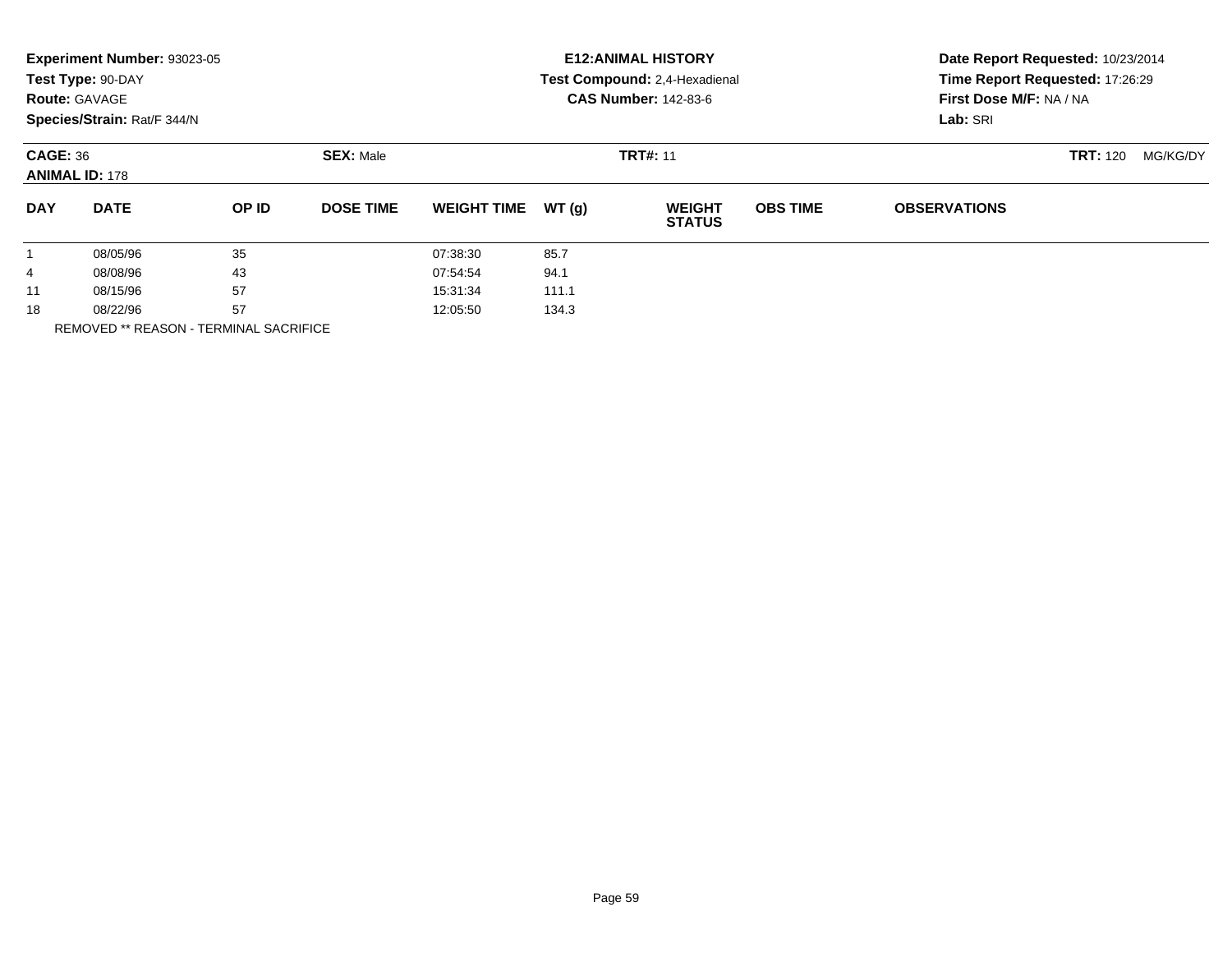| Species/Strain: Rat/F 344/N<br>Lab: SRI                                                                                                                           | Date Report Requested: 10/23/2014 |
|-------------------------------------------------------------------------------------------------------------------------------------------------------------------|-----------------------------------|
| <b>CAGE: 36</b><br><b>SEX: Male</b><br><b>TRT#: 11</b><br><b>TRT: 120</b><br><b>ANIMAL ID: 179</b>                                                                | MG/KG/DY                          |
| <b>DATE</b><br>OP ID<br>WT(g)<br><b>OBS TIME</b><br><b>DAY</b><br><b>DOSE TIME</b><br><b>WEIGHT</b><br><b>WEIGHT TIME</b><br><b>OBSERVATIONS</b><br><b>STATUS</b> |                                   |
| 35<br>08/05/96<br>07:38:30<br>101.4                                                                                                                               |                                   |
| 43<br>07:54:54<br>111.3<br>08/08/96<br>4                                                                                                                          |                                   |
| 57<br>08/15/96<br>15:31:34<br>123.2<br>11                                                                                                                         |                                   |

REMOVED \*\* REASON - NATURAL DEATH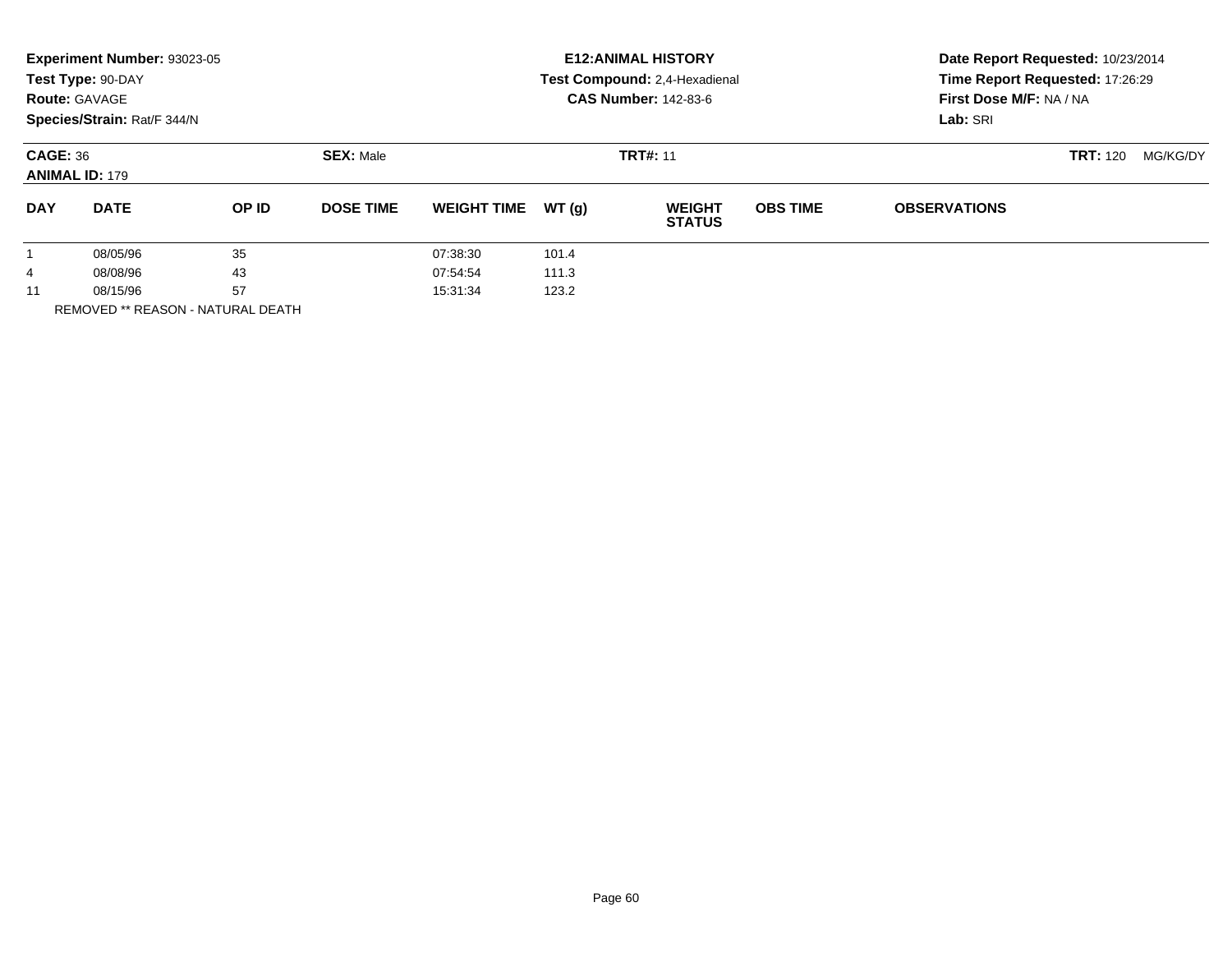|                 | Experiment Number: 93023-05<br>Test Type: 90-DAY<br><b>Route: GAVAGE</b><br>Species/Strain: Rat/F 344/N |       |                  | <b>E12: ANIMAL HISTORY</b><br>Test Compound: 2,4-Hexadienal<br><b>CAS Number: 142-83-6</b> |                 |                                |                 | Date Report Requested: 10/23/2014<br>Time Report Requested: 17:26:29<br>First Dose M/F: NA / NA<br>Lab: SRI |  |  |  |
|-----------------|---------------------------------------------------------------------------------------------------------|-------|------------------|--------------------------------------------------------------------------------------------|-----------------|--------------------------------|-----------------|-------------------------------------------------------------------------------------------------------------|--|--|--|
| <b>CAGE: 36</b> | <b>ANIMAL ID: 180</b>                                                                                   |       | <b>SEX: Male</b> |                                                                                            | <b>TRT#: 11</b> |                                | <b>TRT: 120</b> | MG/KG/DY                                                                                                    |  |  |  |
| <b>DAY</b>      | <b>DATE</b>                                                                                             | OP ID | <b>DOSE TIME</b> | <b>WEIGHT TIME</b>                                                                         | WT(g)           | <b>WEIGHT</b><br><b>STATUS</b> | <b>OBS TIME</b> | <b>OBSERVATIONS</b>                                                                                         |  |  |  |
|                 | 08/05/96                                                                                                | 35    |                  | 07:38:30                                                                                   | 65.3            |                                |                 |                                                                                                             |  |  |  |
| 4               | 08/08/96                                                                                                | 43    |                  | 07:54:54                                                                                   | 72.5            |                                |                 |                                                                                                             |  |  |  |
| 11              | 08/15/96                                                                                                | 57    |                  | 15:31:34                                                                                   | 86.6            |                                |                 |                                                                                                             |  |  |  |
| 18              | 57<br>08/22/96                                                                                          |       |                  | 12:05:50                                                                                   | 112.6           |                                |                 |                                                                                                             |  |  |  |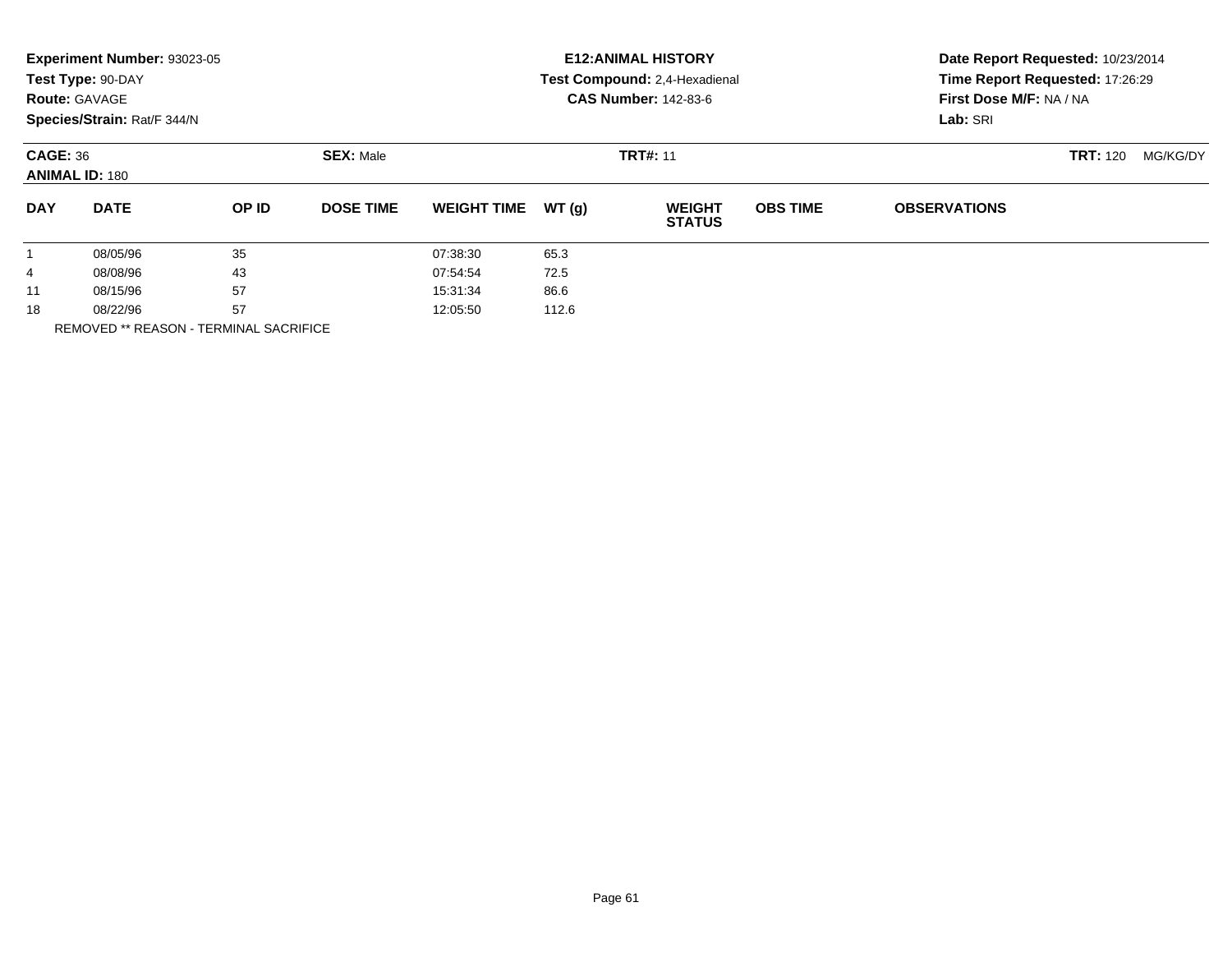| Experiment Number: 93023-05<br><b>E12: ANIMAL HISTORY</b><br>Test Type: 90-DAY<br>Test Compound: 2,4-Hexadienal<br><b>CAS Number: 142-83-6</b><br><b>Route: GAVAGE</b><br>Species/Strain: Rat/F 344/N | Date Report Requested: 10/23/2014<br>Time Report Requested: 17:26:29<br>First Dose M/F: NA / NA<br>Lab: SRI |  |  |
|-------------------------------------------------------------------------------------------------------------------------------------------------------------------------------------------------------|-------------------------------------------------------------------------------------------------------------|--|--|
| <b>CAGE: 37</b><br><b>SEX: Female</b><br>TRT#: 2<br><b>ANIMAL ID: 181</b>                                                                                                                             | TRT: 0<br>MG/KG/DY                                                                                          |  |  |
| WT(g)<br><b>DAY</b><br><b>DATE</b><br>OP ID<br><b>DOSE TIME</b><br><b>OBS TIME</b><br><b>WEIGHT TIME</b><br><b>WEIGHT</b><br><b>STATUS</b>                                                            | <b>OBSERVATIONS</b>                                                                                         |  |  |
| 35<br>82.2<br>08/06/96<br>07:22:56<br>$\mathbf{1}$                                                                                                                                                    |                                                                                                             |  |  |
| 43<br>89.1<br>13:59:52<br>08/09/96<br>4                                                                                                                                                               |                                                                                                             |  |  |
| 59<br>107.2<br>08/16/96<br>14:09:54<br>11                                                                                                                                                             |                                                                                                             |  |  |
| 57<br>125.7<br>18<br>08/23/96<br>14:15:38                                                                                                                                                             |                                                                                                             |  |  |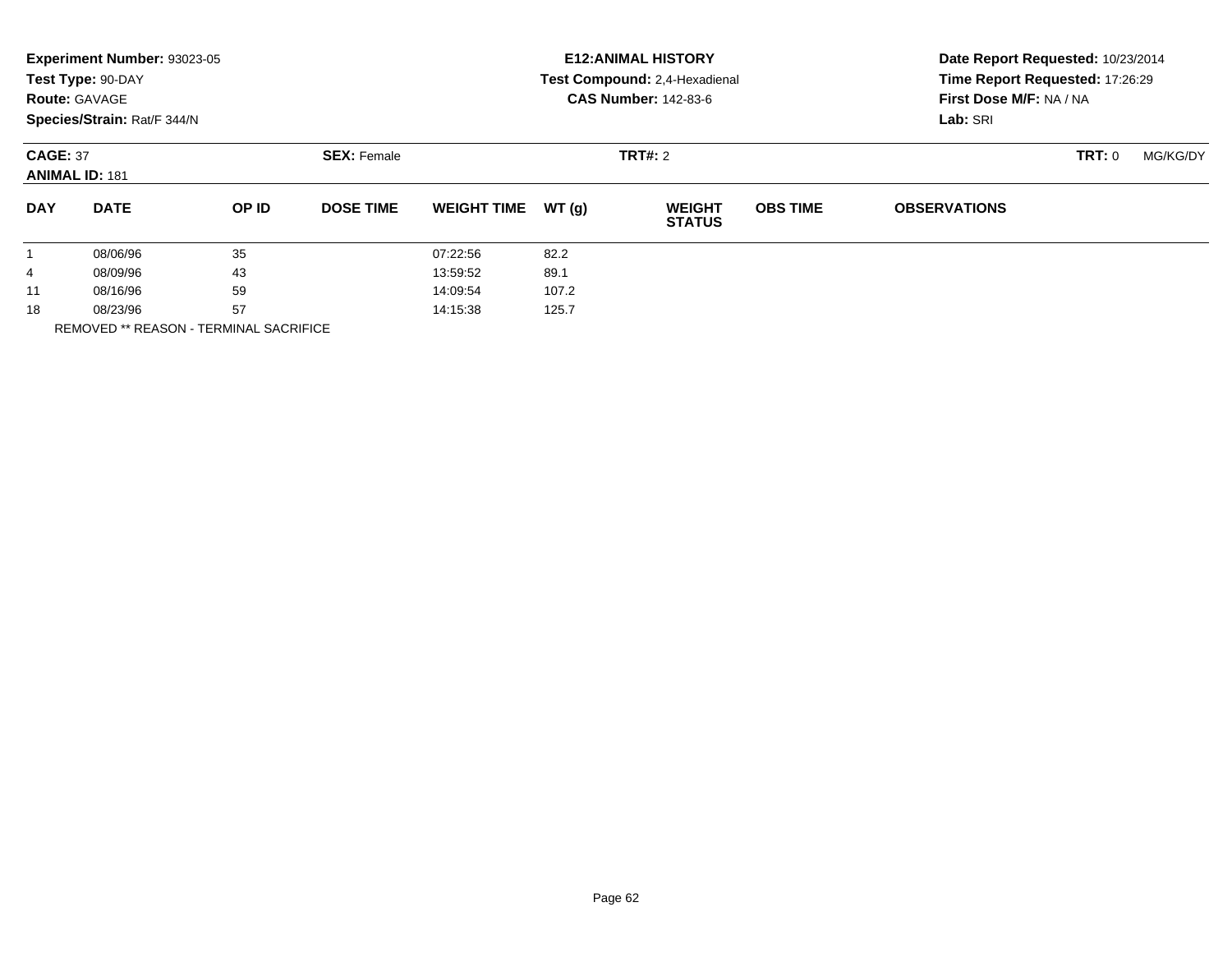|            | Experiment Number: 93023-05<br>Test Type: 90-DAY<br><b>Route: GAVAGE</b><br>Species/Strain: Rat/F 344/N |       |                                      |                    |       | <b>E12: ANIMAL HISTORY</b><br>Test Compound: 2,4-Hexadienal<br><b>CAS Number: 142-83-6</b> | Date Report Requested: 10/23/2014<br>Time Report Requested: 17:26:29<br>First Dose M/F: NA / NA<br>Lab: SRI |                     |          |  |
|------------|---------------------------------------------------------------------------------------------------------|-------|--------------------------------------|--------------------|-------|--------------------------------------------------------------------------------------------|-------------------------------------------------------------------------------------------------------------|---------------------|----------|--|
|            | <b>CAGE: 37</b><br><b>ANIMAL ID: 182</b>                                                                |       | <b>SEX: Female</b><br><b>TRT#: 2</b> |                    |       |                                                                                            |                                                                                                             | <b>TRT: 0</b>       | MG/KG/DY |  |
| <b>DAY</b> | <b>DATE</b>                                                                                             | OP ID | <b>DOSE TIME</b>                     | <b>WEIGHT TIME</b> | WT(g) | <b>WEIGHT</b><br><b>STATUS</b>                                                             | <b>OBS TIME</b>                                                                                             | <b>OBSERVATIONS</b> |          |  |
|            | 08/06/96                                                                                                | 35    |                                      | 07:22:56           | 103.0 |                                                                                            |                                                                                                             |                     |          |  |
| 4          | 08/09/96                                                                                                | 43    |                                      | 13:59:52           | 105.4 |                                                                                            |                                                                                                             |                     |          |  |
| 11         | 08/16/96                                                                                                | 59    |                                      | 14:09:54           | 116.9 |                                                                                            |                                                                                                             |                     |          |  |
| 18         | 57<br>08/23/96                                                                                          |       |                                      | 14:15:38           | 130.4 |                                                                                            |                                                                                                             |                     |          |  |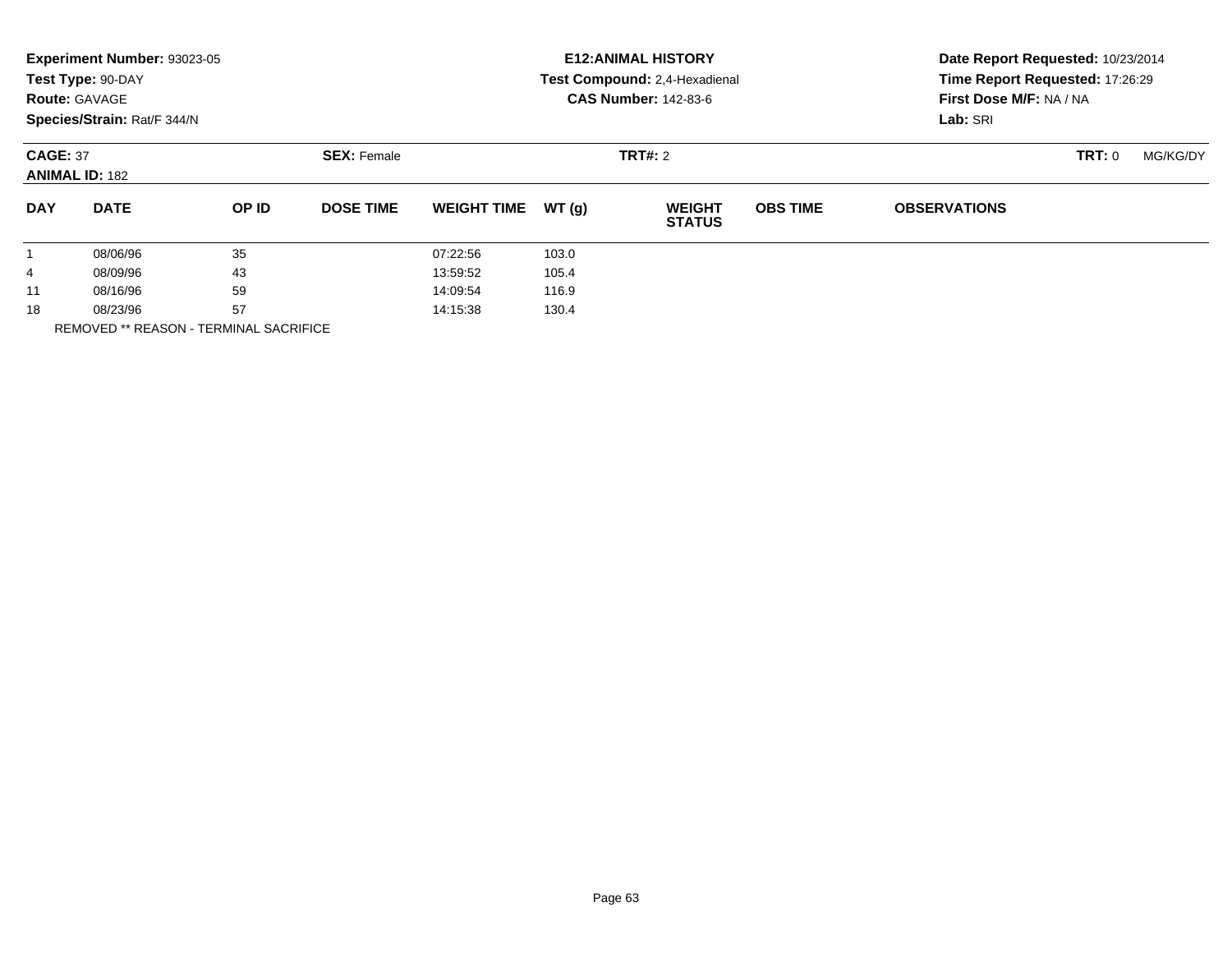|                                          | <b>Experiment Number: 93023-05</b><br>Test Type: 90-DAY<br><b>Route: GAVAGE</b><br>Species/Strain: Rat/F 344/N |       |                                      | <b>E12:ANIMAL HISTORY</b><br>Test Compound: 2,4-Hexadienal<br><b>CAS Number: 142-83-6</b> |      |                                |                 | Date Report Requested: 10/23/2014<br>Time Report Requested: 17:26:29<br>First Dose M/F: NA / NA<br>Lab: SRI |               |          |
|------------------------------------------|----------------------------------------------------------------------------------------------------------------|-------|--------------------------------------|-------------------------------------------------------------------------------------------|------|--------------------------------|-----------------|-------------------------------------------------------------------------------------------------------------|---------------|----------|
| <b>CAGE: 37</b><br><b>ANIMAL ID: 183</b> |                                                                                                                |       | <b>TRT#:</b> 2<br><b>SEX: Female</b> |                                                                                           |      |                                |                 |                                                                                                             | <b>TRT: 0</b> | MG/KG/DY |
| <b>DAY</b>                               | <b>DATE</b>                                                                                                    | OP ID | <b>DOSE TIME</b>                     | WEIGHT TIME $WT(g)$                                                                       |      | <b>WEIGHT</b><br><b>STATUS</b> | <b>OBS TIME</b> | <b>OBSERVATIONS</b>                                                                                         |               |          |
|                                          | 08/06/96                                                                                                       | 35    |                                      | 07:22:56                                                                                  | 74.5 |                                |                 |                                                                                                             |               |          |

REMOVED \*\* REASON - ACCIDENTALLY KILLED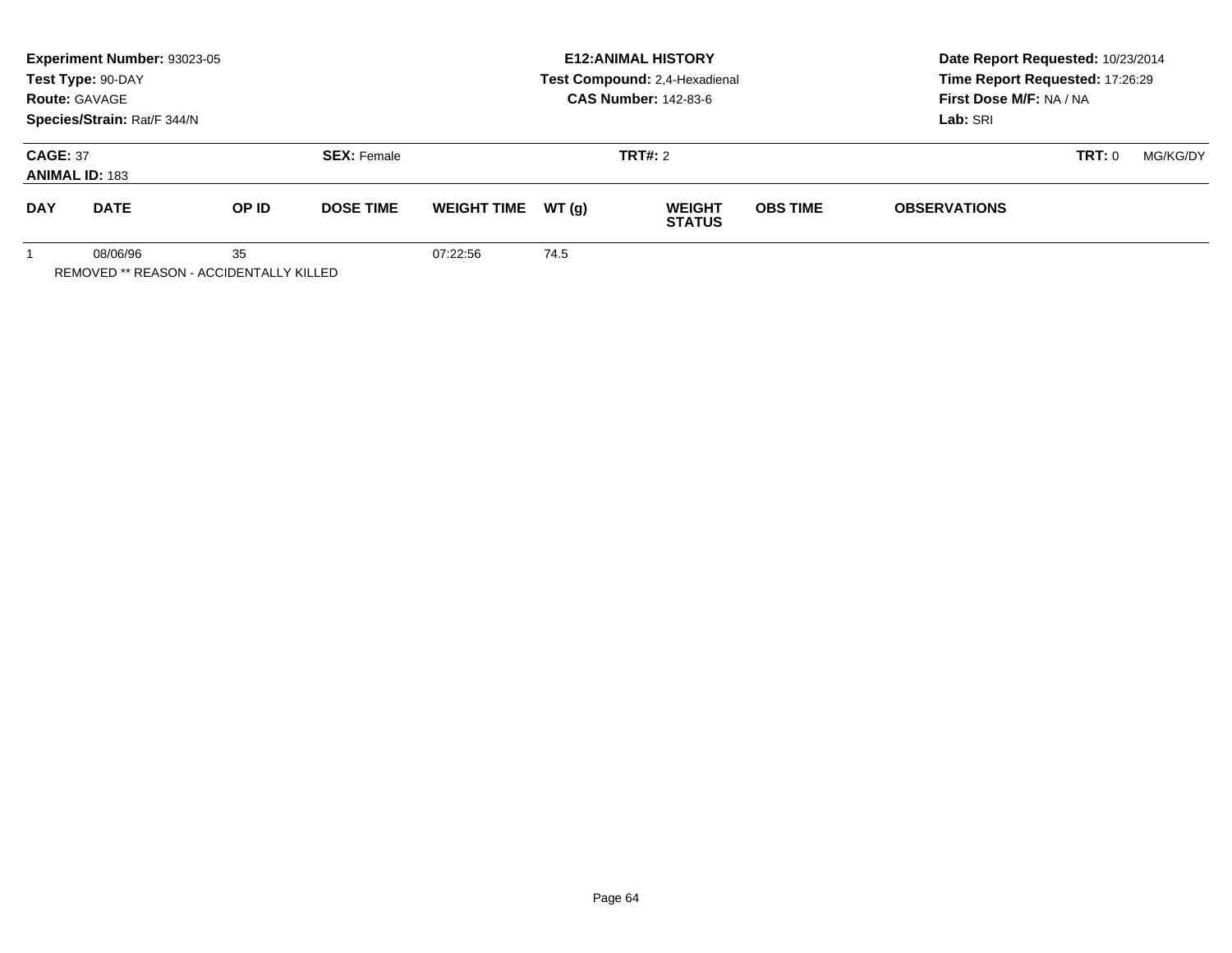|                        | Experiment Number: 93023-05<br>Test Type: 90-DAY<br><b>Route: GAVAGE</b><br>Species/Strain: Rat/F 344/N |       |                    |                    |       | <b>E12: ANIMAL HISTORY</b><br>Test Compound: 2,4-Hexadienal<br><b>CAS Number: 142-83-6</b> | Date Report Requested: 10/23/2014<br>Time Report Requested: 17:26:29<br>First Dose M/F: NA / NA<br>Lab: SRI |                     |               |          |
|------------------------|---------------------------------------------------------------------------------------------------------|-------|--------------------|--------------------|-------|--------------------------------------------------------------------------------------------|-------------------------------------------------------------------------------------------------------------|---------------------|---------------|----------|
|                        | <b>CAGE: 37</b><br><b>ANIMAL ID: 184</b>                                                                |       | <b>SEX: Female</b> | <b>TRT#: 2</b>     |       |                                                                                            |                                                                                                             |                     | <b>TRT: 0</b> | MG/KG/DY |
| <b>DAY</b>             | <b>DATE</b>                                                                                             | OP ID | <b>DOSE TIME</b>   | <b>WEIGHT TIME</b> | WT(g) | <b>WEIGHT</b><br><b>STATUS</b>                                                             | <b>OBS TIME</b>                                                                                             | <b>OBSERVATIONS</b> |               |          |
|                        | 08/06/96                                                                                                | 35    |                    | 07:22:56           | 90.1  |                                                                                            |                                                                                                             |                     |               |          |
| 4                      | 08/09/96                                                                                                | 43    |                    | 13:59:52           | 92.5  |                                                                                            |                                                                                                             |                     |               |          |
| 11                     | 08/16/96                                                                                                | 59    |                    | 14:09:54           | 105.8 |                                                                                            |                                                                                                             |                     |               |          |
| 18<br>---------------- | 57<br>08/23/96                                                                                          |       |                    | 121.0<br>14:15:38  |       |                                                                                            |                                                                                                             |                     |               |          |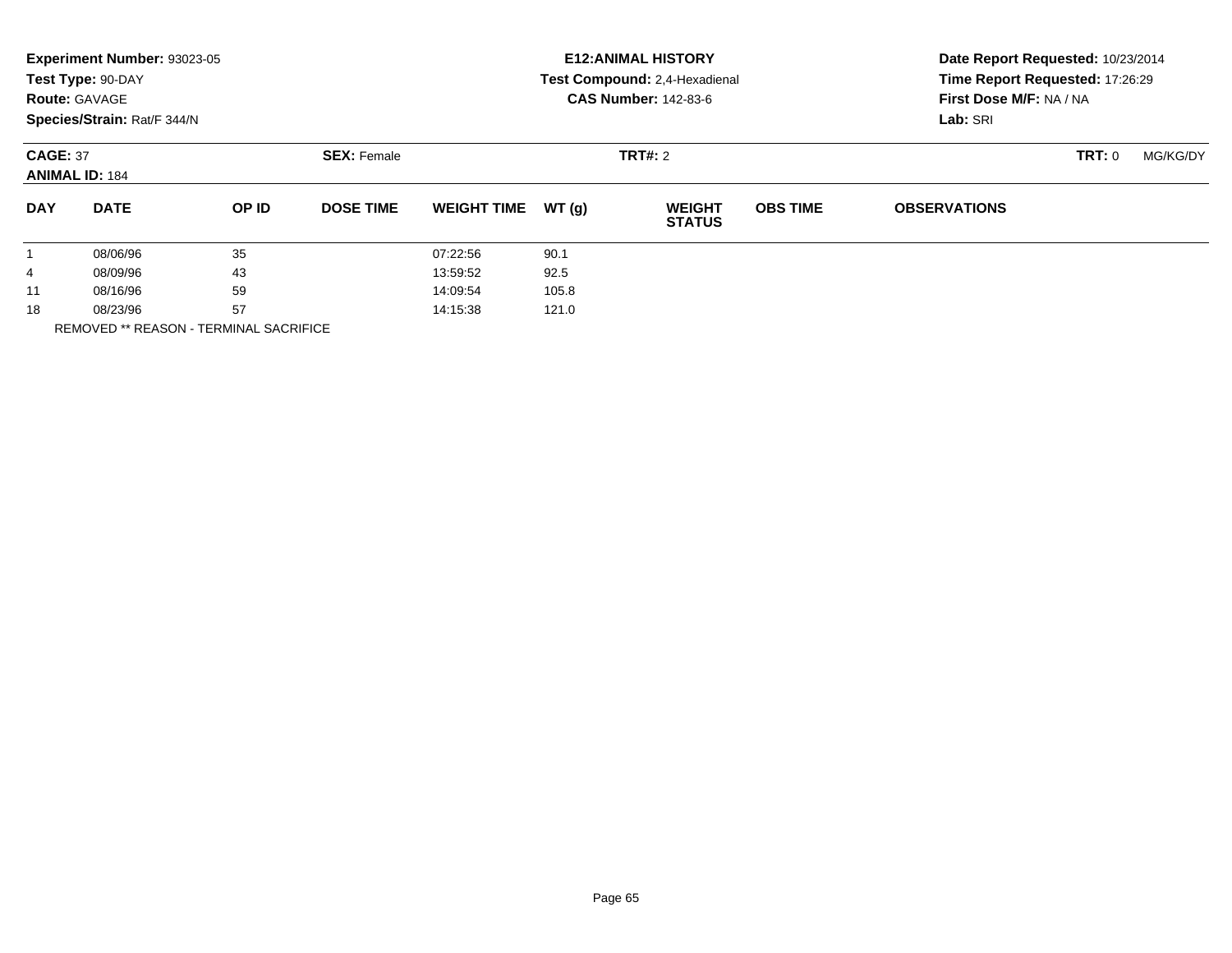|            | Experiment Number: 93023-05<br>Test Type: 90-DAY<br><b>Route: GAVAGE</b><br>Species/Strain: Rat/F 344/N |       |                                      | <b>E12: ANIMAL HISTORY</b><br>Test Compound: 2,4-Hexadienal<br><b>CAS Number: 142-83-6</b> |       |                                |                 | Date Report Requested: 10/23/2014<br>Time Report Requested: 17:26:29<br>First Dose M/F: NA / NA<br>Lab: SRI |          |  |
|------------|---------------------------------------------------------------------------------------------------------|-------|--------------------------------------|--------------------------------------------------------------------------------------------|-------|--------------------------------|-----------------|-------------------------------------------------------------------------------------------------------------|----------|--|
|            | <b>CAGE: 37</b><br><b>ANIMAL ID: 185</b>                                                                |       | <b>SEX: Female</b><br><b>TRT#: 2</b> |                                                                                            |       |                                |                 | <b>TRT: 0</b>                                                                                               | MG/KG/DY |  |
| <b>DAY</b> | <b>DATE</b>                                                                                             | OP ID | <b>DOSE TIME</b>                     | <b>WEIGHT TIME</b>                                                                         | WT(g) | <b>WEIGHT</b><br><b>STATUS</b> | <b>OBS TIME</b> | <b>OBSERVATIONS</b>                                                                                         |          |  |
|            | 08/06/96                                                                                                | 35    |                                      | 07:22:56                                                                                   | 88.9  |                                |                 |                                                                                                             |          |  |
| 4          | 08/09/96                                                                                                | 43    |                                      | 13:59:52                                                                                   | 96.8  |                                |                 |                                                                                                             |          |  |
| 11         | 08/16/96                                                                                                | 59    |                                      | 14:09:54                                                                                   | 115.5 |                                |                 |                                                                                                             |          |  |
| 18         | 57<br>08/23/96                                                                                          |       |                                      | 14:15:38                                                                                   | 135.3 |                                |                 |                                                                                                             |          |  |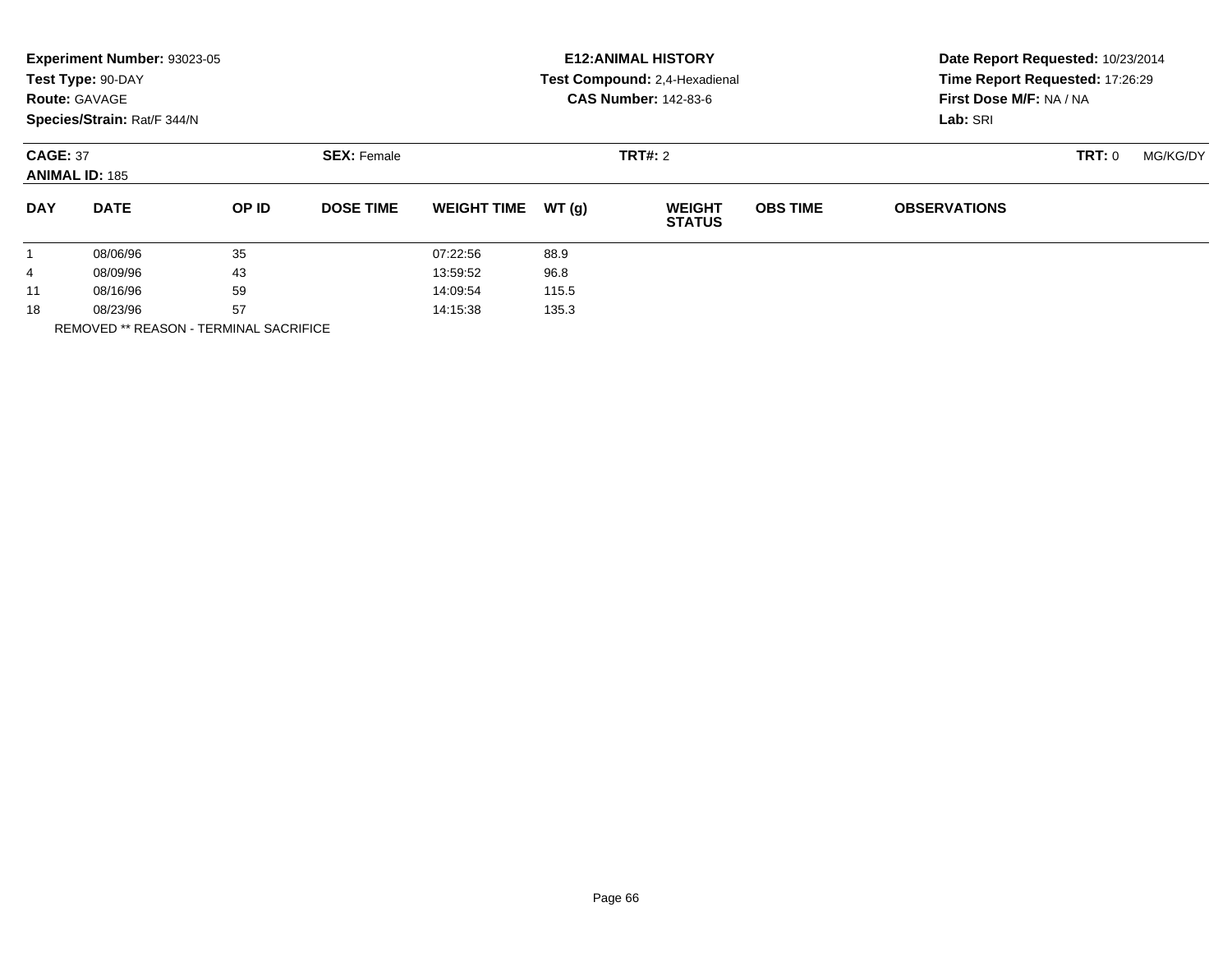|              | Experiment Number: 93023-05<br>Test Type: 90-DAY<br><b>Route: GAVAGE</b><br>Species/Strain: Rat/F 344/N |       |                    | <b>E12: ANIMAL HISTORY</b><br>Test Compound: 2,4-Hexadienal<br><b>CAS Number: 142-83-6</b> |       |                                |                 | Date Report Requested: 10/23/2014<br>Time Report Requested: 17:26:29<br>First Dose M/F: NA / NA<br>Lab: SRI |               |          |
|--------------|---------------------------------------------------------------------------------------------------------|-------|--------------------|--------------------------------------------------------------------------------------------|-------|--------------------------------|-----------------|-------------------------------------------------------------------------------------------------------------|---------------|----------|
|              | <b>CAGE: 38</b><br><b>ANIMAL ID: 186</b>                                                                |       | <b>SEX: Female</b> | <b>TRT#: 2</b>                                                                             |       |                                |                 |                                                                                                             | <b>TRT: 0</b> | MG/KG/DY |
| <b>DAY</b>   | <b>DATE</b>                                                                                             | OP ID | <b>DOSE TIME</b>   | <b>WEIGHT TIME</b>                                                                         | WT(g) | <b>WEIGHT</b><br><b>STATUS</b> | <b>OBS TIME</b> | <b>OBSERVATIONS</b>                                                                                         |               |          |
| $\mathbf{1}$ | 08/06/96                                                                                                | 35    |                    | 07:24:12                                                                                   | 95.1  |                                |                 |                                                                                                             |               |          |
| 4            | 08/09/96                                                                                                | 43    |                    | 14:00:42                                                                                   | 99.5  |                                |                 |                                                                                                             |               |          |
| 11           | 08/16/96                                                                                                | 59    |                    | 14:10:44                                                                                   | 114.7 |                                |                 |                                                                                                             |               |          |
| 18           | 57<br>08/23/96                                                                                          |       |                    | 14:16:58                                                                                   | 131.4 |                                |                 |                                                                                                             |               |          |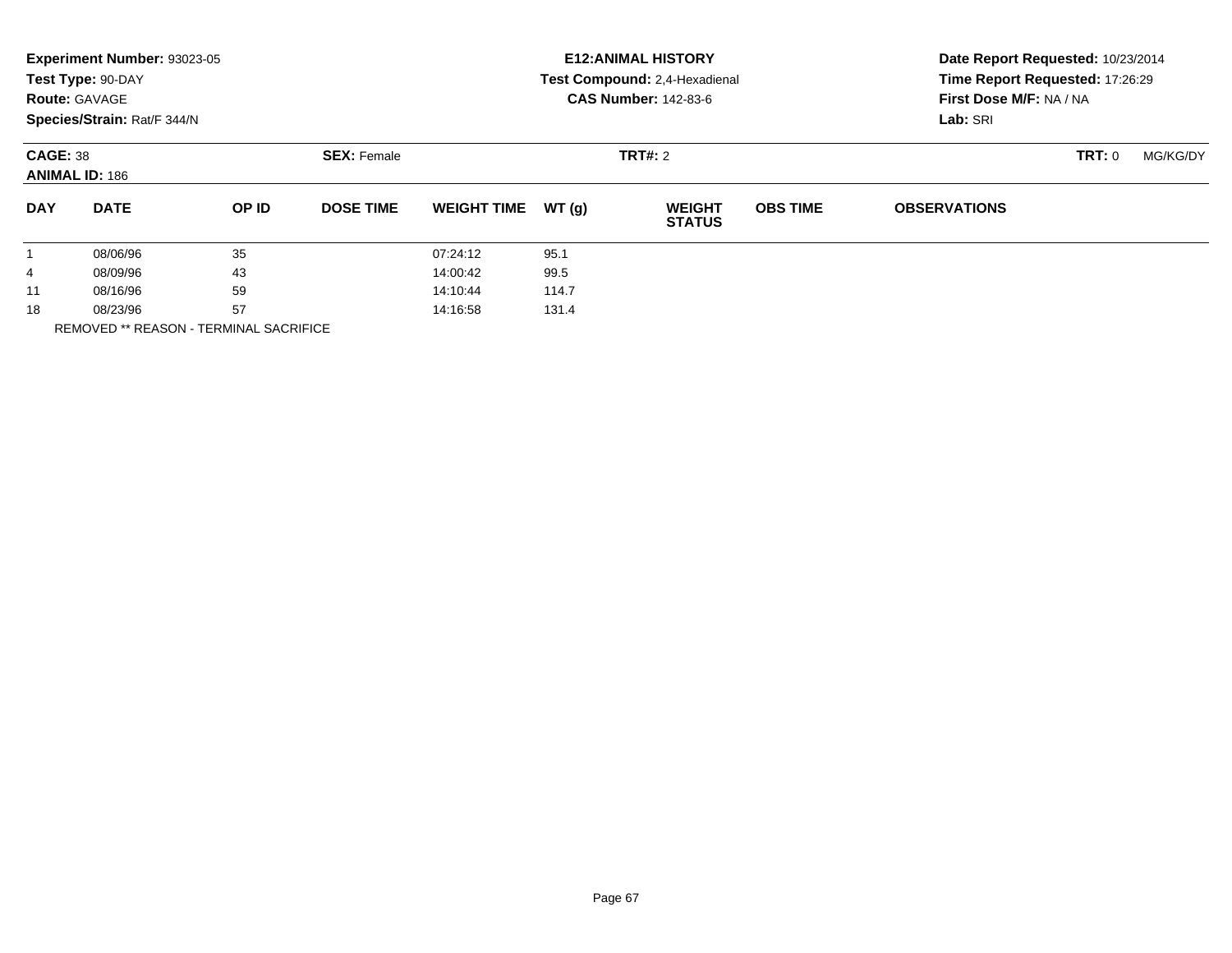|              | Experiment Number: 93023-05<br>Test Type: 90-DAY<br><b>Route: GAVAGE</b><br>Species/Strain: Rat/F 344/N |       |                    | <b>E12: ANIMAL HISTORY</b><br>Test Compound: 2,4-Hexadienal<br><b>CAS Number: 142-83-6</b> |       |                                |                 | Date Report Requested: 10/23/2014<br>Time Report Requested: 17:26:29<br>First Dose M/F: NA / NA<br>Lab: SRI |        |          |  |
|--------------|---------------------------------------------------------------------------------------------------------|-------|--------------------|--------------------------------------------------------------------------------------------|-------|--------------------------------|-----------------|-------------------------------------------------------------------------------------------------------------|--------|----------|--|
|              | <b>CAGE: 38</b><br><b>ANIMAL ID: 187</b>                                                                |       | <b>SEX: Female</b> | <b>TRT#: 2</b>                                                                             |       |                                |                 |                                                                                                             | TRT: 0 | MG/KG/DY |  |
| <b>DAY</b>   | <b>DATE</b>                                                                                             | OP ID | <b>DOSE TIME</b>   | <b>WEIGHT TIME</b>                                                                         | WT(q) | <b>WEIGHT</b><br><b>STATUS</b> | <b>OBS TIME</b> | <b>OBSERVATIONS</b>                                                                                         |        |          |  |
| $\mathbf{1}$ | 08/06/96                                                                                                | 35    |                    | 07:24:12                                                                                   | 84.4  |                                |                 |                                                                                                             |        |          |  |
| 4            | 08/09/96                                                                                                | 43    |                    | 14:00:42                                                                                   | 90.6  |                                |                 |                                                                                                             |        |          |  |
| 11           | 08/16/96                                                                                                | 59    |                    | 14:10:44                                                                                   | 106.9 |                                |                 |                                                                                                             |        |          |  |
| 18           | 57<br>08/23/96                                                                                          |       |                    | 14:16:58                                                                                   | 124.6 |                                |                 |                                                                                                             |        |          |  |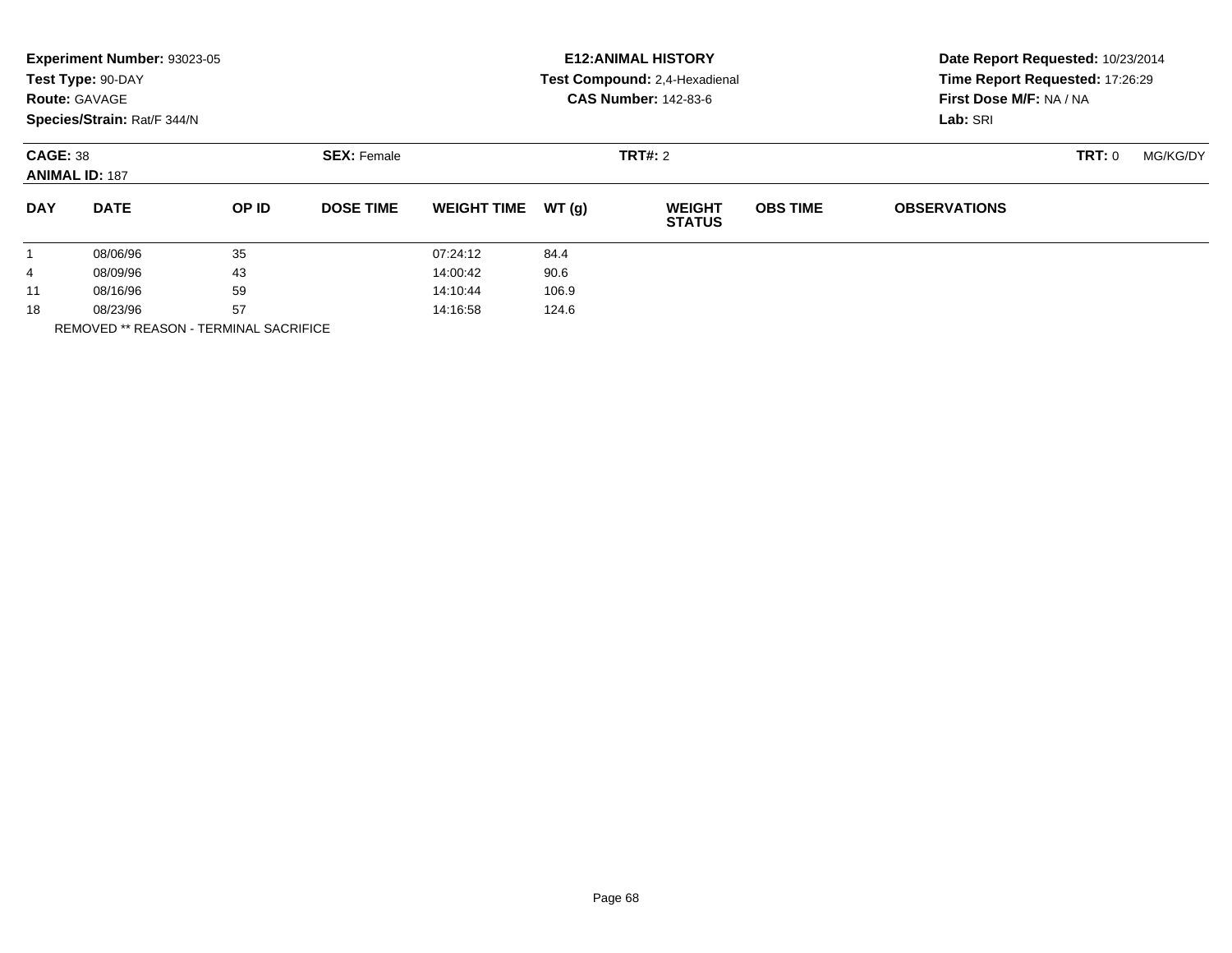|            | Experiment Number: 93023-05<br>Test Type: 90-DAY<br><b>Route: GAVAGE</b><br>Species/Strain: Rat/F 344/N |       |                                      | <b>E12: ANIMAL HISTORY</b><br>Test Compound: 2,4-Hexadienal<br><b>CAS Number: 142-83-6</b> |       |                                |                 | Date Report Requested: 10/23/2014<br>Time Report Requested: 17:26:29<br>First Dose M/F: NA / NA<br>Lab: SRI |          |  |
|------------|---------------------------------------------------------------------------------------------------------|-------|--------------------------------------|--------------------------------------------------------------------------------------------|-------|--------------------------------|-----------------|-------------------------------------------------------------------------------------------------------------|----------|--|
|            | <b>CAGE: 38</b><br><b>ANIMAL ID: 188</b>                                                                |       | <b>SEX: Female</b><br><b>TRT#: 2</b> |                                                                                            |       |                                |                 | <b>TRT: 0</b>                                                                                               | MG/KG/DY |  |
| <b>DAY</b> | <b>DATE</b>                                                                                             | OP ID | <b>DOSE TIME</b>                     | <b>WEIGHT TIME</b>                                                                         | WT(g) | <b>WEIGHT</b><br><b>STATUS</b> | <b>OBS TIME</b> | <b>OBSERVATIONS</b>                                                                                         |          |  |
|            | 08/06/96                                                                                                | 35    |                                      | 07:24:12                                                                                   | 93.4  |                                |                 |                                                                                                             |          |  |
| 4          | 08/09/96                                                                                                | 43    |                                      | 14:00:42                                                                                   | 98.7  |                                |                 |                                                                                                             |          |  |
| 11         | 08/16/96                                                                                                | 59    |                                      | 14:10:44                                                                                   | 111.0 |                                |                 |                                                                                                             |          |  |
| 18         | 57<br>08/23/96                                                                                          |       |                                      | 122.3<br>14:16:58                                                                          |       |                                |                 |                                                                                                             |          |  |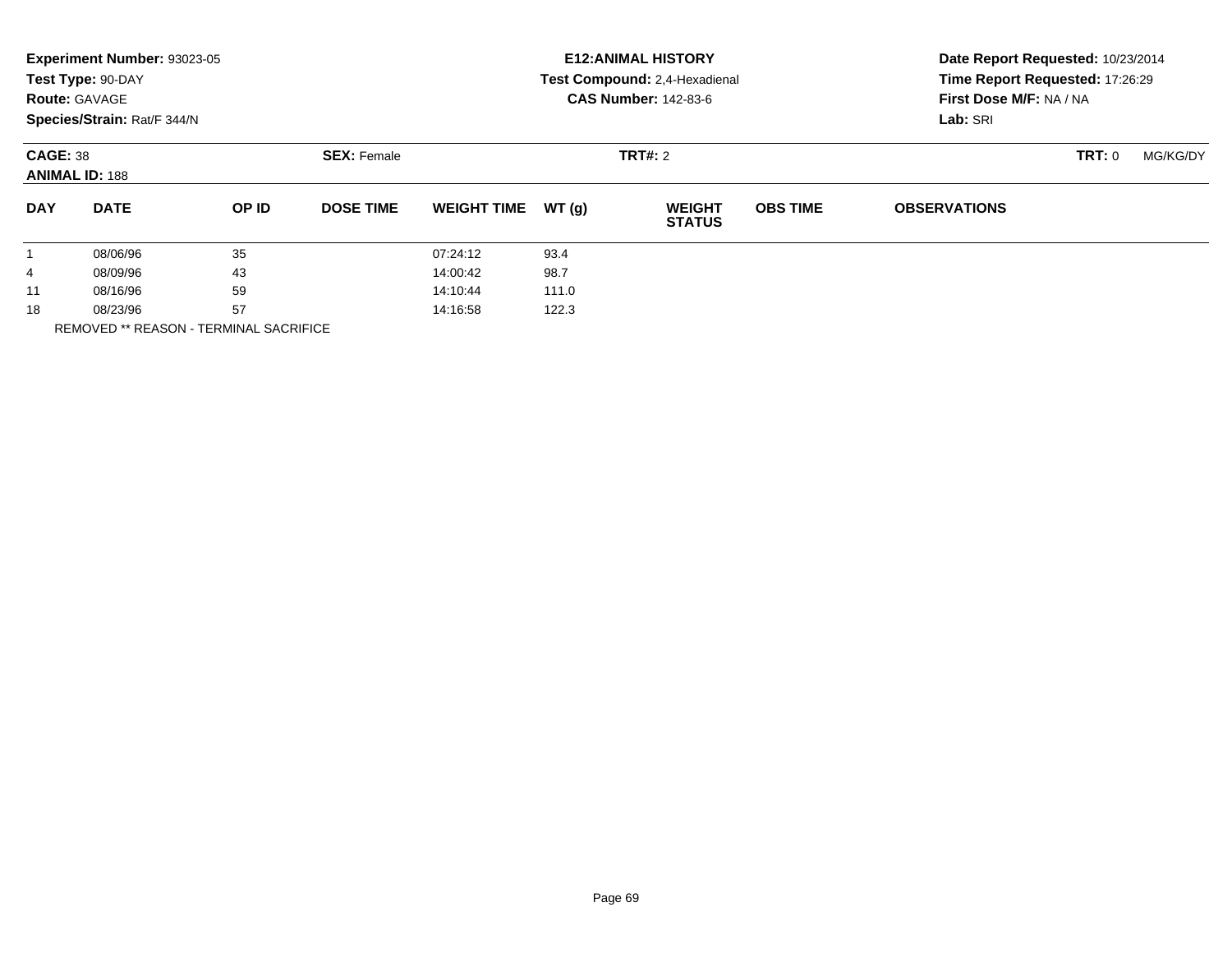|              | Experiment Number: 93023-05<br>Test Type: 90-DAY<br><b>Route: GAVAGE</b><br>Species/Strain: Rat/F 344/N |       |                                      |                    |       | <b>E12: ANIMAL HISTORY</b><br>Test Compound: 2,4-Hexadienal<br><b>CAS Number: 142-83-6</b> | Date Report Requested: 10/23/2014<br>Time Report Requested: 17:26:29<br>First Dose M/F: NA / NA<br>Lab: SRI |                     |          |  |
|--------------|---------------------------------------------------------------------------------------------------------|-------|--------------------------------------|--------------------|-------|--------------------------------------------------------------------------------------------|-------------------------------------------------------------------------------------------------------------|---------------------|----------|--|
|              | <b>CAGE: 38</b><br><b>ANIMAL ID: 189</b>                                                                |       | <b>TRT#: 2</b><br><b>SEX: Female</b> |                    |       |                                                                                            |                                                                                                             | TRT: 0              | MG/KG/DY |  |
| <b>DAY</b>   | <b>DATE</b>                                                                                             | OP ID | <b>DOSE TIME</b>                     | <b>WEIGHT TIME</b> | WT(q) | <b>WEIGHT</b><br><b>STATUS</b>                                                             | <b>OBS TIME</b>                                                                                             | <b>OBSERVATIONS</b> |          |  |
| $\mathbf{1}$ | 08/06/96                                                                                                | 35    |                                      | 07:24:12           | 75.8  |                                                                                            |                                                                                                             |                     |          |  |
| 4            | 08/09/96                                                                                                | 43    |                                      | 14:00:42           | 80.3  |                                                                                            |                                                                                                             |                     |          |  |
| 11           | 08/16/96                                                                                                | 59    |                                      | 14:10:44           | 95.6  |                                                                                            |                                                                                                             |                     |          |  |
| 18           | 57<br>08/23/96                                                                                          |       |                                      | 14:16:58           | 114.9 |                                                                                            |                                                                                                             |                     |          |  |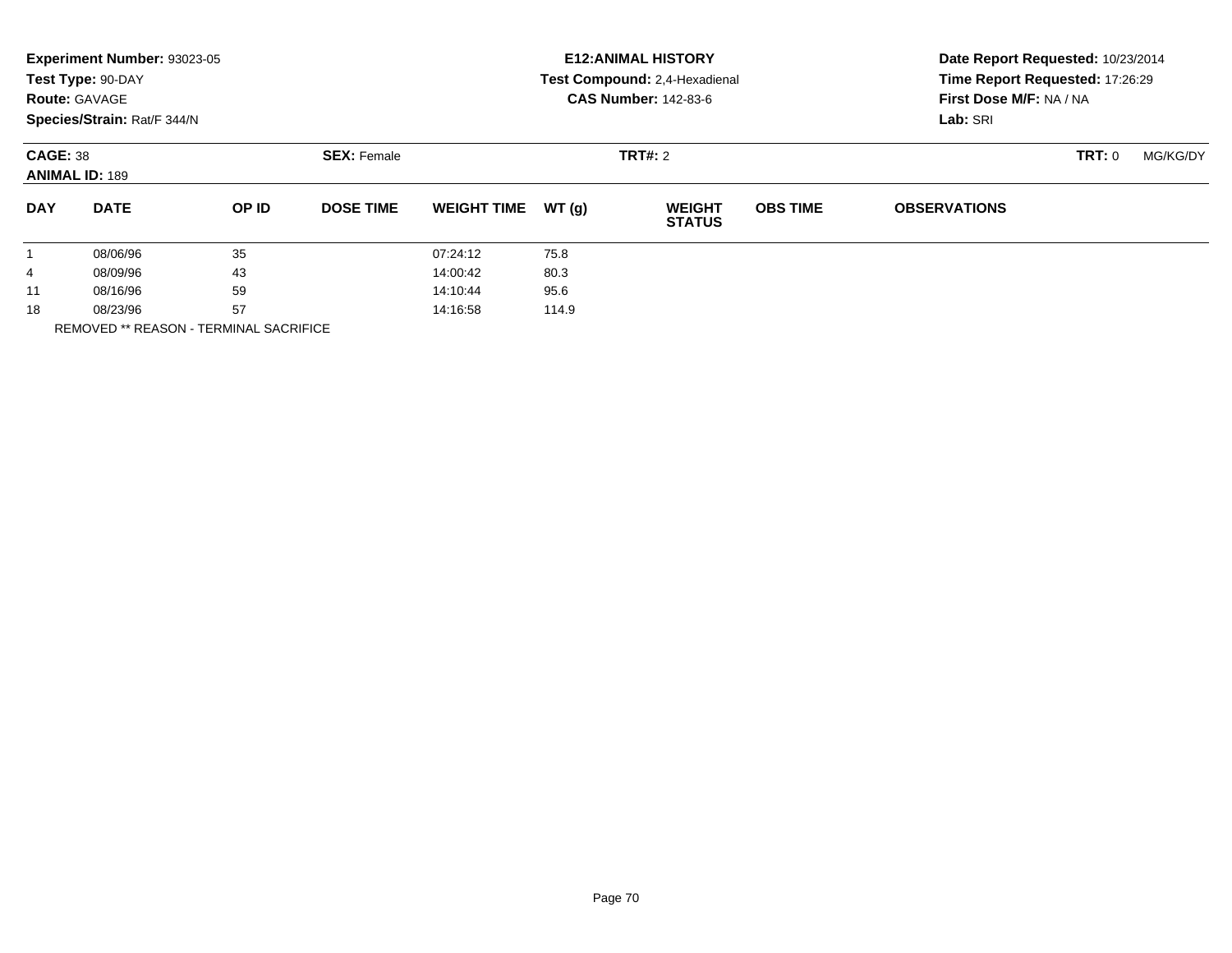|              | Experiment Number: 93023-05<br>Test Type: 90-DAY<br><b>Route: GAVAGE</b><br>Species/Strain: Rat/F 344/N |       |                               |                    |       | <b>E12: ANIMAL HISTORY</b><br>Test Compound: 2,4-Hexadienal<br><b>CAS Number: 142-83-6</b> | Date Report Requested: 10/23/2014<br>Time Report Requested: 17:26:29<br>First Dose M/F: NA / NA<br>Lab: SRI |                     |        |          |
|--------------|---------------------------------------------------------------------------------------------------------|-------|-------------------------------|--------------------|-------|--------------------------------------------------------------------------------------------|-------------------------------------------------------------------------------------------------------------|---------------------|--------|----------|
|              | <b>CAGE: 38</b><br><b>ANIMAL ID: 190</b>                                                                |       | <b>SEX: Female</b><br>TRT#: 2 |                    |       |                                                                                            |                                                                                                             |                     | TRT: 0 | MG/KG/DY |
| <b>DAY</b>   | <b>DATE</b>                                                                                             | OP ID | <b>DOSE TIME</b>              | <b>WEIGHT TIME</b> | WT(g) | <b>WEIGHT</b><br><b>STATUS</b>                                                             | <b>OBS TIME</b>                                                                                             | <b>OBSERVATIONS</b> |        |          |
| $\mathbf{1}$ | 08/06/96                                                                                                | 35    |                               | 07:24:12           | 78.7  |                                                                                            |                                                                                                             |                     |        |          |
| 4            | 08/09/96                                                                                                | 43    |                               | 14:00:42           | 84.1  |                                                                                            |                                                                                                             |                     |        |          |
| 11           | 08/16/96                                                                                                | 59    |                               | 14:10:44           | 97.3  |                                                                                            |                                                                                                             |                     |        |          |
| 18           | 57<br>08/23/96                                                                                          |       |                               | 14:16:58           | 112.3 |                                                                                            |                                                                                                             |                     |        |          |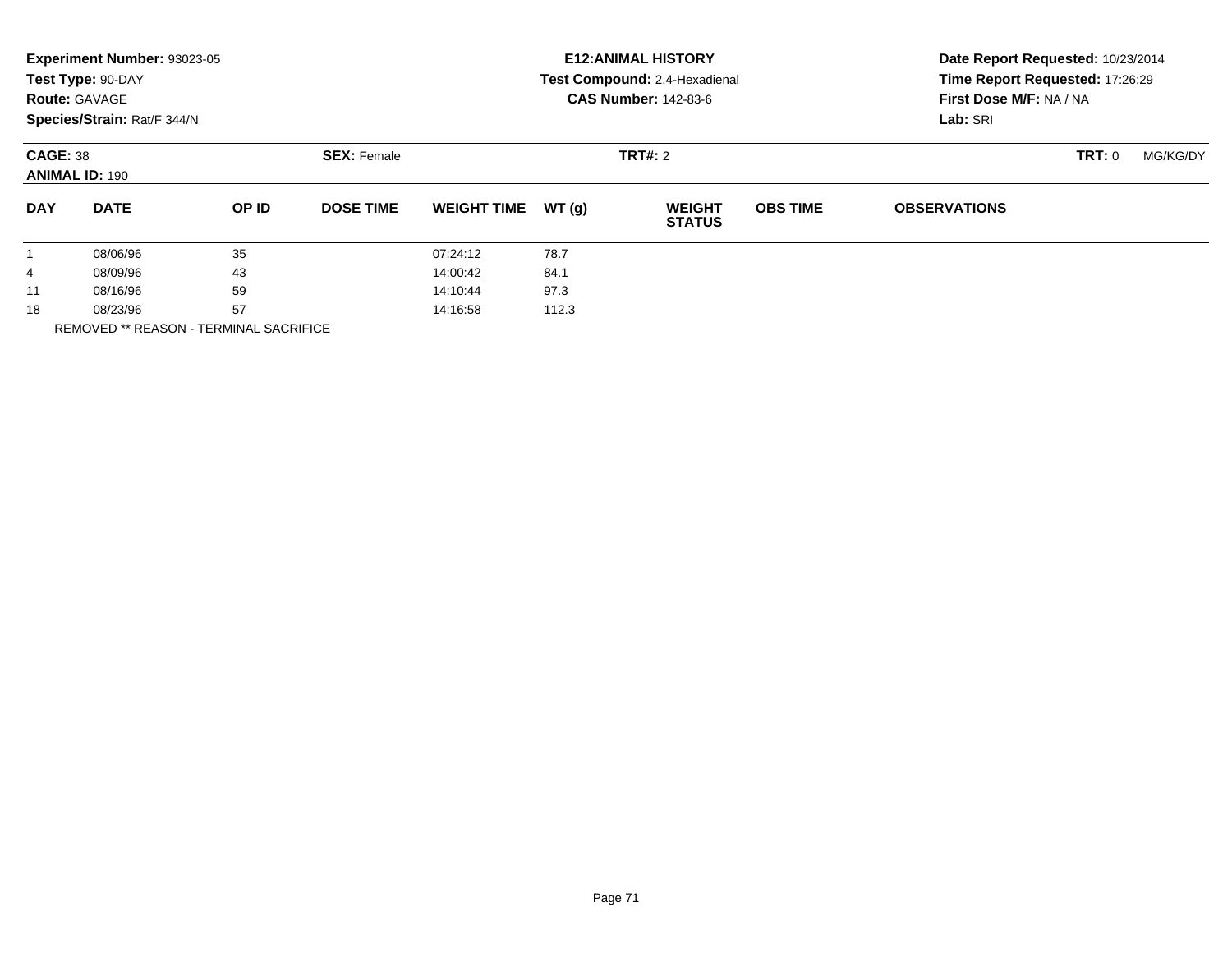|                      | Experiment Number: 93023-05<br>Test Type: 90-DAY<br><b>Route: GAVAGE</b><br>Species/Strain: Rat/F 344/N |              |                    |                    |       | <b>E12: ANIMAL HISTORY</b><br>Test Compound: 2,4-Hexadienal<br><b>CAS Number: 142-83-6</b> | Date Report Requested: 10/23/2014<br>Time Report Requested: 17:26:29<br>First Dose M/F: NA / NA<br>Lab: SRI |                     |                             |
|----------------------|---------------------------------------------------------------------------------------------------------|--------------|--------------------|--------------------|-------|--------------------------------------------------------------------------------------------|-------------------------------------------------------------------------------------------------------------|---------------------|-----------------------------|
|                      | <b>CAGE: 39</b><br><b>ANIMAL ID: 191</b>                                                                |              | <b>SEX: Female</b> |                    |       | <b>TRT#: 4</b>                                                                             |                                                                                                             |                     | <b>TRT:</b> 7.5<br>MG/KG/DY |
| <b>DAY</b>           | <b>DATE</b>                                                                                             | <b>OP ID</b> | <b>DOSE TIME</b>   | <b>WEIGHT TIME</b> | WT(g) | <b>WEIGHT</b><br><b>STATUS</b>                                                             | <b>OBS TIME</b>                                                                                             | <b>OBSERVATIONS</b> |                             |
| $\mathbf{1}$         | 08/06/96                                                                                                | 35           |                    | 07:28:26           | 92.8  |                                                                                            |                                                                                                             |                     |                             |
| 4                    | 08/09/96                                                                                                | 43           |                    | 13:55:10           | 96.0  |                                                                                            |                                                                                                             |                     |                             |
| 11                   | 08/16/96                                                                                                | 59           |                    | 14:14:52           | 107.8 |                                                                                            |                                                                                                             |                     |                             |
| 57<br>18<br>08/23/96 |                                                                                                         |              | 14:21:48           | 122.9              |       |                                                                                            |                                                                                                             |                     |                             |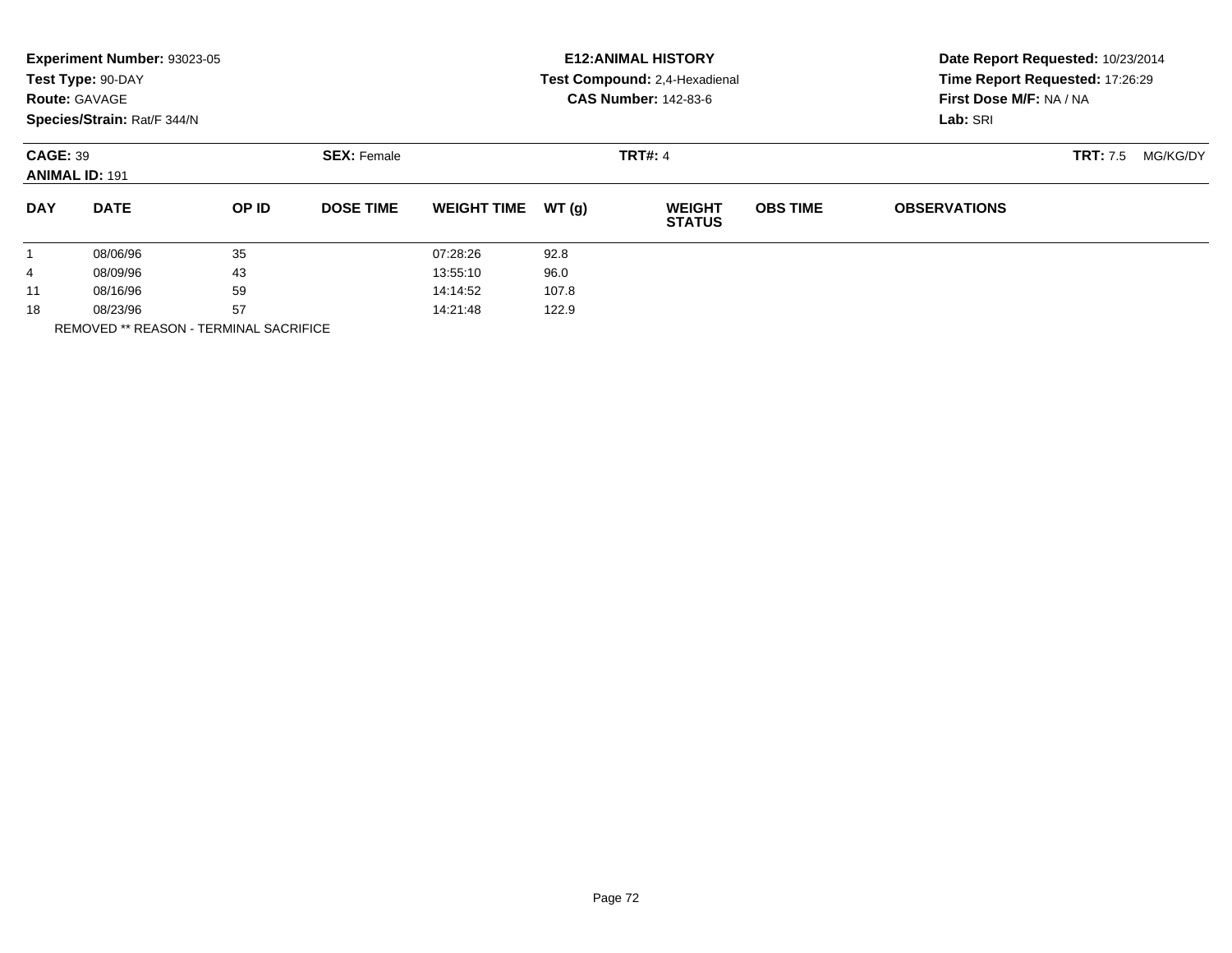|                                          | Experiment Number: 93023-05<br>Test Type: 90-DAY<br><b>Route: GAVAGE</b><br>Species/Strain: Rat/F 344/N |              |                    |                    |       | <b>E12: ANIMAL HISTORY</b><br>Test Compound: 2,4-Hexadienal<br><b>CAS Number: 142-83-6</b> | Date Report Requested: 10/23/2014<br>Time Report Requested: 17:26:29<br>First Dose M/F: NA / NA<br>Lab: SRI |                     |  |
|------------------------------------------|---------------------------------------------------------------------------------------------------------|--------------|--------------------|--------------------|-------|--------------------------------------------------------------------------------------------|-------------------------------------------------------------------------------------------------------------|---------------------|--|
| <b>CAGE: 39</b><br><b>ANIMAL ID: 192</b> |                                                                                                         |              | <b>SEX: Female</b> |                    |       | <b>TRT:</b> 7.5<br>MG/KG/DY                                                                |                                                                                                             |                     |  |
| <b>DAY</b>                               | <b>DATE</b>                                                                                             | <b>OP ID</b> | <b>DOSE TIME</b>   | <b>WEIGHT TIME</b> | WT(g) | <b>WEIGHT</b><br><b>STATUS</b>                                                             | <b>OBS TIME</b>                                                                                             | <b>OBSERVATIONS</b> |  |
| 1                                        | 08/06/96                                                                                                | 35           |                    | 07:28:26           | 83.4  |                                                                                            |                                                                                                             |                     |  |
| 4                                        | 08/09/96                                                                                                | 43           |                    | 13:55:10           | 88.1  |                                                                                            |                                                                                                             |                     |  |
| 11                                       | 08/16/96                                                                                                | 59           |                    | 14:14:52           | 106.3 |                                                                                            |                                                                                                             |                     |  |
| 18                                       | 08/23/96                                                                                                | 57           |                    | 14:21:48           | 123.6 |                                                                                            |                                                                                                             |                     |  |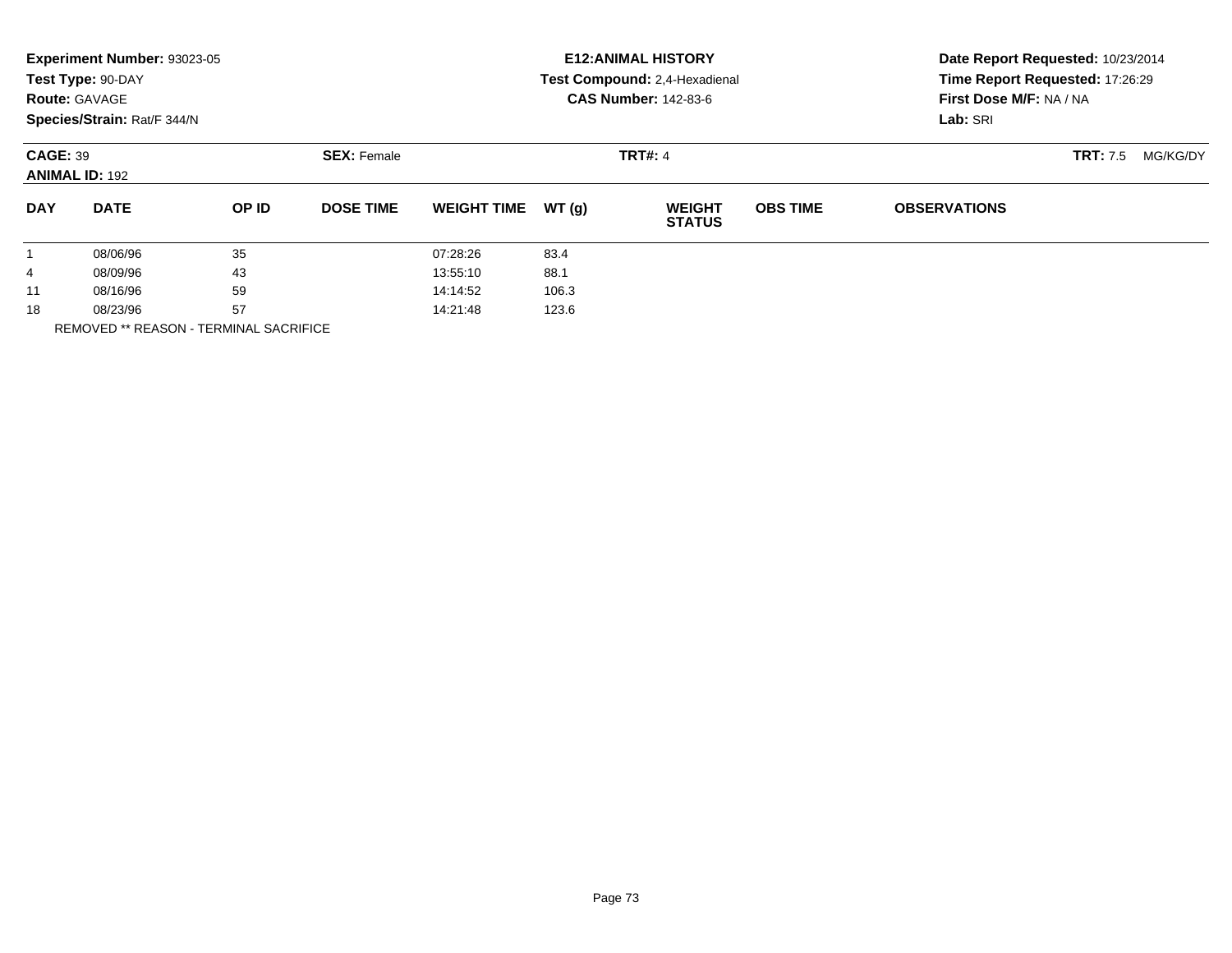|                                          | Experiment Number: 93023-05<br>Test Type: 90-DAY<br><b>Route: GAVAGE</b><br>Species/Strain: Rat/F 344/N |              |                    |                    |                | <b>E12: ANIMAL HISTORY</b><br>Test Compound: 2,4-Hexadienal<br><b>CAS Number: 142-83-6</b> | Date Report Requested: 10/23/2014<br>Time Report Requested: 17:26:29<br>First Dose M/F: NA / NA<br>Lab: SRI |                     |  |
|------------------------------------------|---------------------------------------------------------------------------------------------------------|--------------|--------------------|--------------------|----------------|--------------------------------------------------------------------------------------------|-------------------------------------------------------------------------------------------------------------|---------------------|--|
| <b>CAGE: 39</b><br><b>ANIMAL ID: 193</b> |                                                                                                         |              | <b>SEX: Female</b> |                    | <b>TRT#: 4</b> |                                                                                            | <b>TRT:</b> 7.5<br>MG/KG/DY                                                                                 |                     |  |
| <b>DAY</b>                               | <b>DATE</b>                                                                                             | <b>OP ID</b> | <b>DOSE TIME</b>   | <b>WEIGHT TIME</b> | WT(g)          | <b>WEIGHT</b><br><b>STATUS</b>                                                             | <b>OBS TIME</b>                                                                                             | <b>OBSERVATIONS</b> |  |
| $\mathbf{1}$                             | 08/06/96                                                                                                | 35           |                    | 07:28:26           | 89.3           |                                                                                            |                                                                                                             |                     |  |
| 4                                        | 43<br>08/09/96                                                                                          |              |                    | 13:55:10           | 97.6           |                                                                                            |                                                                                                             |                     |  |
| 11                                       | 08/16/96                                                                                                | 59           |                    | 14:14:52           | 112.8          |                                                                                            |                                                                                                             |                     |  |
| 18                                       | 57<br>08/23/96                                                                                          |              |                    | 130.7<br>14:21:48  |                |                                                                                            |                                                                                                             |                     |  |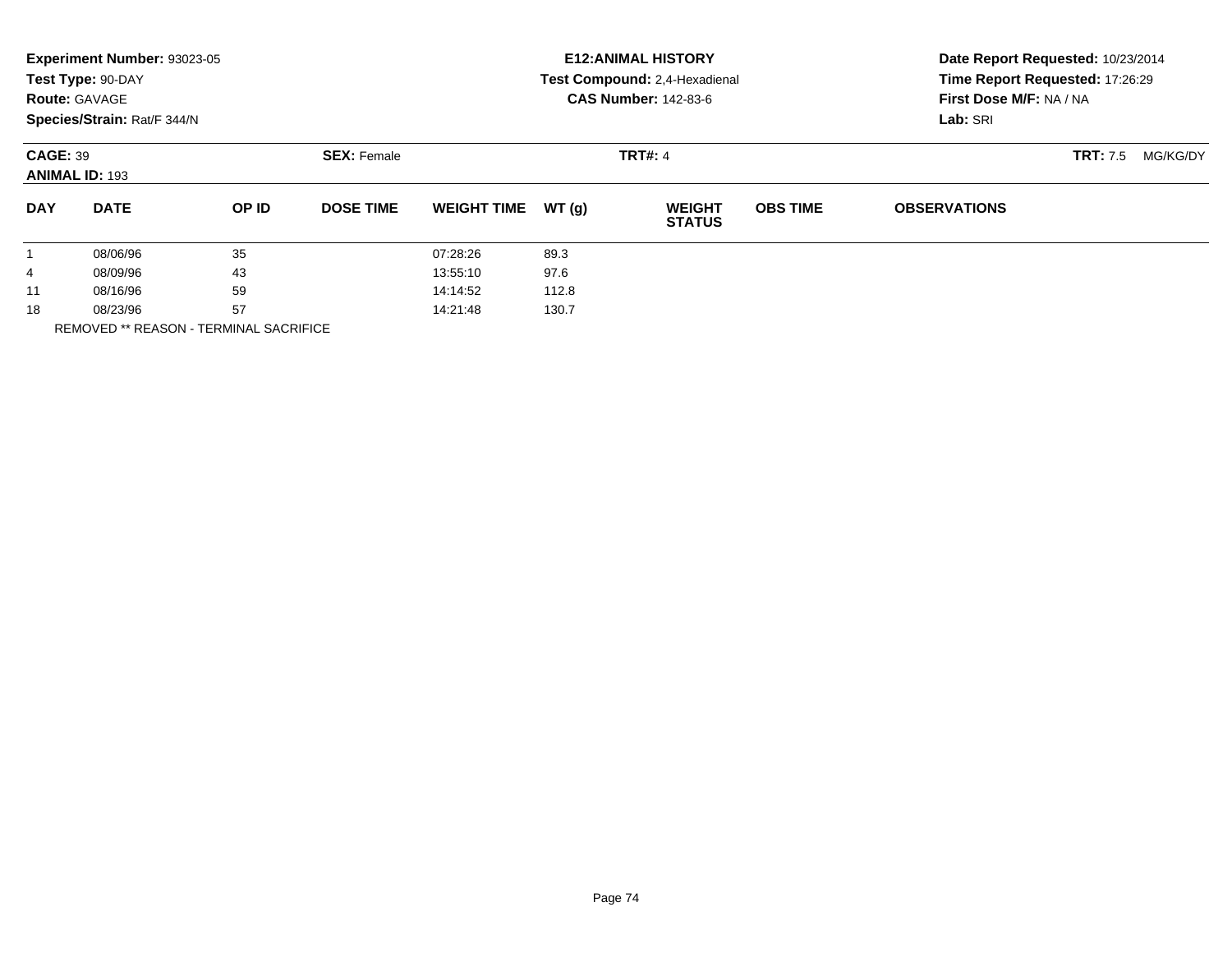|                                          | Experiment Number: 93023-05<br>Test Type: 90-DAY<br><b>Route: GAVAGE</b><br>Species/Strain: Rat/F 344/N |              |                    |                    |                | <b>E12: ANIMAL HISTORY</b><br>Test Compound: 2,4-Hexadienal<br><b>CAS Number: 142-83-6</b> | Date Report Requested: 10/23/2014<br>Time Report Requested: 17:26:29<br>First Dose M/F: NA / NA<br>Lab: SRI |                     |  |
|------------------------------------------|---------------------------------------------------------------------------------------------------------|--------------|--------------------|--------------------|----------------|--------------------------------------------------------------------------------------------|-------------------------------------------------------------------------------------------------------------|---------------------|--|
| <b>CAGE: 39</b><br><b>ANIMAL ID: 194</b> |                                                                                                         |              | <b>SEX: Female</b> |                    | <b>TRT#: 4</b> |                                                                                            | <b>TRT:</b> 7.5<br>MG/KG/DY                                                                                 |                     |  |
| <b>DAY</b>                               | <b>DATE</b>                                                                                             | <b>OP ID</b> | <b>DOSE TIME</b>   | <b>WEIGHT TIME</b> | WT(g)          | <b>WEIGHT</b><br><b>STATUS</b>                                                             | <b>OBS TIME</b>                                                                                             | <b>OBSERVATIONS</b> |  |
| $\mathbf{1}$                             | 08/06/96                                                                                                | 35           |                    | 07:28:26           | 77.8           |                                                                                            |                                                                                                             |                     |  |
| 4                                        | 43<br>08/09/96                                                                                          |              |                    | 13:55:10           | 84.0           |                                                                                            |                                                                                                             |                     |  |
| 11                                       | 08/16/96                                                                                                | 59           |                    | 14:14:52           | 99.2           |                                                                                            |                                                                                                             |                     |  |
| 18                                       | 57<br>08/23/96                                                                                          |              |                    | 118.1<br>14:21:48  |                |                                                                                            |                                                                                                             |                     |  |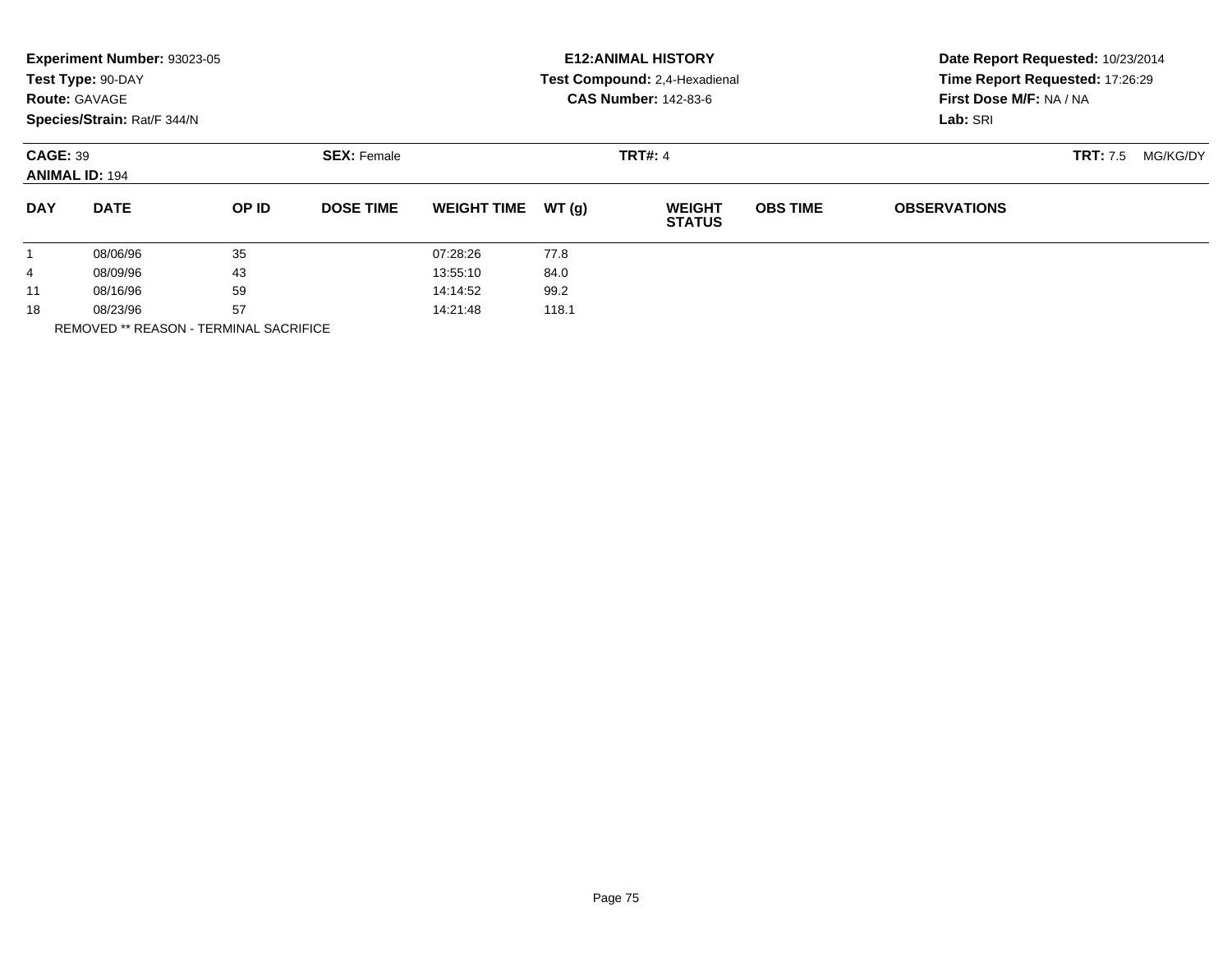|                                          | Experiment Number: 93023-05<br>Test Type: 90-DAY<br><b>Route: GAVAGE</b><br>Species/Strain: Rat/F 344/N |       |                    | <b>E12: ANIMAL HISTORY</b><br>Test Compound: 2,4-Hexadienal<br><b>CAS Number: 142-83-6</b> |                |                                |                             | Date Report Requested: 10/23/2014<br>Time Report Requested: 17:26:29<br>First Dose M/F: NA / NA<br>Lab: SRI |  |  |
|------------------------------------------|---------------------------------------------------------------------------------------------------------|-------|--------------------|--------------------------------------------------------------------------------------------|----------------|--------------------------------|-----------------------------|-------------------------------------------------------------------------------------------------------------|--|--|
| <b>CAGE: 39</b><br><b>ANIMAL ID: 195</b> |                                                                                                         |       | <b>SEX: Female</b> |                                                                                            | <b>TRT#: 4</b> |                                | <b>TRT:</b> 7.5<br>MG/KG/DY |                                                                                                             |  |  |
| <b>DAY</b>                               | <b>DATE</b>                                                                                             | OP ID | <b>DOSE TIME</b>   | <b>WEIGHT TIME</b>                                                                         | WT(g)          | <b>WEIGHT</b><br><b>STATUS</b> | <b>OBS TIME</b>             | <b>OBSERVATIONS</b>                                                                                         |  |  |
|                                          | 08/06/96                                                                                                | 35    |                    | 07:28:26                                                                                   | 95.9           |                                |                             |                                                                                                             |  |  |
| 4                                        | 08/09/96                                                                                                | 43    |                    | 13:55:10                                                                                   | 99.1           |                                |                             |                                                                                                             |  |  |
| 11                                       | 08/16/96                                                                                                | 59    |                    | 14:14:52                                                                                   | 113.1          |                                |                             |                                                                                                             |  |  |
| 18                                       | 08/23/96                                                                                                | 57    |                    | 14:21:48                                                                                   | 129.2          |                                |                             |                                                                                                             |  |  |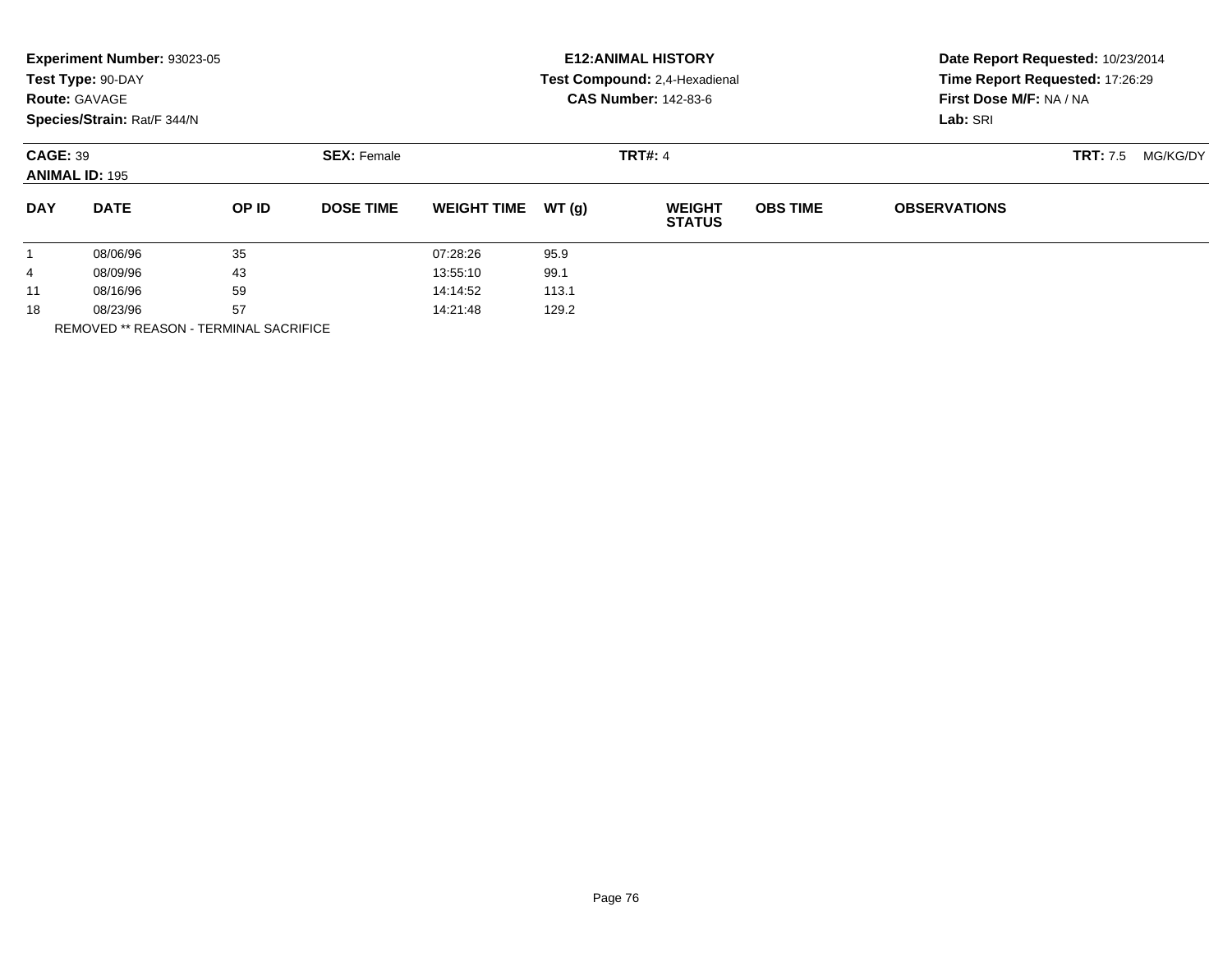|                                          | Experiment Number: 93023-05<br>Test Type: 90-DAY<br><b>Route: GAVAGE</b><br>Species/Strain: Rat/F 344/N |       |                    |                    |       | <b>E12: ANIMAL HISTORY</b><br>Test Compound: 2,4-Hexadienal<br><b>CAS Number: 142-83-6</b> | Date Report Requested: 10/23/2014<br>Time Report Requested: 17:26:29<br>First Dose M/F: NA / NA<br>Lab: SRI |                     |  |
|------------------------------------------|---------------------------------------------------------------------------------------------------------|-------|--------------------|--------------------|-------|--------------------------------------------------------------------------------------------|-------------------------------------------------------------------------------------------------------------|---------------------|--|
| <b>CAGE: 40</b><br><b>ANIMAL ID: 196</b> |                                                                                                         |       | <b>SEX: Female</b> |                    |       | <b>TRT:</b> 7.5<br>MG/KG/DY                                                                |                                                                                                             |                     |  |
| <b>DAY</b>                               | <b>DATE</b>                                                                                             | OP ID | <b>DOSE TIME</b>   | <b>WEIGHT TIME</b> | WT(g) | <b>WEIGHT</b><br><b>STATUS</b>                                                             | <b>OBS TIME</b>                                                                                             | <b>OBSERVATIONS</b> |  |
|                                          | 08/06/96                                                                                                | 35    |                    | 07:29:26           | 94.3  |                                                                                            |                                                                                                             |                     |  |
| 4                                        | 08/09/96                                                                                                | 43    |                    | 13:56:24           | 95.4  |                                                                                            |                                                                                                             |                     |  |
| 11                                       | 08/16/96                                                                                                | 59    |                    | 14:16:02           | 115.0 |                                                                                            |                                                                                                             |                     |  |
| 18                                       | 57<br>08/23/96<br>_ _ . _ _ . _ . _                                                                     |       | 14:23:10<br>129.3  |                    |       |                                                                                            |                                                                                                             |                     |  |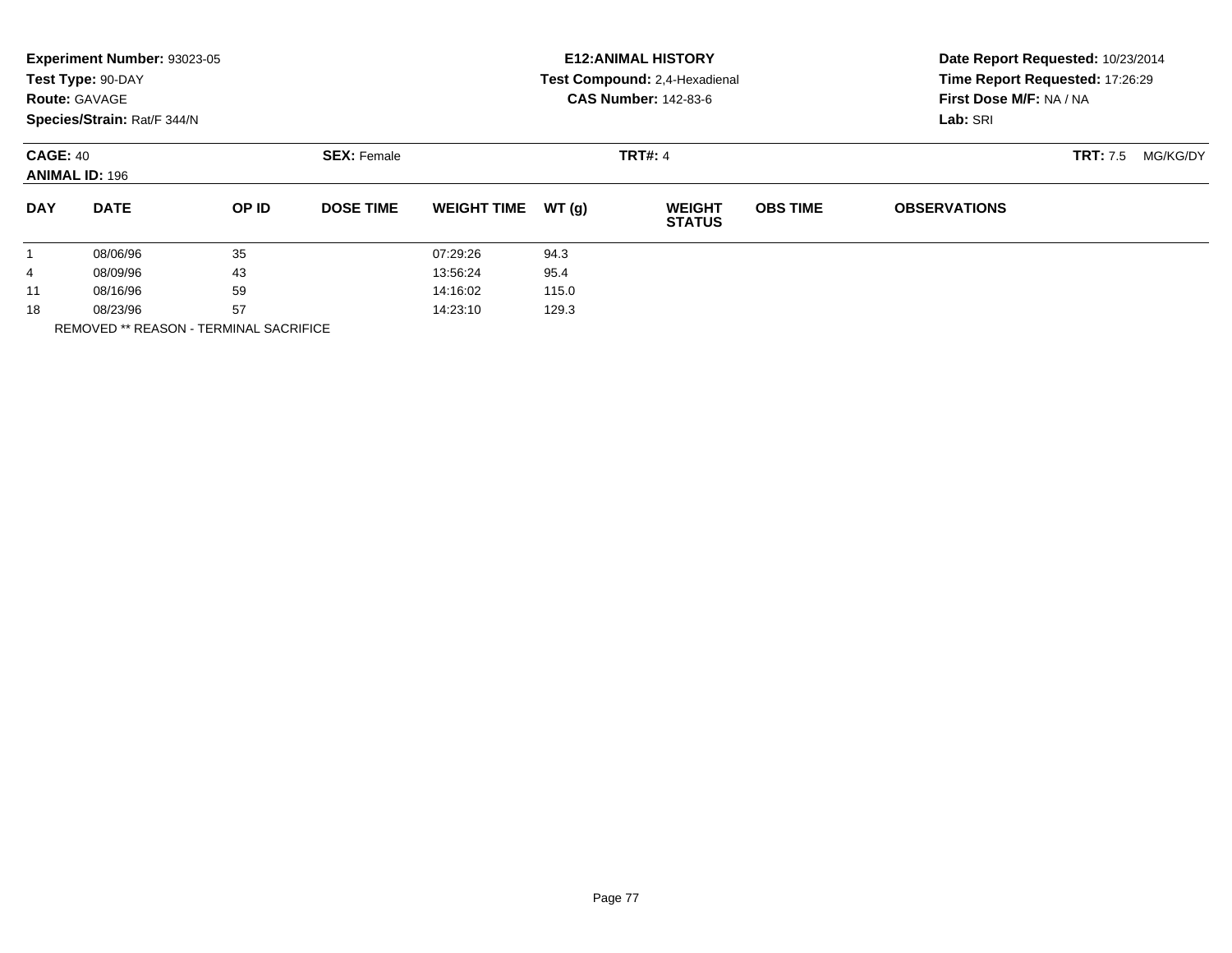|                                          | Experiment Number: 93023-05<br>Test Type: 90-DAY<br><b>Route: GAVAGE</b><br>Species/Strain: Rat/F 344/N |              |                    |                    |                | <b>E12: ANIMAL HISTORY</b><br>Test Compound: 2,4-Hexadienal<br><b>CAS Number: 142-83-6</b> | Date Report Requested: 10/23/2014<br>Time Report Requested: 17:26:29<br>First Dose M/F: NA / NA<br>Lab: SRI |                     |  |
|------------------------------------------|---------------------------------------------------------------------------------------------------------|--------------|--------------------|--------------------|----------------|--------------------------------------------------------------------------------------------|-------------------------------------------------------------------------------------------------------------|---------------------|--|
| <b>CAGE: 40</b><br><b>ANIMAL ID: 197</b> |                                                                                                         |              | <b>SEX: Female</b> |                    | <b>TRT#: 4</b> |                                                                                            | <b>TRT:</b> 7.5<br>MG/KG/DY                                                                                 |                     |  |
| <b>DAY</b>                               | <b>DATE</b>                                                                                             | <b>OP ID</b> | <b>DOSE TIME</b>   | <b>WEIGHT TIME</b> | WT(g)          | <b>WEIGHT</b><br><b>STATUS</b>                                                             | <b>OBS TIME</b>                                                                                             | <b>OBSERVATIONS</b> |  |
| $\mathbf{1}$                             | 08/06/96                                                                                                | 35           |                    | 07:29:26           | 79.7           |                                                                                            |                                                                                                             |                     |  |
| 4                                        | 43<br>08/09/96                                                                                          |              |                    | 13:56:24           | 87.2           |                                                                                            |                                                                                                             |                     |  |
| 11                                       | 08/16/96                                                                                                | 59           |                    | 14:16:02           | 107.8          |                                                                                            |                                                                                                             |                     |  |
| 18                                       | 57<br>08/23/96                                                                                          |              |                    | 14:23:10           | 122.6          |                                                                                            |                                                                                                             |                     |  |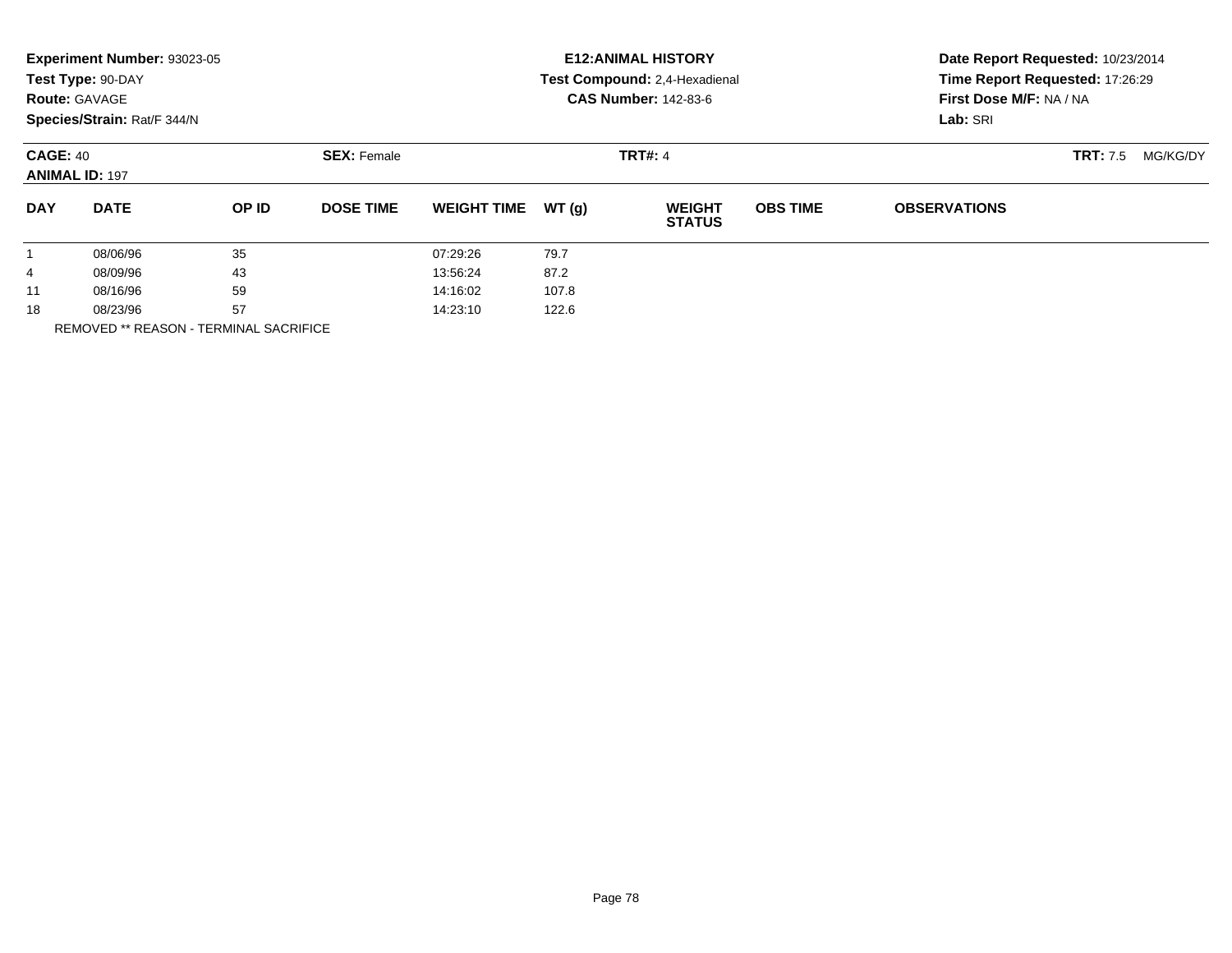|                                          | Experiment Number: 93023-05<br>Test Type: 90-DAY<br><b>Route: GAVAGE</b><br>Species/Strain: Rat/F 344/N |       |                    |                    |                | <b>E12: ANIMAL HISTORY</b><br>Test Compound: 2,4-Hexadienal<br><b>CAS Number: 142-83-6</b> | Date Report Requested: 10/23/2014<br>Time Report Requested: 17:26:29<br>First Dose M/F: NA / NA<br>Lab: SRI |                     |  |
|------------------------------------------|---------------------------------------------------------------------------------------------------------|-------|--------------------|--------------------|----------------|--------------------------------------------------------------------------------------------|-------------------------------------------------------------------------------------------------------------|---------------------|--|
| <b>CAGE: 40</b><br><b>ANIMAL ID: 198</b> |                                                                                                         |       | <b>SEX: Female</b> |                    | <b>TRT#: 4</b> |                                                                                            | <b>TRT:</b> 7.5<br>MG/KG/DY                                                                                 |                     |  |
| <b>DAY</b>                               | <b>DATE</b>                                                                                             | OP ID | <b>DOSE TIME</b>   | <b>WEIGHT TIME</b> | WT(q)          | <b>WEIGHT</b><br><b>STATUS</b>                                                             | <b>OBS TIME</b>                                                                                             | <b>OBSERVATIONS</b> |  |
|                                          | 08/06/96                                                                                                | 35    |                    | 07:29:26           | 88.4           |                                                                                            |                                                                                                             |                     |  |
| 4                                        | 08/09/96                                                                                                | 43    |                    | 13:56:24           | 91.9           |                                                                                            |                                                                                                             |                     |  |
| 11                                       | 08/16/96                                                                                                | 59    |                    | 14:16:02           | 106.2          |                                                                                            |                                                                                                             |                     |  |
| 18                                       | 57<br>08/23/96<br>----------------                                                                      |       |                    | 14:23:10<br>119.1  |                |                                                                                            |                                                                                                             |                     |  |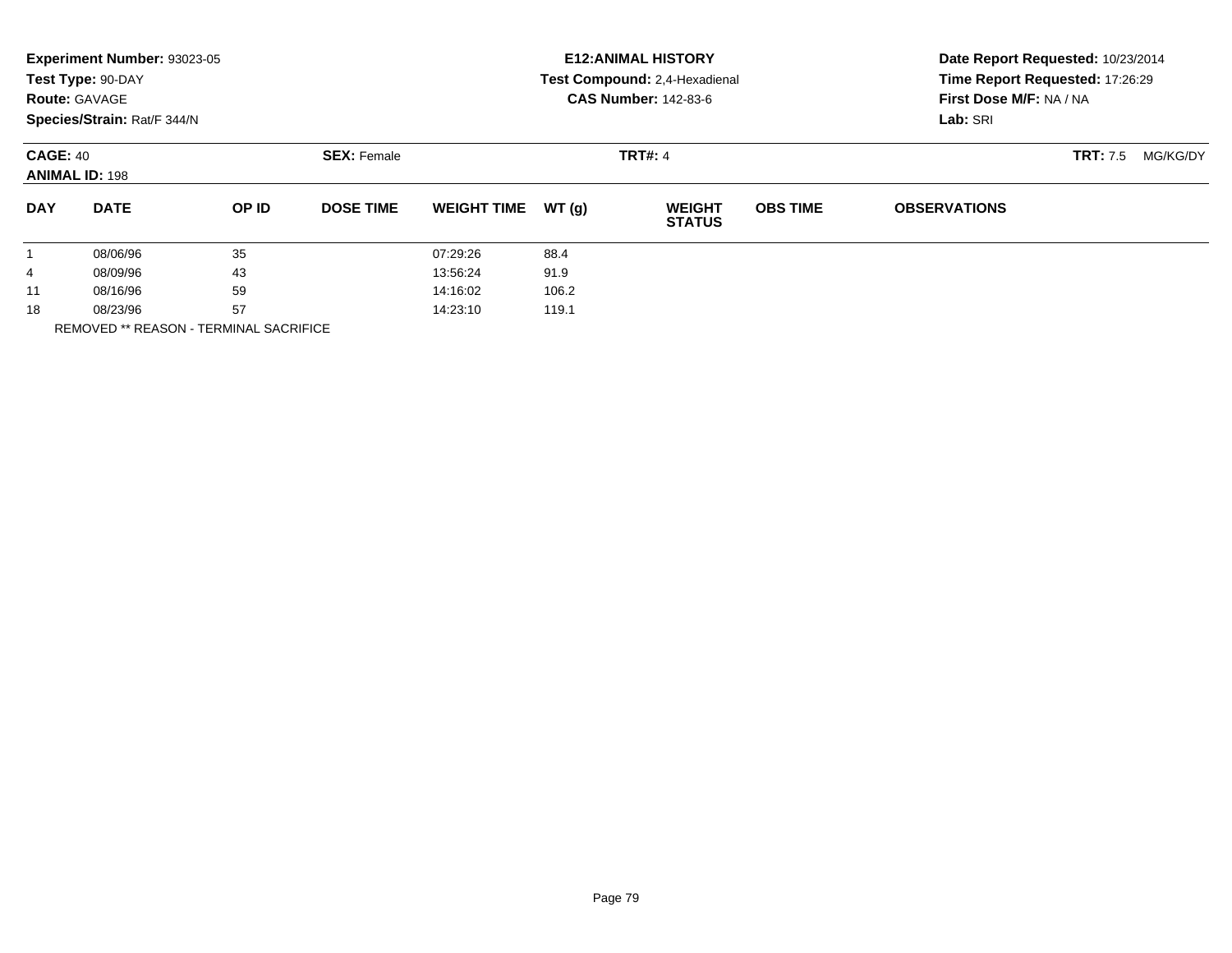|                                          | Experiment Number: 93023-05<br>Test Type: 90-DAY<br><b>Route: GAVAGE</b><br>Species/Strain: Rat/F 344/N |                                      |                  |                    |       | <b>E12: ANIMAL HISTORY</b><br>Test Compound: 2,4-Hexadienal<br><b>CAS Number: 142-83-6</b> | Date Report Requested: 10/23/2014<br>Time Report Requested: 17:26:29<br>First Dose M/F: NA / NA<br>Lab: SRI |                     |  |
|------------------------------------------|---------------------------------------------------------------------------------------------------------|--------------------------------------|------------------|--------------------|-------|--------------------------------------------------------------------------------------------|-------------------------------------------------------------------------------------------------------------|---------------------|--|
| <b>CAGE: 40</b><br><b>ANIMAL ID: 199</b> |                                                                                                         | <b>TRT#: 4</b><br><b>SEX: Female</b> |                  |                    |       |                                                                                            | <b>TRT:</b> 7.5<br>MG/KG/DY                                                                                 |                     |  |
| <b>DAY</b>                               | <b>DATE</b>                                                                                             | OP ID                                | <b>DOSE TIME</b> | <b>WEIGHT TIME</b> | WT(g) | <b>WEIGHT</b><br><b>STATUS</b>                                                             | <b>OBS TIME</b>                                                                                             | <b>OBSERVATIONS</b> |  |
|                                          | 08/06/96                                                                                                | 35                                   |                  | 07:29:26           | 97.8  |                                                                                            |                                                                                                             |                     |  |
| 4                                        | 08/09/96                                                                                                | 43                                   |                  | 13:56:24           | 100.7 |                                                                                            |                                                                                                             |                     |  |
| 11                                       | 08/16/96                                                                                                | 59                                   |                  | 14:16:02           | 117.6 |                                                                                            |                                                                                                             |                     |  |
| 18                                       | 08/23/96                                                                                                | 57                                   |                  | 14:23:10           | 133.4 |                                                                                            |                                                                                                             |                     |  |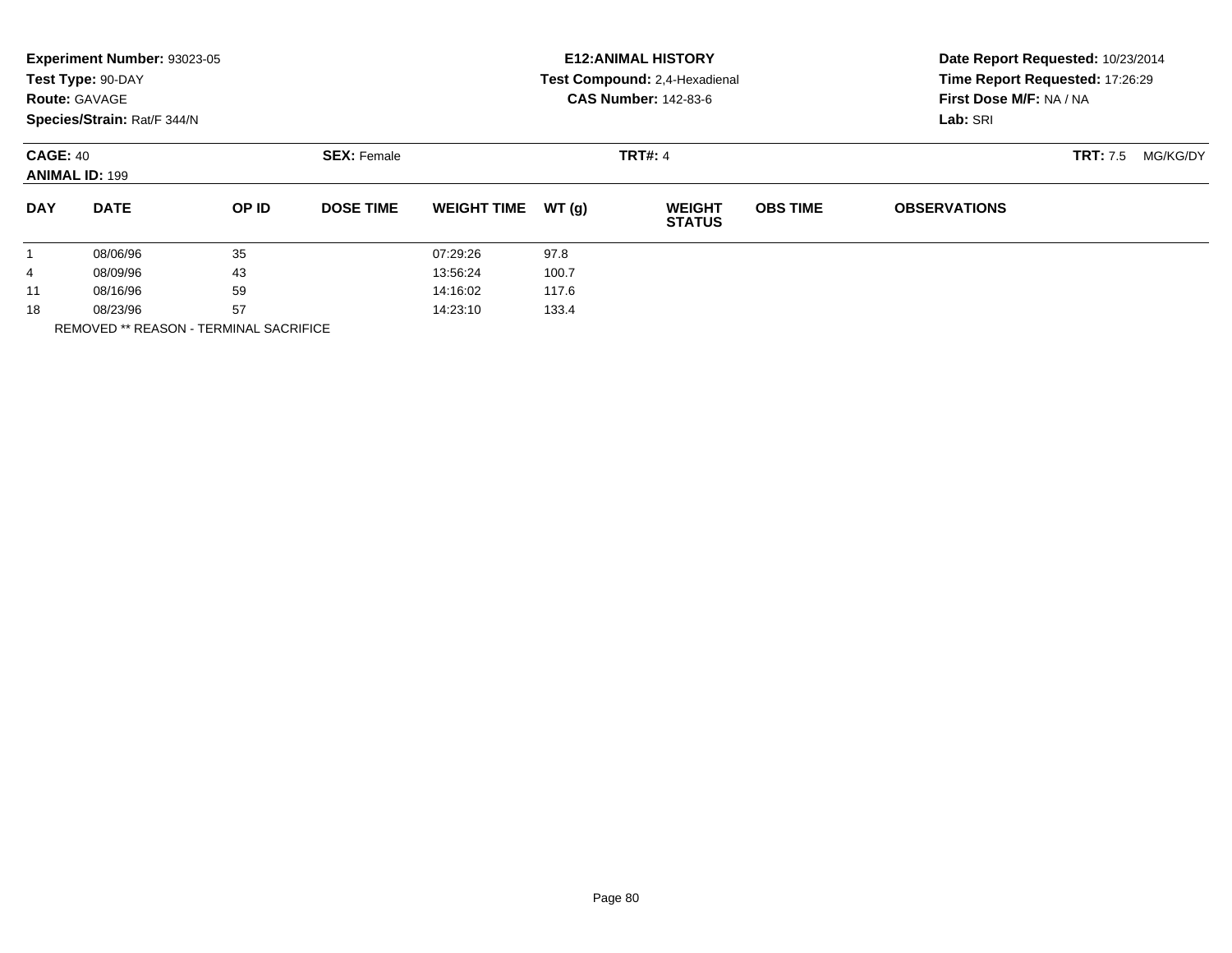|                                          | Experiment Number: 93023-05<br>Test Type: 90-DAY<br><b>Route: GAVAGE</b><br>Species/Strain: Rat/F 344/N |              |                    |                    |                | <b>E12: ANIMAL HISTORY</b><br>Test Compound: 2,4-Hexadienal<br><b>CAS Number: 142-83-6</b> | Date Report Requested: 10/23/2014<br>Time Report Requested: 17:26:29<br>First Dose M/F: NA / NA<br>Lab: SRI |                     |  |
|------------------------------------------|---------------------------------------------------------------------------------------------------------|--------------|--------------------|--------------------|----------------|--------------------------------------------------------------------------------------------|-------------------------------------------------------------------------------------------------------------|---------------------|--|
| <b>CAGE: 40</b><br><b>ANIMAL ID: 200</b> |                                                                                                         |              | <b>SEX: Female</b> |                    | <b>TRT#: 4</b> |                                                                                            | <b>TRT:</b> 7.5<br>MG/KG/DY                                                                                 |                     |  |
| <b>DAY</b>                               | <b>DATE</b>                                                                                             | <b>OP ID</b> | <b>DOSE TIME</b>   | <b>WEIGHT TIME</b> | WT(g)          | <b>WEIGHT</b><br><b>STATUS</b>                                                             | <b>OBS TIME</b>                                                                                             | <b>OBSERVATIONS</b> |  |
| $\mathbf{1}$                             | 08/06/96                                                                                                | 35           |                    | 07:29:26           | 74.4           |                                                                                            |                                                                                                             |                     |  |
| 4                                        | 43<br>08/09/96                                                                                          |              |                    | 13:56:24           | 81.0           |                                                                                            |                                                                                                             |                     |  |
| 11                                       | 08/16/96                                                                                                | 59           |                    | 14:16:02           | 99.0           |                                                                                            |                                                                                                             |                     |  |
| 18                                       | 57<br>08/23/96                                                                                          |              |                    | 114.7<br>14:23:10  |                |                                                                                            |                                                                                                             |                     |  |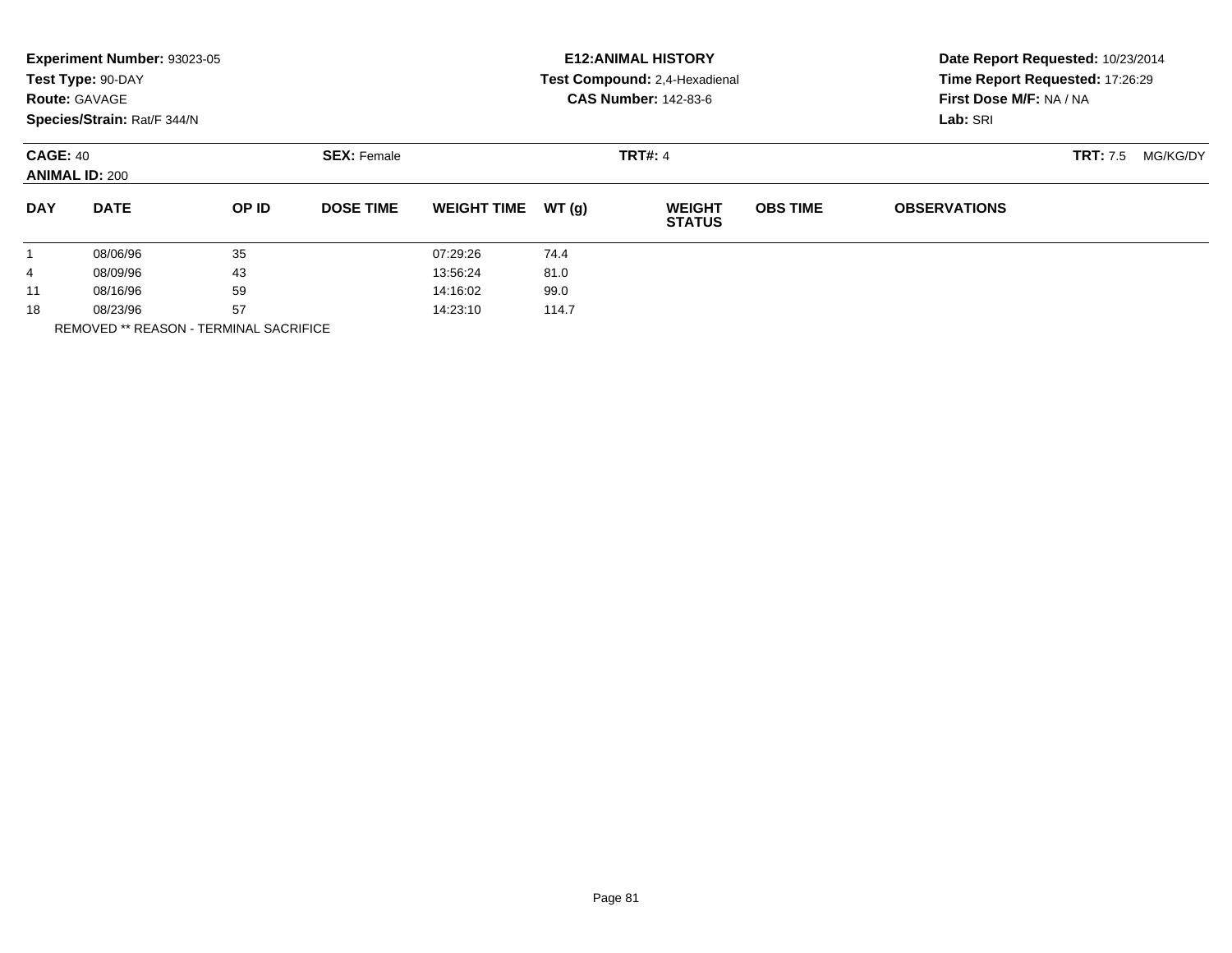|                                          | Experiment Number: 93023-05<br>Test Type: 90-DAY<br><b>Route: GAVAGE</b><br>Species/Strain: Rat/F 344/N |       |                    |                    |                | <b>E12: ANIMAL HISTORY</b><br>Test Compound: 2,4-Hexadienal<br><b>CAS Number: 142-83-6</b> | Date Report Requested: 10/23/2014<br>Time Report Requested: 17:26:29<br>First Dose M/F: NA / NA<br>Lab: SRI |                     |  |  |
|------------------------------------------|---------------------------------------------------------------------------------------------------------|-------|--------------------|--------------------|----------------|--------------------------------------------------------------------------------------------|-------------------------------------------------------------------------------------------------------------|---------------------|--|--|
| <b>CAGE: 41</b><br><b>ANIMAL ID: 201</b> |                                                                                                         |       | <b>SEX: Female</b> |                    | <b>TRT#:</b> 6 |                                                                                            | <b>TRT: 15</b>                                                                                              | MG/KG/DY            |  |  |
| <b>DAY</b>                               | <b>DATE</b>                                                                                             | OP ID | <b>DOSE TIME</b>   | <b>WEIGHT TIME</b> | WT(q)          | <b>WEIGHT</b><br><b>STATUS</b>                                                             | <b>OBS TIME</b>                                                                                             | <b>OBSERVATIONS</b> |  |  |
|                                          | 08/06/96                                                                                                | 35    |                    | 07:25:40           | 86.2           |                                                                                            |                                                                                                             |                     |  |  |
| 4                                        | 08/09/96                                                                                                | 43    |                    | 13:57:30           | 93.5           |                                                                                            |                                                                                                             |                     |  |  |
| 11                                       | 08/16/96                                                                                                | 59    |                    | 14:12:00           | 106.3          |                                                                                            |                                                                                                             |                     |  |  |
| 18<br>----------------                   | 57<br>08/23/96                                                                                          |       |                    | 122.1<br>14:18:36  |                |                                                                                            |                                                                                                             |                     |  |  |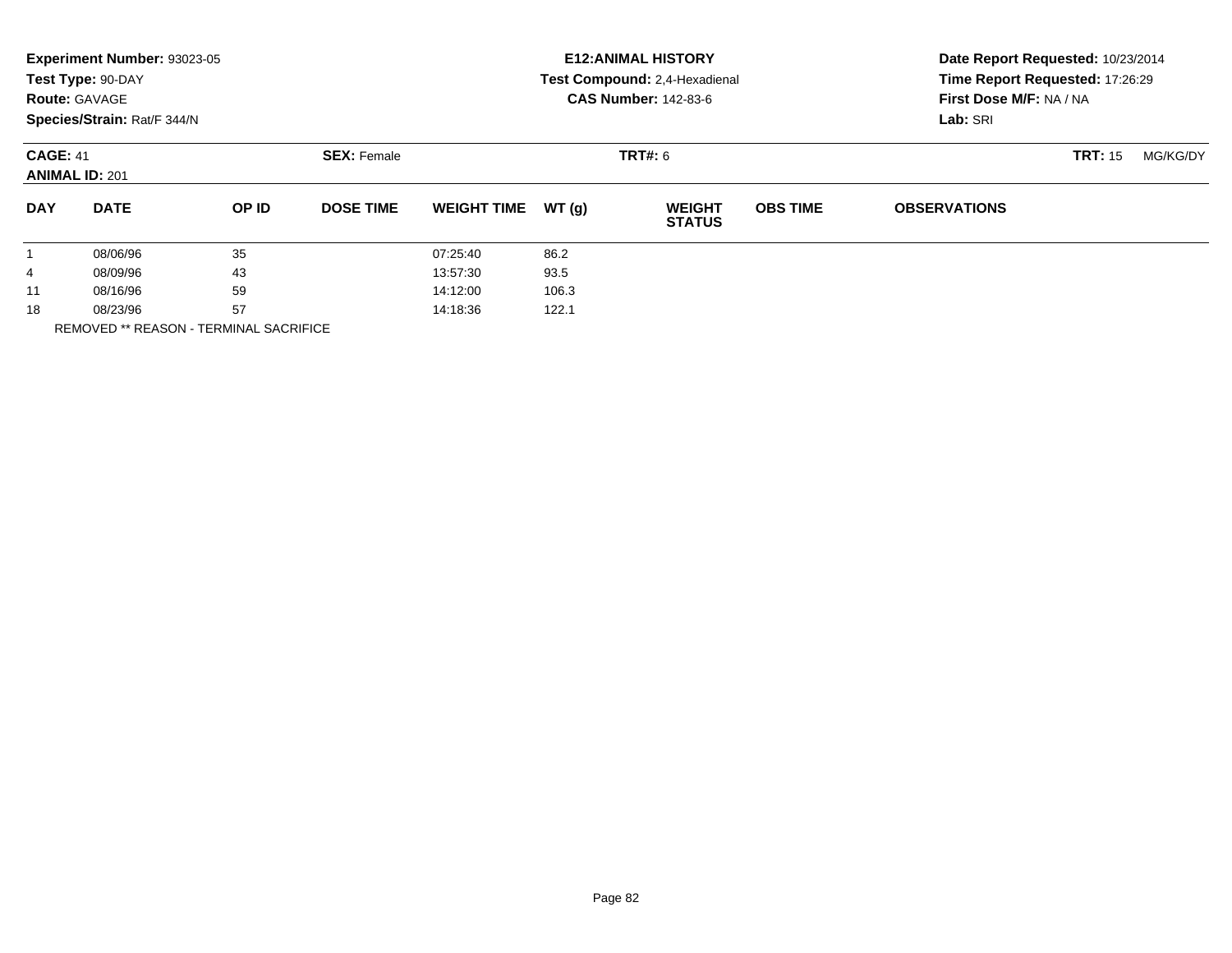|                                          | Experiment Number: 93023-05<br>Test Type: 90-DAY<br><b>Route: GAVAGE</b><br>Species/Strain: Rat/F 344/N |       |                    |                    |       | <b>E12: ANIMAL HISTORY</b><br>Test Compound: 2,4-Hexadienal<br><b>CAS Number: 142-83-6</b> | Date Report Requested: 10/23/2014<br>Time Report Requested: 17:26:29<br>First Dose M/F: NA / NA<br>Lab: SRI |                     |  |  |
|------------------------------------------|---------------------------------------------------------------------------------------------------------|-------|--------------------|--------------------|-------|--------------------------------------------------------------------------------------------|-------------------------------------------------------------------------------------------------------------|---------------------|--|--|
| <b>CAGE: 41</b><br><b>ANIMAL ID: 202</b> |                                                                                                         |       | <b>SEX: Female</b> |                    |       | <b>TRT: 15</b>                                                                             | MG/KG/DY                                                                                                    |                     |  |  |
| <b>DAY</b>                               | <b>DATE</b>                                                                                             | OP ID | <b>DOSE TIME</b>   | <b>WEIGHT TIME</b> | WT(q) | <b>WEIGHT</b><br><b>STATUS</b>                                                             | <b>OBS TIME</b>                                                                                             | <b>OBSERVATIONS</b> |  |  |
|                                          | 08/06/96                                                                                                | 35    |                    | 07:25:40           | 99.2  |                                                                                            |                                                                                                             |                     |  |  |
| 4                                        | 08/09/96                                                                                                | 43    |                    | 13:57:30           | 105.5 |                                                                                            |                                                                                                             |                     |  |  |
| 11                                       | 08/16/96                                                                                                | 59    |                    | 14:12:00           | 123.1 |                                                                                            |                                                                                                             |                     |  |  |
| 18                                       | 57<br>08/23/96<br>----------------                                                                      |       |                    | 139.7<br>14:18:36  |       |                                                                                            |                                                                                                             |                     |  |  |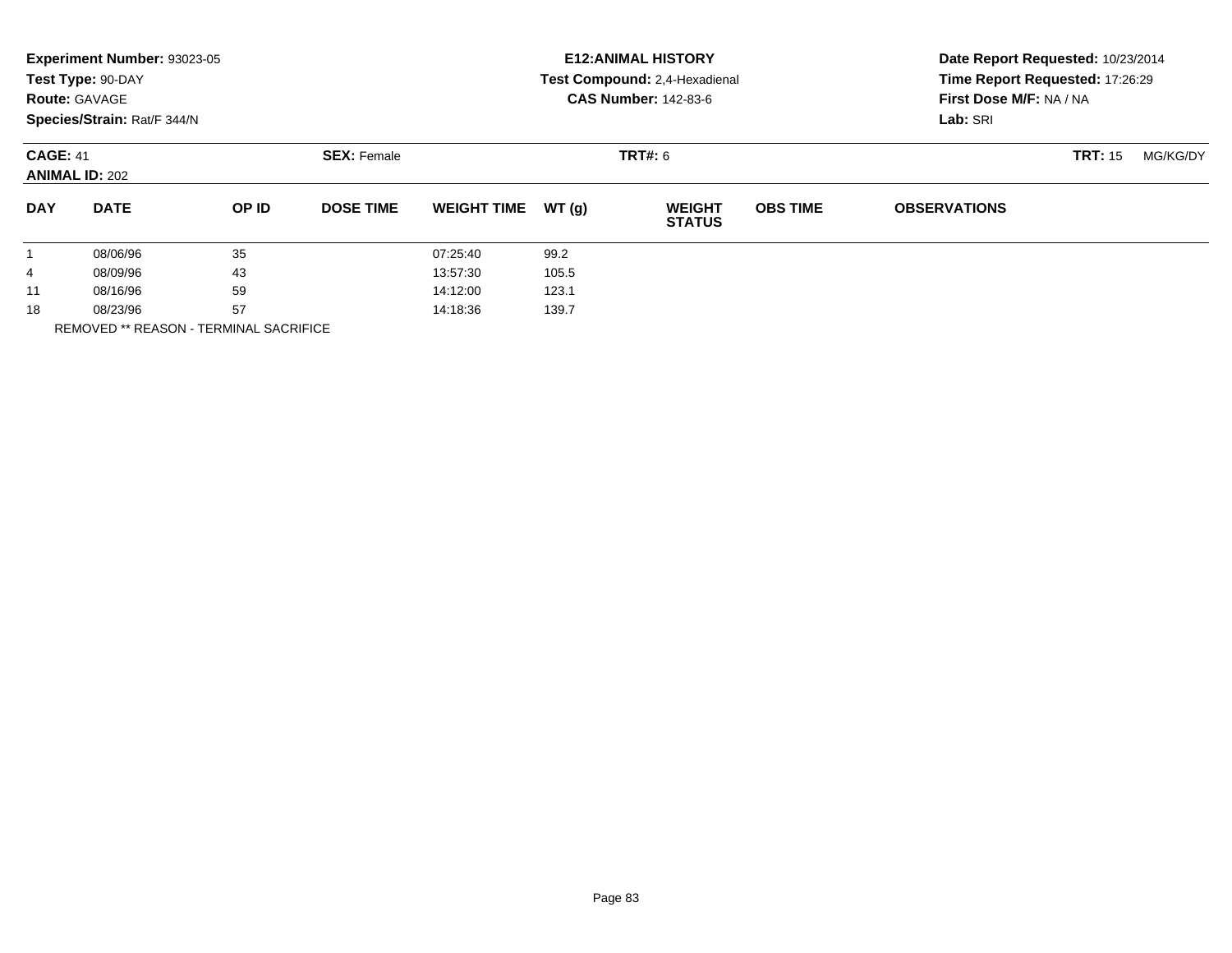|                                          | Experiment Number: 93023-05<br>Test Type: 90-DAY<br><b>Route: GAVAGE</b><br>Species/Strain: Rat/F 344/N |       |                    | <b>E12: ANIMAL HISTORY</b><br>Test Compound: 2,4-Hexadienal<br><b>CAS Number: 142-83-6</b> |       |                                |                 | Date Report Requested: 10/23/2014<br>Time Report Requested: 17:26:29<br>First Dose M/F: NA / NA<br>Lab: SRI |  |  |
|------------------------------------------|---------------------------------------------------------------------------------------------------------|-------|--------------------|--------------------------------------------------------------------------------------------|-------|--------------------------------|-----------------|-------------------------------------------------------------------------------------------------------------|--|--|
| <b>CAGE: 41</b><br><b>ANIMAL ID: 203</b> |                                                                                                         |       | <b>SEX: Female</b> |                                                                                            |       | <b>TRT: 15</b>                 | MG/KG/DY        |                                                                                                             |  |  |
| <b>DAY</b>                               | <b>DATE</b>                                                                                             | OP ID | <b>DOSE TIME</b>   | <b>WEIGHT TIME</b>                                                                         | WT(g) | <b>WEIGHT</b><br><b>STATUS</b> | <b>OBS TIME</b> | <b>OBSERVATIONS</b>                                                                                         |  |  |
|                                          | 08/06/96                                                                                                | 35    |                    | 07:25:40                                                                                   | 97.5  |                                |                 |                                                                                                             |  |  |
| 4                                        | 08/09/96                                                                                                | 43    |                    | 13:57:30                                                                                   | 100.1 |                                |                 |                                                                                                             |  |  |
| 11                                       | 08/16/96                                                                                                | 59    |                    | 14:12:00                                                                                   | 113.6 |                                |                 |                                                                                                             |  |  |
| 18                                       | 57<br>08/23/96                                                                                          |       |                    | 127.5<br>14:18:36                                                                          |       |                                |                 |                                                                                                             |  |  |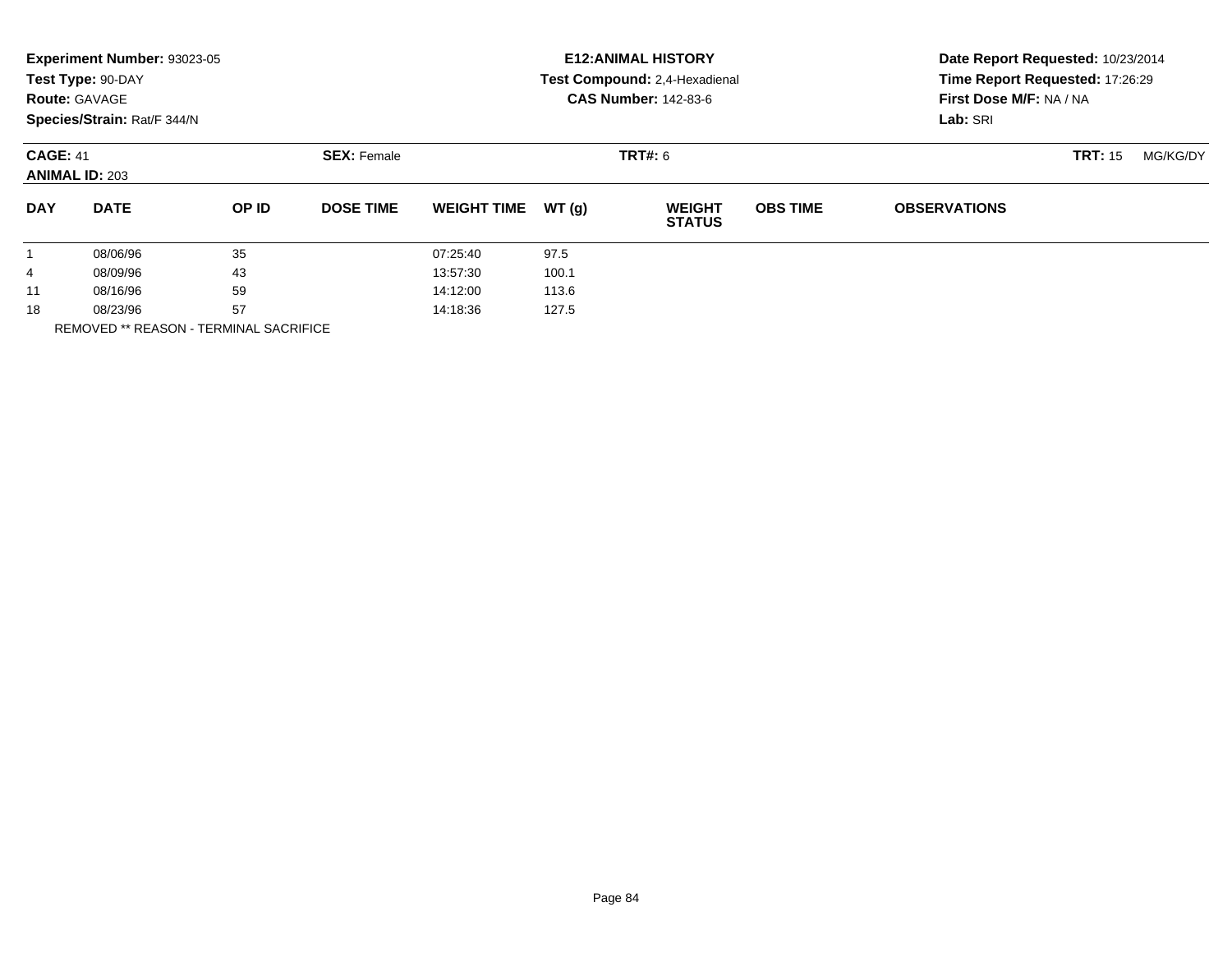|            | Experiment Number: 93023-05<br>Test Type: 90-DAY<br><b>Route: GAVAGE</b><br>Species/Strain: Rat/F 344/N |       |                    |                    |                | <b>E12: ANIMAL HISTORY</b><br>Test Compound: 2,4-Hexadienal<br><b>CAS Number: 142-83-6</b> | Date Report Requested: 10/23/2014<br>Time Report Requested: 17:26:29<br>First Dose M/F: NA / NA<br>Lab: SRI |                     |                |          |
|------------|---------------------------------------------------------------------------------------------------------|-------|--------------------|--------------------|----------------|--------------------------------------------------------------------------------------------|-------------------------------------------------------------------------------------------------------------|---------------------|----------------|----------|
|            | <b>CAGE: 41</b><br><b>ANIMAL ID: 204</b>                                                                |       | <b>SEX: Female</b> |                    | <b>TRT#:</b> 6 |                                                                                            |                                                                                                             |                     | <b>TRT: 15</b> | MG/KG/DY |
| <b>DAY</b> | <b>DATE</b>                                                                                             | OP ID | <b>DOSE TIME</b>   | <b>WEIGHT TIME</b> | WT(q)          | <b>WEIGHT</b><br><b>STATUS</b>                                                             | <b>OBS TIME</b>                                                                                             | <b>OBSERVATIONS</b> |                |          |
|            | 08/06/96                                                                                                | 35    |                    | 07:25:40           | 81.1           |                                                                                            |                                                                                                             |                     |                |          |
| 4          | 08/09/96                                                                                                | 43    |                    | 13:57:30           | 88.4           |                                                                                            |                                                                                                             |                     |                |          |
| 11         | 08/16/96                                                                                                | 59    |                    | 14:12:00           | 103.8          |                                                                                            |                                                                                                             |                     |                |          |
| 18         | 57<br>08/23/96<br>----------------                                                                      |       | 14:18:36           | 118.9              |                |                                                                                            |                                                                                                             |                     |                |          |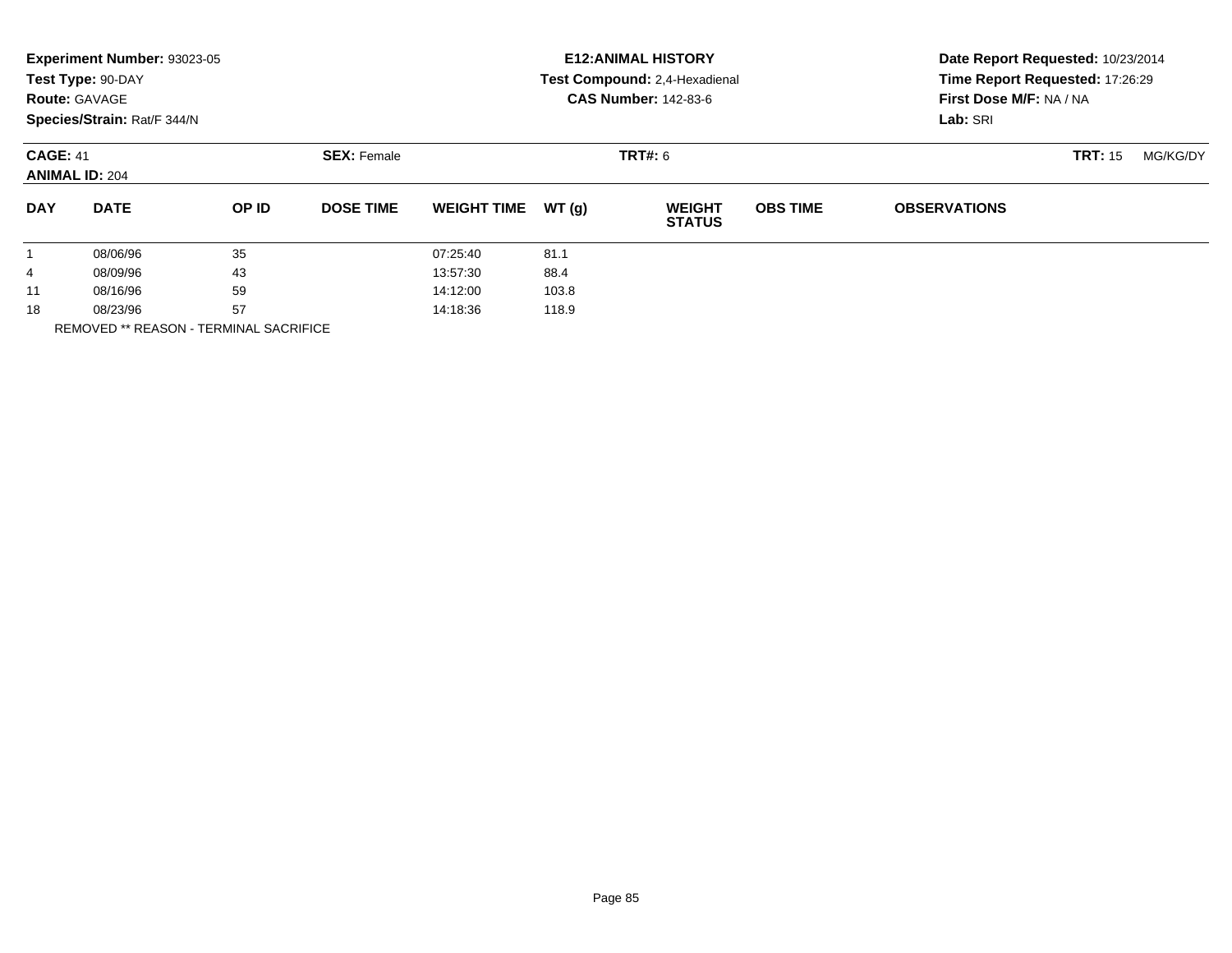|            | Experiment Number: 93023-05<br>Test Type: 90-DAY<br><b>Route: GAVAGE</b><br>Species/Strain: Rat/F 344/N |       |                    |                    |                | <b>E12: ANIMAL HISTORY</b><br>Test Compound: 2,4-Hexadienal<br><b>CAS Number: 142-83-6</b> | Date Report Requested: 10/23/2014<br>Time Report Requested: 17:26:29<br>First Dose M/F: NA / NA<br>Lab: SRI |                     |                |          |
|------------|---------------------------------------------------------------------------------------------------------|-------|--------------------|--------------------|----------------|--------------------------------------------------------------------------------------------|-------------------------------------------------------------------------------------------------------------|---------------------|----------------|----------|
|            | <b>CAGE: 41</b><br><b>ANIMAL ID: 205</b>                                                                |       | <b>SEX: Female</b> |                    | <b>TRT#:</b> 6 |                                                                                            |                                                                                                             |                     | <b>TRT: 15</b> | MG/KG/DY |
| <b>DAY</b> | <b>DATE</b>                                                                                             | OP ID | <b>DOSE TIME</b>   | <b>WEIGHT TIME</b> | WT(q)          | <b>WEIGHT</b><br><b>STATUS</b>                                                             | <b>OBS TIME</b>                                                                                             | <b>OBSERVATIONS</b> |                |          |
|            | 08/06/96                                                                                                | 35    |                    | 07:25:40           | 72.9           |                                                                                            |                                                                                                             |                     |                |          |
| 4          | 08/09/96                                                                                                | 43    |                    | 13:57:30           | 78.1           |                                                                                            |                                                                                                             |                     |                |          |
| 11         | 08/16/96                                                                                                | 59    |                    | 14:12:00           | 85.6           |                                                                                            |                                                                                                             |                     |                |          |
| 18         | 08/23/96<br>----------------                                                                            | 57    |                    | 14:18:36           | 102.5          |                                                                                            |                                                                                                             |                     |                |          |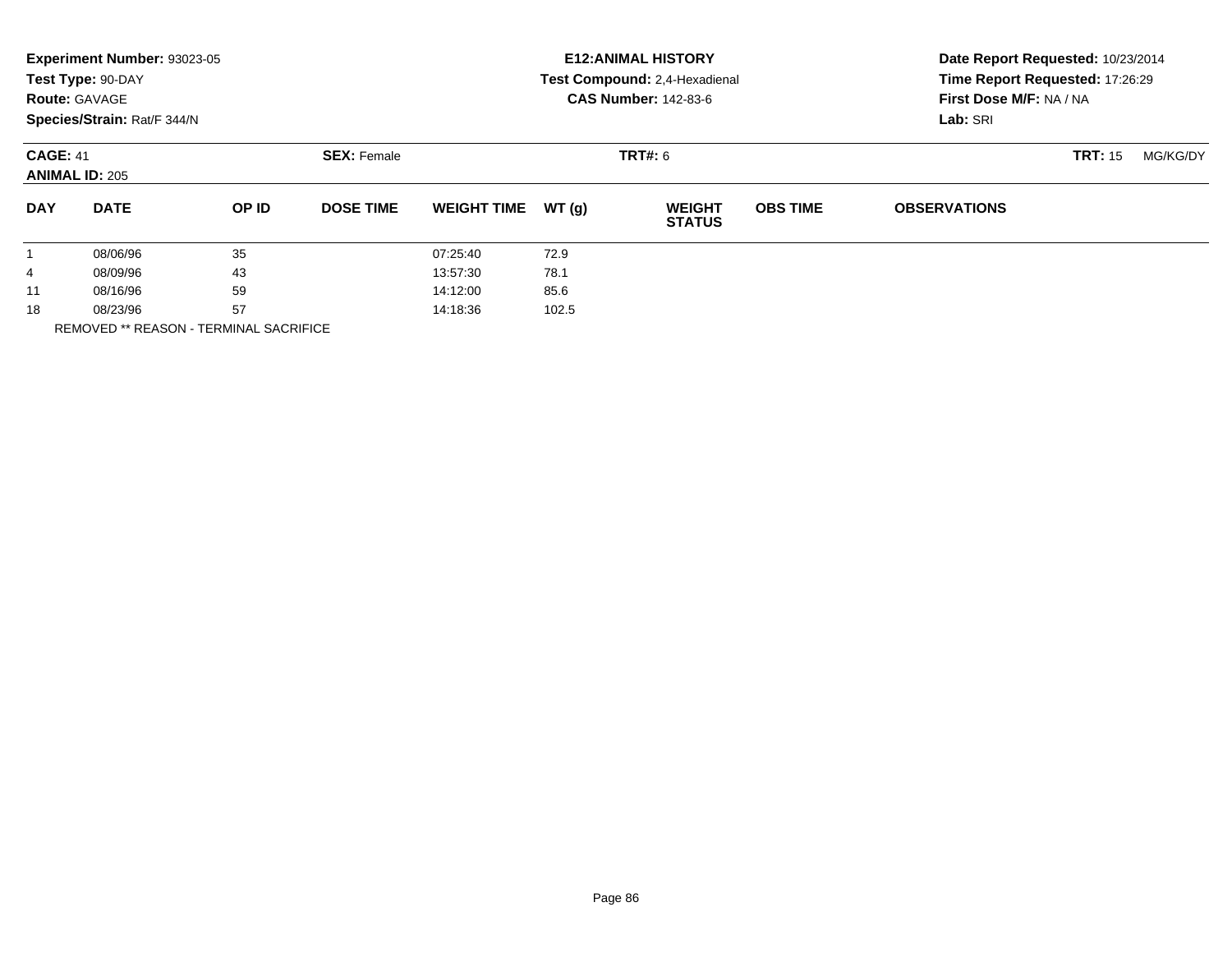|            | Experiment Number: 93023-05<br>Test Type: 90-DAY<br><b>Route: GAVAGE</b><br>Species/Strain: Rat/F 344/N |       |                    |                    |         | <b>E12: ANIMAL HISTORY</b><br>Test Compound: 2,4-Hexadienal<br><b>CAS Number: 142-83-6</b> | Date Report Requested: 10/23/2014<br>Time Report Requested: 17:26:29<br>First Dose M/F: NA / NA<br>Lab: SRI |                     |                |          |
|------------|---------------------------------------------------------------------------------------------------------|-------|--------------------|--------------------|---------|--------------------------------------------------------------------------------------------|-------------------------------------------------------------------------------------------------------------|---------------------|----------------|----------|
|            | <b>CAGE: 42</b><br><b>ANIMAL ID: 206</b>                                                                |       | <b>SEX: Female</b> |                    | TRT#: 6 |                                                                                            |                                                                                                             |                     | <b>TRT: 15</b> | MG/KG/DY |
| <b>DAY</b> | <b>DATE</b>                                                                                             | OP ID | <b>DOSE TIME</b>   | <b>WEIGHT TIME</b> | WT(g)   | <b>WEIGHT</b><br><b>STATUS</b>                                                             | <b>OBS TIME</b>                                                                                             | <b>OBSERVATIONS</b> |                |          |
|            | 08/06/96                                                                                                | 35    |                    | 07:26:44           | 84.1    |                                                                                            |                                                                                                             |                     |                |          |
| 4          | 08/09/96                                                                                                | 43    |                    | 13:58:40           | 90.4    |                                                                                            |                                                                                                             |                     |                |          |
| 11         | 08/16/96                                                                                                | 59    |                    | 14:13:30           | 104.7   |                                                                                            |                                                                                                             |                     |                |          |
| 18         | 57<br>08/23/96<br>$-$ - $ \cdots$ $\cdots$ $\cdots$ $\cdots$ $\cdots$ $\cdots$<br>----------------      |       | 14:20:12           | 123.7              |         |                                                                                            |                                                                                                             |                     |                |          |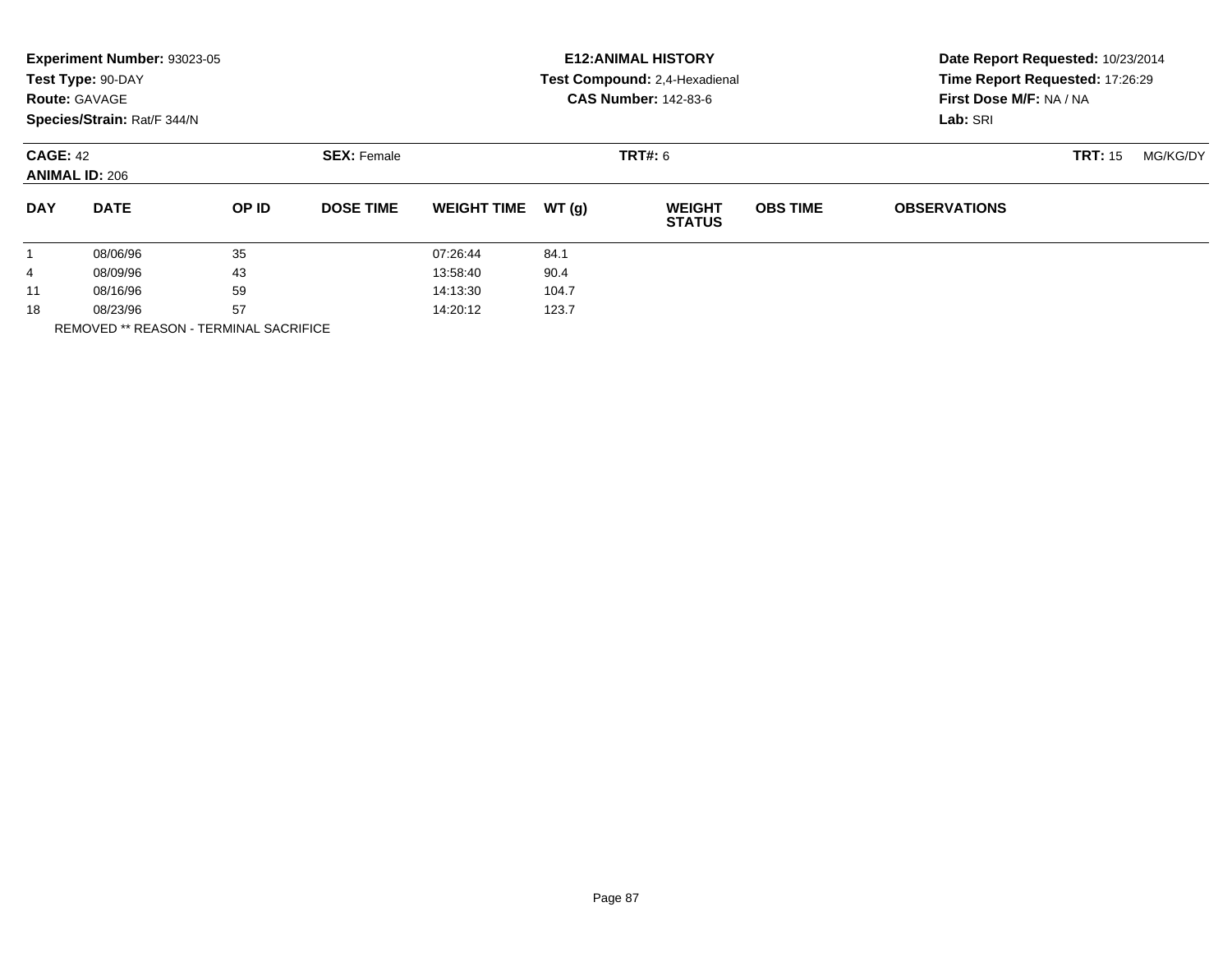|            | Experiment Number: 93023-05<br>Test Type: 90-DAY<br><b>Route: GAVAGE</b><br>Species/Strain: Rat/F 344/N |       |                    |                    |                | <b>E12: ANIMAL HISTORY</b><br>Test Compound: 2,4-Hexadienal<br><b>CAS Number: 142-83-6</b> | Date Report Requested: 10/23/2014<br>Time Report Requested: 17:26:29<br>First Dose M/F: NA / NA<br>Lab: SRI |                     |                |          |
|------------|---------------------------------------------------------------------------------------------------------|-------|--------------------|--------------------|----------------|--------------------------------------------------------------------------------------------|-------------------------------------------------------------------------------------------------------------|---------------------|----------------|----------|
|            | <b>CAGE: 42</b><br><b>ANIMAL ID: 207</b>                                                                |       | <b>SEX: Female</b> |                    | <b>TRT#:</b> 6 |                                                                                            |                                                                                                             |                     | <b>TRT: 15</b> | MG/KG/DY |
| <b>DAY</b> | <b>DATE</b>                                                                                             | OP ID | <b>DOSE TIME</b>   | <b>WEIGHT TIME</b> | WT(q)          | <b>WEIGHT</b><br><b>STATUS</b>                                                             | <b>OBS TIME</b>                                                                                             | <b>OBSERVATIONS</b> |                |          |
|            | 08/06/96                                                                                                | 35    |                    | 07:26:44           | 102.1          |                                                                                            |                                                                                                             |                     |                |          |
| 4          | 08/09/96                                                                                                | 43    |                    | 13:58:40           | 104.6          |                                                                                            |                                                                                                             |                     |                |          |
| 11         | 08/16/96                                                                                                | 59    |                    | 14:13:30           | 116.5          |                                                                                            |                                                                                                             |                     |                |          |
| 18         | 08/23/96                                                                                                | 57    |                    | 14:20:12           | 132.3          |                                                                                            |                                                                                                             |                     |                |          |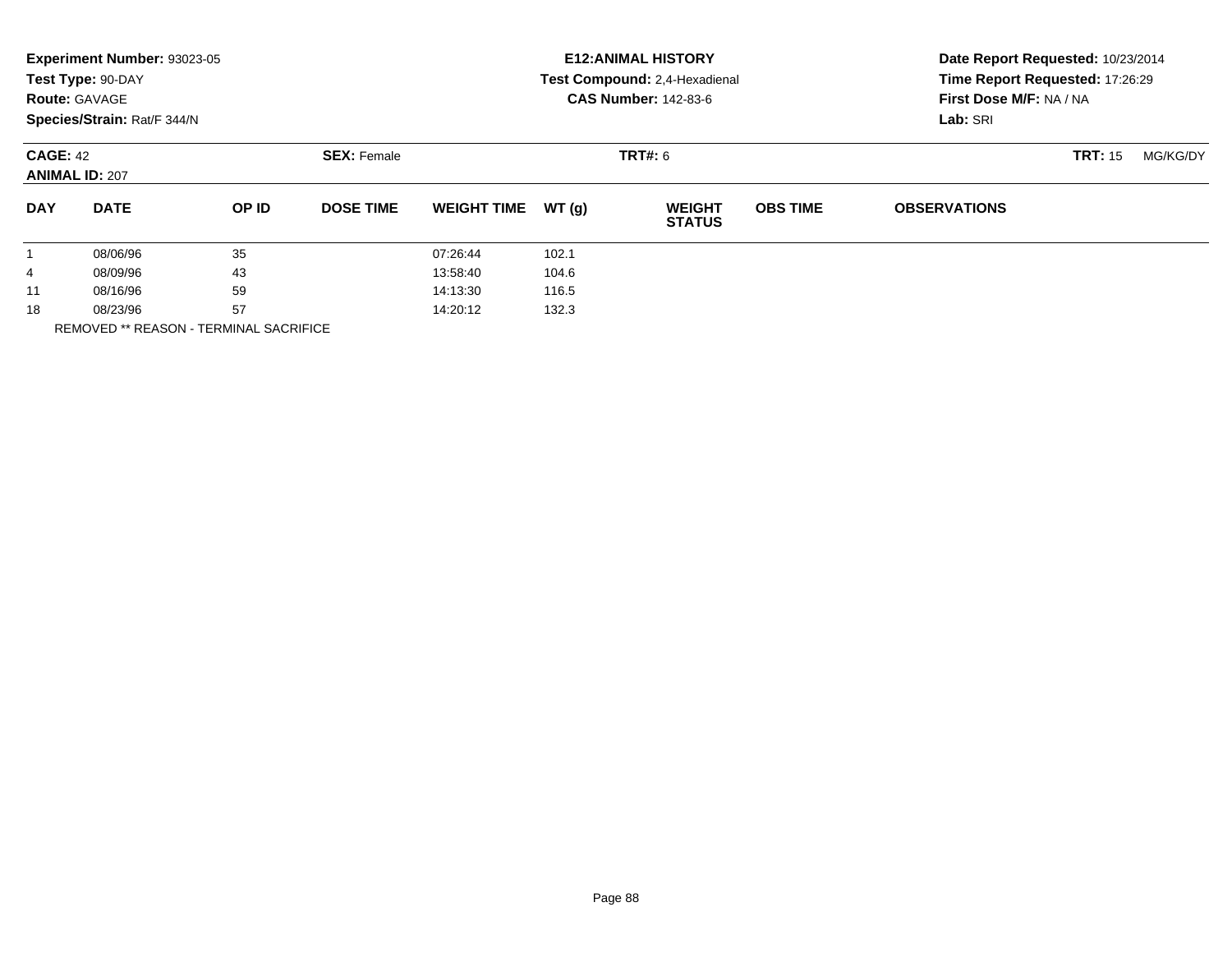|            | Experiment Number: 93023-05<br>Test Type: 90-DAY<br><b>Route: GAVAGE</b><br>Species/Strain: Rat/F 344/N |       |                    |                    |       | <b>E12: ANIMAL HISTORY</b><br>Test Compound: 2,4-Hexadienal<br><b>CAS Number: 142-83-6</b> | Date Report Requested: 10/23/2014<br>Time Report Requested: 17:26:29<br>First Dose M/F: NA / NA<br>Lab: SRI |                     |                |          |
|------------|---------------------------------------------------------------------------------------------------------|-------|--------------------|--------------------|-------|--------------------------------------------------------------------------------------------|-------------------------------------------------------------------------------------------------------------|---------------------|----------------|----------|
|            | <b>CAGE: 42</b><br><b>ANIMAL ID: 208</b>                                                                |       | <b>SEX: Female</b> |                    |       | TRT#: 6                                                                                    |                                                                                                             |                     | <b>TRT: 15</b> | MG/KG/DY |
| <b>DAY</b> | <b>DATE</b>                                                                                             | OP ID | <b>DOSE TIME</b>   | <b>WEIGHT TIME</b> | WT(g) | <b>WEIGHT</b><br><b>STATUS</b>                                                             | <b>OBS TIME</b>                                                                                             | <b>OBSERVATIONS</b> |                |          |
|            | 08/06/96                                                                                                | 35    |                    | 07:26:44           | 96.5  |                                                                                            |                                                                                                             |                     |                |          |
| 4          | 08/09/96                                                                                                | 43    |                    | 13:58:40           | 101.0 |                                                                                            |                                                                                                             |                     |                |          |
| 11         | 08/16/96                                                                                                | 59    |                    | 14:13:30           | 114.0 |                                                                                            |                                                                                                             |                     |                |          |
| 18         | 08/23/96                                                                                                | 57    |                    | 14:20:12           | 133.6 |                                                                                            |                                                                                                             |                     |                |          |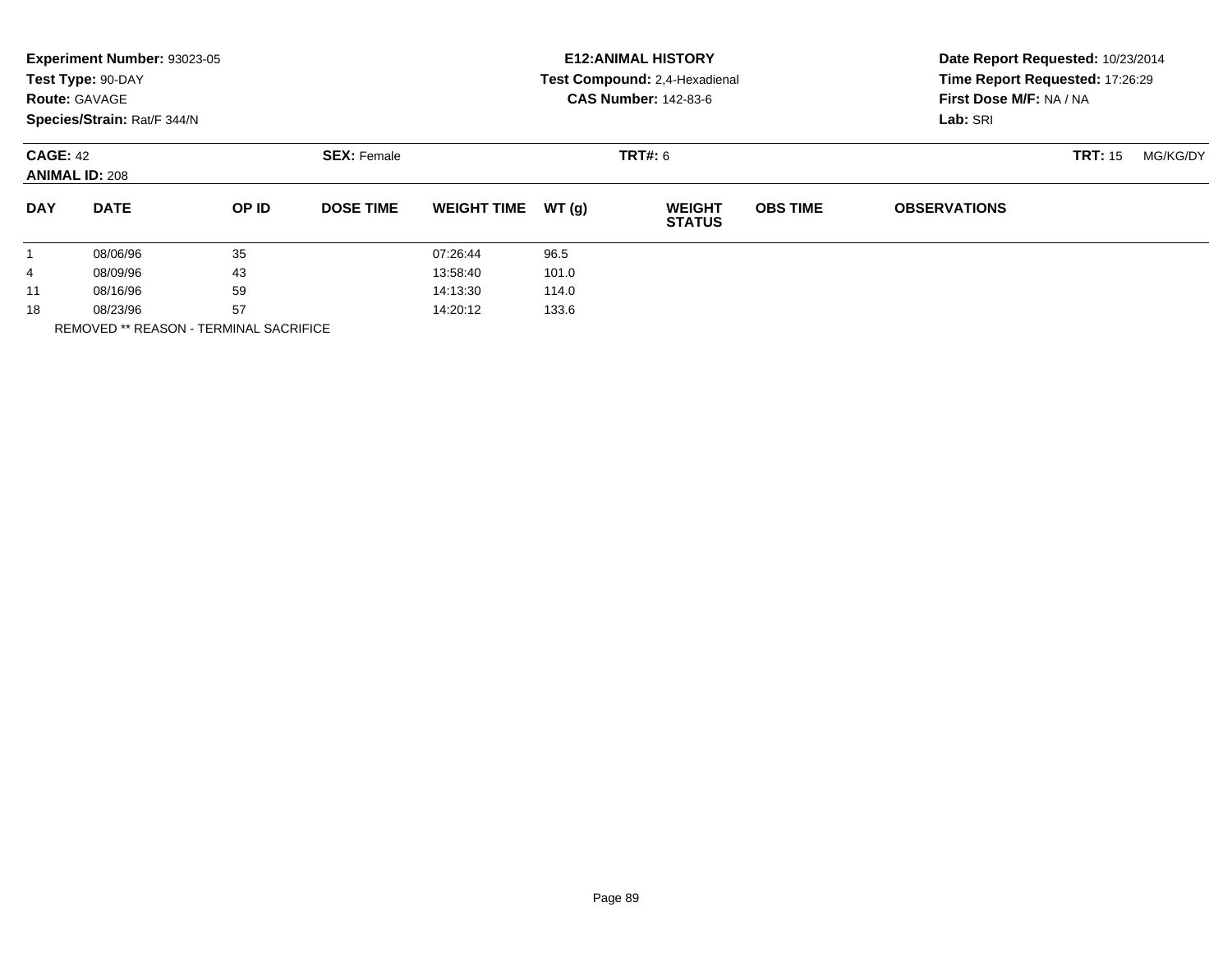|              | Experiment Number: 93023-05<br>Test Type: 90-DAY<br><b>Route: GAVAGE</b><br>Species/Strain: Rat/F 344/N |       |                    |                    |       | <b>E12: ANIMAL HISTORY</b><br>Test Compound: 2,4-Hexadienal<br><b>CAS Number: 142-83-6</b> | Date Report Requested: 10/23/2014<br>Time Report Requested: 17:26:29<br>First Dose M/F: NA / NA<br>Lab: SRI |                     |                |          |
|--------------|---------------------------------------------------------------------------------------------------------|-------|--------------------|--------------------|-------|--------------------------------------------------------------------------------------------|-------------------------------------------------------------------------------------------------------------|---------------------|----------------|----------|
|              | <b>CAGE: 42</b><br><b>ANIMAL ID: 209</b>                                                                |       | <b>SEX: Female</b> |                    |       | <b>TRT#: 6</b>                                                                             |                                                                                                             |                     | <b>TRT: 15</b> | MG/KG/DY |
| <b>DAY</b>   | <b>DATE</b>                                                                                             | OP ID | <b>DOSE TIME</b>   | <b>WEIGHT TIME</b> | WT(g) | <b>WEIGHT</b><br><b>STATUS</b>                                                             | <b>OBS TIME</b>                                                                                             | <b>OBSERVATIONS</b> |                |          |
| $\mathbf{1}$ | 08/06/96                                                                                                | 35    |                    | 07:26:44           | 85.3  |                                                                                            |                                                                                                             |                     |                |          |
| 4            | 08/09/96                                                                                                | 43    |                    | 13:58:40           | 91.1  |                                                                                            |                                                                                                             |                     |                |          |
| 11           | 08/16/96                                                                                                | 59    |                    | 14:13:30           | 111.2 |                                                                                            |                                                                                                             |                     |                |          |
| 18           | 08/23/96                                                                                                | 57    |                    | 14:20:12           | 129.9 |                                                                                            |                                                                                                             |                     |                |          |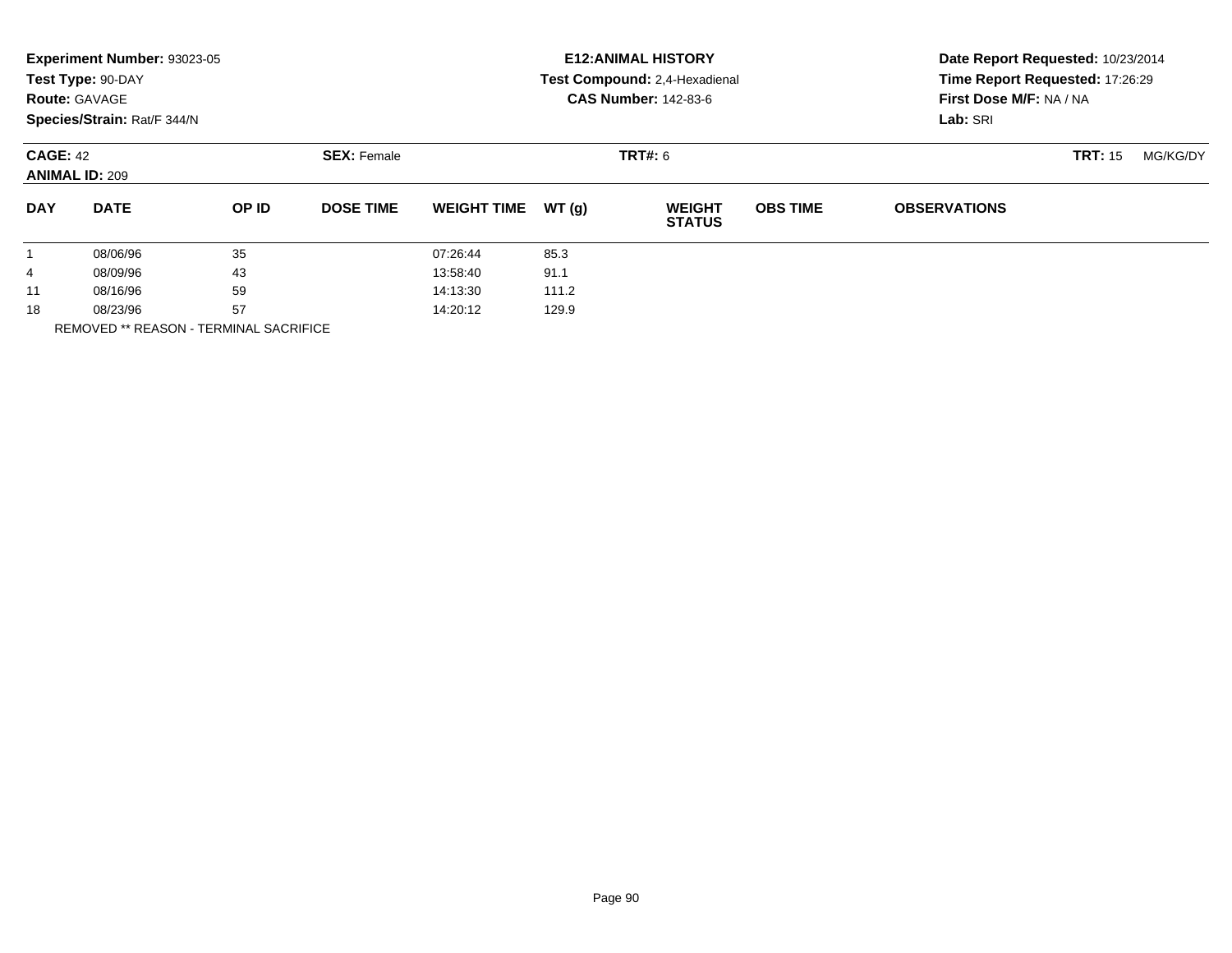|            | Experiment Number: 93023-05<br>Test Type: 90-DAY<br><b>Route: GAVAGE</b><br>Species/Strain: Rat/F 344/N |       |                    |                    |       | <b>E12: ANIMAL HISTORY</b><br>Test Compound: 2,4-Hexadienal<br><b>CAS Number: 142-83-6</b> | Date Report Requested: 10/23/2014<br>Time Report Requested: 17:26:29<br>First Dose M/F: NA / NA<br>Lab: SRI |                     |                |          |
|------------|---------------------------------------------------------------------------------------------------------|-------|--------------------|--------------------|-------|--------------------------------------------------------------------------------------------|-------------------------------------------------------------------------------------------------------------|---------------------|----------------|----------|
|            | <b>CAGE: 42</b><br><b>ANIMAL ID: 210</b>                                                                |       | <b>SEX: Female</b> |                    |       | <b>TRT#: 6</b>                                                                             |                                                                                                             |                     | <b>TRT: 15</b> | MG/KG/DY |
| <b>DAY</b> | <b>DATE</b>                                                                                             | OP ID | <b>DOSE TIME</b>   | <b>WEIGHT TIME</b> | WT(g) | <b>WEIGHT</b><br><b>STATUS</b>                                                             | <b>OBS TIME</b>                                                                                             | <b>OBSERVATIONS</b> |                |          |
|            | 08/06/96                                                                                                | 35    |                    | 07:26:44           | 77.1  |                                                                                            |                                                                                                             |                     |                |          |
| 4          | 08/09/96                                                                                                | 43    |                    | 13:58:40           | 84.7  |                                                                                            |                                                                                                             |                     |                |          |
| 11         | 08/16/96                                                                                                | 59    |                    | 14:13:30           | 106.7 |                                                                                            |                                                                                                             |                     |                |          |
| 18         | 08/23/96                                                                                                | 57    |                    | 14:20:12           | 120.6 |                                                                                            |                                                                                                             |                     |                |          |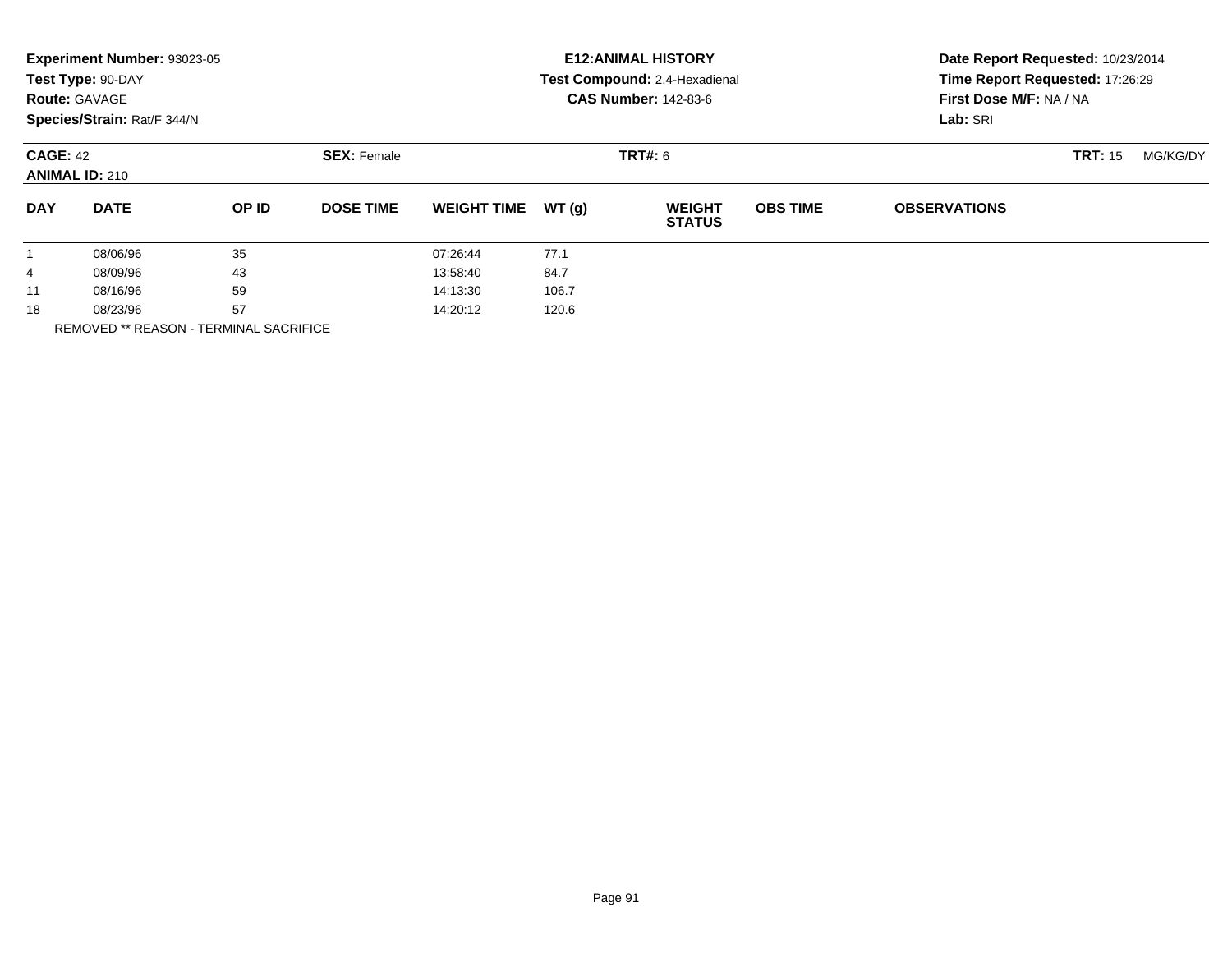|            | Experiment Number: 93023-05<br>Test Type: 90-DAY<br><b>Route: GAVAGE</b><br>Species/Strain: Rat/F 344/N |       |                    |                    |       | <b>E12: ANIMAL HISTORY</b><br>Test Compound: 2,4-Hexadienal<br><b>CAS Number: 142-83-6</b> | Date Report Requested: 10/23/2014<br>Time Report Requested: 17:26:29<br>First Dose M/F: NA / NA<br>Lab: SRI |                     |                |          |
|------------|---------------------------------------------------------------------------------------------------------|-------|--------------------|--------------------|-------|--------------------------------------------------------------------------------------------|-------------------------------------------------------------------------------------------------------------|---------------------|----------------|----------|
|            | <b>CAGE: 43</b><br><b>ANIMAL ID: 211</b>                                                                |       | <b>SEX: Female</b> |                    |       | <b>TRT#: 8</b>                                                                             |                                                                                                             |                     | <b>TRT: 30</b> | MG/KG/DY |
| <b>DAY</b> | <b>DATE</b>                                                                                             | OP ID | <b>DOSE TIME</b>   | <b>WEIGHT TIME</b> | WT(g) | <b>WEIGHT</b><br><b>STATUS</b>                                                             | <b>OBS TIME</b>                                                                                             | <b>OBSERVATIONS</b> |                |          |
|            | 08/06/96                                                                                                | 35    |                    | 07:32:50           | 100.0 |                                                                                            |                                                                                                             |                     |                |          |
| 4          | 08/09/96                                                                                                | 43    |                    | 13:50:56           | 102.6 |                                                                                            |                                                                                                             |                     |                |          |
| 11         | 08/16/96                                                                                                | 59    |                    | 14:19:16           | 115.0 |                                                                                            |                                                                                                             |                     |                |          |
| 18         | 08/23/96                                                                                                | 57    |                    | 14:27:44           | 130.0 |                                                                                            |                                                                                                             |                     |                |          |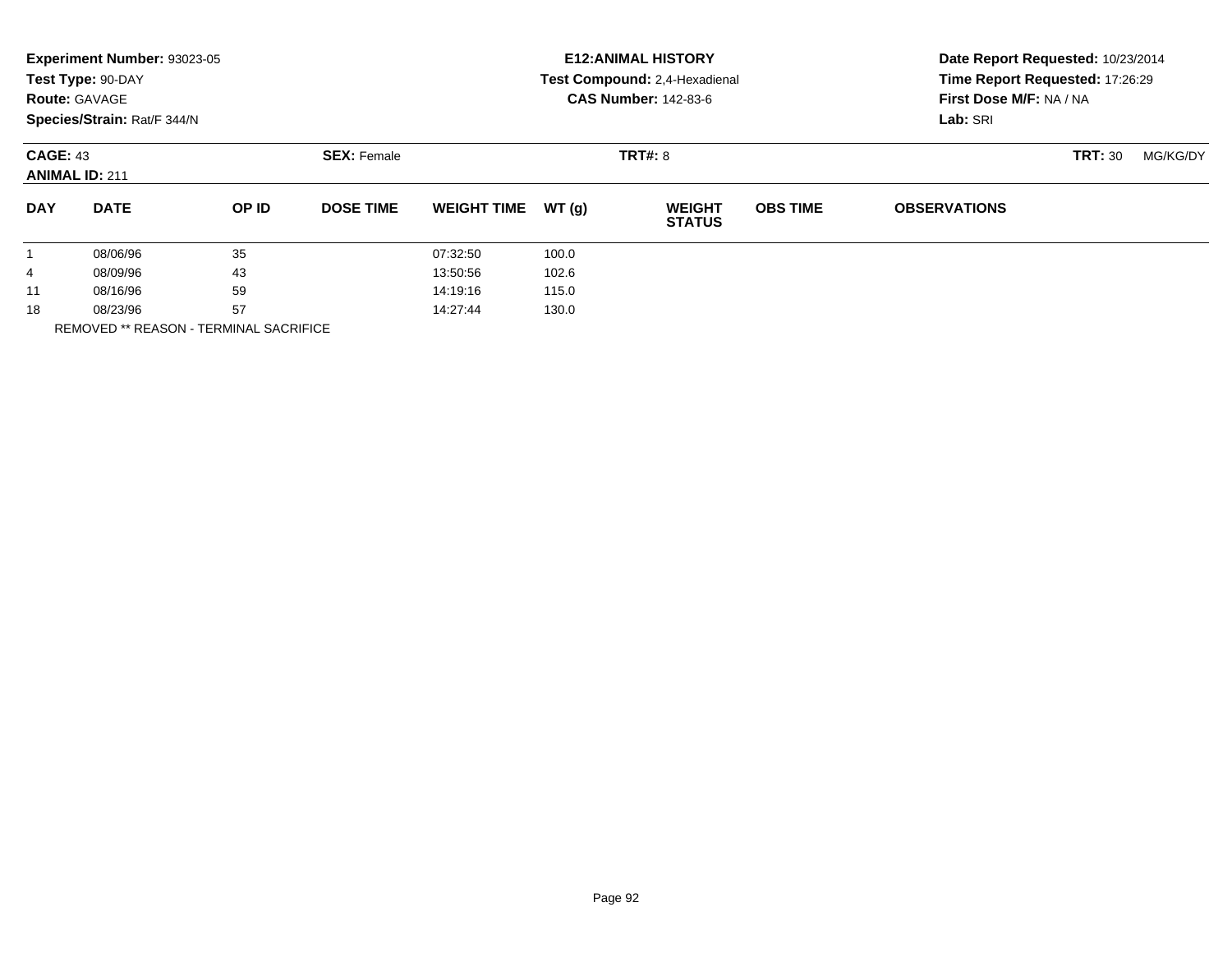|            | Experiment Number: 93023-05<br>Test Type: 90-DAY<br><b>Route: GAVAGE</b><br>Species/Strain: Rat/F 344/N |       |                    |                    |       | <b>E12: ANIMAL HISTORY</b><br>Test Compound: 2,4-Hexadienal<br><b>CAS Number: 142-83-6</b> | Date Report Requested: 10/23/2014<br>Time Report Requested: 17:26:29<br>First Dose M/F: NA / NA<br>Lab: SRI |                     |                |          |
|------------|---------------------------------------------------------------------------------------------------------|-------|--------------------|--------------------|-------|--------------------------------------------------------------------------------------------|-------------------------------------------------------------------------------------------------------------|---------------------|----------------|----------|
|            | <b>CAGE: 43</b><br><b>ANIMAL ID: 212</b>                                                                |       | <b>SEX: Female</b> |                    |       | <b>TRT#: 8</b>                                                                             |                                                                                                             |                     | <b>TRT: 30</b> | MG/KG/DY |
| <b>DAY</b> | <b>DATE</b>                                                                                             | OP ID | <b>DOSE TIME</b>   | <b>WEIGHT TIME</b> | WT(g) | <b>WEIGHT</b><br><b>STATUS</b>                                                             | <b>OBS TIME</b>                                                                                             | <b>OBSERVATIONS</b> |                |          |
|            | 08/06/96                                                                                                | 35    |                    | 07:32:50           | 73.6  |                                                                                            |                                                                                                             |                     |                |          |
| 4          | 08/09/96                                                                                                | 43    |                    | 13:50:56           | 82.8  |                                                                                            |                                                                                                             |                     |                |          |
| 11         | 08/16/96                                                                                                | 59    |                    | 14:19:16           | 100.6 |                                                                                            |                                                                                                             |                     |                |          |
| 18         | 57<br>08/23/96<br>----------------                                                                      |       | 14:27:44           | 121.1              |       |                                                                                            |                                                                                                             |                     |                |          |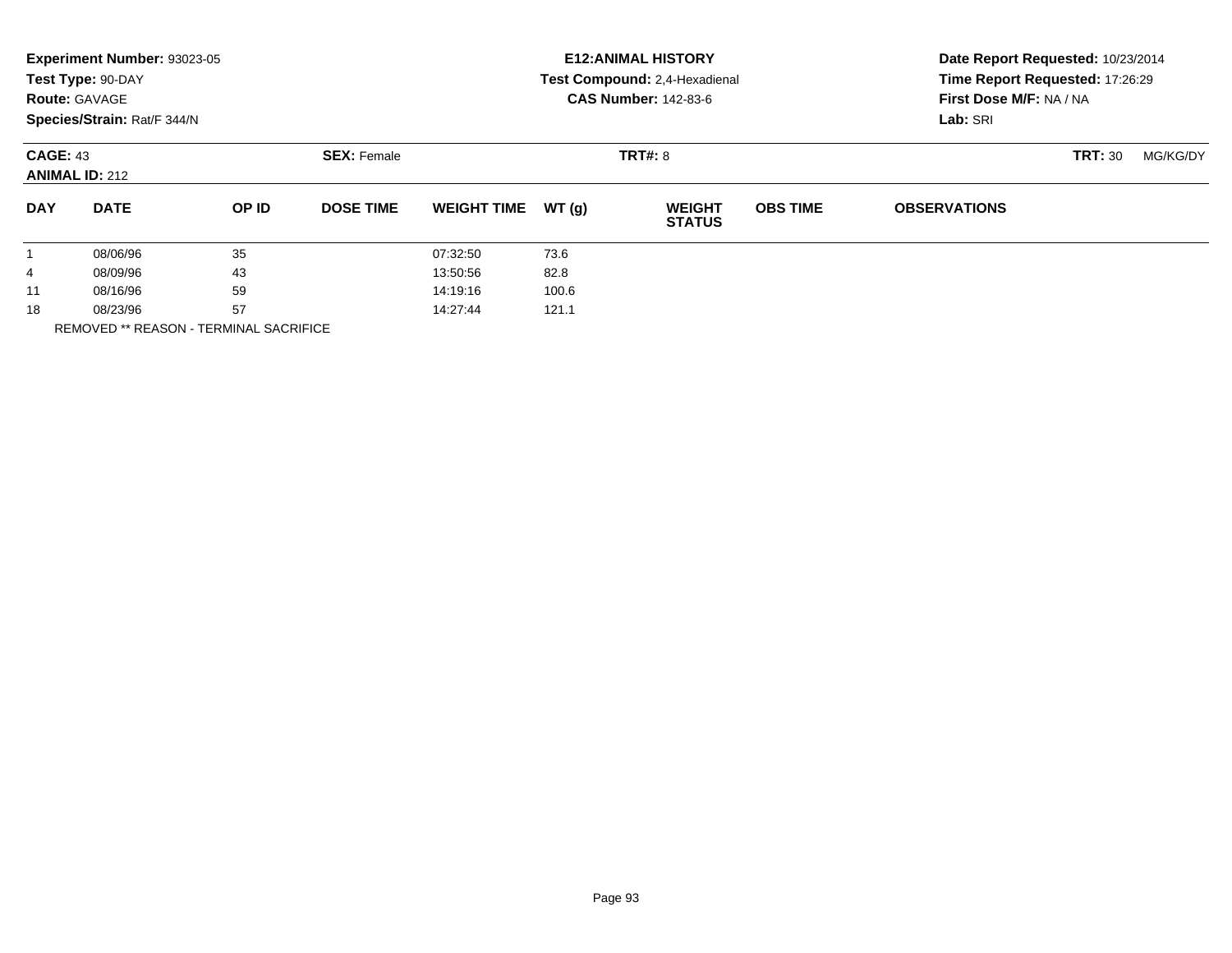|            | Experiment Number: 93023-05<br>Test Type: 90-DAY<br><b>Route: GAVAGE</b><br>Species/Strain: Rat/F 344/N |       |                    |                    |       | <b>E12: ANIMAL HISTORY</b><br>Test Compound: 2,4-Hexadienal<br><b>CAS Number: 142-83-6</b> | Date Report Requested: 10/23/2014<br>Time Report Requested: 17:26:29<br>First Dose M/F: NA / NA<br>Lab: SRI |                     |                |          |
|------------|---------------------------------------------------------------------------------------------------------|-------|--------------------|--------------------|-------|--------------------------------------------------------------------------------------------|-------------------------------------------------------------------------------------------------------------|---------------------|----------------|----------|
|            | <b>CAGE: 43</b><br><b>ANIMAL ID: 213</b>                                                                |       | <b>SEX: Female</b> |                    |       | <b>TRT#: 8</b>                                                                             |                                                                                                             |                     | <b>TRT: 30</b> | MG/KG/DY |
| <b>DAY</b> | <b>DATE</b>                                                                                             | OP ID | <b>DOSE TIME</b>   | <b>WEIGHT TIME</b> | WT(g) | <b>WEIGHT</b><br><b>STATUS</b>                                                             | <b>OBS TIME</b>                                                                                             | <b>OBSERVATIONS</b> |                |          |
|            | 08/06/96                                                                                                | 35    |                    | 07:32:50           | 84.4  |                                                                                            |                                                                                                             |                     |                |          |
| 4          | 08/09/96                                                                                                | 43    |                    | 13:50:56           | 93.6  |                                                                                            |                                                                                                             |                     |                |          |
| 11         | 08/16/96                                                                                                | 59    |                    | 14:19:16           | 107.2 |                                                                                            |                                                                                                             |                     |                |          |
| 18         | 57<br>08/23/96<br>----------------                                                                      |       | 14:27:44           | 125.3              |       |                                                                                            |                                                                                                             |                     |                |          |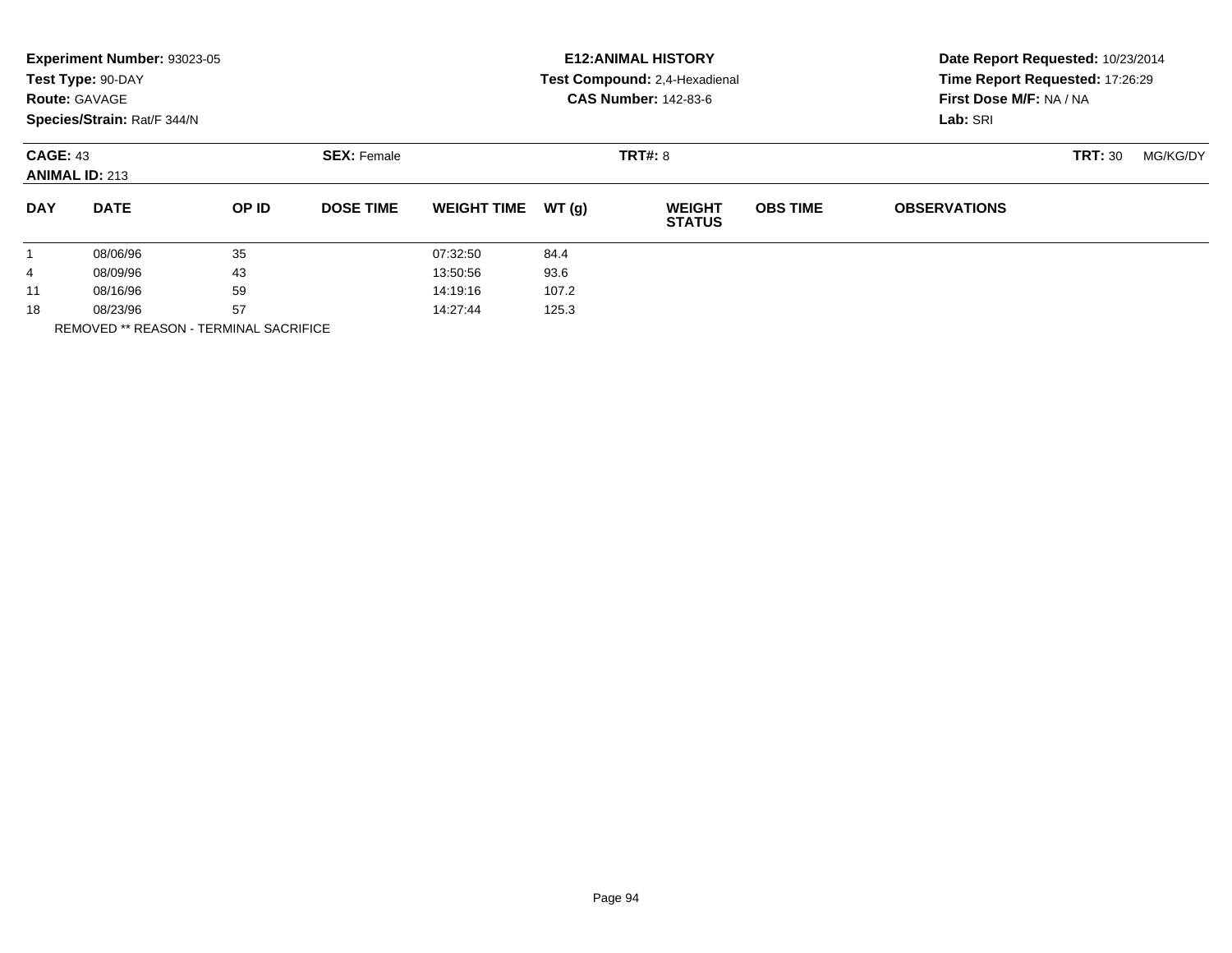|            | Experiment Number: 93023-05<br>Test Type: 90-DAY<br><b>Route: GAVAGE</b><br>Species/Strain: Rat/F 344/N |       |                    |                    |                | <b>E12: ANIMAL HISTORY</b><br>Test Compound: 2,4-Hexadienal<br><b>CAS Number: 142-83-6</b> | Date Report Requested: 10/23/2014<br>Time Report Requested: 17:26:29<br>First Dose M/F: NA / NA<br>Lab: SRI |                     |                |          |
|------------|---------------------------------------------------------------------------------------------------------|-------|--------------------|--------------------|----------------|--------------------------------------------------------------------------------------------|-------------------------------------------------------------------------------------------------------------|---------------------|----------------|----------|
|            | <b>CAGE: 43</b><br><b>ANIMAL ID: 214</b>                                                                |       | <b>SEX: Female</b> |                    | <b>TRT#: 8</b> |                                                                                            |                                                                                                             |                     | <b>TRT: 30</b> | MG/KG/DY |
| <b>DAY</b> | <b>DATE</b>                                                                                             | OP ID | <b>DOSE TIME</b>   | <b>WEIGHT TIME</b> | WT(g)          | <b>WEIGHT</b><br><b>STATUS</b>                                                             | <b>OBS TIME</b>                                                                                             | <b>OBSERVATIONS</b> |                |          |
|            | 08/06/96                                                                                                | 35    |                    | 07:32:50           | 78.6           |                                                                                            |                                                                                                             |                     |                |          |
| 4          | 08/09/96                                                                                                | 43    |                    | 13:50:56           | 85.0           |                                                                                            |                                                                                                             |                     |                |          |
| 11         | 08/16/96                                                                                                | 59    |                    | 14:19:16           | 99.6           |                                                                                            |                                                                                                             |                     |                |          |
| 18         | 57<br>08/23/96<br>----------------                                                                      |       | 14:27:44           | 118.0              |                |                                                                                            |                                                                                                             |                     |                |          |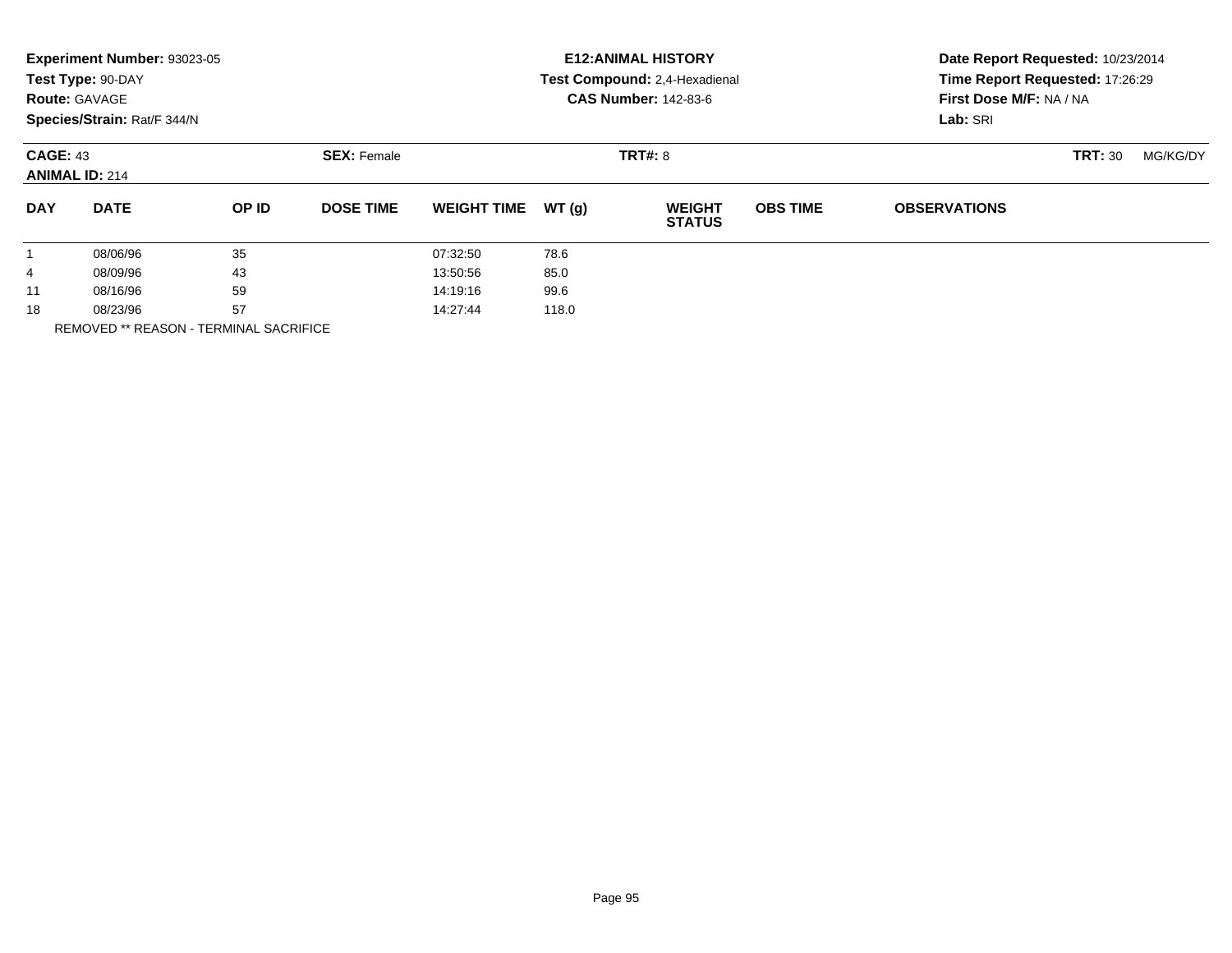|            | Experiment Number: 93023-05<br>Test Type: 90-DAY<br><b>Route: GAVAGE</b><br>Species/Strain: Rat/F 344/N |       |                    |                    |                | <b>E12: ANIMAL HISTORY</b><br>Test Compound: 2,4-Hexadienal<br><b>CAS Number: 142-83-6</b> | Date Report Requested: 10/23/2014<br>Time Report Requested: 17:26:29<br>First Dose M/F: NA / NA<br>Lab: SRI |                     |                |          |
|------------|---------------------------------------------------------------------------------------------------------|-------|--------------------|--------------------|----------------|--------------------------------------------------------------------------------------------|-------------------------------------------------------------------------------------------------------------|---------------------|----------------|----------|
|            | <b>CAGE: 43</b><br><b>ANIMAL ID: 215</b>                                                                |       | <b>SEX: Female</b> |                    | <b>TRT#: 8</b> |                                                                                            |                                                                                                             |                     | <b>TRT: 30</b> | MG/KG/DY |
| <b>DAY</b> | <b>DATE</b>                                                                                             | OP ID | <b>DOSE TIME</b>   | <b>WEIGHT TIME</b> | WT(g)          | <b>WEIGHT</b><br><b>STATUS</b>                                                             | <b>OBS TIME</b>                                                                                             | <b>OBSERVATIONS</b> |                |          |
|            | 08/06/96                                                                                                | 35    |                    | 07:32:50           | 92.4           |                                                                                            |                                                                                                             |                     |                |          |
| 4          | 08/09/96                                                                                                | 43    |                    | 13:50:56           | 99.1           |                                                                                            |                                                                                                             |                     |                |          |
| 11         | 08/16/96                                                                                                | 59    |                    | 14:19:16           | 108.1          |                                                                                            |                                                                                                             |                     |                |          |
| 18         | 08/23/96                                                                                                | 57    |                    | 14:27:44           | 123.4          |                                                                                            |                                                                                                             |                     |                |          |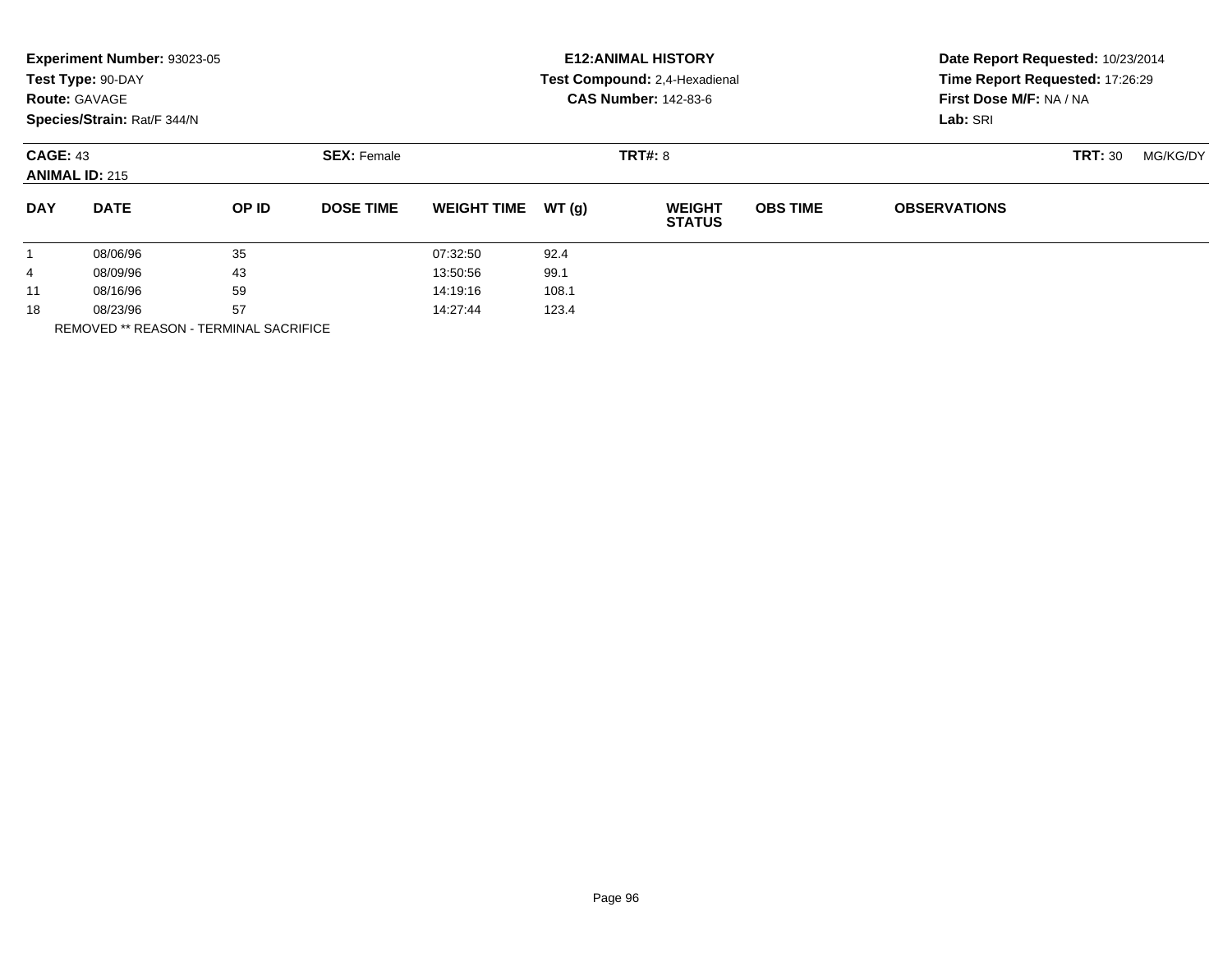|            | Experiment Number: 93023-05<br>Test Type: 90-DAY<br><b>Route: GAVAGE</b><br>Species/Strain: Rat/F 344/N |       |                    |                    |       | <b>E12: ANIMAL HISTORY</b><br>Test Compound: 2,4-Hexadienal<br><b>CAS Number: 142-83-6</b> | Date Report Requested: 10/23/2014<br>Time Report Requested: 17:26:29<br>First Dose M/F: NA / NA<br>Lab: SRI |                     |                |          |
|------------|---------------------------------------------------------------------------------------------------------|-------|--------------------|--------------------|-------|--------------------------------------------------------------------------------------------|-------------------------------------------------------------------------------------------------------------|---------------------|----------------|----------|
|            | <b>CAGE: 44</b><br><b>ANIMAL ID: 216</b>                                                                |       | <b>SEX: Female</b> |                    |       | <b>TRT#: 8</b>                                                                             |                                                                                                             |                     | <b>TRT: 30</b> | MG/KG/DY |
| <b>DAY</b> | <b>DATE</b>                                                                                             | OP ID | <b>DOSE TIME</b>   | <b>WEIGHT TIME</b> | WT(g) | <b>WEIGHT</b><br><b>STATUS</b>                                                             | <b>OBS TIME</b>                                                                                             | <b>OBSERVATIONS</b> |                |          |
|            | 08/06/96                                                                                                | 35    |                    | 07:33:46           | 102.2 |                                                                                            |                                                                                                             |                     |                |          |
| 4          | 08/09/96                                                                                                | 43    |                    | 13:52:02           | 102.2 |                                                                                            |                                                                                                             |                     |                |          |
| 11         | 08/16/96                                                                                                | 59    |                    | 14:20:28           | 115.3 |                                                                                            |                                                                                                             |                     |                |          |
| 18         | 08/23/96                                                                                                | 57    |                    | 14:29:22           | 128.8 |                                                                                            |                                                                                                             |                     |                |          |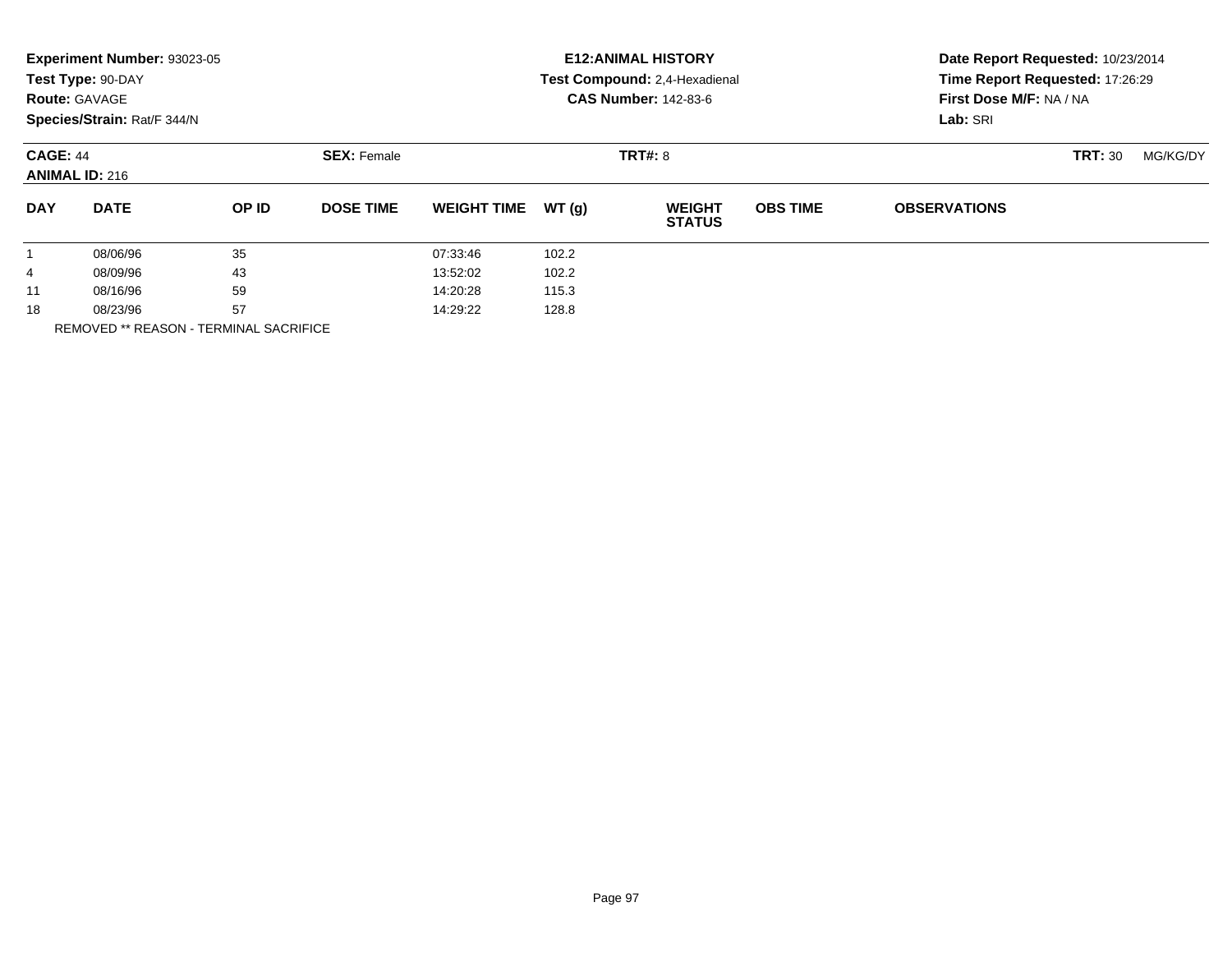|                      | Experiment Number: 93023-05<br>Test Type: 90-DAY<br><b>Route: GAVAGE</b><br>Species/Strain: Rat/F 344/N |    |                  |                    |       | <b>E12: ANIMAL HISTORY</b><br>Test Compound: 2,4-Hexadienal<br><b>CAS Number: 142-83-6</b> | Date Report Requested: 10/23/2014<br>Time Report Requested: 17:26:29<br>First Dose M/F: NA / NA<br>Lab: SRI |                     |                |          |
|----------------------|---------------------------------------------------------------------------------------------------------|----|------------------|--------------------|-------|--------------------------------------------------------------------------------------------|-------------------------------------------------------------------------------------------------------------|---------------------|----------------|----------|
|                      | <b>SEX: Female</b><br><b>CAGE: 44</b><br><b>ANIMAL ID: 217</b>                                          |    |                  |                    |       | <b>TRT#: 8</b>                                                                             |                                                                                                             |                     | <b>TRT: 30</b> | MG/KG/DY |
| <b>DAY</b>           | <b>DATE</b><br>OP ID                                                                                    |    | <b>DOSE TIME</b> | <b>WEIGHT TIME</b> | WT(q) | <b>WEIGHT</b><br><b>STATUS</b>                                                             | <b>OBS TIME</b>                                                                                             | <b>OBSERVATIONS</b> |                |          |
|                      | 08/06/96                                                                                                | 35 |                  | 07:33:46           | 81.6  |                                                                                            |                                                                                                             |                     |                |          |
| 4                    | 43<br>08/09/96                                                                                          |    | 13:52:02         | 85.6               |       |                                                                                            |                                                                                                             |                     |                |          |
| 11                   | 59<br>08/16/96                                                                                          |    |                  | 14:20:28           | 103.0 |                                                                                            |                                                                                                             |                     |                |          |
| 57<br>18<br>08/23/96 |                                                                                                         |    | 14:29:22         | 120.0              |       |                                                                                            |                                                                                                             |                     |                |          |
|                      | <b>REMOVED ** REASON - TERMINAL SACRIFICE</b>                                                           |    |                  |                    |       |                                                                                            |                                                                                                             |                     |                |          |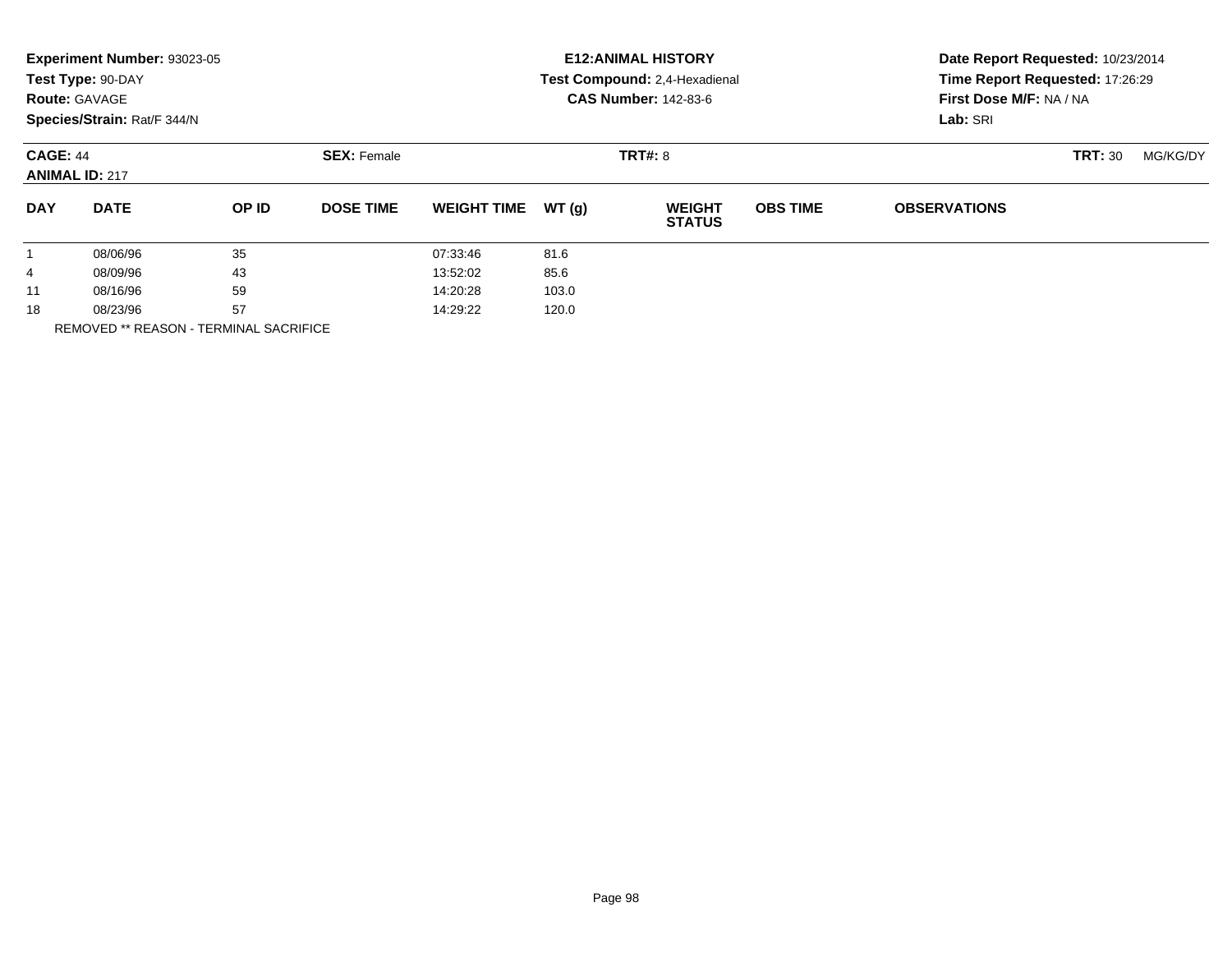|                      | Experiment Number: 93023-05<br>Test Type: 90-DAY<br><b>Route: GAVAGE</b><br>Species/Strain: Rat/F 344/N |          |                    |                    |       | <b>E12: ANIMAL HISTORY</b><br>Test Compound: 2,4-Hexadienal<br><b>CAS Number: 142-83-6</b> | Date Report Requested: 10/23/2014<br>Time Report Requested: 17:26:29<br>First Dose M/F: NA / NA<br>Lab: SRI |                     |                |          |
|----------------------|---------------------------------------------------------------------------------------------------------|----------|--------------------|--------------------|-------|--------------------------------------------------------------------------------------------|-------------------------------------------------------------------------------------------------------------|---------------------|----------------|----------|
|                      | <b>CAGE: 44</b><br><b>ANIMAL ID: 218</b>                                                                |          | <b>SEX: Female</b> |                    |       | <b>TRT#: 8</b>                                                                             |                                                                                                             |                     | <b>TRT: 30</b> | MG/KG/DY |
| <b>DAY</b>           | <b>DATE</b>                                                                                             | OP ID    | <b>DOSE TIME</b>   | <b>WEIGHT TIME</b> | WT(g) | <b>WEIGHT</b><br><b>STATUS</b>                                                             | <b>OBS TIME</b>                                                                                             | <b>OBSERVATIONS</b> |                |          |
|                      | 08/06/96                                                                                                | 35       |                    | 07:33:46           | 84.0  |                                                                                            |                                                                                                             |                     |                |          |
| 4                    | 08/09/96                                                                                                | 43       |                    | 13:52:02           | 88.2  |                                                                                            |                                                                                                             |                     |                |          |
| 11                   | 59<br>08/16/96                                                                                          |          | 14:20:28           | 105.3              |       |                                                                                            |                                                                                                             |                     |                |          |
| 57<br>18<br>08/23/96 |                                                                                                         | 14:29:22 | 121.4              |                    |       |                                                                                            |                                                                                                             |                     |                |          |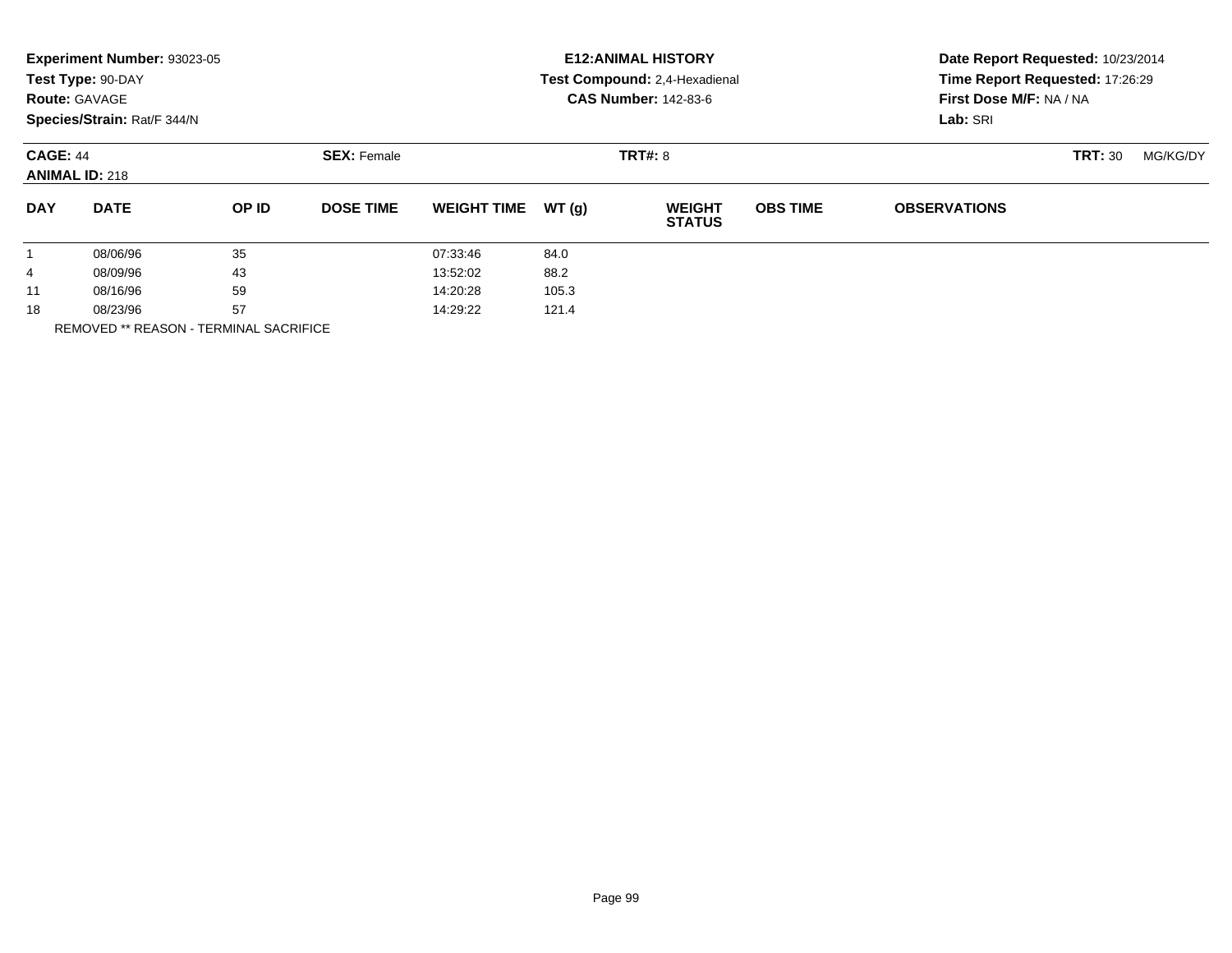|                      | Experiment Number: 93023-05<br>Test Type: 90-DAY<br><b>Route: GAVAGE</b><br>Species/Strain: Rat/F 344/N |          |                                      |                    |       | <b>E12: ANIMAL HISTORY</b><br>Test Compound: 2,4-Hexadienal<br><b>CAS Number: 142-83-6</b> | Date Report Requested: 10/23/2014<br>Time Report Requested: 17:26:29<br>First Dose M/F: NA / NA<br>Lab: SRI |                            |  |  |
|----------------------|---------------------------------------------------------------------------------------------------------|----------|--------------------------------------|--------------------|-------|--------------------------------------------------------------------------------------------|-------------------------------------------------------------------------------------------------------------|----------------------------|--|--|
|                      | <b>CAGE: 44</b><br><b>ANIMAL ID: 219</b>                                                                |          | <b>TRT#: 8</b><br><b>SEX: Female</b> |                    |       |                                                                                            |                                                                                                             | <b>TRT: 30</b><br>MG/KG/DY |  |  |
| <b>DAY</b>           | <b>DATE</b>                                                                                             | OP ID    | <b>DOSE TIME</b>                     | <b>WEIGHT TIME</b> | WT(g) | <b>WEIGHT</b><br><b>STATUS</b>                                                             | <b>OBS TIME</b>                                                                                             | <b>OBSERVATIONS</b>        |  |  |
|                      | 08/06/96                                                                                                | 35       |                                      | 07:33:46           | 82.8  |                                                                                            |                                                                                                             |                            |  |  |
| 4                    | 08/09/96                                                                                                | 43       |                                      | 13:52:02           | 84.7  |                                                                                            |                                                                                                             |                            |  |  |
| 11                   | 59<br>08/16/96                                                                                          |          | 14:20:28                             | 97.6               |       |                                                                                            |                                                                                                             |                            |  |  |
| 57<br>18<br>08/23/96 |                                                                                                         | 14:29:22 | 113.9                                |                    |       |                                                                                            |                                                                                                             |                            |  |  |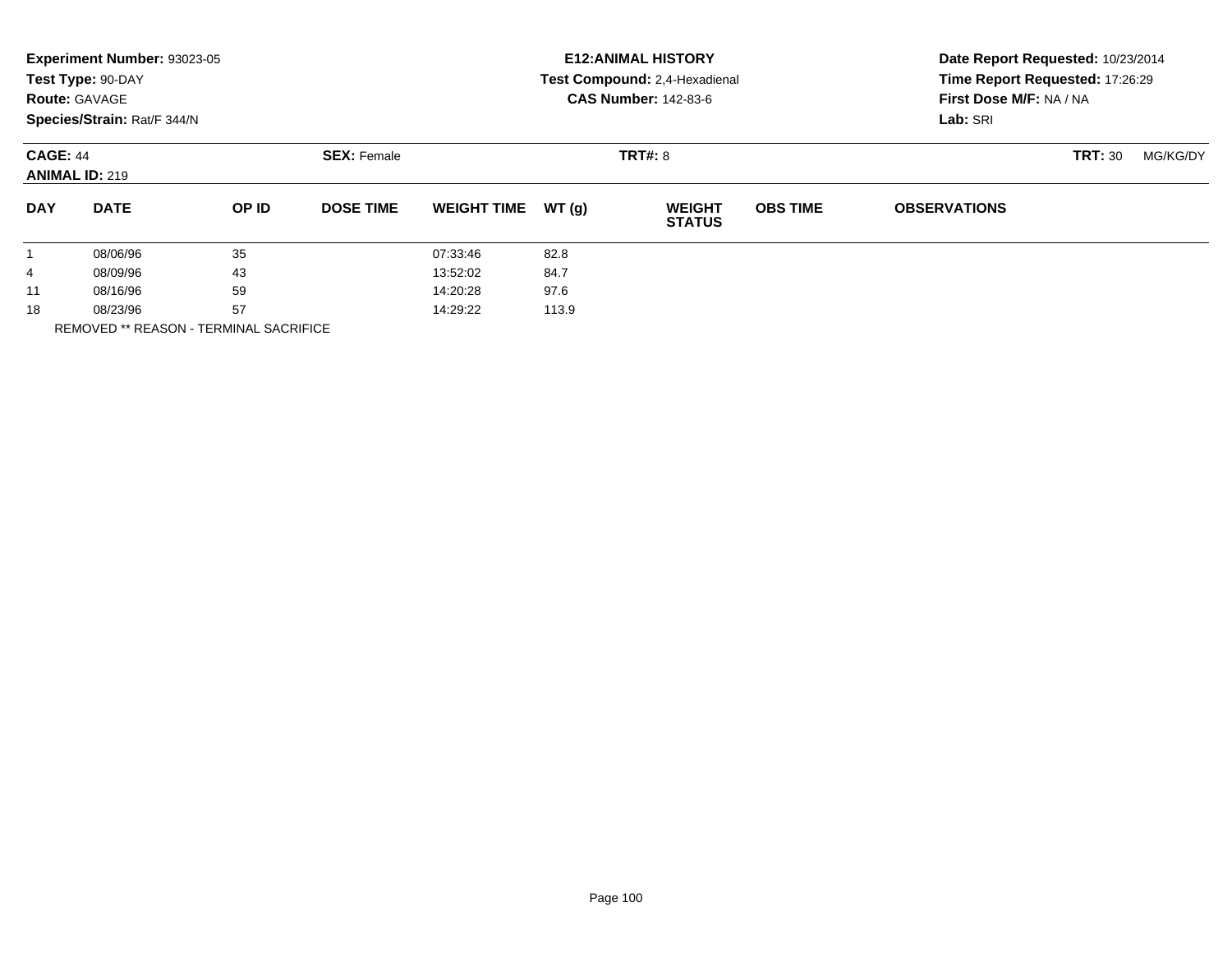|                        | Experiment Number: 93023-05<br>Test Type: 90-DAY<br><b>Route: GAVAGE</b><br>Species/Strain: Rat/F 344/N |       |                    |                    |                | <b>E12: ANIMAL HISTORY</b><br>Test Compound: 2,4-Hexadienal<br><b>CAS Number: 142-83-6</b> | Date Report Requested: 10/23/2014<br>Time Report Requested: 17:26:29<br>First Dose M/F: NA / NA<br>Lab: SRI<br><b>TRT: 30</b><br>MG/KG/DY |                     |  |  |
|------------------------|---------------------------------------------------------------------------------------------------------|-------|--------------------|--------------------|----------------|--------------------------------------------------------------------------------------------|-------------------------------------------------------------------------------------------------------------------------------------------|---------------------|--|--|
|                        | <b>CAGE: 44</b><br><b>ANIMAL ID: 220</b>                                                                |       | <b>SEX: Female</b> |                    | <b>TRT#: 8</b> |                                                                                            |                                                                                                                                           |                     |  |  |
| <b>DAY</b>             | <b>DATE</b>                                                                                             | OP ID | <b>DOSE TIME</b>   | <b>WEIGHT TIME</b> | WT(q)          | <b>WEIGHT</b><br><b>STATUS</b>                                                             | <b>OBS TIME</b>                                                                                                                           | <b>OBSERVATIONS</b> |  |  |
|                        | 08/06/96                                                                                                | 35    |                    | 07:33:46           | 93.8           |                                                                                            |                                                                                                                                           |                     |  |  |
| 4                      | 08/09/96                                                                                                | 43    |                    | 13:52:02           | 97.3           |                                                                                            |                                                                                                                                           |                     |  |  |
| 11                     | 59<br>08/16/96                                                                                          |       | 14:20:28           | 109.8              |                |                                                                                            |                                                                                                                                           |                     |  |  |
| 18<br>---------------- | 57<br>08/23/96                                                                                          |       | 14:29:22           | 124.9              |                |                                                                                            |                                                                                                                                           |                     |  |  |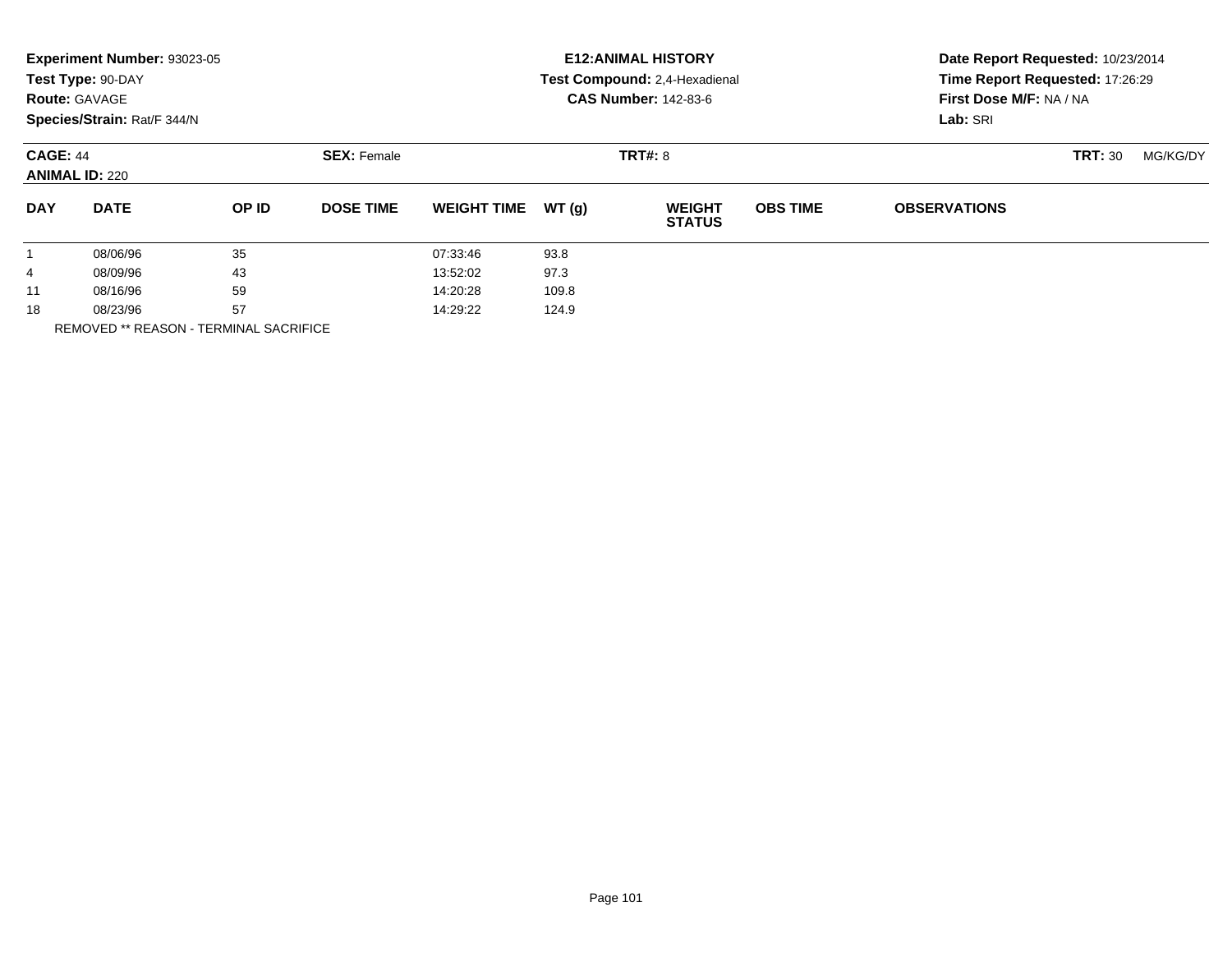|                                                                                                                                                                   | Experiment Number: 93023-05<br>Test Type: 90-DAY<br><b>Route: GAVAGE</b><br>Species/Strain: Rat/F 344/N |  |  |  |  | <b>E12: ANIMAL HISTORY</b><br>Test Compound: 2,4-Hexadienal<br><b>CAS Number: 142-83-6</b> | Date Report Requested: 10/23/2014<br>Time Report Requested: 17:26:29<br>First Dose M/F: NA / NA<br>Lab: SRI |          |  |
|-------------------------------------------------------------------------------------------------------------------------------------------------------------------|---------------------------------------------------------------------------------------------------------|--|--|--|--|--------------------------------------------------------------------------------------------|-------------------------------------------------------------------------------------------------------------|----------|--|
| <b>CAGE: 45</b><br><b>SEX: Female</b><br><b>TRT#: 10</b><br><b>TRT: 60</b><br><b>ANIMAL ID: 221</b>                                                               |                                                                                                         |  |  |  |  |                                                                                            |                                                                                                             | MG/KG/DY |  |
| WT(g)<br><b>OBS TIME</b><br><b>DAY</b><br><b>DATE</b><br>OP ID<br><b>DOSE TIME</b><br><b>WEIGHT TIME</b><br><b>WEIGHT</b><br><b>OBSERVATIONS</b><br><b>STATUS</b> |                                                                                                         |  |  |  |  |                                                                                            |                                                                                                             |          |  |
| 35<br>87.4<br>08/06/96<br>07:30:38<br>$\mathbf{1}$                                                                                                                |                                                                                                         |  |  |  |  |                                                                                            |                                                                                                             |          |  |
| 43<br>91.5<br>13:53:08<br>08/09/96<br>4                                                                                                                           |                                                                                                         |  |  |  |  |                                                                                            |                                                                                                             |          |  |
| 59<br>108.0<br>08/16/96<br>14:17:12<br>11                                                                                                                         |                                                                                                         |  |  |  |  |                                                                                            |                                                                                                             |          |  |
| 57<br>18<br>126.4<br>08/23/96<br>14:24:52                                                                                                                         |                                                                                                         |  |  |  |  |                                                                                            |                                                                                                             |          |  |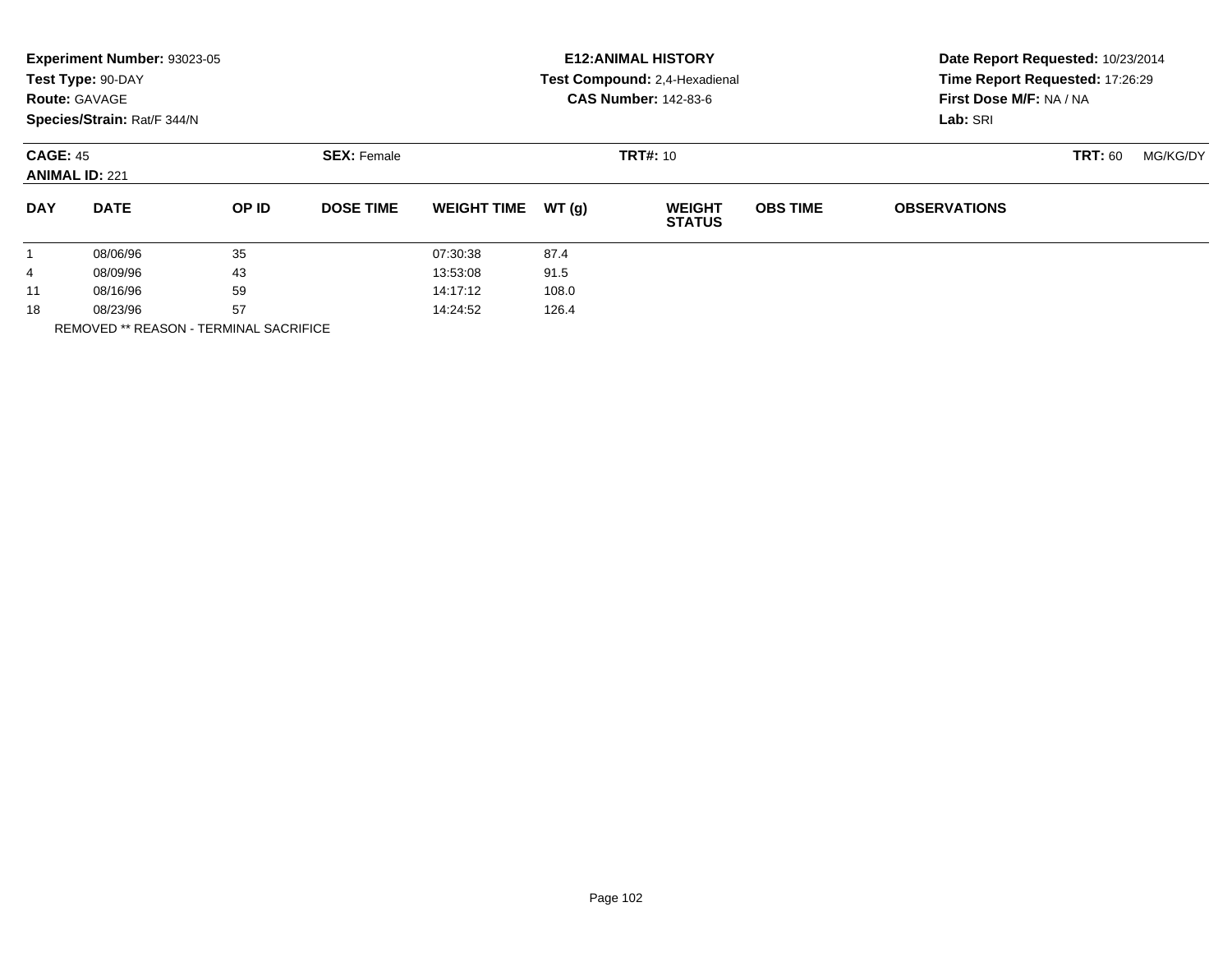| Experiment Number: 93023-05<br>Test Type: 90-DAY<br><b>Route: GAVAGE</b><br>Species/Strain: Rat/F 344/N |       |                    |                    |       | <b>E12: ANIMAL HISTORY</b><br>Test Compound: 2,4-Hexadienal<br><b>CAS Number: 142-83-6</b> | Date Report Requested: 10/23/2014<br>Time Report Requested: 17:26:29<br>First Dose M/F: NA / NA<br>Lab: SRI |                     |                |          |
|---------------------------------------------------------------------------------------------------------|-------|--------------------|--------------------|-------|--------------------------------------------------------------------------------------------|-------------------------------------------------------------------------------------------------------------|---------------------|----------------|----------|
| <b>CAGE: 45</b><br><b>ANIMAL ID: 222</b>                                                                |       | <b>SEX: Female</b> |                    |       | <b>TRT#: 10</b>                                                                            |                                                                                                             |                     | <b>TRT: 60</b> | MG/KG/DY |
| <b>DAY</b><br><b>DATE</b>                                                                               | OP ID | <b>DOSE TIME</b>   | <b>WEIGHT TIME</b> | WT(g) | <b>WEIGHT</b><br><b>STATUS</b>                                                             | <b>OBS TIME</b>                                                                                             | <b>OBSERVATIONS</b> |                |          |
| 35<br>08/06/96<br>$\mathbf{1}$                                                                          |       |                    | 07:30:38           | 79.5  |                                                                                            |                                                                                                             |                     |                |          |
| 43<br>08/09/96<br>4                                                                                     |       |                    | 13:53:08           | 86.5  |                                                                                            |                                                                                                             |                     |                |          |
| 59<br>08/16/96<br>11                                                                                    |       | 14:17:12           | 99.0               |       |                                                                                            |                                                                                                             |                     |                |          |
| 57<br>18<br>08/23/96                                                                                    |       |                    | 14:24:52           | 116.3 |                                                                                            |                                                                                                             |                     |                |          |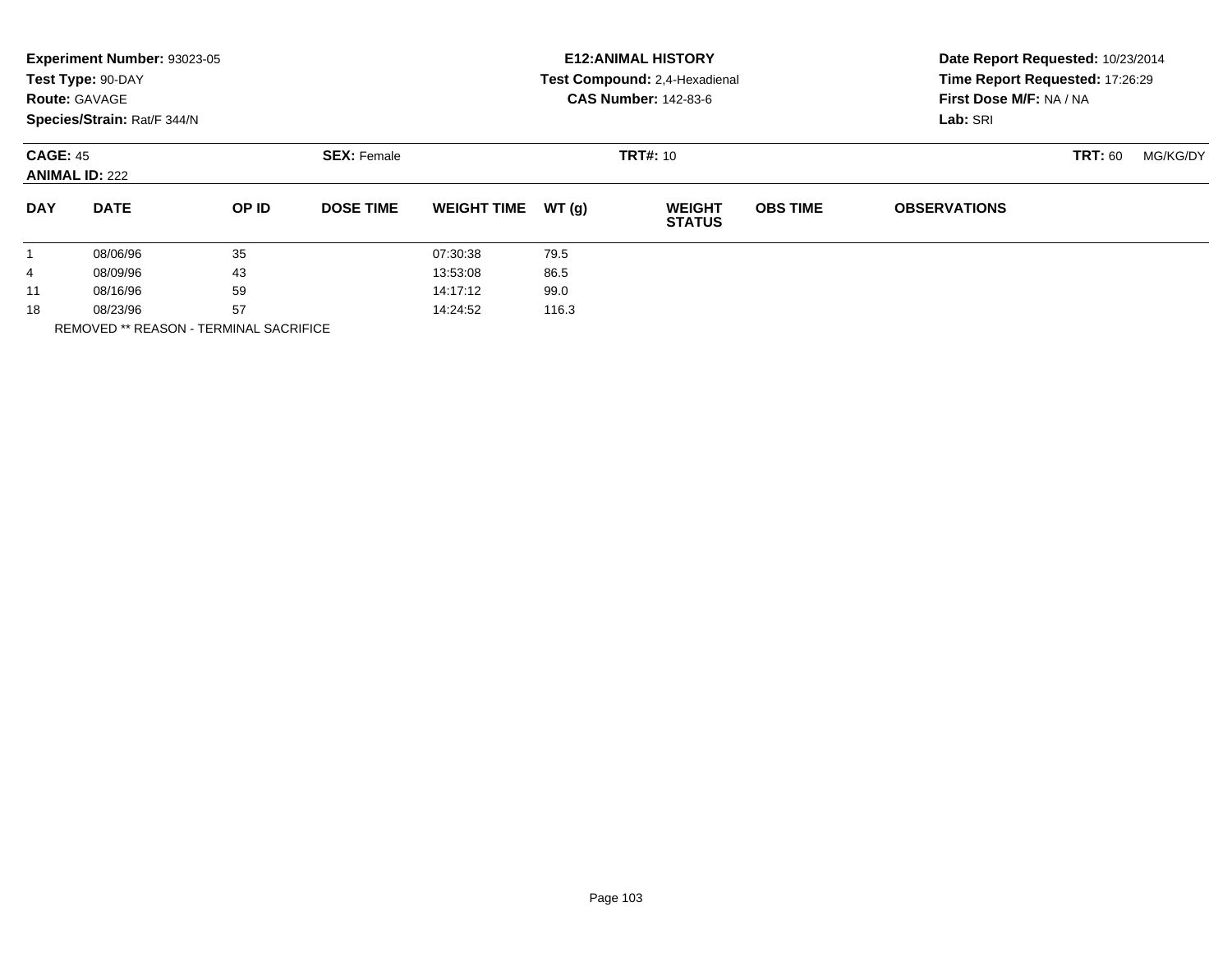|                                          | Experiment Number: 93023-05<br>Test Type: 90-DAY<br><b>Route: GAVAGE</b><br>Species/Strain: Rat/F 344/N |       |                    | <b>E12: ANIMAL HISTORY</b><br>Test Compound: 2,4-Hexadienal<br><b>CAS Number: 142-83-6</b> |        |                                |                 | Date Report Requested: 10/23/2014<br>Time Report Requested: 17:26:29<br>First Dose M/F: NA / NA<br>Lab: SRI |                |          |  |
|------------------------------------------|---------------------------------------------------------------------------------------------------------|-------|--------------------|--------------------------------------------------------------------------------------------|--------|--------------------------------|-----------------|-------------------------------------------------------------------------------------------------------------|----------------|----------|--|
| <b>CAGE: 45</b><br><b>ANIMAL ID: 223</b> |                                                                                                         |       | <b>SEX: Female</b> |                                                                                            |        | <b>TRT#: 10</b>                |                 |                                                                                                             | <b>TRT: 60</b> | MG/KG/DY |  |
| <b>DAY</b>                               | <b>DATE</b>                                                                                             | OP ID | <b>DOSE TIME</b>   | <b>WEIGHT TIME</b>                                                                         | WT (a) | <b>WEIGHT</b><br><b>STATUS</b> | <b>OBS TIME</b> | <b>OBSERVATIONS</b>                                                                                         |                |          |  |
|                                          | 08/06/96                                                                                                | 35    |                    | 07:30:38                                                                                   | 72.5   |                                |                 |                                                                                                             |                |          |  |

REMOVED \*\* REASON - ACCIDENTALLY KILLED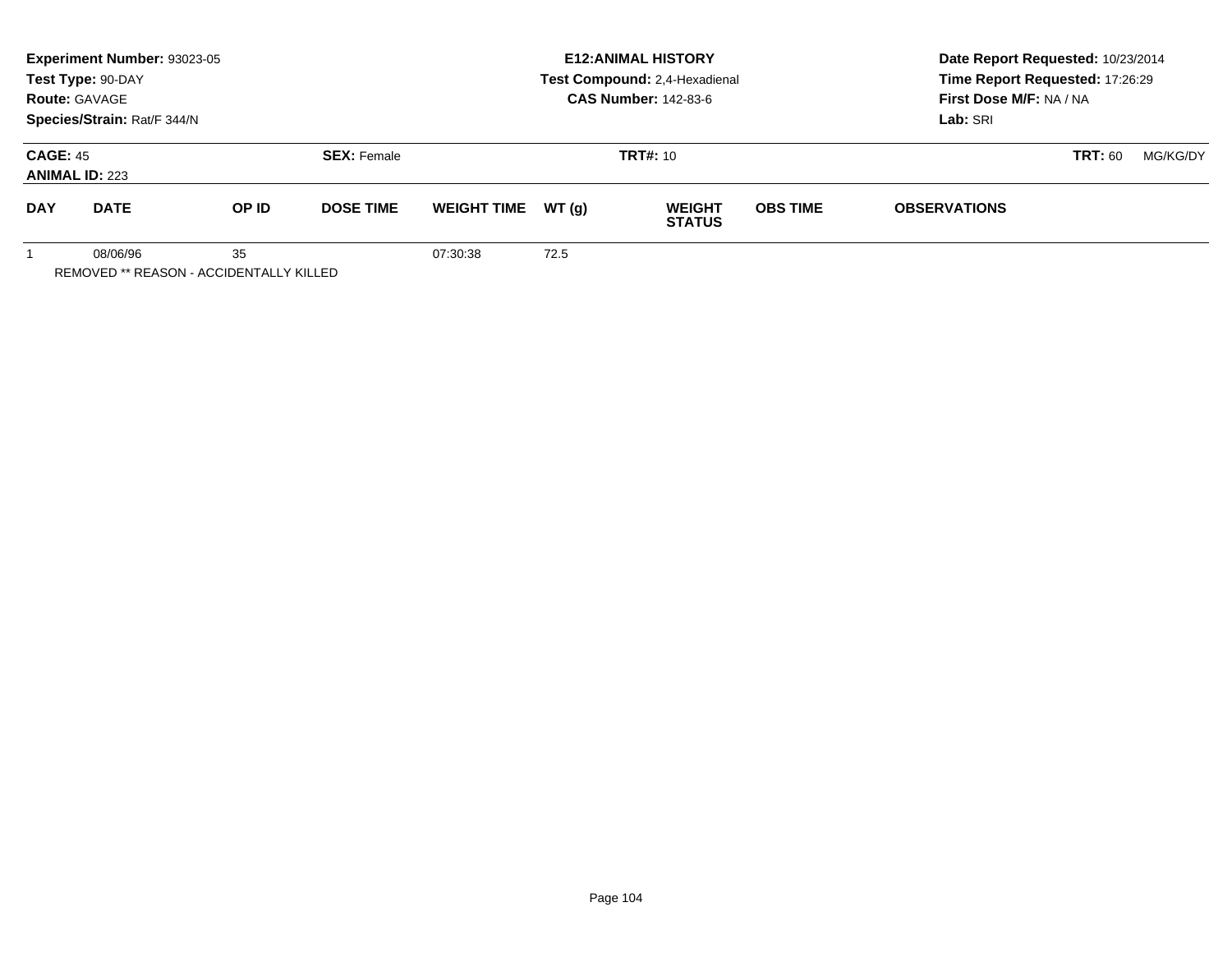|                      | Experiment Number: 93023-05<br>Test Type: 90-DAY<br><b>Route: GAVAGE</b><br>Species/Strain: Rat/F 344/N |          |                                       |                    |       | <b>E12: ANIMAL HISTORY</b><br>Test Compound: 2,4-Hexadienal<br><b>CAS Number: 142-83-6</b> | Lab: SRI        | Time Report Requested: 17:26:29<br>First Dose M/F: NA / NA |                                                                 |  |  |
|----------------------|---------------------------------------------------------------------------------------------------------|----------|---------------------------------------|--------------------|-------|--------------------------------------------------------------------------------------------|-----------------|------------------------------------------------------------|-----------------------------------------------------------------|--|--|
|                      | <b>CAGE: 45</b><br><b>ANIMAL ID: 224</b>                                                                |          | <b>TRT#: 10</b><br><b>SEX: Female</b> |                    |       |                                                                                            |                 |                                                            | Date Report Requested: 10/23/2014<br><b>TRT: 60</b><br>MG/KG/DY |  |  |
| <b>DAY</b>           | <b>DATE</b>                                                                                             | OP ID    | <b>DOSE TIME</b>                      | <b>WEIGHT TIME</b> | WT(g) | <b>WEIGHT</b><br><b>STATUS</b>                                                             | <b>OBS TIME</b> | <b>OBSERVATIONS</b>                                        |                                                                 |  |  |
| $\mathbf{1}$         | 08/06/96                                                                                                | 35       |                                       | 07:30:38           | 92.5  |                                                                                            |                 |                                                            |                                                                 |  |  |
| 4                    | 08/09/96                                                                                                | 43       |                                       | 13:53:08           | 96.4  |                                                                                            |                 |                                                            |                                                                 |  |  |
| 59<br>08/16/96<br>11 |                                                                                                         | 14:17:12 | 115.4                                 |                    |       |                                                                                            |                 |                                                            |                                                                 |  |  |
| 57<br>18<br>08/23/96 |                                                                                                         |          | 14:24:52                              | 122.6              |       |                                                                                            |                 |                                                            |                                                                 |  |  |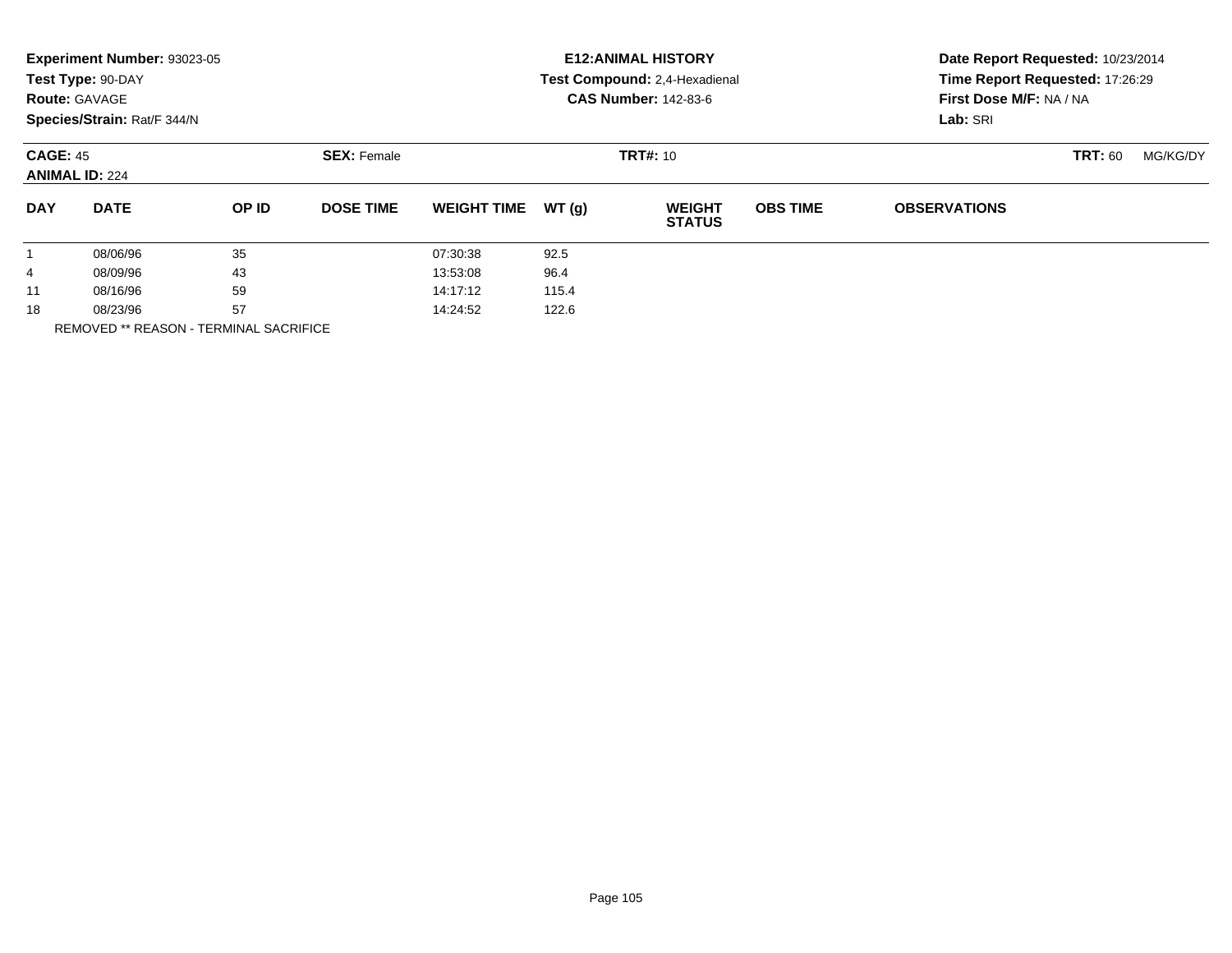|                      | Experiment Number: 93023-05<br>Test Type: 90-DAY<br><b>Route: GAVAGE</b><br>Species/Strain: Rat/F 344/N |          |                                       |                    |       | <b>E12: ANIMAL HISTORY</b><br>Test Compound: 2,4-Hexadienal<br><b>CAS Number: 142-83-6</b> | Date Report Requested: 10/23/2014<br>Time Report Requested: 17:26:29<br>First Dose M/F: NA / NA<br>Lab: SRI |                     |                            |  |  |  |
|----------------------|---------------------------------------------------------------------------------------------------------|----------|---------------------------------------|--------------------|-------|--------------------------------------------------------------------------------------------|-------------------------------------------------------------------------------------------------------------|---------------------|----------------------------|--|--|--|
|                      | <b>CAGE: 45</b><br><b>ANIMAL ID: 225</b>                                                                |          | <b>TRT#: 10</b><br><b>SEX: Female</b> |                    |       |                                                                                            |                                                                                                             |                     | <b>TRT: 60</b><br>MG/KG/DY |  |  |  |
| <b>DAY</b>           | <b>DATE</b>                                                                                             | OP ID    | <b>DOSE TIME</b>                      | <b>WEIGHT TIME</b> | WT(g) | <b>WEIGHT</b><br><b>STATUS</b>                                                             | <b>OBS TIME</b>                                                                                             | <b>OBSERVATIONS</b> |                            |  |  |  |
|                      | 08/06/96                                                                                                | 35       |                                       | 07:30:38           | 103.7 |                                                                                            |                                                                                                             |                     |                            |  |  |  |
| 4                    | 08/09/96                                                                                                | 43       |                                       | 13:53:08           | 107.2 |                                                                                            |                                                                                                             |                     |                            |  |  |  |
| 11                   | 59<br>08/16/96                                                                                          |          | 14:17:12                              | 123.0              |       |                                                                                            |                                                                                                             |                     |                            |  |  |  |
| 57<br>18<br>08/23/96 |                                                                                                         | 14:24:52 | 136.1                                 |                    |       |                                                                                            |                                                                                                             |                     |                            |  |  |  |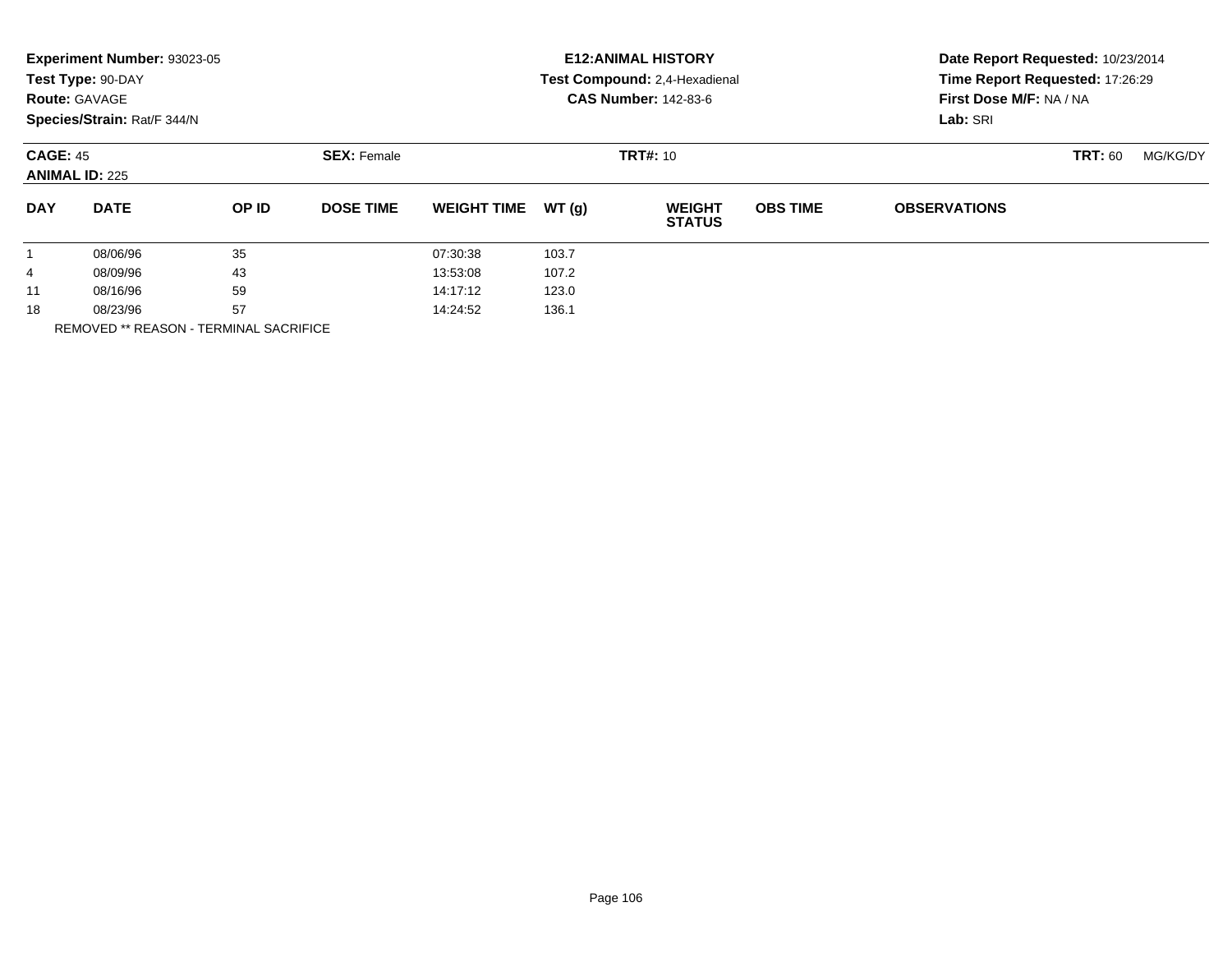|                      | Experiment Number: 93023-05<br>Test Type: 90-DAY<br><b>Route: GAVAGE</b><br>Species/Strain: Rat/F 344/N |       |                    |                    |                 | <b>E12: ANIMAL HISTORY</b><br>Test Compound: 2,4-Hexadienal<br><b>CAS Number: 142-83-6</b> | Date Report Requested: 10/23/2014<br>Time Report Requested: 17:26:29<br>First Dose M/F: NA / NA<br>Lab: SRI<br><b>TRT: 60</b><br>MG/KG/DY |                     |  |  |
|----------------------|---------------------------------------------------------------------------------------------------------|-------|--------------------|--------------------|-----------------|--------------------------------------------------------------------------------------------|-------------------------------------------------------------------------------------------------------------------------------------------|---------------------|--|--|
|                      | <b>CAGE: 46</b><br><b>ANIMAL ID: 226</b>                                                                |       | <b>SEX: Female</b> |                    | <b>TRT#: 10</b> |                                                                                            |                                                                                                                                           |                     |  |  |
| <b>DAY</b>           | <b>DATE</b>                                                                                             | OP ID | <b>DOSE TIME</b>   | <b>WEIGHT TIME</b> | WT(q)           | <b>WEIGHT</b><br><b>STATUS</b>                                                             | <b>OBS TIME</b>                                                                                                                           | <b>OBSERVATIONS</b> |  |  |
|                      | 08/06/96                                                                                                | 35    |                    | 07:31:44           | 86.9            |                                                                                            |                                                                                                                                           |                     |  |  |
| 4                    | 08/09/96                                                                                                | 43    |                    | 13:54:04           | 92.0            |                                                                                            |                                                                                                                                           |                     |  |  |
| 11                   | 59<br>08/16/96                                                                                          |       | 14:18:06           | 110.7              |                 |                                                                                            |                                                                                                                                           |                     |  |  |
| 57<br>18<br>08/23/96 |                                                                                                         |       | 14:26:14           | 127.5              |                 |                                                                                            |                                                                                                                                           |                     |  |  |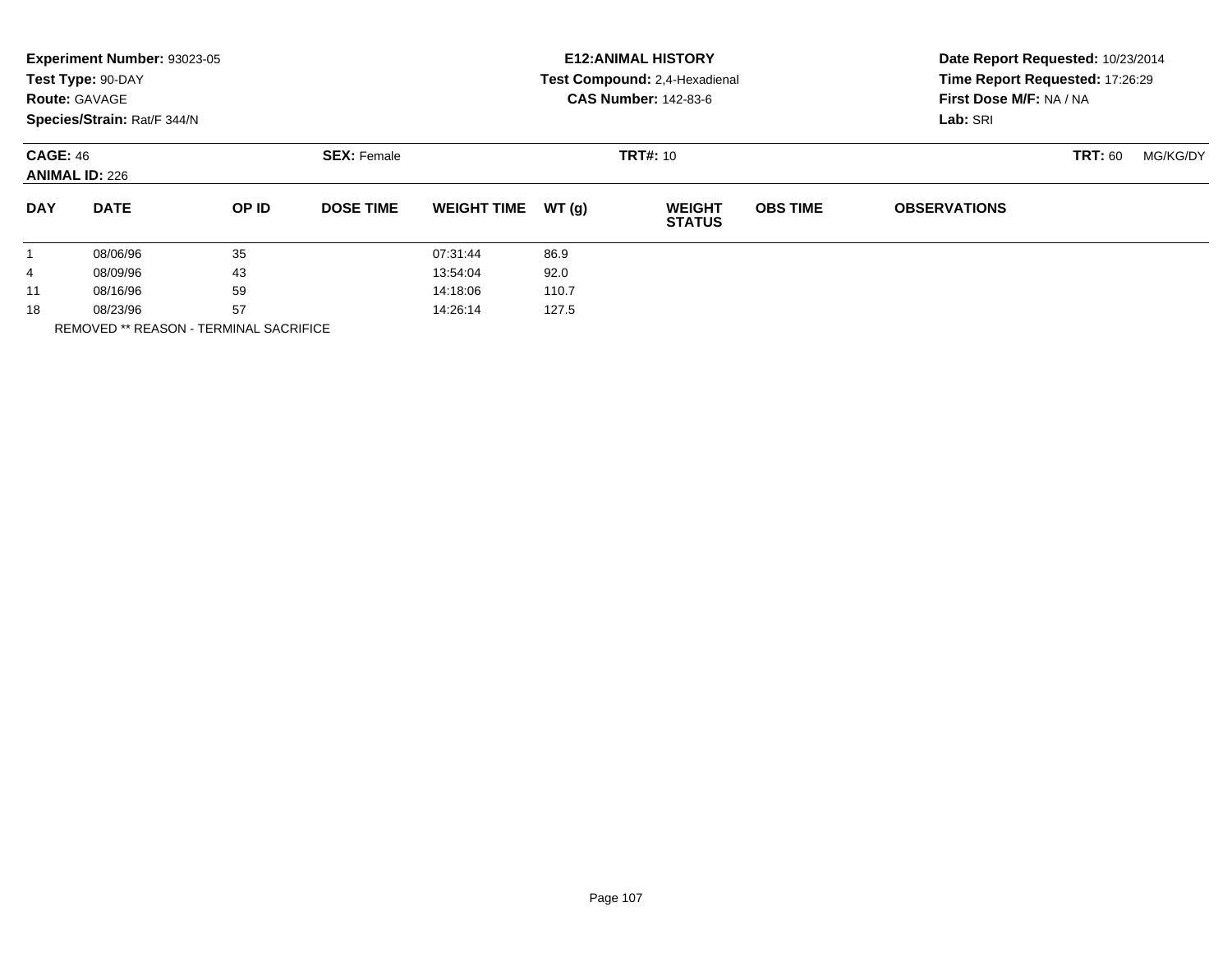|                      | Experiment Number: 93023-05<br>Test Type: 90-DAY<br><b>Route: GAVAGE</b><br>Species/Strain: Rat/F 344/N |              |                    |                    |       | <b>E12: ANIMAL HISTORY</b><br>Test Compound: 2,4-Hexadienal<br><b>CAS Number: 142-83-6</b> | Date Report Requested: 10/23/2014<br>Time Report Requested: 17:26:29<br>First Dose M/F: NA / NA<br>Lab: SRI |                     |                |          |
|----------------------|---------------------------------------------------------------------------------------------------------|--------------|--------------------|--------------------|-------|--------------------------------------------------------------------------------------------|-------------------------------------------------------------------------------------------------------------|---------------------|----------------|----------|
|                      | <b>CAGE: 46</b><br><b>ANIMAL ID: 227</b>                                                                |              | <b>SEX: Female</b> |                    |       | <b>TRT#: 10</b>                                                                            |                                                                                                             |                     | <b>TRT: 60</b> | MG/KG/DY |
| <b>DAY</b>           | <b>DATE</b>                                                                                             | <b>OP ID</b> | <b>DOSE TIME</b>   | <b>WEIGHT TIME</b> | WT(g) | <b>WEIGHT</b><br><b>STATUS</b>                                                             | <b>OBS TIME</b>                                                                                             | <b>OBSERVATIONS</b> |                |          |
| $\mathbf{1}$         | 08/06/96                                                                                                | 35           |                    | 07:31:44           | 74.4  |                                                                                            |                                                                                                             |                     |                |          |
| 4                    | 08/09/96                                                                                                | 43           |                    | 13:54:04           | 81.8  |                                                                                            |                                                                                                             |                     |                |          |
| 11                   | 59<br>08/16/96                                                                                          |              | 14:18:06           | 100.4              |       |                                                                                            |                                                                                                             |                     |                |          |
| 57<br>18<br>08/23/96 |                                                                                                         |              | 14:26:14           | 116.7              |       |                                                                                            |                                                                                                             |                     |                |          |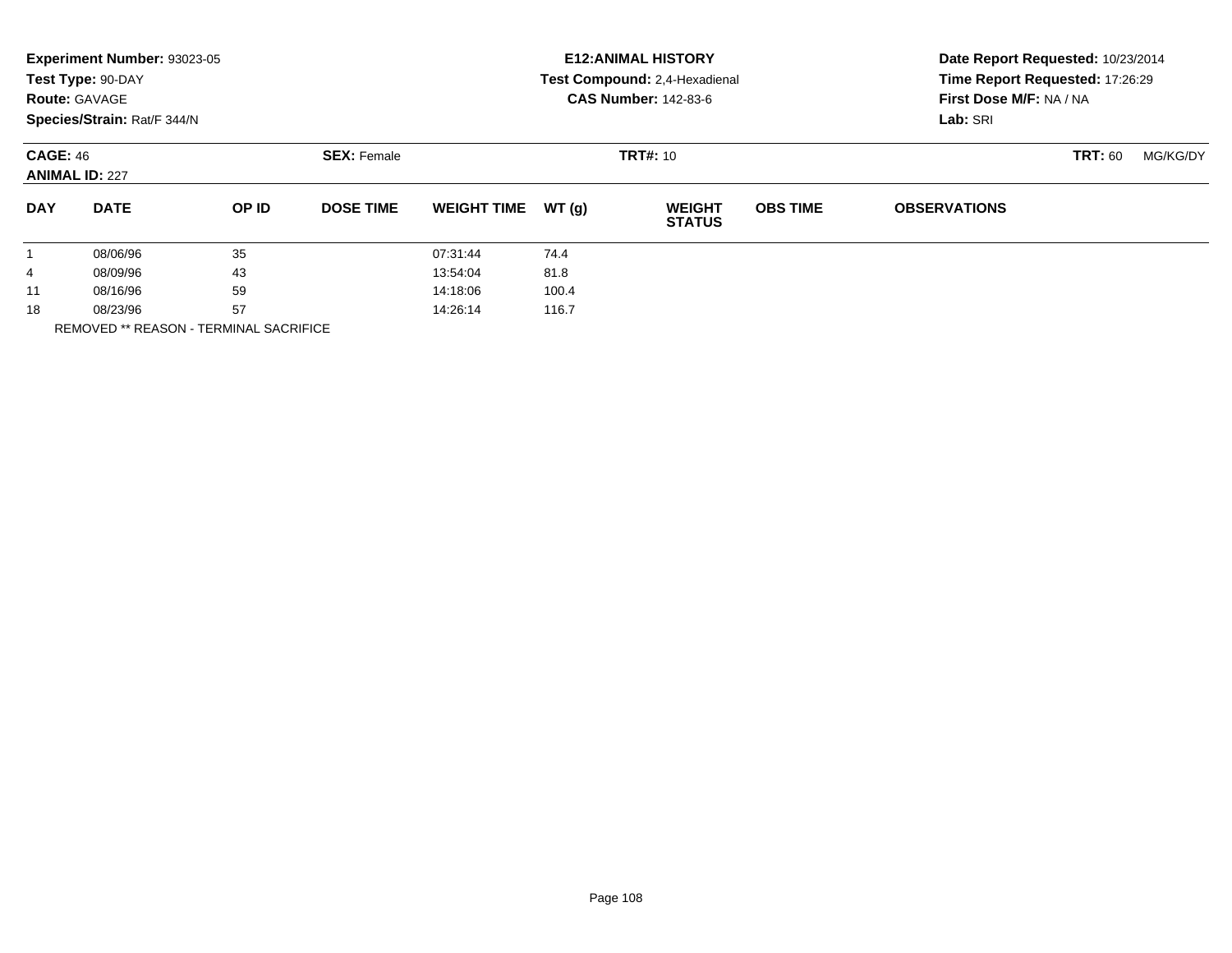| Experiment Number: 93023-05<br><b>E12: ANIMAL HISTORY</b><br>Test Type: 90-DAY<br>Test Compound: 2,4-Hexadienal<br><b>CAS Number: 142-83-6</b><br><b>Route: GAVAGE</b><br>Species/Strain: Rat/F 344/N<br>Lab: SRI | Date Report Requested: 10/23/2014<br>Time Report Requested: 17:26:29<br>First Dose M/F: NA / NA |  |  |
|-------------------------------------------------------------------------------------------------------------------------------------------------------------------------------------------------------------------|-------------------------------------------------------------------------------------------------|--|--|
| <b>CAGE: 46</b><br><b>SEX: Female</b><br><b>TRT#: 10</b><br><b>ANIMAL ID: 228</b>                                                                                                                                 | <b>TRT: 60</b><br>MG/KG/DY                                                                      |  |  |
| WT(g)<br><b>OBS TIME</b><br><b>DAY</b><br><b>DATE</b><br>OP ID<br><b>DOSE TIME</b><br><b>WEIGHT TIME</b><br><b>WEIGHT</b><br><b>OBSERVATIONS</b><br><b>STATUS</b>                                                 |                                                                                                 |  |  |
| 35<br>94.7<br>08/06/96<br>07:31:44<br>$\mathbf{1}$                                                                                                                                                                |                                                                                                 |  |  |
| 43<br>97.3<br>13:54:04<br>08/09/96<br>4                                                                                                                                                                           |                                                                                                 |  |  |
| 59<br>110.2<br>08/16/96<br>14:18:06<br>11                                                                                                                                                                         |                                                                                                 |  |  |
| 57<br>18<br>14:26:14<br>124.8<br>08/23/96                                                                                                                                                                         |                                                                                                 |  |  |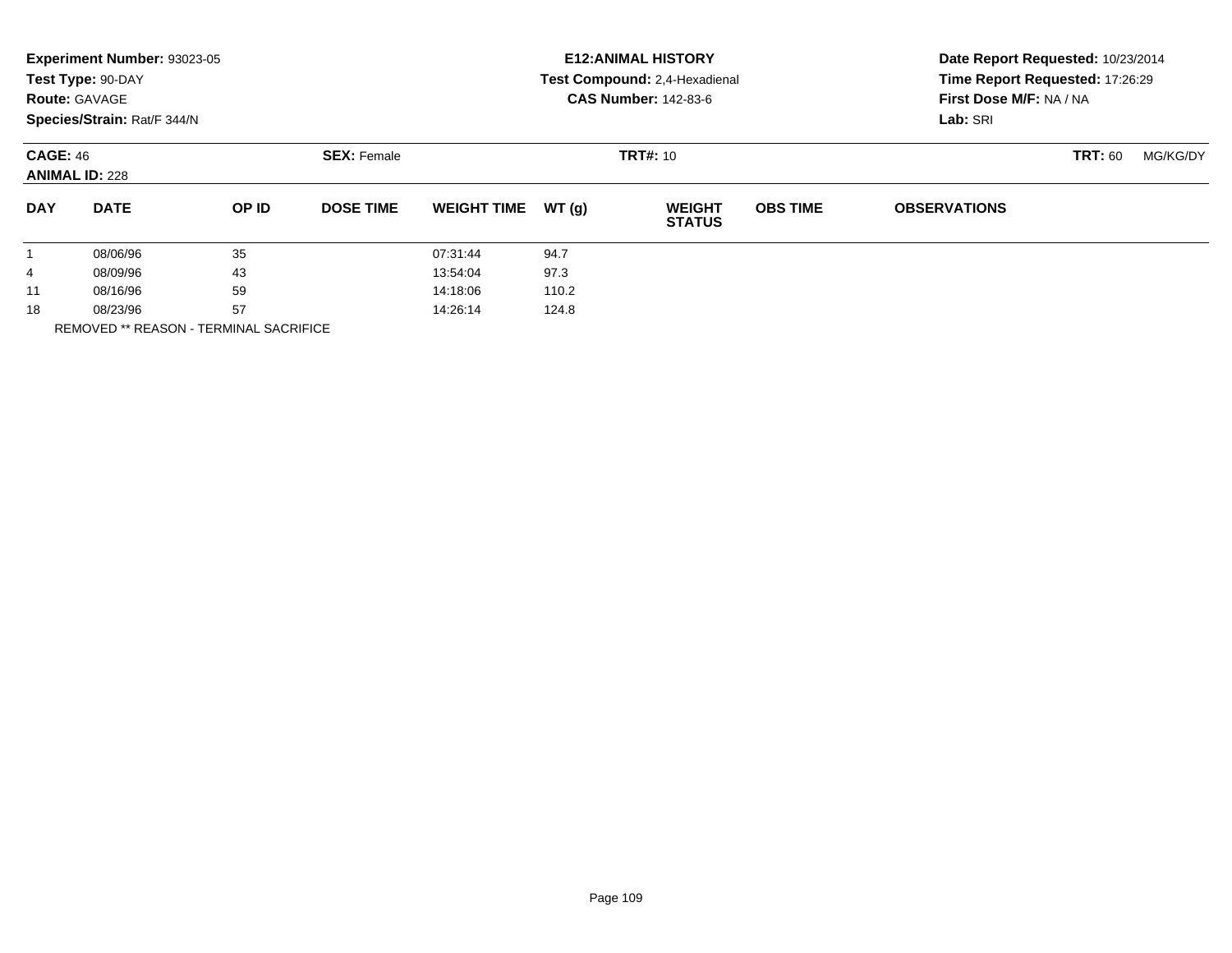|                      | Experiment Number: 93023-05<br>Test Type: 90-DAY<br><b>Route: GAVAGE</b><br>Species/Strain: Rat/F 344/N |       |                    |                    |       | <b>E12: ANIMAL HISTORY</b><br>Test Compound: 2,4-Hexadienal<br><b>CAS Number: 142-83-6</b> | Date Report Requested: 10/23/2014<br>Time Report Requested: 17:26:29<br>First Dose M/F: NA / NA<br>Lab: SRI |                     |                |          |
|----------------------|---------------------------------------------------------------------------------------------------------|-------|--------------------|--------------------|-------|--------------------------------------------------------------------------------------------|-------------------------------------------------------------------------------------------------------------|---------------------|----------------|----------|
| <b>CAGE: 46</b>      | <b>ANIMAL ID: 229</b>                                                                                   |       | <b>SEX: Female</b> |                    |       | <b>TRT#: 10</b>                                                                            |                                                                                                             |                     | <b>TRT: 60</b> | MG/KG/DY |
| <b>DAY</b>           | <b>DATE</b>                                                                                             | OP ID | <b>DOSE TIME</b>   | <b>WEIGHT TIME</b> | WT(g) | <b>WEIGHT</b><br><b>STATUS</b>                                                             | <b>OBS TIME</b>                                                                                             | <b>OBSERVATIONS</b> |                |          |
| $\mathbf{1}$         | 08/06/96                                                                                                | 35    |                    | 07:31:44           | 84.3  |                                                                                            |                                                                                                             |                     |                |          |
| 4                    | 08/09/96                                                                                                | 43    |                    | 13:54:04           | 88.7  |                                                                                            |                                                                                                             |                     |                |          |
| 11                   | 08/16/96                                                                                                | 59    |                    | 14:18:06           | 108.1 |                                                                                            |                                                                                                             |                     |                |          |
| 57<br>18<br>08/23/96 |                                                                                                         |       | 14:26:14           | 127.2              |       |                                                                                            |                                                                                                             |                     |                |          |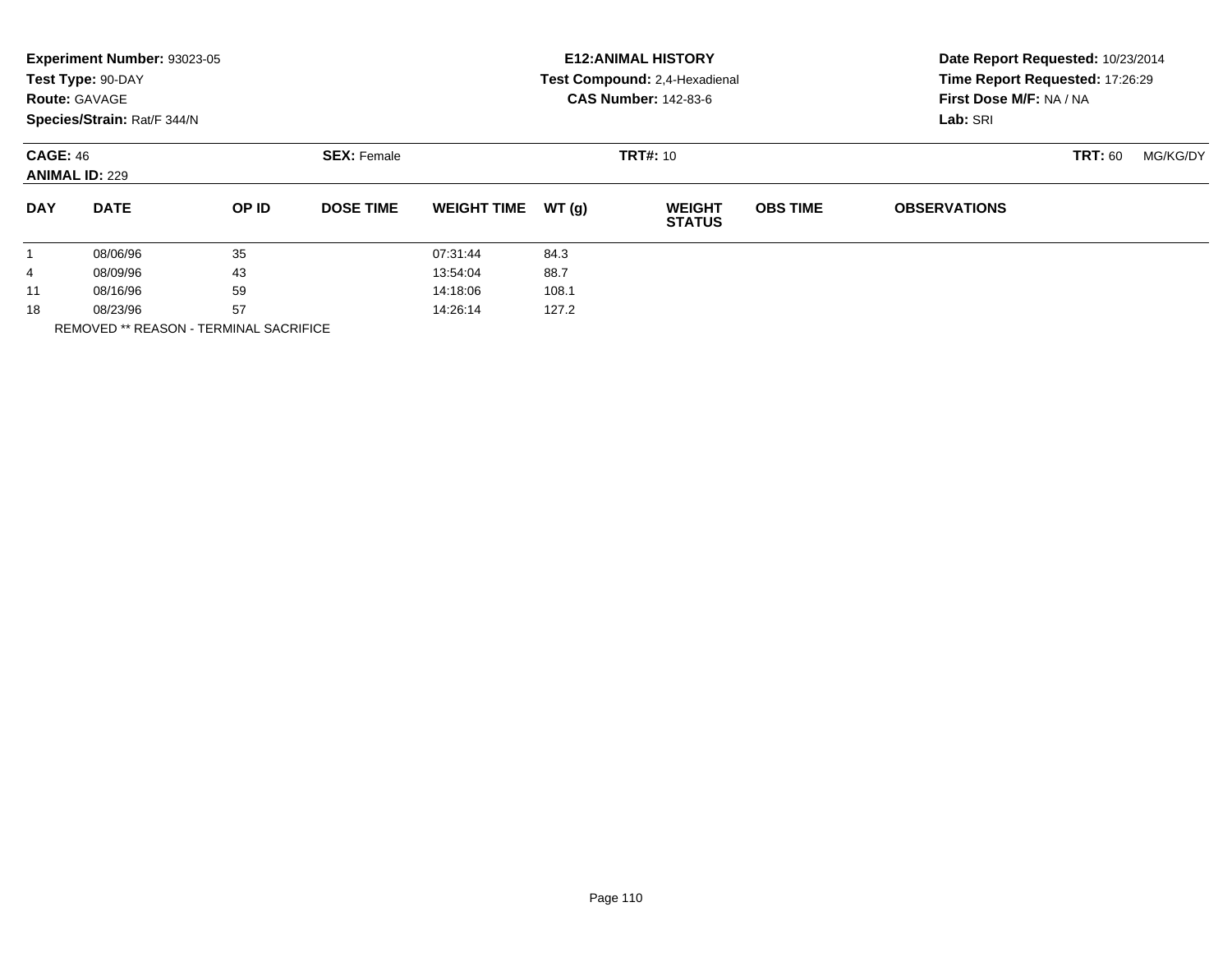|                        | Experiment Number: 93023-05<br>Test Type: 90-DAY<br><b>Route: GAVAGE</b><br>Species/Strain: Rat/F 344/N |       |                    | <b>E12: ANIMAL HISTORY</b><br>Test Compound: 2,4-Hexadienal<br><b>CAS Number: 142-83-6</b> |       |                                |                 | Date Report Requested: 10/23/2014<br>Time Report Requested: 17:26:29<br>First Dose M/F: NA / NA<br>Lab: SRI |                |          |  |
|------------------------|---------------------------------------------------------------------------------------------------------|-------|--------------------|--------------------------------------------------------------------------------------------|-------|--------------------------------|-----------------|-------------------------------------------------------------------------------------------------------------|----------------|----------|--|
| <b>CAGE: 46</b>        | <b>ANIMAL ID: 230</b>                                                                                   |       | <b>SEX: Female</b> |                                                                                            |       | <b>TRT#: 10</b>                |                 |                                                                                                             | <b>TRT: 60</b> | MG/KG/DY |  |
| <b>DAY</b>             | <b>DATE</b>                                                                                             | OP ID | <b>DOSE TIME</b>   | <b>WEIGHT TIME</b>                                                                         | WT(q) | <b>WEIGHT</b><br><b>STATUS</b> | <b>OBS TIME</b> | <b>OBSERVATIONS</b>                                                                                         |                |          |  |
|                        | 08/06/96                                                                                                | 35    |                    | 07:31:44                                                                                   | 102.4 |                                |                 |                                                                                                             |                |          |  |
| 4                      | 08/09/96                                                                                                | 43    |                    | 13:54:04                                                                                   | 104.2 |                                |                 |                                                                                                             |                |          |  |
| 11                     | 08/16/96                                                                                                | 59    |                    | 14:18:06                                                                                   | 120.3 |                                |                 |                                                                                                             |                |          |  |
| 18<br>---------------- | 57<br>08/23/96                                                                                          |       |                    | 14:26:14                                                                                   | 137.8 |                                |                 |                                                                                                             |                |          |  |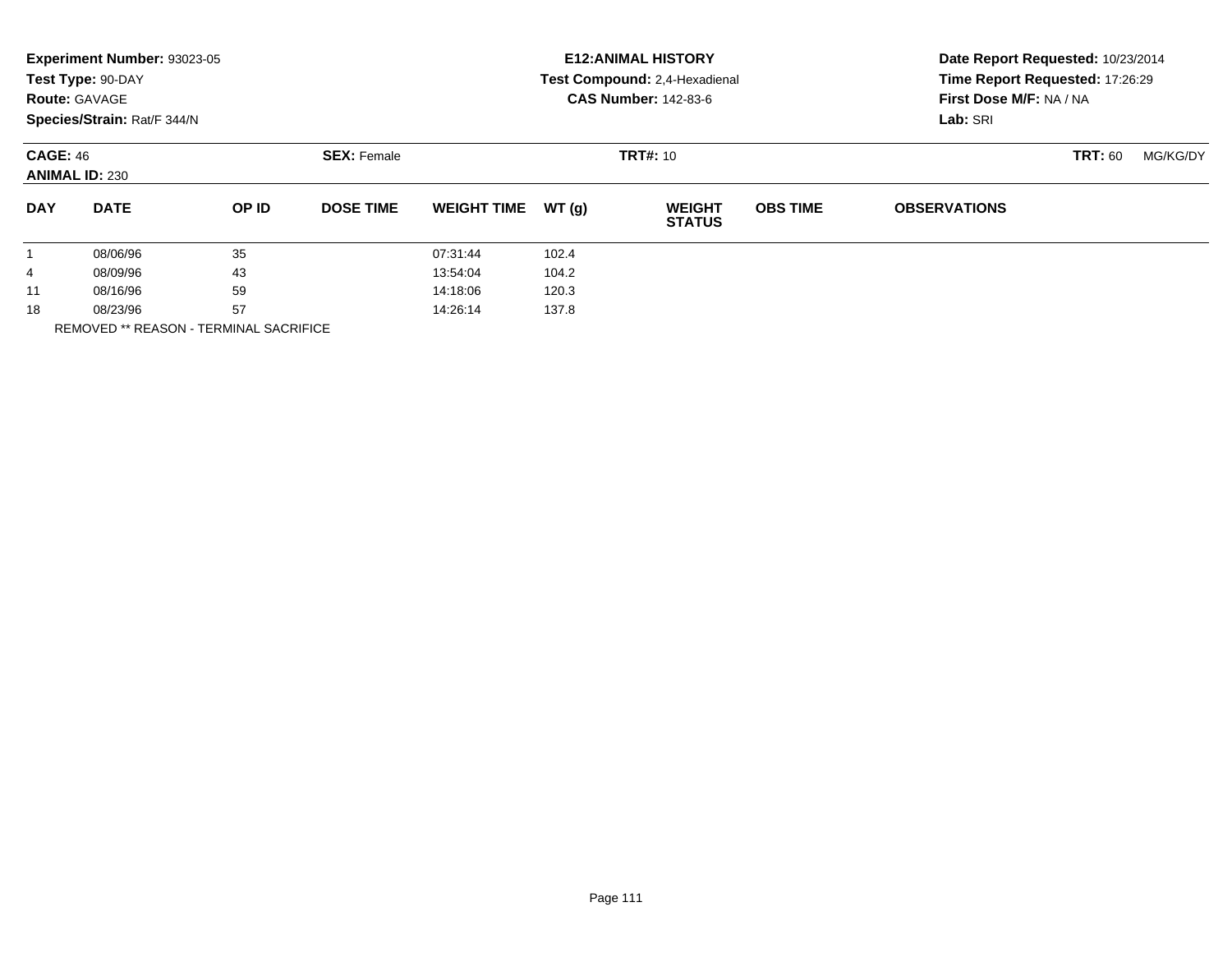|            | Experiment Number: 93023-05<br>Test Type: 90-DAY<br><b>Route: GAVAGE</b><br>Species/Strain: Rat/F 344/N |       |                                       |                    |       | <b>E12: ANIMAL HISTORY</b><br>Test Compound: 2,4-Hexadienal<br><b>CAS Number: 142-83-6</b> | Date Report Requested: 10/23/2014<br>Time Report Requested: 17:26:29<br>First Dose M/F: NA / NA<br>Lab: SRI |                     |          |  |
|------------|---------------------------------------------------------------------------------------------------------|-------|---------------------------------------|--------------------|-------|--------------------------------------------------------------------------------------------|-------------------------------------------------------------------------------------------------------------|---------------------|----------|--|
|            | <b>CAGE: 47</b><br><b>ANIMAL ID: 231</b>                                                                |       | <b>SEX: Female</b><br><b>TRT#: 12</b> |                    |       |                                                                                            |                                                                                                             | <b>TRT: 120</b>     | MG/KG/DY |  |
| <b>DAY</b> | <b>DATE</b>                                                                                             | OP ID | <b>DOSE TIME</b>                      | <b>WEIGHT TIME</b> | WT(g) | <b>WEIGHT</b><br><b>STATUS</b>                                                             | <b>OBS TIME</b>                                                                                             | <b>OBSERVATIONS</b> |          |  |
|            | 08/06/96                                                                                                | 35    |                                       | 07:34:50           | 104.5 |                                                                                            |                                                                                                             |                     |          |  |
| 4          | 08/09/96                                                                                                | 43    |                                       | 13:48:54           | 106.2 |                                                                                            |                                                                                                             |                     |          |  |
| 11         | 08/16/96                                                                                                | 59    |                                       | 14:22:08           | 118.5 |                                                                                            |                                                                                                             |                     |          |  |
| 18         | 57<br>08/23/96                                                                                          |       |                                       | 14:32:04           | 138.2 |                                                                                            |                                                                                                             |                     |          |  |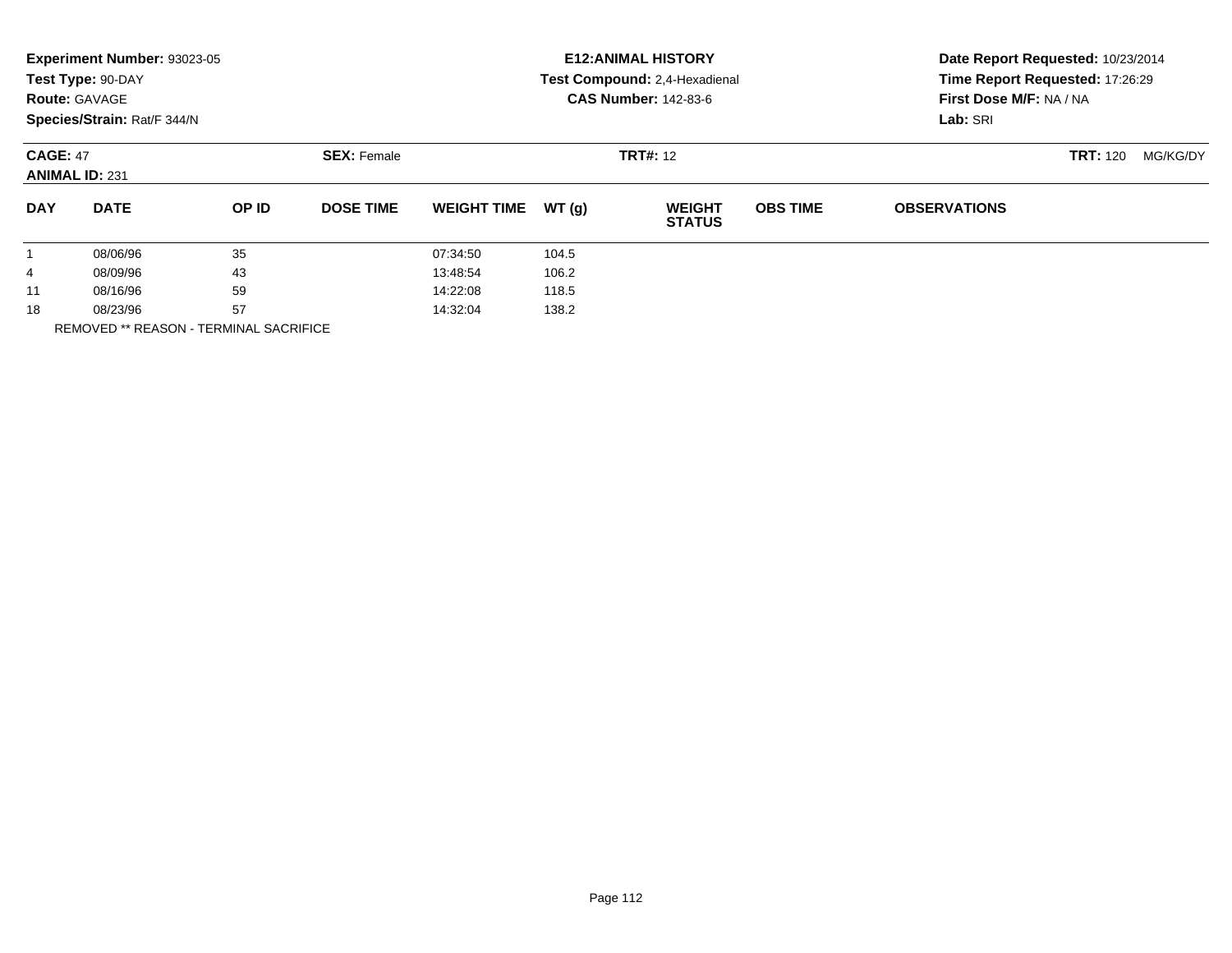|                      | Experiment Number: 93023-05<br>Test Type: 90-DAY<br><b>Route: GAVAGE</b><br>Species/Strain: Rat/F 344/N |       |                    |                    |       | <b>E12: ANIMAL HISTORY</b><br>Test Compound: 2,4-Hexadienal<br><b>CAS Number: 142-83-6</b> | Date Report Requested: 10/23/2014<br>Time Report Requested: 17:26:29<br>First Dose M/F: NA / NA<br>Lab: SRI |                     |                 |          |
|----------------------|---------------------------------------------------------------------------------------------------------|-------|--------------------|--------------------|-------|--------------------------------------------------------------------------------------------|-------------------------------------------------------------------------------------------------------------|---------------------|-----------------|----------|
|                      | <b>CAGE: 47</b><br><b>ANIMAL ID: 232</b>                                                                |       | <b>SEX: Female</b> | <b>TRT#: 12</b>    |       |                                                                                            |                                                                                                             |                     | <b>TRT: 120</b> | MG/KG/DY |
| <b>DAY</b>           | <b>DATE</b>                                                                                             | OP ID | <b>DOSE TIME</b>   | <b>WEIGHT TIME</b> | WT(q) | <b>WEIGHT</b><br><b>STATUS</b>                                                             | <b>OBS TIME</b>                                                                                             | <b>OBSERVATIONS</b> |                 |          |
|                      | 08/06/96                                                                                                | 35    |                    | 07:34:50           | 82.0  |                                                                                            |                                                                                                             |                     |                 |          |
| 4                    | 08/09/96                                                                                                | 43    |                    | 13:48:54           | 87.8  |                                                                                            |                                                                                                             |                     |                 |          |
| 11                   | 08/16/96                                                                                                | 59    |                    | 14:22:08           | 104.7 |                                                                                            |                                                                                                             |                     |                 |          |
| 57<br>18<br>08/23/96 |                                                                                                         |       | 14:32:04           | 122.4              |       |                                                                                            |                                                                                                             |                     |                 |          |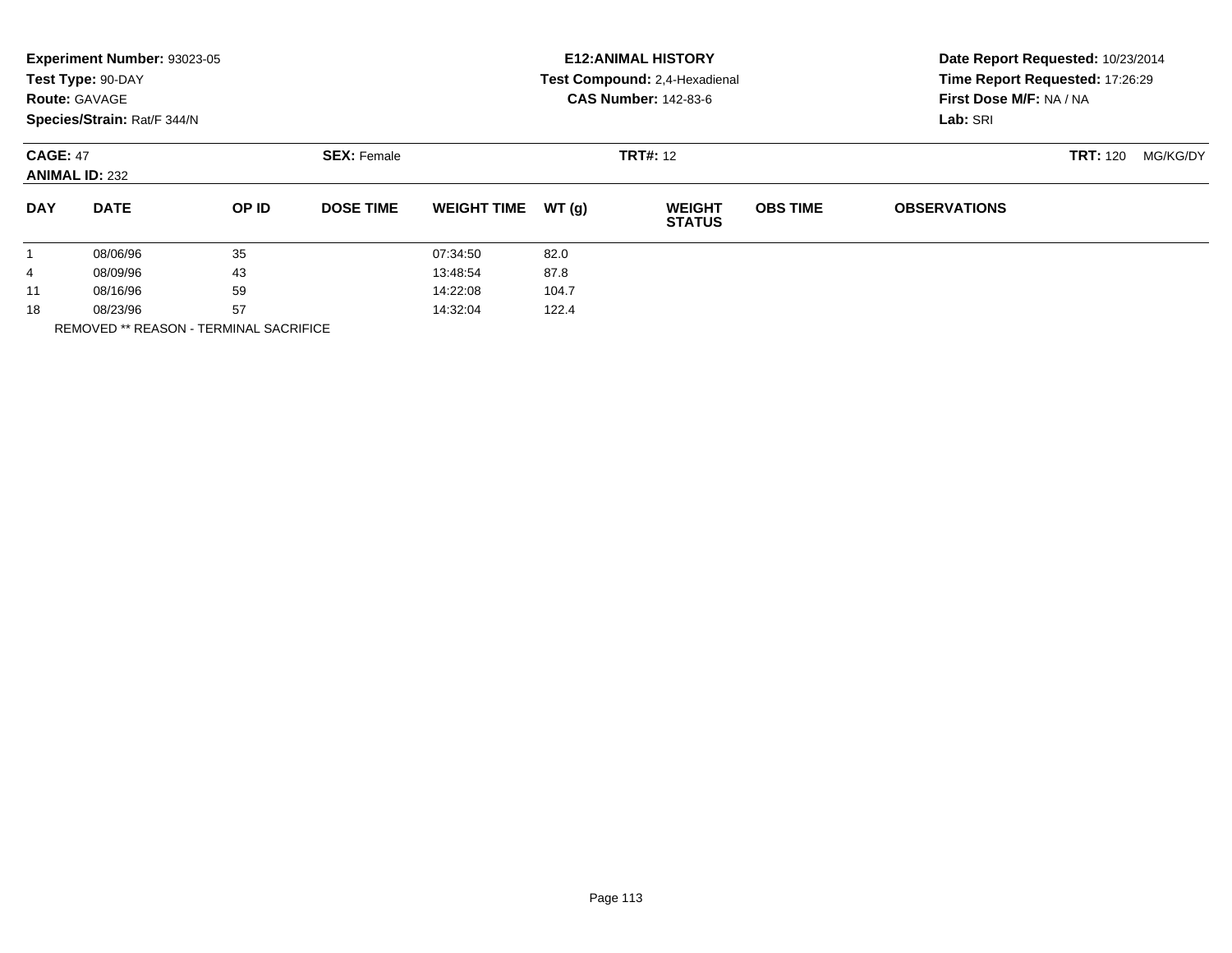|                 | Experiment Number: 93023-05<br>Test Type: 90-DAY<br><b>Route: GAVAGE</b><br>Species/Strain: Rat/F 344/N |       |                    |                    |       | <b>E12: ANIMAL HISTORY</b><br>Test Compound: 2,4-Hexadienal<br><b>CAS Number: 142-83-6</b> | Date Report Requested: 10/23/2014<br>Time Report Requested: 17:26:29<br>First Dose M/F: NA / NA<br>Lab: SRI |                     |                 |          |
|-----------------|---------------------------------------------------------------------------------------------------------|-------|--------------------|--------------------|-------|--------------------------------------------------------------------------------------------|-------------------------------------------------------------------------------------------------------------|---------------------|-----------------|----------|
| <b>CAGE: 47</b> | <b>ANIMAL ID: 233</b>                                                                                   |       | <b>SEX: Female</b> |                    |       | <b>TRT#: 12</b>                                                                            |                                                                                                             |                     | <b>TRT: 120</b> | MG/KG/DY |
| <b>DAY</b>      | <b>DATE</b>                                                                                             | OP ID | <b>DOSE TIME</b>   | <b>WEIGHT TIME</b> | WT(q) | <b>WEIGHT</b><br><b>STATUS</b>                                                             | <b>OBS TIME</b>                                                                                             | <b>OBSERVATIONS</b> |                 |          |
|                 | 08/06/96                                                                                                | 35    |                    | 07:34:50           | 75.3  |                                                                                            |                                                                                                             |                     |                 |          |
| 4               | 08/09/96                                                                                                | 43    |                    | 13:48:54           | 76.2  |                                                                                            |                                                                                                             |                     |                 |          |
| 11              | 08/16/96                                                                                                | 59    |                    | 14:22:08           | 85.8  |                                                                                            |                                                                                                             |                     |                 |          |
| 18              | 57<br>08/23/96                                                                                          |       |                    | 14:32:04<br>100.2  |       |                                                                                            |                                                                                                             |                     |                 |          |
|                 | <b>REMOVED ** REASON - TERMINAL SACRIFICE</b>                                                           |       |                    |                    |       |                                                                                            |                                                                                                             |                     |                 |          |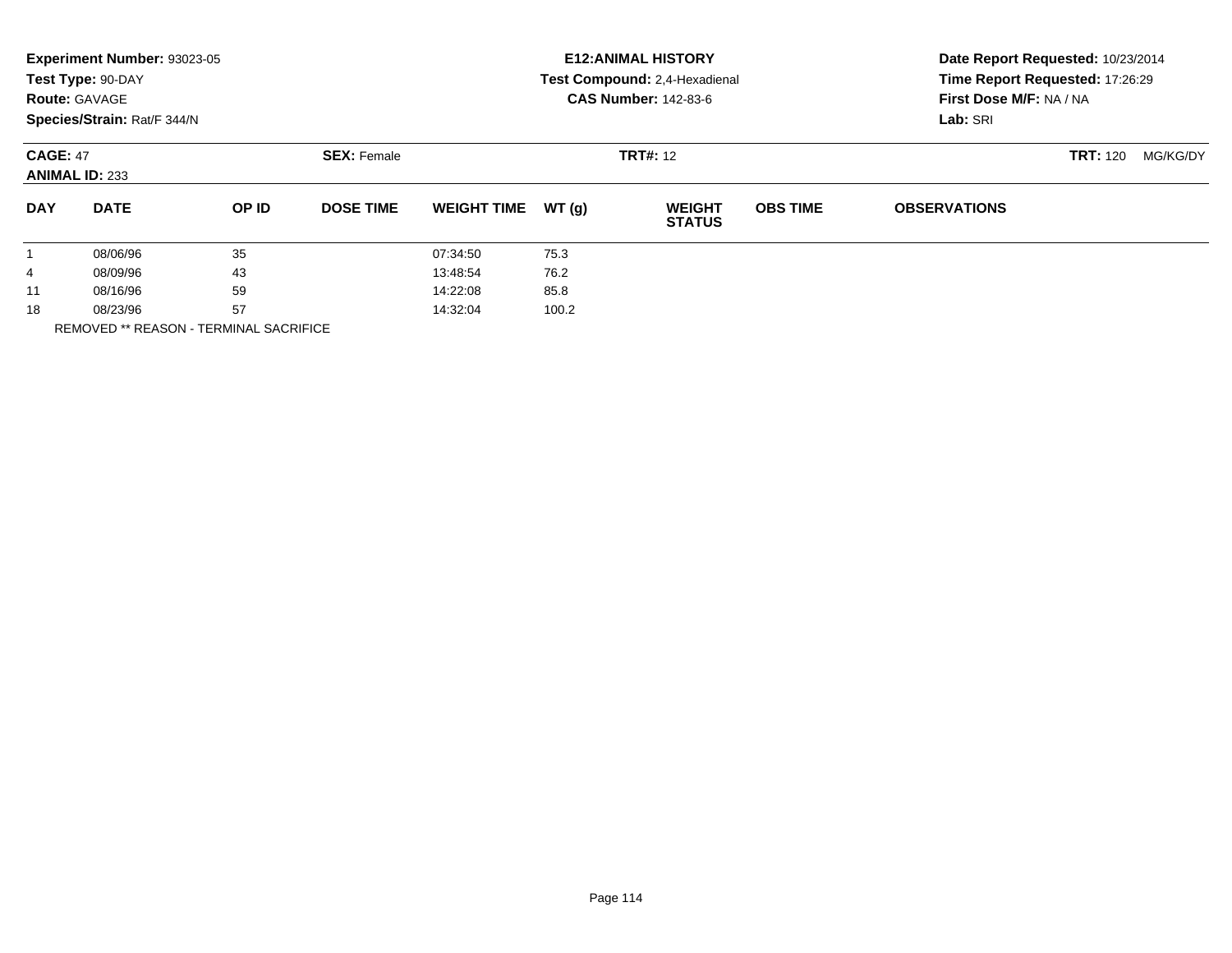|                        | Experiment Number: 93023-05<br>Test Type: 90-DAY<br><b>Route: GAVAGE</b><br>Species/Strain: Rat/F 344/N |       |                                       | <b>E12: ANIMAL HISTORY</b><br>Test Compound: 2,4-Hexadienal<br><b>CAS Number: 142-83-6</b> |       |                                |                 | Date Report Requested: 10/23/2014<br>Time Report Requested: 17:26:29<br>First Dose M/F: NA / NA<br>Lab: SRI |                 |          |
|------------------------|---------------------------------------------------------------------------------------------------------|-------|---------------------------------------|--------------------------------------------------------------------------------------------|-------|--------------------------------|-----------------|-------------------------------------------------------------------------------------------------------------|-----------------|----------|
|                        | <b>CAGE: 47</b><br><b>ANIMAL ID: 234</b>                                                                |       | <b>TRT#: 12</b><br><b>SEX: Female</b> |                                                                                            |       |                                |                 |                                                                                                             | <b>TRT: 120</b> | MG/KG/DY |
| <b>DAY</b>             | <b>DATE</b>                                                                                             | OP ID | <b>DOSE TIME</b>                      | <b>WEIGHT TIME</b>                                                                         | WT(g) | <b>WEIGHT</b><br><b>STATUS</b> | <b>OBS TIME</b> | <b>OBSERVATIONS</b>                                                                                         |                 |          |
|                        | 08/06/96                                                                                                | 35    |                                       | 07:34:50                                                                                   | 96.3  |                                |                 |                                                                                                             |                 |          |
| 4                      | 08/09/96                                                                                                | 43    |                                       | 13:48:54                                                                                   | 96.4  |                                |                 |                                                                                                             |                 |          |
| 11                     | 08/16/96                                                                                                | 59    |                                       | 14:22:08                                                                                   | 105.6 |                                |                 |                                                                                                             |                 |          |
| 18<br>---------------- | 57<br>08/23/96                                                                                          |       |                                       | 14:32:04                                                                                   | 123.9 |                                |                 |                                                                                                             |                 |          |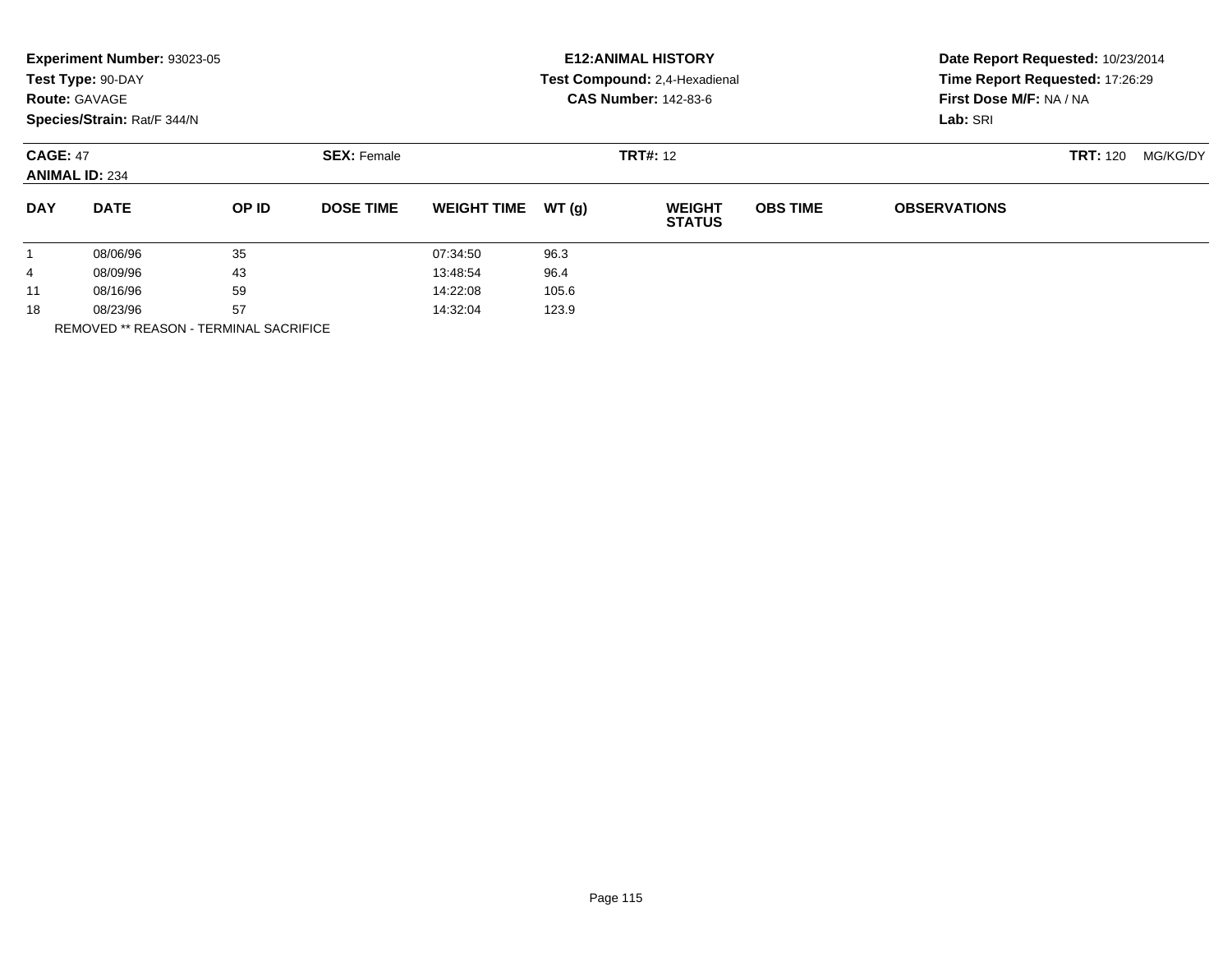|                      | Experiment Number: 93023-05<br>Test Type: 90-DAY<br><b>Route: GAVAGE</b><br>Species/Strain: Rat/F 344/N |       |                    | <b>E12: ANIMAL HISTORY</b><br>Test Compound: 2,4-Hexadienal<br><b>CAS Number: 142-83-6</b> |       |                                |                 | Date Report Requested: 10/23/2014<br>Time Report Requested: 17:26:29<br>First Dose M/F: NA / NA<br>Lab: SRI |                 |          |
|----------------------|---------------------------------------------------------------------------------------------------------|-------|--------------------|--------------------------------------------------------------------------------------------|-------|--------------------------------|-----------------|-------------------------------------------------------------------------------------------------------------|-----------------|----------|
|                      | <b>CAGE: 47</b><br><b>ANIMAL ID: 235</b>                                                                |       | <b>SEX: Female</b> | <b>TRT#: 12</b>                                                                            |       |                                |                 |                                                                                                             | <b>TRT: 120</b> | MG/KG/DY |
| <b>DAY</b>           | <b>DATE</b>                                                                                             | OP ID | <b>DOSE TIME</b>   | <b>WEIGHT TIME</b>                                                                         | WT(q) | <b>WEIGHT</b><br><b>STATUS</b> | <b>OBS TIME</b> | <b>OBSERVATIONS</b>                                                                                         |                 |          |
|                      | 08/06/96                                                                                                | 35    |                    | 07:34:50                                                                                   | 85.1  |                                |                 |                                                                                                             |                 |          |
| 4                    | 43<br>08/09/96                                                                                          |       | 13:48:54           | 84.8                                                                                       |       |                                |                 |                                                                                                             |                 |          |
| 11                   | 08/16/96                                                                                                | 59    |                    | 14:22:08                                                                                   | 93.5  |                                |                 |                                                                                                             |                 |          |
| 57<br>18<br>08/23/96 |                                                                                                         |       | 14:32:04           | 115.4                                                                                      |       |                                |                 |                                                                                                             |                 |          |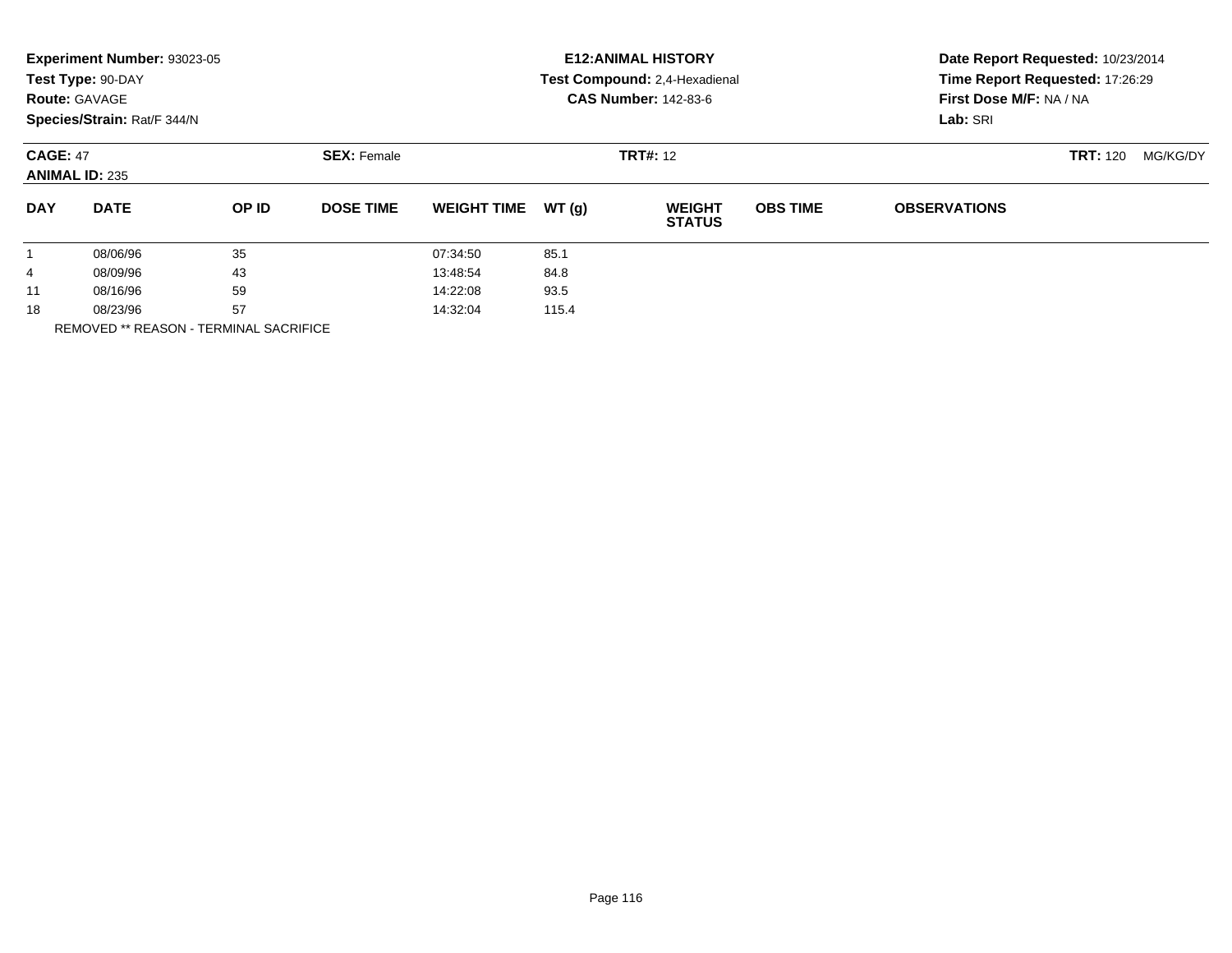|                      | Experiment Number: 93023-05<br>Test Type: 90-DAY<br><b>Route: GAVAGE</b><br>Species/Strain: Rat/F 344/N |       |                    |                    |       | <b>E12: ANIMAL HISTORY</b><br>Test Compound: 2,4-Hexadienal<br><b>CAS Number: 142-83-6</b> | Date Report Requested: 10/23/2014<br>Time Report Requested: 17:26:29<br>First Dose M/F: NA / NA<br>Lab: SRI |                     |  |  |
|----------------------|---------------------------------------------------------------------------------------------------------|-------|--------------------|--------------------|-------|--------------------------------------------------------------------------------------------|-------------------------------------------------------------------------------------------------------------|---------------------|--|--|
|                      | <b>CAGE: 48</b><br><b>ANIMAL ID: 236</b>                                                                |       | <b>SEX: Female</b> |                    |       | <b>TRT: 120</b>                                                                            | MG/KG/DY                                                                                                    |                     |  |  |
| <b>DAY</b>           | <b>DATE</b>                                                                                             | OP ID | <b>DOSE TIME</b>   | <b>WEIGHT TIME</b> | WT(g) | <b>WEIGHT</b><br><b>STATUS</b>                                                             | <b>OBS TIME</b>                                                                                             | <b>OBSERVATIONS</b> |  |  |
|                      | 08/06/96                                                                                                | 35    |                    | 07:35:58           | 73.5  |                                                                                            |                                                                                                             |                     |  |  |
| 4                    | 08/09/96                                                                                                | 43    |                    | 13:49:54           | 76.7  |                                                                                            |                                                                                                             |                     |  |  |
| 11                   | 08/16/96                                                                                                | 59    |                    | 14:23:40           | 89.6  |                                                                                            |                                                                                                             |                     |  |  |
| 57<br>18<br>08/23/96 |                                                                                                         |       | 14:33:42           | 110.6              |       |                                                                                            |                                                                                                             |                     |  |  |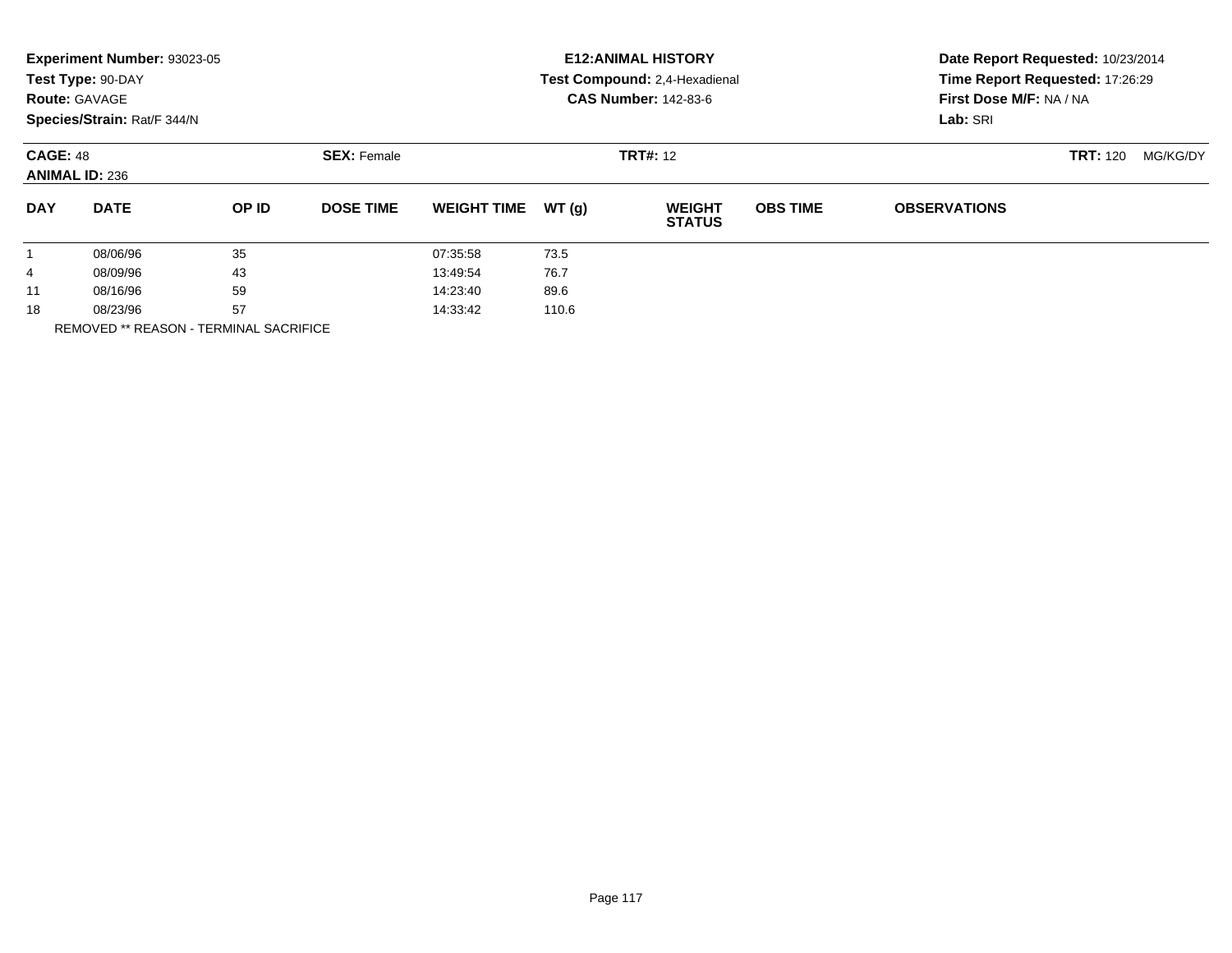|                 | Experiment Number: 93023-05<br>Test Type: 90-DAY<br><b>Route: GAVAGE</b><br>Species/Strain: Rat/F 344/N |       |                    |                    |       | <b>E12: ANIMAL HISTORY</b><br>Test Compound: 2,4-Hexadienal<br><b>CAS Number: 142-83-6</b> | Date Report Requested: 10/23/2014<br>Time Report Requested: 17:26:29<br>First Dose M/F: NA / NA<br>Lab: SRI |                     |                 |          |
|-----------------|---------------------------------------------------------------------------------------------------------|-------|--------------------|--------------------|-------|--------------------------------------------------------------------------------------------|-------------------------------------------------------------------------------------------------------------|---------------------|-----------------|----------|
| <b>CAGE: 48</b> | <b>ANIMAL ID: 237</b>                                                                                   |       | <b>SEX: Female</b> |                    |       | <b>TRT#: 12</b>                                                                            |                                                                                                             |                     | <b>TRT: 120</b> | MG/KG/DY |
| <b>DAY</b>      | <b>DATE</b>                                                                                             | OP ID | <b>DOSE TIME</b>   | <b>WEIGHT TIME</b> | WT(q) | <b>WEIGHT</b><br><b>STATUS</b>                                                             | <b>OBS TIME</b>                                                                                             | <b>OBSERVATIONS</b> |                 |          |
|                 | 08/06/96                                                                                                | 35    |                    | 07:35:58           | 92.0  |                                                                                            |                                                                                                             |                     |                 |          |
| 4               | 43<br>08/09/96                                                                                          |       | 13:49:54           | 92.3               |       |                                                                                            |                                                                                                             |                     |                 |          |
| 11              | 08/16/96                                                                                                | 59    |                    | 14:23:40           | 105.9 |                                                                                            |                                                                                                             |                     |                 |          |
| 18              | 57<br>08/23/96                                                                                          |       |                    | 14:33:42           | 120.7 |                                                                                            |                                                                                                             |                     |                 |          |
|                 | <b>REMOVED ** REASON - TERMINAL SACRIFICE</b>                                                           |       |                    |                    |       |                                                                                            |                                                                                                             |                     |                 |          |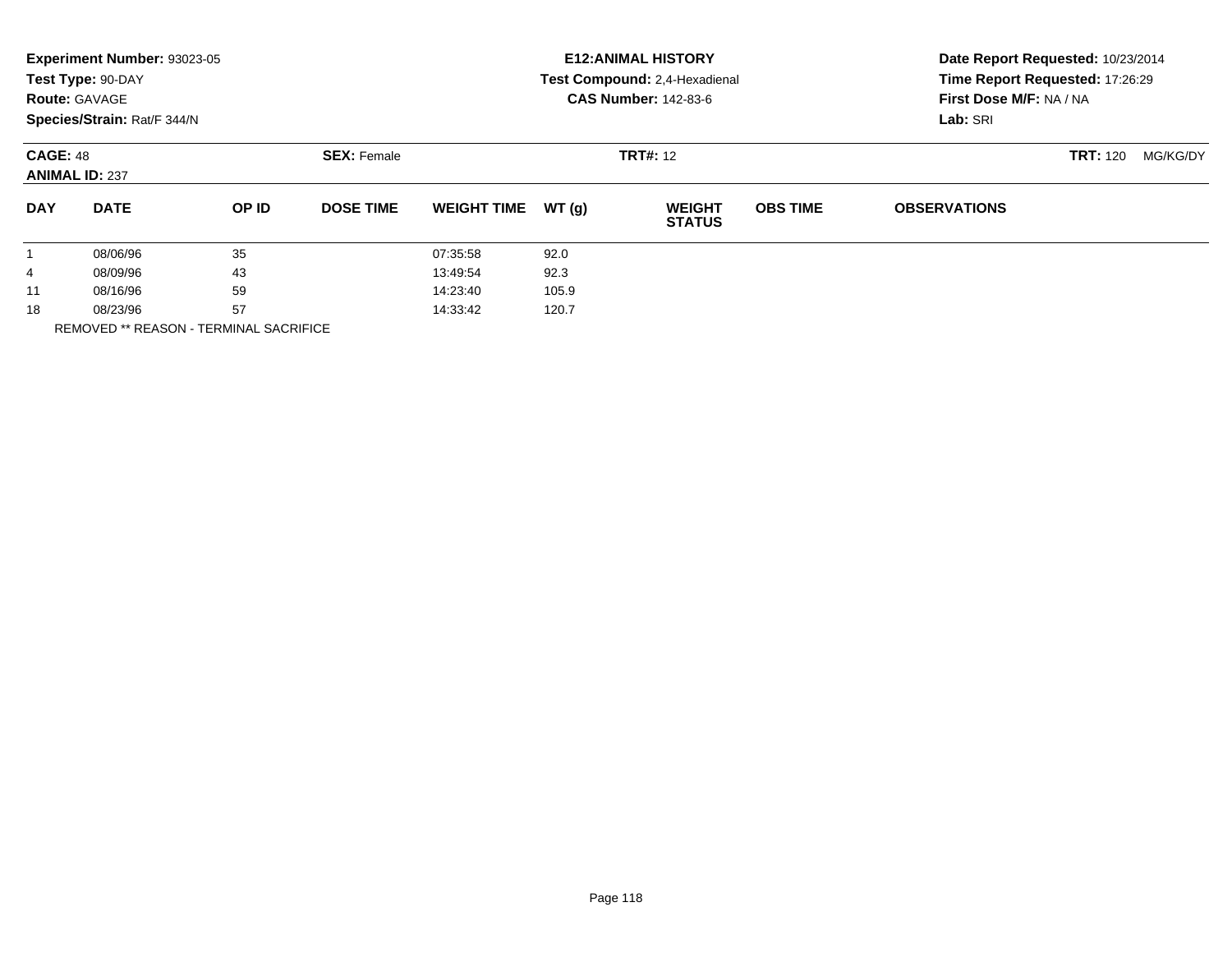|            | Experiment Number: 93023-05<br>Test Type: 90-DAY<br><b>Route: GAVAGE</b><br>Species/Strain: Rat/F 344/N |       |                                       |                    |       | <b>E12: ANIMAL HISTORY</b><br>Test Compound: 2,4-Hexadienal<br><b>CAS Number: 142-83-6</b> | Date Report Requested: 10/23/2014<br>Time Report Requested: 17:26:29<br>First Dose M/F: NA / NA<br>Lab: SRI |                     |          |  |
|------------|---------------------------------------------------------------------------------------------------------|-------|---------------------------------------|--------------------|-------|--------------------------------------------------------------------------------------------|-------------------------------------------------------------------------------------------------------------|---------------------|----------|--|
|            | <b>CAGE: 48</b><br><b>ANIMAL ID: 238</b>                                                                |       | <b>SEX: Female</b><br><b>TRT#: 12</b> |                    |       |                                                                                            |                                                                                                             | <b>TRT: 120</b>     | MG/KG/DY |  |
| <b>DAY</b> | <b>DATE</b>                                                                                             | OP ID | <b>DOSE TIME</b>                      | <b>WEIGHT TIME</b> | WT(q) | <b>WEIGHT</b><br><b>STATUS</b>                                                             | <b>OBS TIME</b>                                                                                             | <b>OBSERVATIONS</b> |          |  |
|            | 08/06/96                                                                                                | 35    |                                       | 07:35:58           | 77.9  |                                                                                            |                                                                                                             |                     |          |  |
| 4          | 43<br>08/09/96                                                                                          |       | 13:49:54                              | 80.8               |       |                                                                                            |                                                                                                             |                     |          |  |
| 11         | 59<br>08/16/96                                                                                          |       |                                       | 14:23:40           | 95.9  |                                                                                            |                                                                                                             |                     |          |  |
| 18         | 57<br>08/23/96                                                                                          |       |                                       | 14:33:42           | 113.7 |                                                                                            |                                                                                                             |                     |          |  |
|            | <b>REMOVED ** REASON - TERMINAL SACRIFICE</b>                                                           |       |                                       |                    |       |                                                                                            |                                                                                                             |                     |          |  |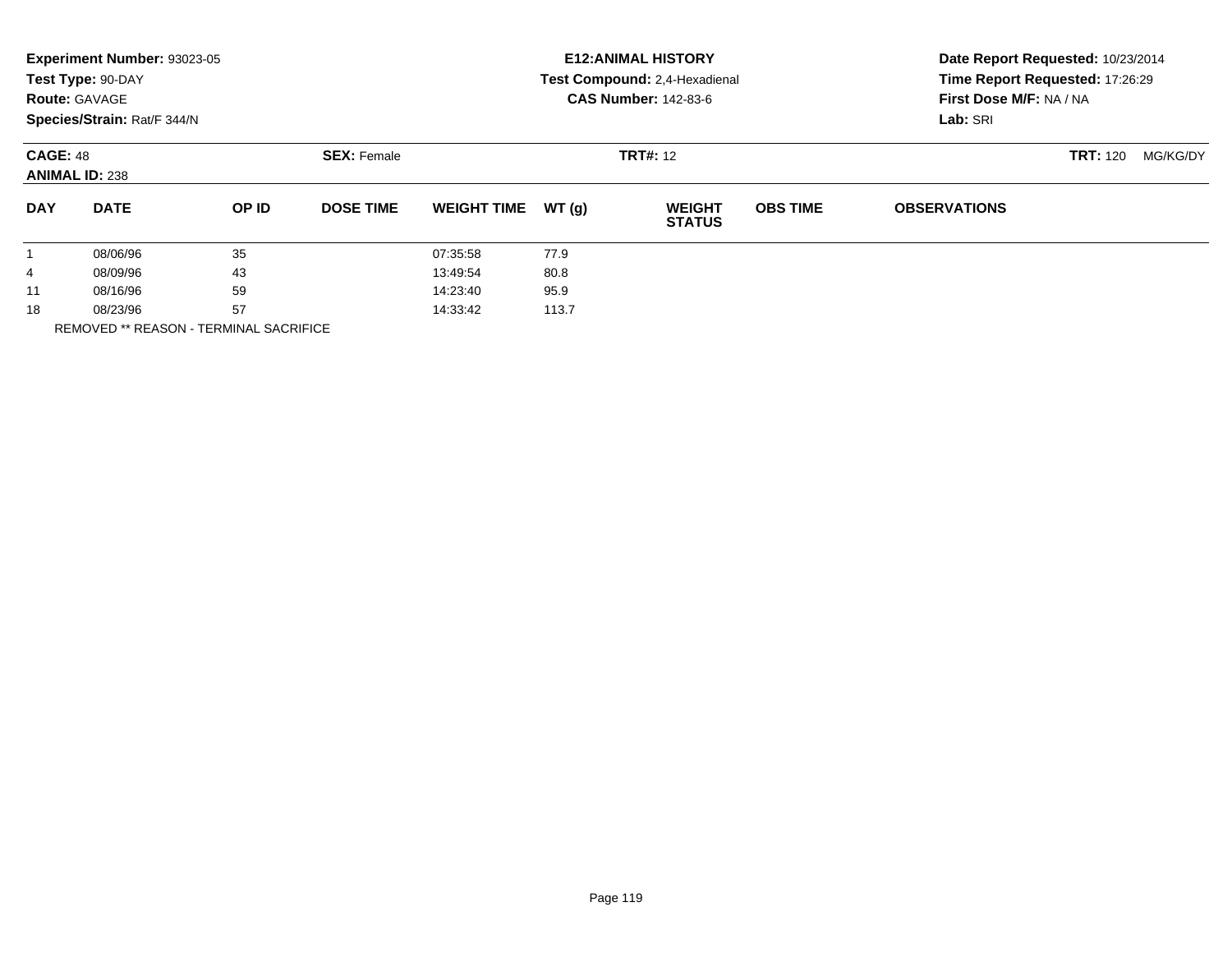|                      | Experiment Number: 93023-05<br>Test Type: 90-DAY<br><b>Route: GAVAGE</b><br>Species/Strain: Rat/F 344/N |       |                    |                    |                 | <b>E12: ANIMAL HISTORY</b><br>Test Compound: 2,4-Hexadienal<br><b>CAS Number: 142-83-6</b> | Date Report Requested: 10/23/2014<br>Time Report Requested: 17:26:29<br>First Dose M/F: NA / NA<br>Lab: SRI |                     |  |  |
|----------------------|---------------------------------------------------------------------------------------------------------|-------|--------------------|--------------------|-----------------|--------------------------------------------------------------------------------------------|-------------------------------------------------------------------------------------------------------------|---------------------|--|--|
|                      | <b>CAGE: 48</b><br><b>ANIMAL ID: 239</b>                                                                |       | <b>SEX: Female</b> |                    | <b>TRT#: 12</b> |                                                                                            | <b>TRT: 120</b>                                                                                             | MG/KG/DY            |  |  |
| <b>DAY</b>           | <b>DATE</b>                                                                                             | OP ID | <b>DOSE TIME</b>   | <b>WEIGHT TIME</b> | WT(g)           | <b>WEIGHT</b><br><b>STATUS</b>                                                             | <b>OBS TIME</b>                                                                                             | <b>OBSERVATIONS</b> |  |  |
|                      | 08/06/96                                                                                                | 35    |                    | 07:35:58           | 98.3            |                                                                                            |                                                                                                             |                     |  |  |
| 4                    | 08/09/96                                                                                                | 43    |                    | 13:49:54           | 99.1            |                                                                                            |                                                                                                             |                     |  |  |
| 11                   | 08/16/96                                                                                                | 59    |                    | 14:23:40           | 111.2           |                                                                                            |                                                                                                             |                     |  |  |
| 57<br>18<br>08/23/96 |                                                                                                         |       | 14:33:42           | 118.8              |                 |                                                                                            |                                                                                                             |                     |  |  |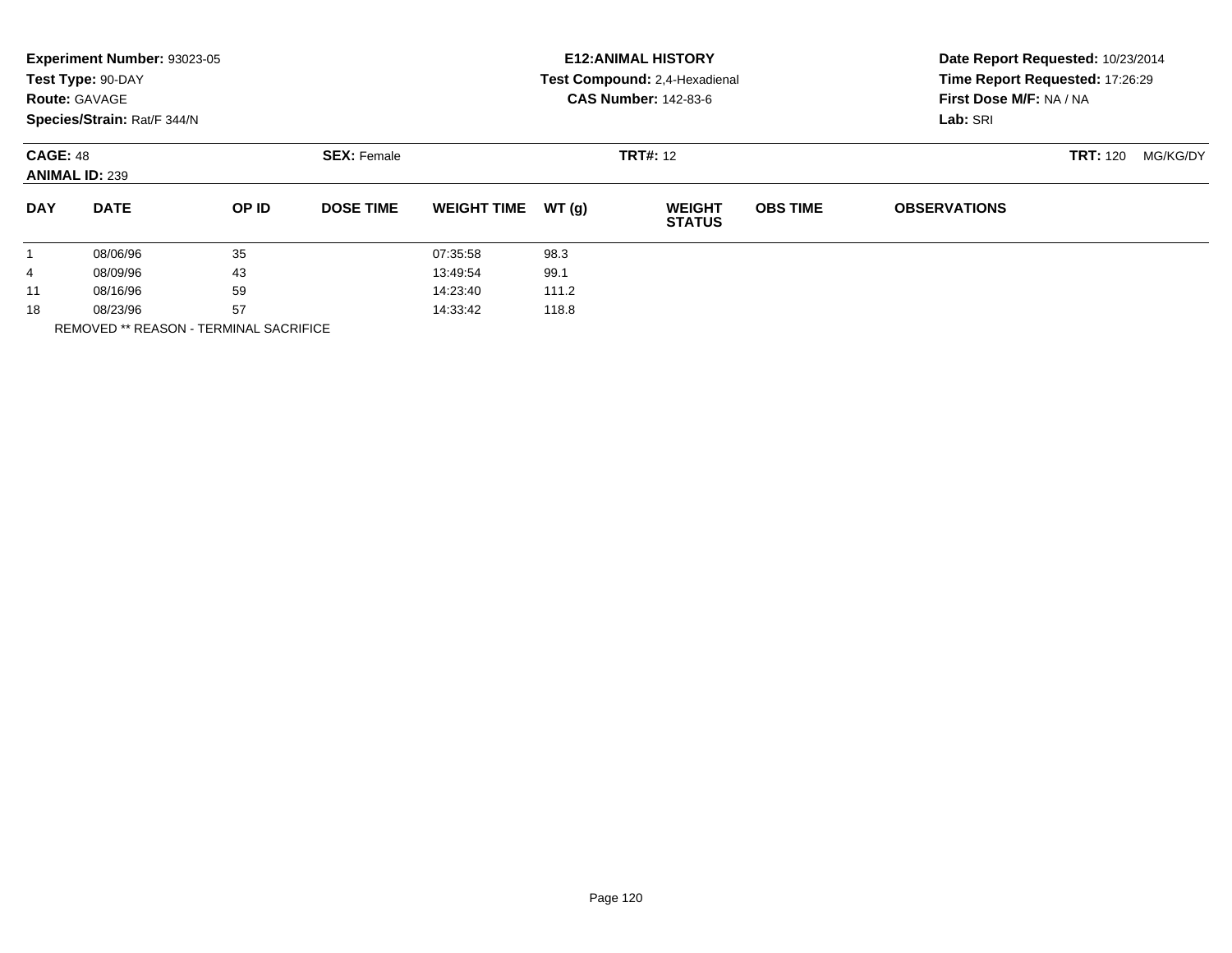| Experiment Number: 93023-05<br>Test Type: 90-DAY<br><b>Route: GAVAGE</b><br>Species/Strain: Rat/F 344/N |                              |       |                    | <b>E12: ANIMAL HISTORY</b><br>Test Compound: 2,4-Hexadienal<br><b>CAS Number: 142-83-6</b> |       |                                |                 | Date Report Requested: 10/23/2014<br>Time Report Requested: 17:26:29<br>First Dose M/F: NA / NA<br>Lab: SRI |          |  |
|---------------------------------------------------------------------------------------------------------|------------------------------|-------|--------------------|--------------------------------------------------------------------------------------------|-------|--------------------------------|-----------------|-------------------------------------------------------------------------------------------------------------|----------|--|
| <b>CAGE: 48</b><br><b>ANIMAL ID: 240</b>                                                                |                              |       | <b>SEX: Female</b> |                                                                                            |       | <b>TRT#: 12</b>                |                 | <b>TRT: 120</b>                                                                                             | MG/KG/DY |  |
| <b>DAY</b>                                                                                              | <b>DATE</b>                  | OP ID | <b>DOSE TIME</b>   | <b>WEIGHT TIME</b>                                                                         | WT(g) | <b>WEIGHT</b><br><b>STATUS</b> | <b>OBS TIME</b> | <b>OBSERVATIONS</b>                                                                                         |          |  |
|                                                                                                         | 08/06/96                     | 35    |                    | 07:35:58                                                                                   | 85.4  |                                |                 |                                                                                                             |          |  |
| 4                                                                                                       | 08/09/96                     | 43    |                    | 13:49:54                                                                                   | 90.0  |                                |                 |                                                                                                             |          |  |
| 11                                                                                                      | 08/16/96                     | 59    |                    | 14:23:40                                                                                   | 108.2 |                                |                 |                                                                                                             |          |  |
| 18                                                                                                      | 08/23/96<br>---------------- | 57    |                    | 14:33:42                                                                                   | 127.1 |                                |                 |                                                                                                             |          |  |